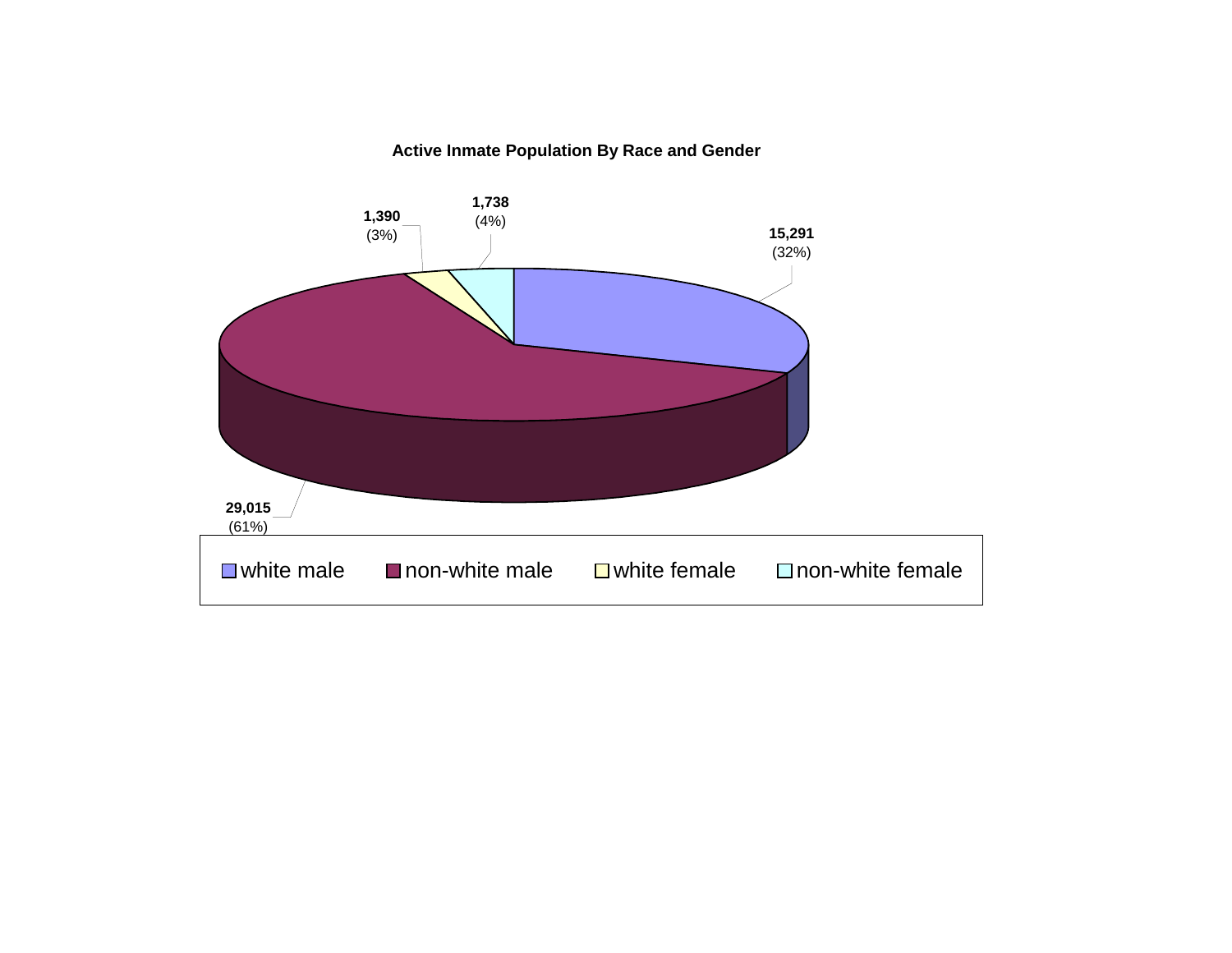

**Active Inmates By Security Status**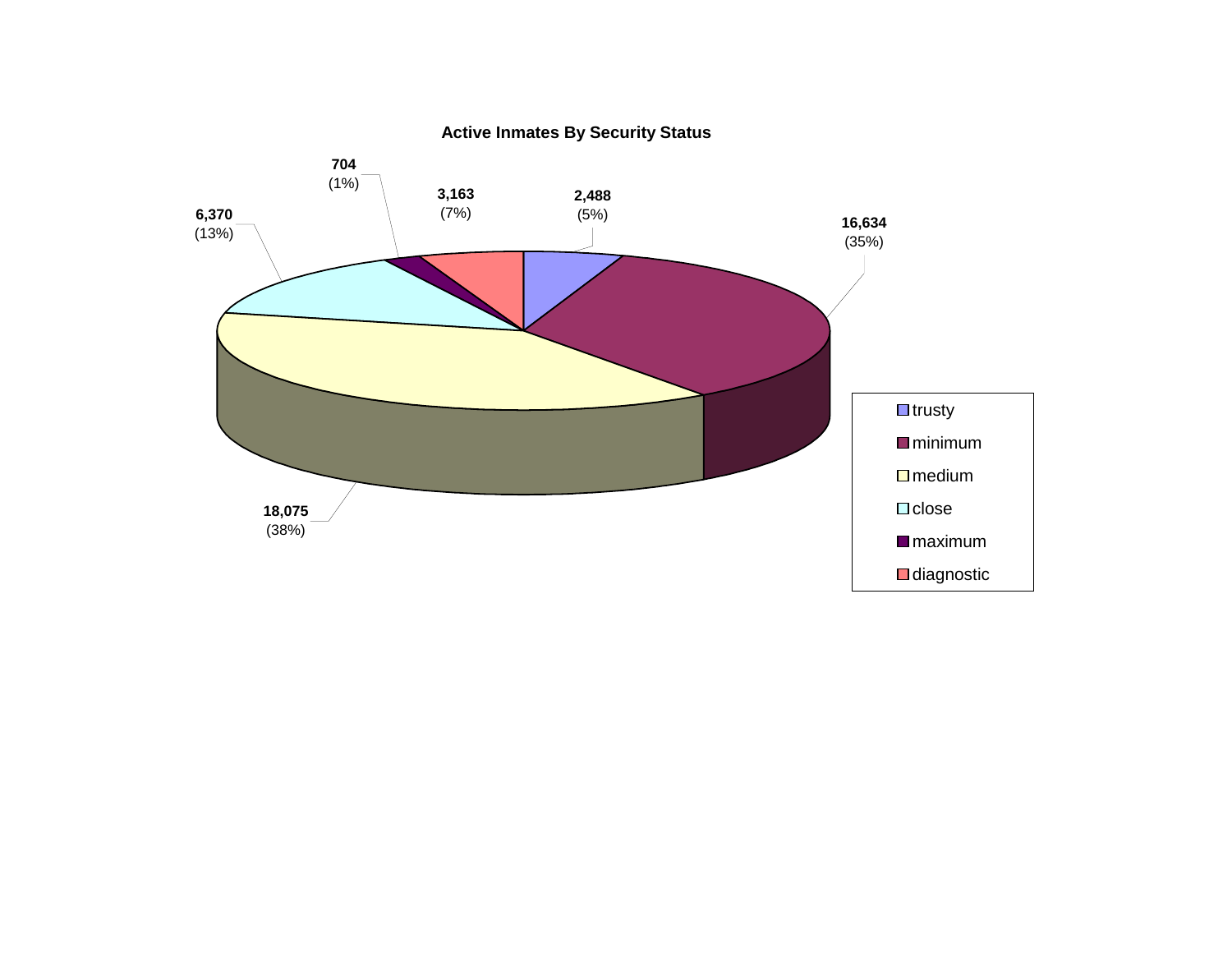### **Active Inmates Prison Sentence In Years**

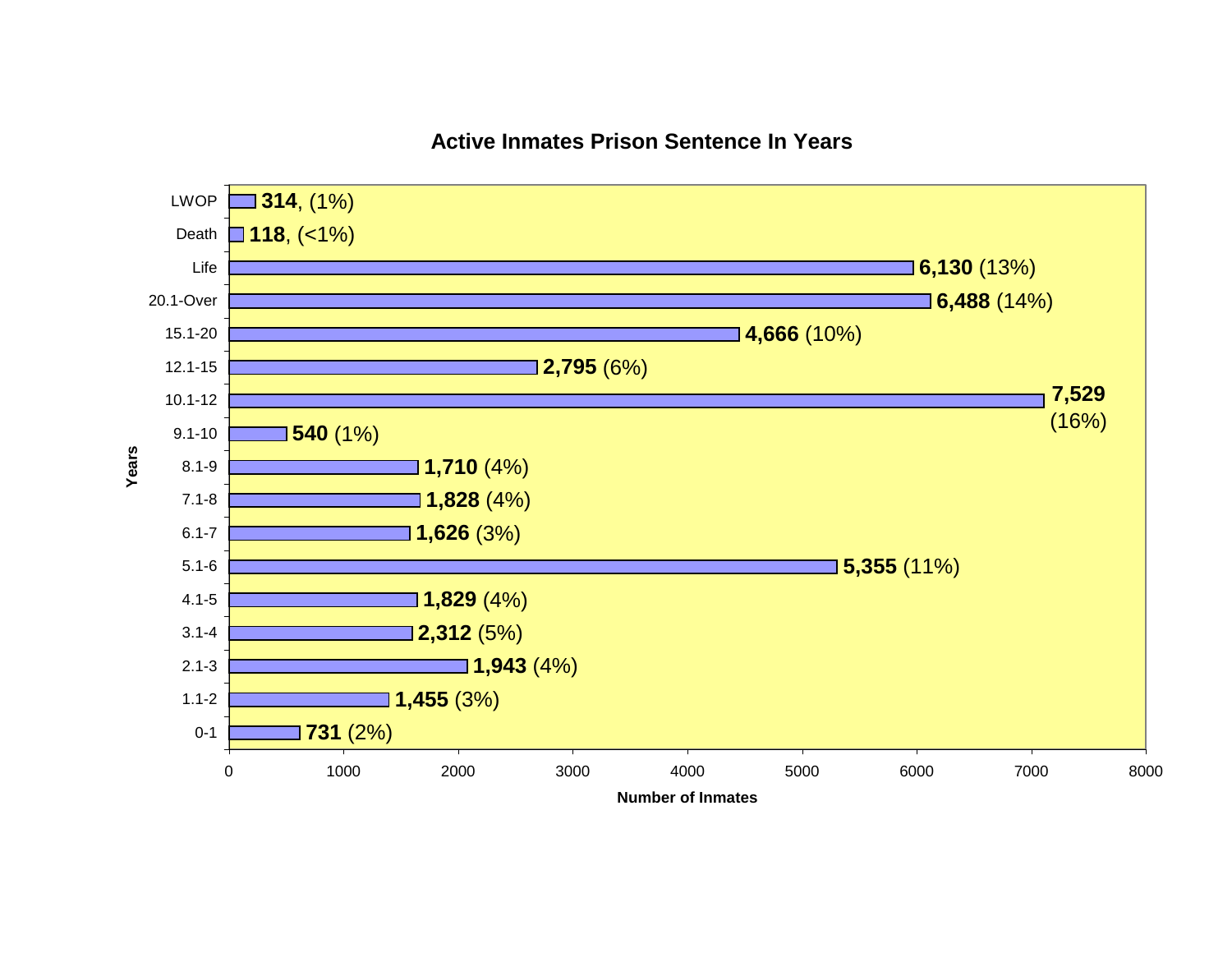**Active Inmates Who Have Probation To Follow Prison**

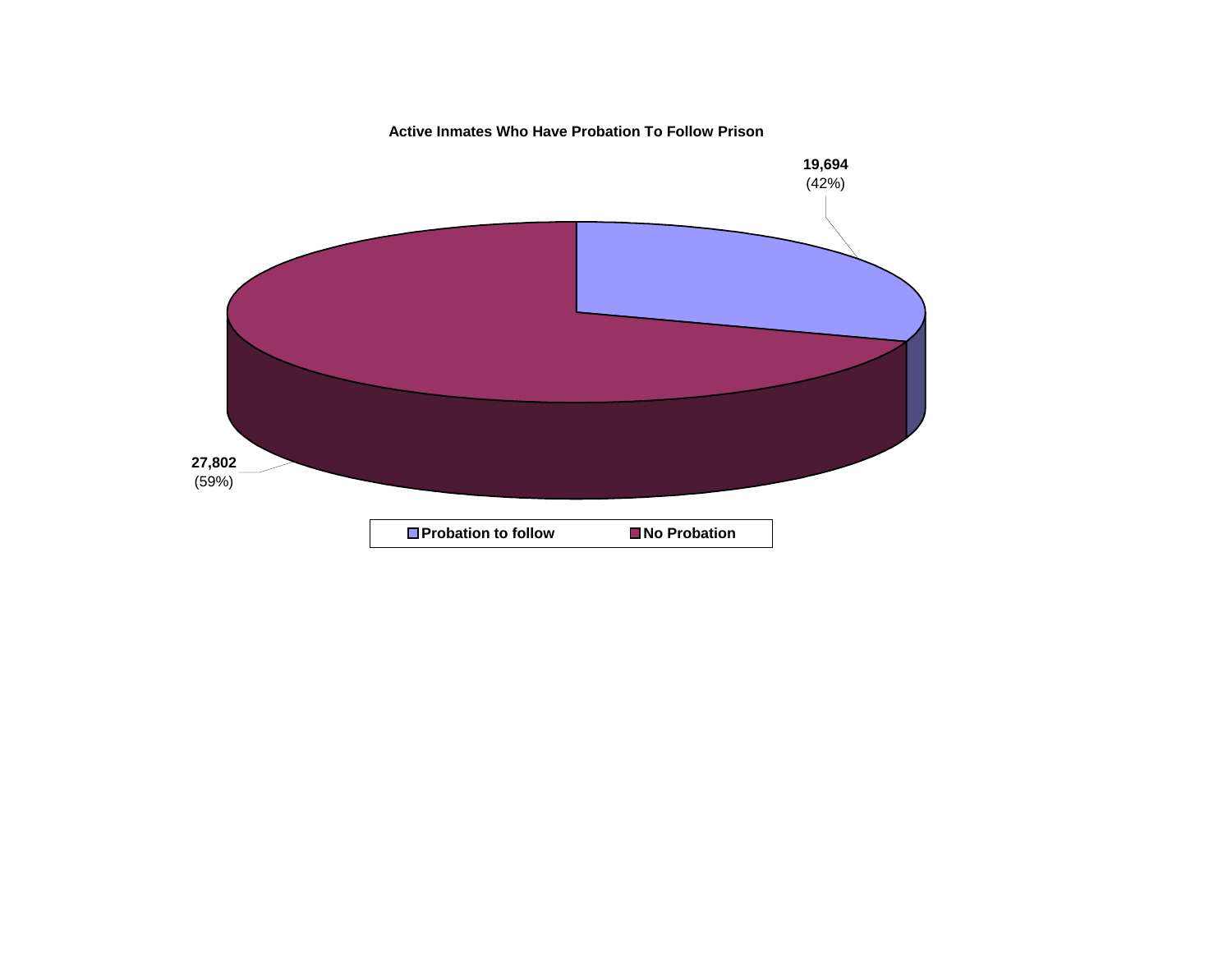**Active Inmates Grouped By Institution**

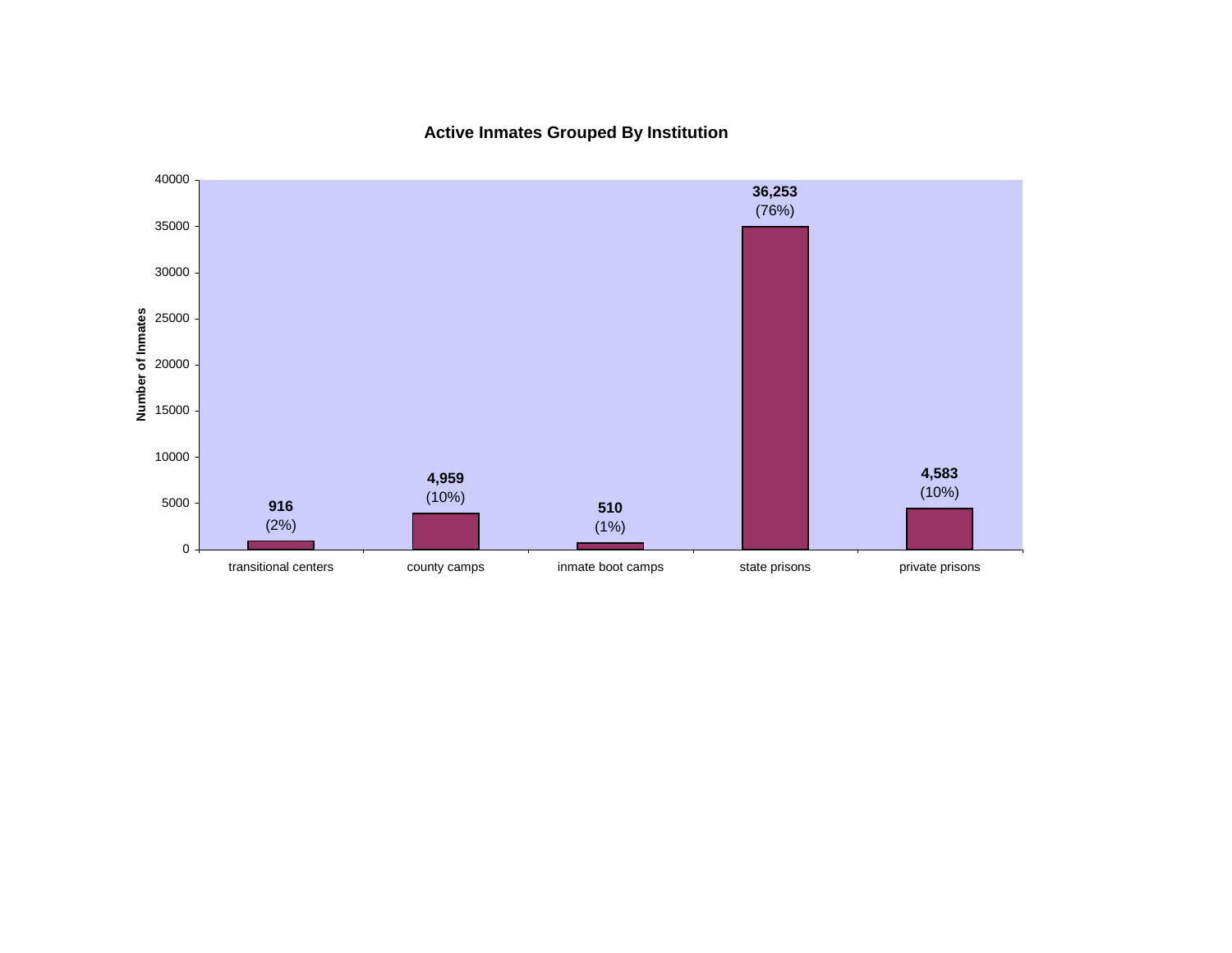### **Active Inmates By Most Serious Crime Type**

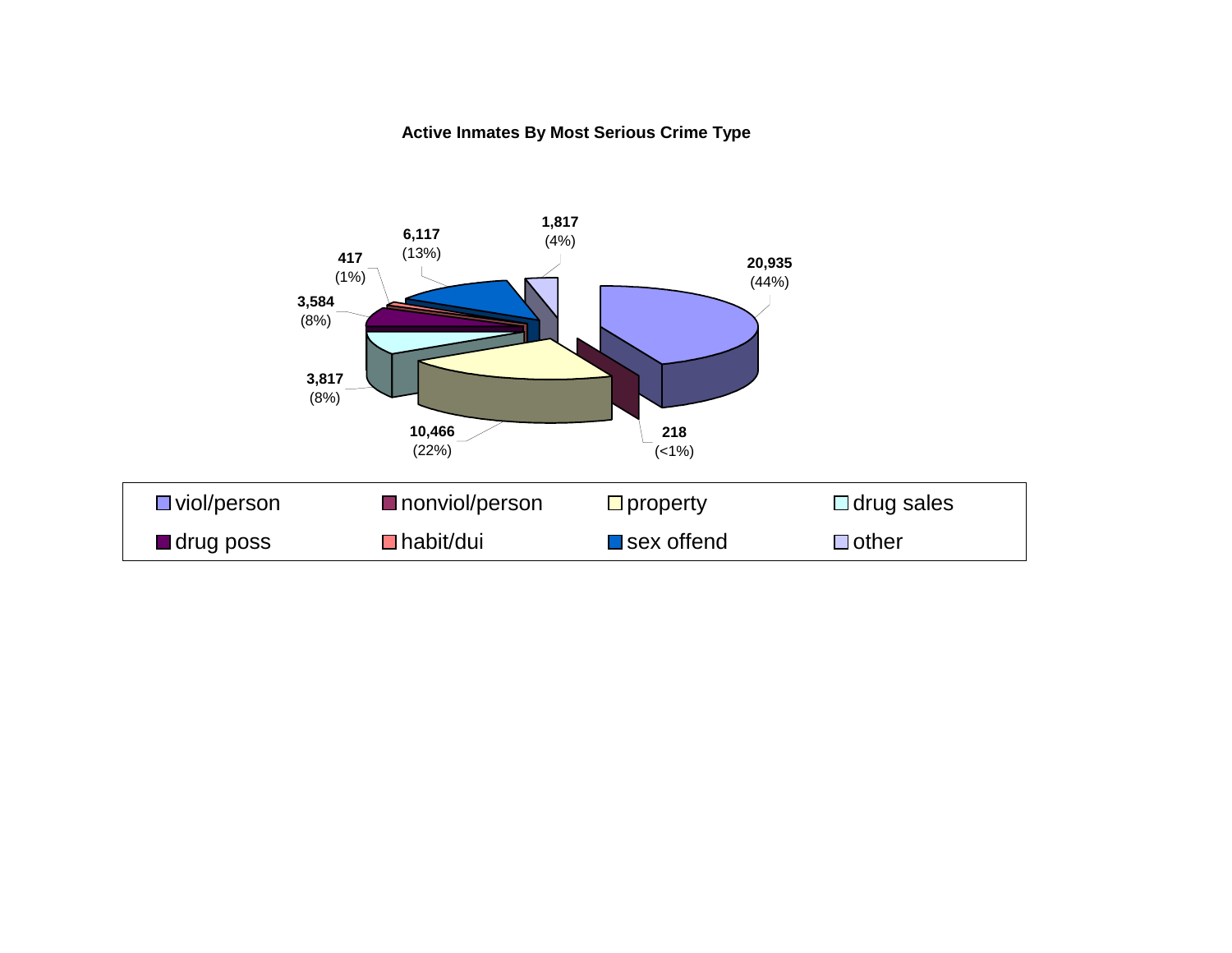Georgia Department of Corrections Page 1 Run 11/19/02 14:50 pm Decision Support

#### Inmate statistical profile

TABLE OF CONTENTS FOR ACTIVE PRISONERS EXCLUDING JAIL

Title PAGE ----- ---- RACE AND SEX............................ 2 Culture Fair IQ Scores.................. 3 Self-Rpt Socioeconomic Class............ 4 Self-Rpt Environment To Age 16.......... 5 Self-Rpt Education Level................ 6 Functional Reading Level (WRAT Scores).. 7 Functional Math Level (WRAT Scores)..... 8 Functional Spelling Level (WRAT Scores). 9 Self-Rpt Guardian Status To Age 16......10 Self-Rpt Employment Status Before Prison11 Self-Rpt Marital Status At Admission....12 Self-Rpt Number Of Children At Admission13 Self-Rpt Religious Affiliation..........14 Self-Rpt Family Behavior Patterns \*.....15 Inmate Diagnostic Behavior Problem \*....16 Physical Profile (General Condition)....17 Security Status...........................18 Number Of Sentences.....................19 Number Of Disciplinaries................20 Number Of Escapes........................21 Number Of Prior Georgia Incarcerations \*22 Number Of Transfers.....................23 County Of Conviction....................24 Circ Of Conviction......................29 Home County................................31 Prison Sentence In Years................36 Probation To Follow Prison..............37Admission Type.............................38 Release Type...............................39 Inst By Group.............................40 Institution...............................41 Misdemeanors And Felonies...............44 Crimes By Group...........................45 Most Serious Offense....................46 Most Serious Crime Type.................52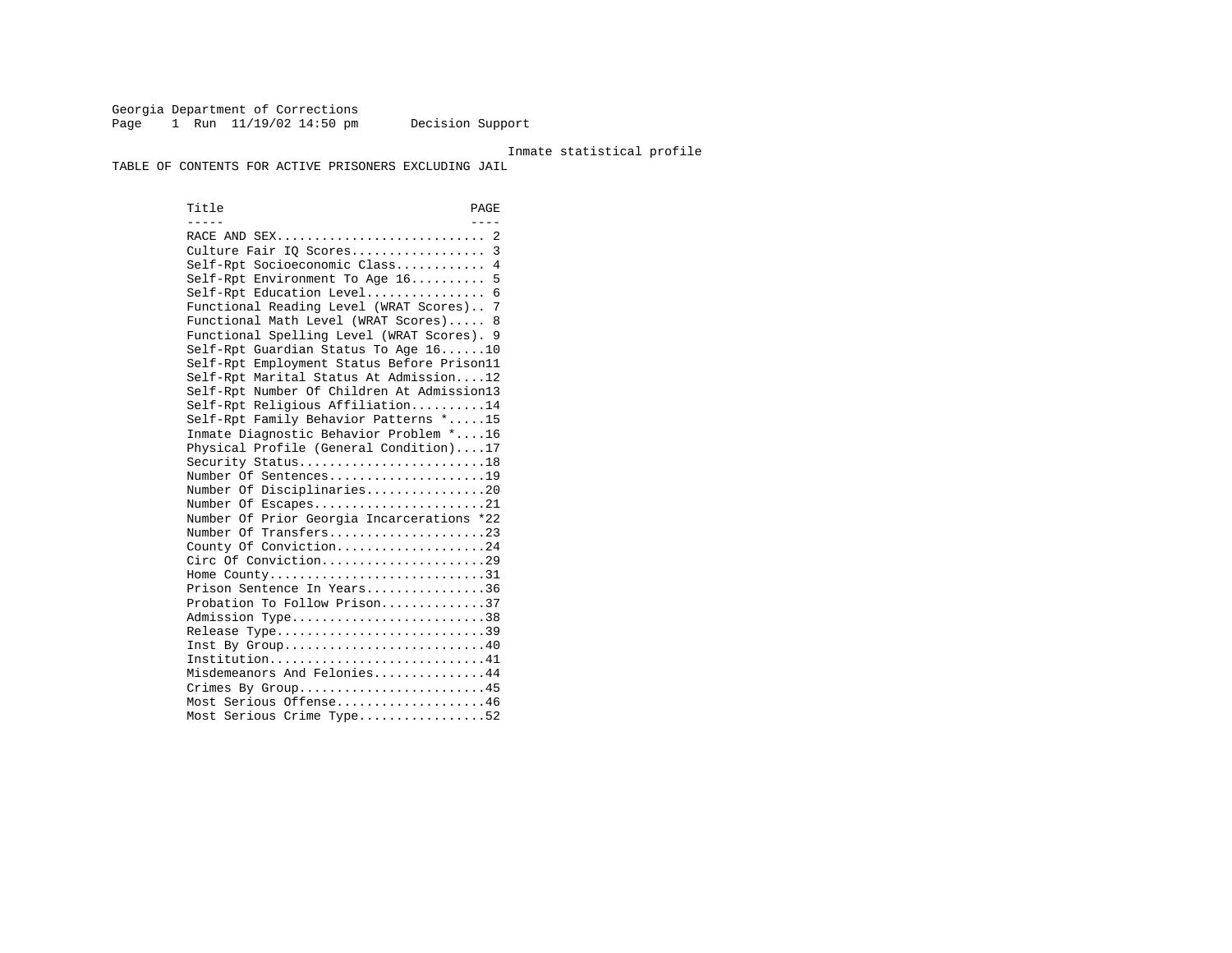Page 2 Run 11/19/02 14:50 pm

### Inmate statistical profile

Sample: ACTIVE PRISONERS EXCLUDING JAIL **Requestor: DECISION SUPPORT** Active inmates 11/19/2002

RACE AND SEX by current age & sex

|                  |                  |                                                 | M E N                         |                      |                      |                  |                     | W O M E N        |                  |                                   |                  |
|------------------|------------------|-------------------------------------------------|-------------------------------|----------------------|----------------------|------------------|---------------------|------------------|------------------|-----------------------------------|------------------|
| RACE AND SEX     | Age<br>$00 - 21$ | Age<br>$ 22-39 $                                | Age<br>$ 40-54 $              | Age<br>$ 55-99 $     | Men<br>ွေ<br>% Total | Age<br>$00 - 21$ | Age<br>$ 22-39 $    | Age<br>$ 40-54 $ | Age<br>$ 55-99 $ | Women<br>% Total<br>$\frac{8}{3}$ | Grand<br>Total % |
| WHITE MALE       | 955<br>29        | 8472<br>32                                      | 4771<br>39                    | 1093                 | 57 15291<br>35       | 0                |                     | 0                |                  |                                   | 15291<br>32      |
| NON WHITE MALE   | 2395             | 71   18407<br>68                                | 7374<br>61                    | 839                  | 43 29015<br>65       | 0<br>0           | $\overline{0}$<br>0 | 0<br>0           | $\mathbf 0$      | 0<br>0                            | 29015<br>61      |
| WHITE FEMALE     | $\Omega$         | $\Omega$<br>$\overline{0}$                      | $\mathbf 0$<br>$\overline{0}$ | $\Omega$<br>$\Omega$ | $\Omega$<br>$\Omega$ | 43<br>68         | 868<br>44           | 412<br>44        | 53<br>42         | 1390<br>44                        | 1390<br>3        |
| NON WHITE FEMALE | $\mathbf{0}$     | 0 <br>0<br>$\mathbf{0}$                         | $\mathbf 0$<br>$\overline{0}$ | 0<br>0 <sup>1</sup>  | $\mathbf{0}$<br>0    | 57<br>90         | 1087<br>56          | 523<br>56        | 48<br>38         | 1738<br>56                        | 1738 4           |
| Total reported   |                  | 3350 100 26879 100 12145 100 1932 100 44306 100 |                               |                      |                      | 158 100          | 1955 100            | 935 100          | 80 100           | 3128 100                          | 47434 100        |
| Percent reported | 100.0            | 100.0                                           | 100.0                         | 100.0                | 100.0                | 100.0            | 100.0               | 100.0            | 100.0            | 100.0                             | 100.0            |
| NOT REPORTED     | 0                | 0                                               | $\mathbf 0$                   | $\mathbf 0$          | 0                    | $\mathbf{0}$     | $\Omega$            | $\mathbf 0$      | 0                | $\mathbf 0$                       | $\mathbf{0}$     |
| Total            | 3350             | 26879                                           | 12145                         | 1932                 | 44306                | 158              | 1955                | 935              | 80               | 3128                              | 47434            |
|                  |                  |                                                 |                               |                      |                      |                  |                     |                  |                  |                                   |                  |
| AVERAGE AGE      | 19.95            | 30.09                                           | 45.21                         | 60.43                | 34.79                | 20.01            | 31.15               | 44.58            | 60.01            | 35.34                             | 34.83            |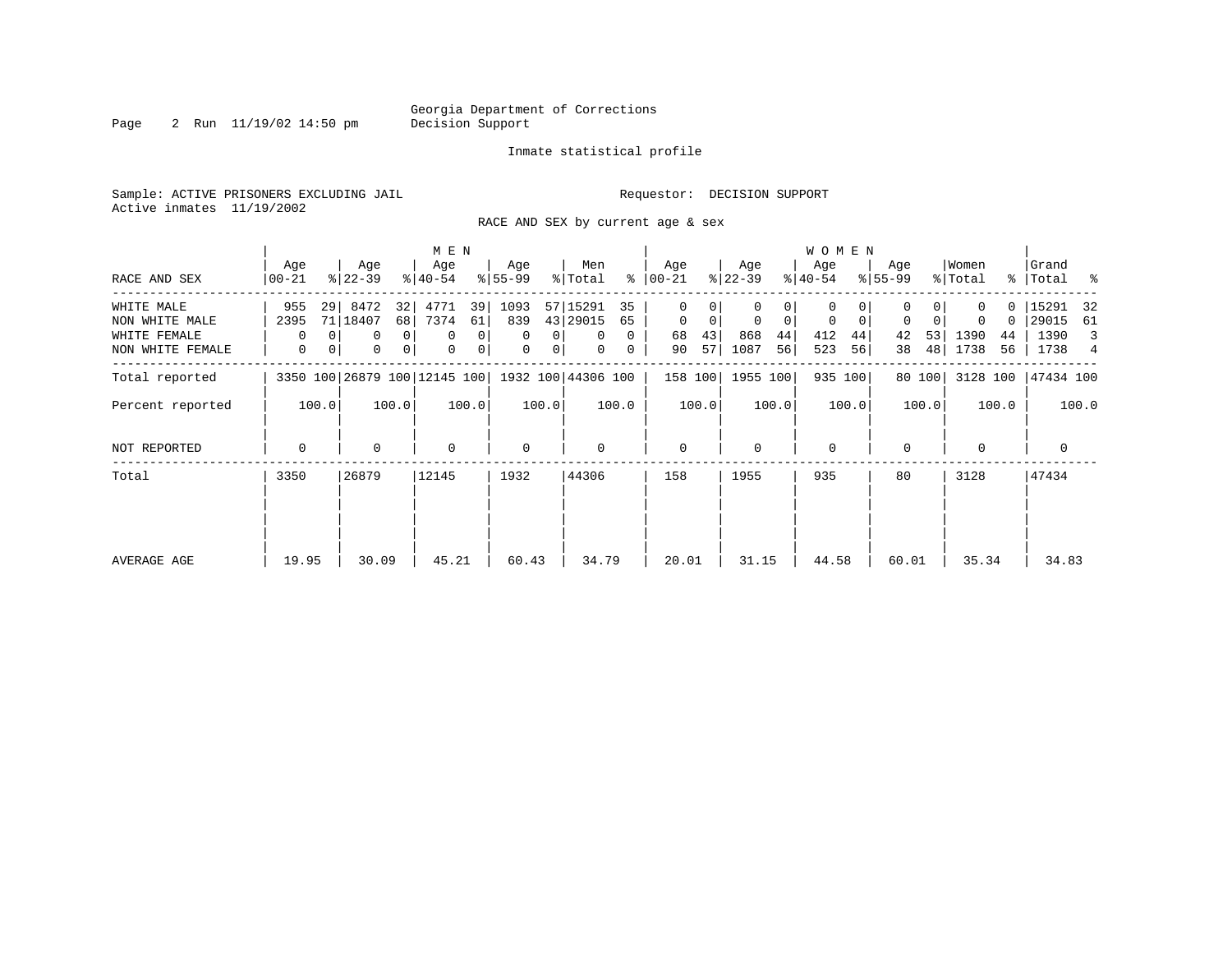Page 3 Run 11/19/02 14:50 pm

### Inmate statistical profile

Sample: ACTIVE PRISONERS EXCLUDING JAIL **Requestor: DECISION SUPPORT** Active inmates 11/19/2002

Culture Fair IQ Scores by current age & sex

|                           |                |      |                  |      | M E N                        |      |                  |      |                     |      |                  |         |                  |          | W O M E N        |            |                  |          |                  |          |                      |      |
|---------------------------|----------------|------|------------------|------|------------------------------|------|------------------|------|---------------------|------|------------------|---------|------------------|----------|------------------|------------|------------------|----------|------------------|----------|----------------------|------|
| IQ Score                  | Age<br>  00-21 |      | Age<br>$ 22-39 $ |      | Age<br>$ 40-54 $             |      | Age<br>$8 55-99$ |      | Men<br>% Total      | ႜ    | Age<br>$ 00-21 $ |         | Age<br>$ 22-39 $ |          | Age<br>$ 40-54 $ |            | Age<br>$ 55-99 $ |          | Women<br>% Total |          | Grand<br>%   Total % |      |
| LESS THAN 70<br>70 AND UP | 86<br>3049     |      | 852<br>97 24632  | 3    | 836<br>97 10527              | 93   | 111<br>1603      | 6    | 1885<br>94 39811 95 | 5    | 5<br>142         | 3<br>97 | 181<br>1673      | 10<br>90 | 204<br>679       | 23<br>77 I | 30<br>44         | 41<br>59 | 420<br>2538      | 14<br>86 | 2305<br>42349 95     | 5    |
| Total reported            |                |      |                  |      | 3135 100 25484 100 11363 100 |      |                  |      | 1714 100 41696 100  |      |                  | 147 100 | 1854 100         |          |                  | 883 100    |                  | 74 100   | 2958 100         |          | 44654 100            |      |
| Percent reported          |                | 93.6 |                  | 94.8 |                              | 93.6 |                  | 88.7 |                     | 94.1 |                  | 93.0    |                  | 94.8     |                  | 94.4       |                  | 92.5     |                  | 94.6     |                      | 94.1 |
| NOT REPORTED              | 215            |      | 1395             |      | 782                          |      | 218              |      | 2610                |      | 11               |         | 101              |          | 52               |            | 6                |          | 170              |          | 2780                 |      |
| Total                     | 3350           |      | 26879            |      | 12145                        |      | 1932             |      | 44306               |      | 158              |         | 1955             |          | 935              |            | 80               |          | 3128             |          | 47434                |      |
|                           |                |      |                  |      |                              |      |                  |      |                     |      |                  |         |                  |          |                  |            |                  |          |                  |          |                      |      |
|                           |                |      |                  |      |                              |      |                  |      |                     |      |                  |         |                  |          |                  |            |                  |          |                  |          |                      |      |
| AVERAGE IQ                | 99.48          |      | 100.12           |      | 96.30                        |      | 94.40            |      | 98.79               |      | 98.58            |         | 95.41            |          | 85.71            |            | 76.84            |          | 92.21            |          | 98.36                |      |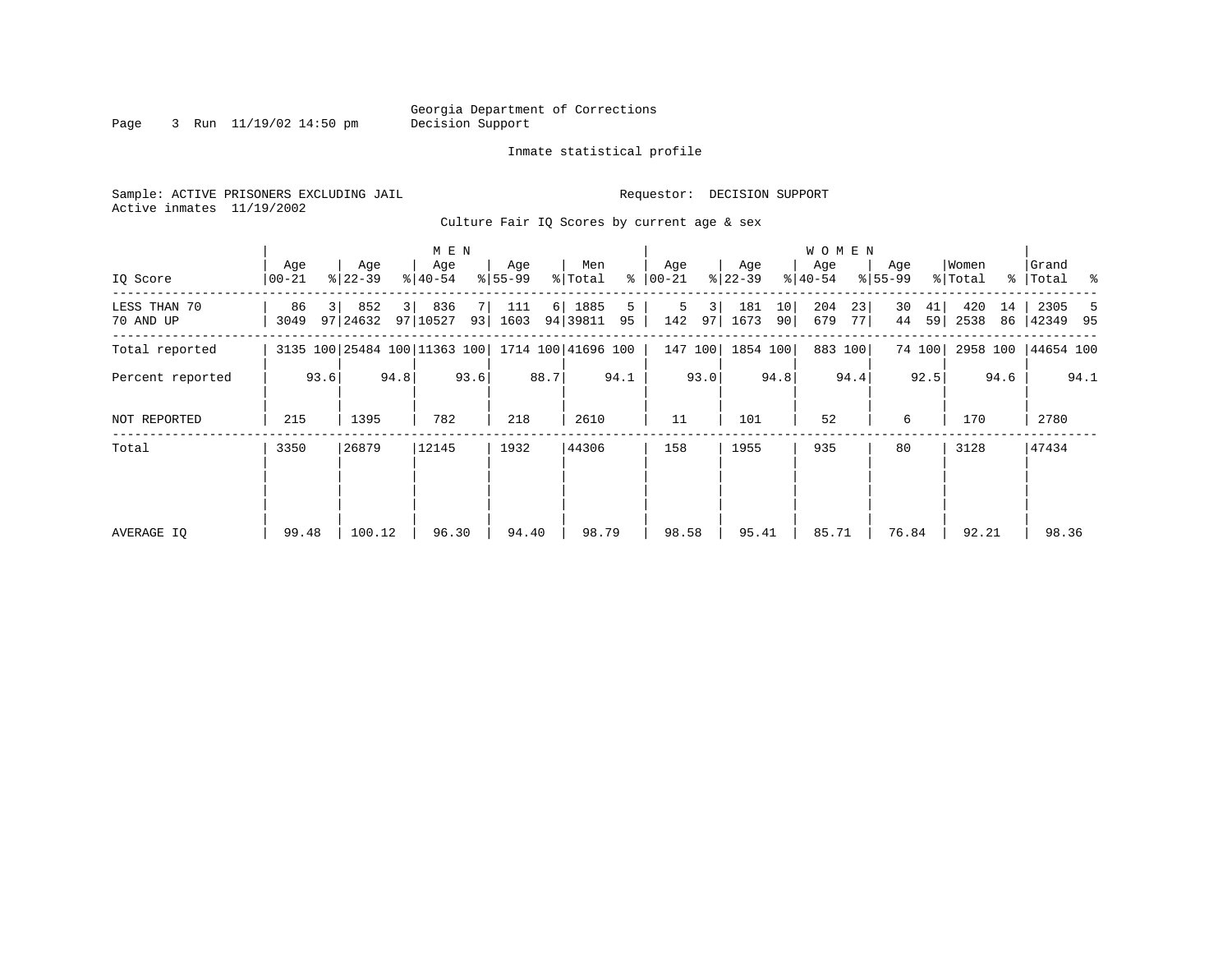Page  $4$  Run  $11/19/02$  14:50 pm

### Inmate statistical profile

Sample: ACTIVE PRISONERS EXCLUDING JAIL **Requestor: DECISION SUPPORT** Active inmates 11/19/2002

Self-Rpt Socioeconomic Class by current age & sex

|                     |          |      | M E N                        |      |           |      |             |      |                    |      | <b>WOMEN</b> |               |           |      |           |      |             |                |          |      |           |      |
|---------------------|----------|------|------------------------------|------|-----------|------|-------------|------|--------------------|------|--------------|---------------|-----------|------|-----------|------|-------------|----------------|----------|------|-----------|------|
|                     | Age      |      | Age                          |      | Age       |      | Age         |      | Men                |      | Age          |               | Age       |      | Age       |      | Age         |                | Women    |      | Grand     |      |
| Socioeconomic Class | $ 00-21$ |      | $8 22-39$                    |      | $8 40-54$ |      | $8155 - 99$ |      | % Total            | ៖    | $ 00 - 21$   | $\frac{1}{6}$ | $22 - 39$ |      | $8 40-54$ |      | $8155 - 99$ |                | % Total  |      | %   Total | ႜ    |
| WELFARE             | 327      | 10   | 2112                         | 8    | 835       |      | 97          | 5    | 3371               | 8    | 25           | 16            | 272       | 14   | 100       |      | 0           | 0 <sup>1</sup> | 397      | 13   | 3768      | 8    |
| OCC EMPLOY          | 249      | 8    | 1922                         | 7    | 535       | 5    | 49          | 3    | 2755               | 6    |              |               | 11        |      |           |      |             |                | 20       |      | 2775      | h    |
| MINIMUM STD         | 1434     | 46   | 10956                        | 42   | 5062      | 43   | 881         | 48   | 18333              | 43   | 44           | 28            | 570       | 30   | 330       | 36   | 45          | 60             | 989      | 32   | 19322     | -42  |
| MIDDLE              | 1072     |      | 34 10671                     | 41   | 5179      | 44   | 799         |      | 43 17721           | 42   | 82           | 53            | 1026      | 53   | 466       | 51   | 27          | 36             | 1601     | 52   | 19322     | -42  |
| OTHER               | 45       |      | 224                          |      | 91        |      | 13          |      | 373                |      | 3            | 2             | 44        | 2    | 19        |      | 2           | 3 <sup>1</sup> | 68       | 2    | 441       |      |
| Total reported      |          |      | 3127 100 25885 100 11702 100 |      |           |      |             |      | 1839 100 42553 100 |      | 155 100      |               | 1923 100  |      | 922 100   |      |             | 75 100         | 3075 100 |      | 45628 100 |      |
| Percent reported    |          | 93.3 |                              | 96.3 |           | 96.4 |             | 95.2 |                    | 96.0 |              | 98.1          |           | 98.4 |           | 98.6 |             | 93.8           |          | 98.3 |           | 96.2 |
| NOT RPTD            | 223      |      | 994                          |      | 443       |      | 93          |      | 1753               |      | 3            |               | 32        |      | 13        |      | 5           |                | 53       |      | 1806      |      |
| Total               | 3350     |      | 26879                        |      | 12145     |      | 1932        |      | 44306              |      | 158          |               | 1955      |      | 935       |      | 80          |                | 3128     |      | 47434     |      |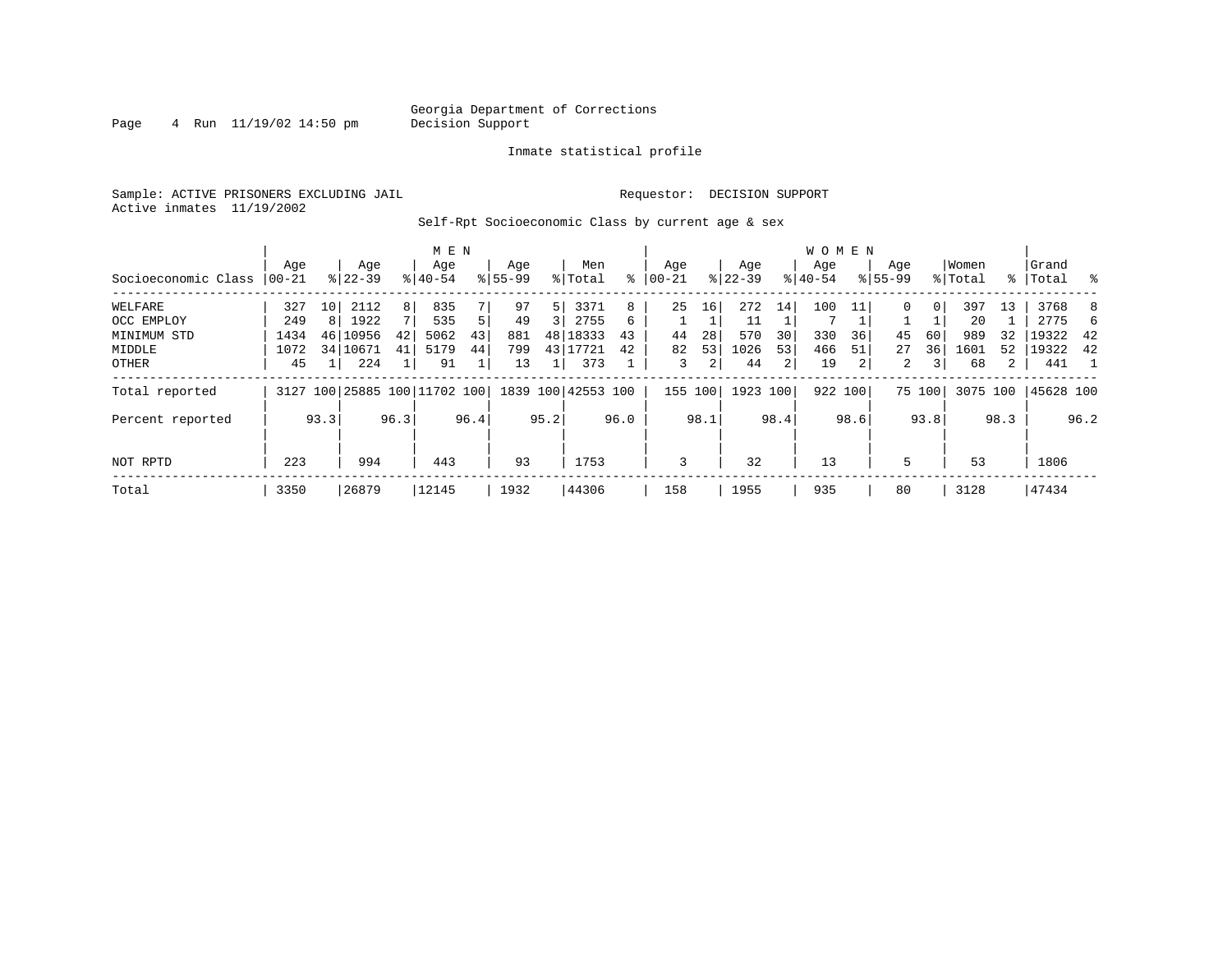Page 5 Run 11/19/02 14:50 pm

### Inmate statistical profile

Sample: ACTIVE PRISONERS EXCLUDING JAIL **Requestor: DECISION SUPPORT** Active inmates 11/19/2002

Self-Rpt Environment To Age 16 by current age & sex

|                  |                 |      |                  |                | M E N                        |      |                    |                 |                    |      |                  |      |                  |      | <b>WOMEN</b>     |      |                    |        |                  |      |                 |      |
|------------------|-----------------|------|------------------|----------------|------------------------------|------|--------------------|-----------------|--------------------|------|------------------|------|------------------|------|------------------|------|--------------------|--------|------------------|------|-----------------|------|
| Environment      | Age<br>$ 00-21$ |      | Age<br>$ 22-39 $ |                | Age<br>$8140 - 54$           |      | Age<br>$8155 - 99$ |                 | Men<br>% Total     | ႜ    | Aqe<br>$00 - 21$ |      | Age<br>$ 22-39 $ |      | Aqe<br>$8 40-54$ |      | Age<br>$8155 - 99$ |        | Women<br>% Total | ႜ    | Grand<br> Total | ွေ   |
| RURAL/FARM       | 40              |      | 560              | 2 <sup>1</sup> | 690                          | 6    | 312                | 17              | 1602               | 4    |                  |      | 45               | 2    | 44               | 51   | 14                 | 19     | 104              | 3    | 1706            |      |
| RURAL/NFARM      | 90              |      | 1380             | 5              | 775                          |      | 144                | 8               | 2389               | 6    | 31               | 20   | 285              | 15   | 110              | 12   | 8                  | 11     | 434              | 14   | 2823            |      |
| S.M.S.A          | 1044            | 32   | 9118             | 35             | 3945                         | 33   | 515                |                 | 28 14622           | 34   | 19               | 12   | 250              | 13   | 147              | 16   | 12                 | 16     | 428              | 14   | 15050           | - 33 |
| URBAN            | 797             | 25   | 5204             | 20             | 2089                         | 18   | 243                | 13 <sup>1</sup> | 8333               | 19   | 65               | 42   | 754              | 39   | 349              | 38   | 22                 | 30     | 1190             | 39   | 9523            | -21  |
| SMALL TOWN       | 1231            | 38   | 9750             | 37             | 4238                         | 36   | 640                |                 | 34 15859           | 37   | 37               | 24   | 580              | 30   | 272              | 29   | 17                 | 23     | 906              | 29   | 16765           | - 36 |
| OTHER            | 20              |      | 156              |                | 66                           |      | 10                 |                 | 252                |      |                  |      | 11               |      | 3                |      |                    |        | 16               |      | 268             |      |
| Total reported   |                 |      |                  |                | 3222 100 26168 100 11803 100 |      |                    |                 | 1864 100 43057 100 |      | 154 100          |      | 1925 100         |      | 925 100          |      |                    | 74 100 | 3078 100         |      | 46135 100       |      |
| Percent reported |                 | 96.2 |                  | 97.4           |                              | 97.2 |                    | 96.5            |                    | 97.2 |                  | 97.5 |                  | 98.5 |                  | 98.9 |                    | 92.5   |                  | 98.4 |                 | 97.3 |
| NOT RPTD         | 128             |      | 711              |                | 342                          |      | 68                 |                 | 1249               |      | 4                |      | 30               |      | 10               |      | 6                  |        | 50               |      | 1299            |      |
| Total            | 3350            |      | 26879            |                | 12145                        |      | 1932               |                 | 44306              |      | 158              |      | 1955             |      | 935              |      | 80                 |        | 3128             |      | 47434           |      |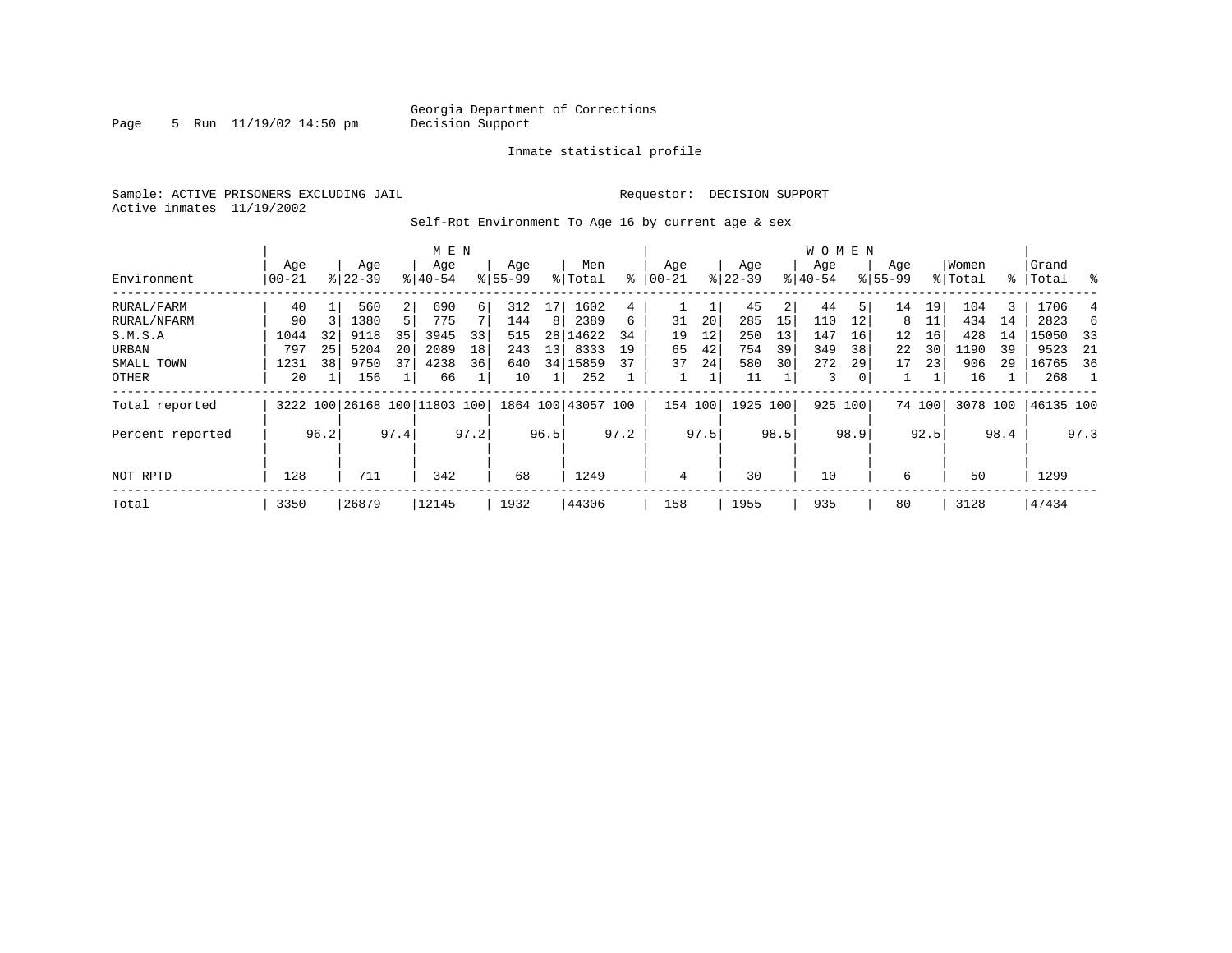### Georgia Department of Corrections<br>Decision Support

Page 6 Run  $11/19/02$  14:50 pm

### Inmate statistical profile

Sample: ACTIVE PRISONERS EXCLUDING JAIL Requestor: DECISION SUPPORT Active inmates 11/19/2002

Self-Rpt Education Level by current age & sex

|                     | M E N            |      |                              |                 |                    |      |                 |      |                    |      |                 |      |                  |      | WOMEN            |      |                    |        |                  |      |                    |      |
|---------------------|------------------|------|------------------------------|-----------------|--------------------|------|-----------------|------|--------------------|------|-----------------|------|------------------|------|------------------|------|--------------------|--------|------------------|------|--------------------|------|
| Education Level     | Age<br>$00 - 21$ |      | Age<br>$ 22-39 $             |                 | Age<br>$8140 - 54$ |      | Age<br>$ 55-99$ |      | Men<br>% Total     | ႜ    | Age<br>$ 00-21$ |      | Age<br>$ 22-39 $ |      | Age<br>$ 40-54 $ |      | Age<br>$8155 - 99$ |        | Women<br>% Total |      | Grand<br>%   Total | ್ಠಿ  |
| LESS THAN GRADE 7   | 56               |      | 545                          | $\overline{2}$  | 476                | 4    | 331             | 18   | 1408               | 3    | 2               |      | 21               |      | 20               |      | 12                 | 16     | 55               |      | 1463               |      |
| GRADE 7             | 88               | 3    | 607                          | 2               | 354                | 3    | 146             | 8    | 1195               | 3    | 6               | 4    | 49               | 3    | 27               | 3    | 3                  | 4      | 85               |      | 1280               | 3    |
| GRADE 8             | 472              | 15   | 2284                         | 9               | 1031               |      | 209             | 11   | 3996               | 9    | 18              | 12   | 166              |      | 70               |      | 6                  | 8      | 260              |      | 4256               | 9    |
| GRADE 9             | 834              | 26   | 4259                         | 16              | 1537               | 13   | 175             | 9    | 6805               | 16   | 37              | 24   | 255              | 14   | 84               |      | 5                  |        | 381              | 13   | 7186               | - 16 |
| GRADE 10            | 902              | 28   | 5816                         | 22              | 1959               | 17   | 188             | 10   | 8865               | 21   | 35              | 23   | 300              | 16   | 120              | 13   | 12                 | 16     | 467              | 15   | 9332               | -20  |
| GRADE 11            | 658              | 20   | 5343                         | 20 <sup>1</sup> | 1623               | 14   | 149             | 8    | 7773               | 18   | 34              | 22   | 297              | 16   | 116              | 13   |                    | 9      | 454              | 15   | 8227               | 18   |
| GRADE 12            | 177              | .5   | 4942                         | 19              | 2927               | 25   | 366             | 20   | 8412               | 20   | 10              | 6    | 314              | 17   | 179              | 20   | 18                 | 23     | 521              | 17   | 8933               | 19   |
| MORE THAN GRADE 12  | 34               |      | 2403                         |                 | 9   1913           | 16   | 309             | 16   | 4659               | 11   | 12              | 8    | 486              | 26   | 288              | 32   | 14                 | 18     | 800              | 26   | 5459               | 12   |
| Total reported      |                  |      | 3221 100 26199 100 11820 100 |                 |                    |      |                 |      | 1873 100 43113 100 |      | 154 100         |      | 1888 100         |      | 904 100          |      |                    | 77 100 | 3023 100         |      | 46136 100          |      |
| Percent reported    |                  | 96.1 |                              | 97.5            |                    | 97.3 |                 | 96.9 |                    | 97.3 |                 | 97.5 |                  | 96.6 |                  | 96.7 |                    | 96.3   |                  | 96.6 |                    | 97.3 |
| NOT REPORTED        | 129              |      | 680                          |                 | 325                |      | 59              |      | 1193               |      | 4               |      | 67               |      | 31               |      | 3                  |        | 105              |      | 1298               |      |
| Total               | 3350             |      | 26879                        |                 | 12145              |      | 1932            |      | 44306              |      | 158             |      | 1955             |      | 935              |      | 80                 |        | 3128             |      | 47434              |      |
|                     |                  |      |                              |                 |                    |      |                 |      |                    |      |                 |      |                  |      |                  |      |                    |        |                  |      |                    |      |
| AVG EDUCATION LEVEL | 9.72             |      | 10.89                        |                 | 11.47              |      | 10.22           |      | 10.93              |      | 10.95           |      | 13.43            |      | 14.05            |      | 11.36              |        | 13.44            |      | 11.10              |      |

\* NOTE: THE FIELD LABLED "LESS THAN GRADE 7" WAS CORRECTED IN MARCH 1989: MISSING DATA FOR INMATES STILL IN DIAGNOSTICS NOW HAS BEEN REMOVED FROM THIS FIELD AND IDENTIFIED AS "NOT REPORTED" INFORMATION.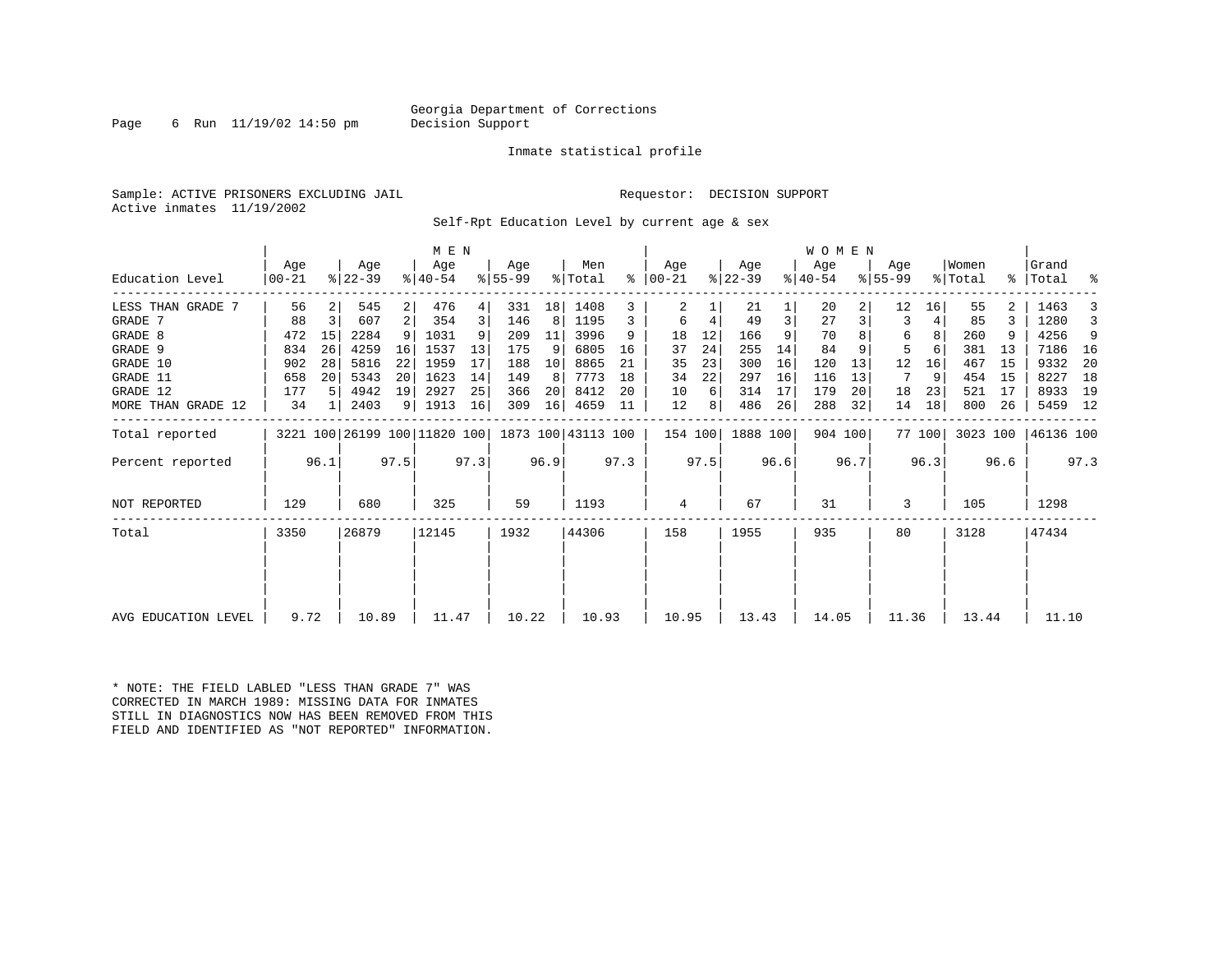Page 7 Run 11/19/02 14:50 pm

Inmate statistical profile

Sample: ACTIVE PRISONERS EXCLUDING JAIL Requestor: DECISION SUPPORT Active inmates 11/19/2002

Functional Reading Level (WRAT Scores) by current age & sex

|                    | M E N            |       |                  |                |                              |                |                 |                 |                    |      |                  |      |                  |      | W O M E N        |         |                    |        |                  |      |                 |      |
|--------------------|------------------|-------|------------------|----------------|------------------------------|----------------|-----------------|-----------------|--------------------|------|------------------|------|------------------|------|------------------|---------|--------------------|--------|------------------|------|-----------------|------|
| WRAT Reading Score | Age<br>$ 00-21 $ |       | Age<br>$ 22-39 $ |                | Age<br>$ 40-54 $             |                | Aqe<br>$ 55-99$ |                 | Men<br>% Total     | ႜ    | Age<br>$00 - 21$ |      | Age<br>$ 22-39 $ |      | Age<br>$ 40-54 $ |         | Aqe<br>$8155 - 99$ |        | Women<br>% Total | န္က  | Grand<br> Total | ႜ    |
| LESS THAN GRADE 6  | 1224             | 39    | 9313             | 36             | 4947                         | 44             | 807             |                 | 47 16291           | 39   | 32               | 22   | 449              | 24   | 256              | 29      | 28                 | 38     | 765              | 26   | 17056           | 38   |
| 6TH THRU 8TH GRADE | 746              | 24    | 5775             | 23             | 2430                         | 21             | 319             | 18 <sup>1</sup> | 9270               | 22   | 41               | 28   | 342              | 18   | 161              | 18      | 14                 | 19     | 558              | 19   | 9828            | 22   |
| GRADE 9            | 273              | 9     | 2314             | 9              | 815                          |                | 128             |                 | 3530               | 8    | 17               | 12   | 158              | 9    | 60               |         | 6                  | 8      | 241              |      | 3771            | 8    |
| GRADE 10           | 151              |       | 1163             | 5 <sup>1</sup> | 424                          |                | 55              | 3               | 1793               |      | 11               |      | 78               |      | 36               |         | 3                  |        | 128              |      | 1921            | 4    |
| GRADE 11           | 150              |       | 1107             |                | 434                          |                | 59              | 3               | 1750               |      | 2                |      | 89               |      | 31               |         | 3                  |        | 125              |      | 1875            | 4    |
| GRADE 12           | 389              | 12    | 3821             | 15             | 1758                         | 15             | 302             |                 | 6270               | 15   | 12               | 8    | 161              | 9    | 64               |         | 9                  | 12     | 246              |      | 6516            | 15   |
| MORE THAN GRADE 12 | 213              |       | 2066             | 8              | 547                          | 5 <sub>1</sub> | 62              | 4               | 2888               |      | 32               | 22   | 577              | 31   | 274              | 31      | 11                 | 15     | 894              | 30   | 3782            | -8   |
| Total reported     |                  |       |                  |                | 3146 100 25559 100 11355 100 |                |                 |                 | 1732 100 41792 100 |      | 147 100          |      | 1854 100         |      |                  | 882 100 |                    | 74 100 | 2957 100         |      | 44749 100       |      |
| Percent reported   |                  | 93.9  |                  | 95.1           |                              | 93.5           |                 | 89.6            |                    | 94.3 |                  | 93.0 |                  | 94.8 |                  | 94.3    |                    | 92.5   |                  | 94.5 |                 | 94.3 |
| NOT REPORTED       | 204              |       | 1320             |                | 790                          |                | 200             |                 | 2514               |      | 11               |      | 101              |      | 53               |         | 6                  |        | 171              |      | 2685            |      |
| Total              | 3350             | 26879 |                  |                | 12145                        |                | 1932            |                 | 44306              |      | 158              |      | 1955             |      | 935              |         | 80                 |        | 3128             |      | 47434           |      |
|                    |                  |       |                  |                |                              |                |                 |                 |                    |      |                  |      |                  |      |                  |         |                    |        |                  |      |                 |      |
|                    |                  |       |                  |                |                              |                |                 |                 |                    |      |                  |      |                  |      |                  |         |                    |        |                  |      |                 |      |
| AVG READING SCORE  | 7.60             |       | 7.85             |                | 7.19                         |                | 6.93            |                 | 7.62               |      | 8.90             |      | 9.27             |      | 8.87             |         | 7.73               |        | 9.09             |      | 7.71            |      |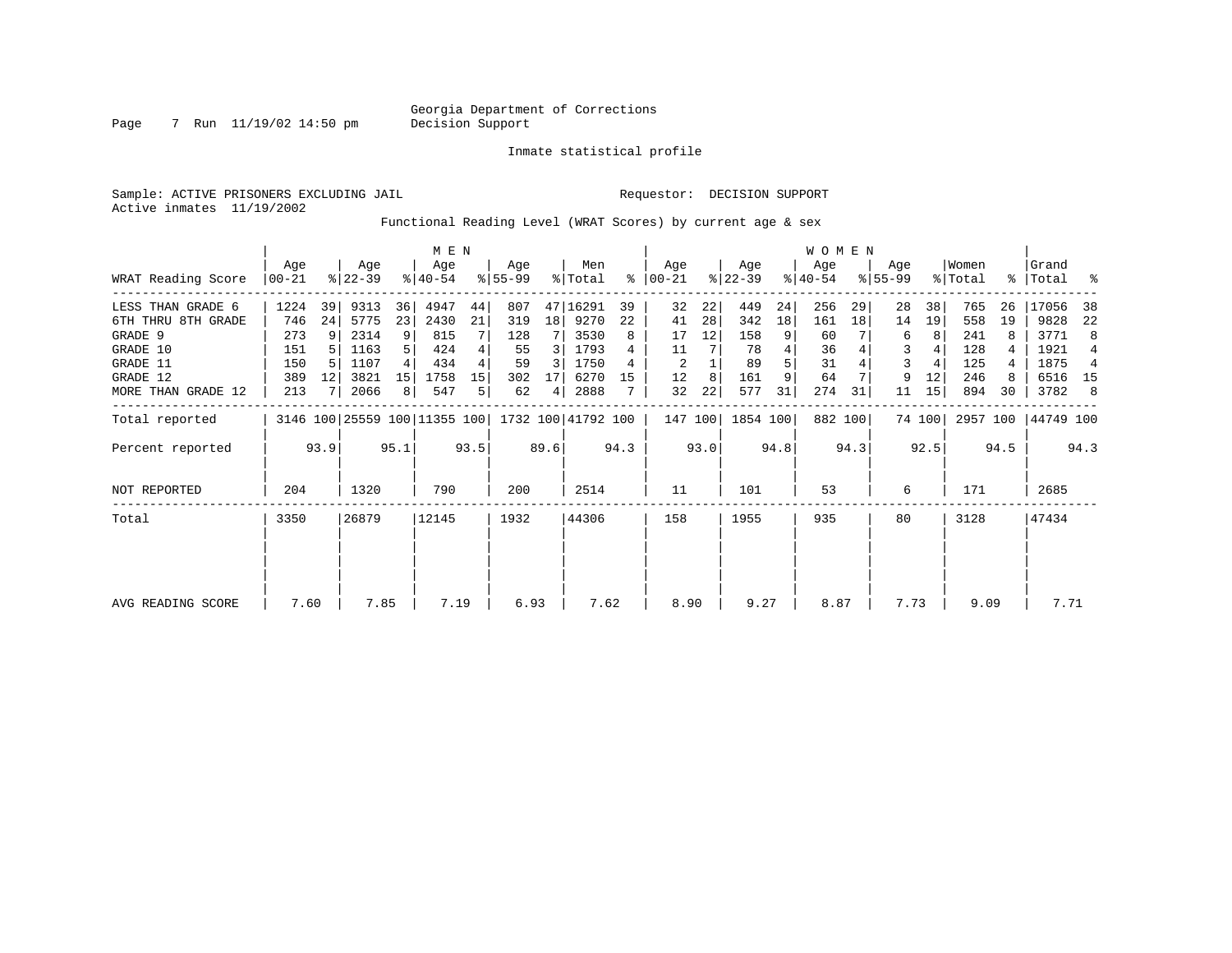Page 8 Run 11/19/02 14:50 pm

Inmate statistical profile

Sample: ACTIVE PRISONERS EXCLUDING JAIL **Requestor: DECISION SUPPORT** Active inmates 11/19/2002

Functional Math Level (WRAT Scores) by current age & sex

|                    |                   |      |                  |      | M E N                        |      |                    |      |                |      |                  |      |                  |                | <b>WOMEN</b>     |         |                    |        |                  |      |                    |      |
|--------------------|-------------------|------|------------------|------|------------------------------|------|--------------------|------|----------------|------|------------------|------|------------------|----------------|------------------|---------|--------------------|--------|------------------|------|--------------------|------|
| WRAT Math Score    | Age<br>$ 00 - 21$ |      | Age<br>$ 22-39 $ |      | Age<br>$ 40-54 $             |      | Aqe<br>$ 55-99 $   |      | Men<br>% Total | ႜ    | Age<br>$00 - 21$ |      | Age<br>$ 22-39 $ |                | Age<br>$ 40-54 $ |         | Age<br>$8155 - 99$ |        | Women<br>% Total |      | Grand<br>%   Total | ႜ    |
| LESS THAN GRADE 6  | 1064              | 34   | 7546             | 30   | 4472                         | 39   | 832                |      | 48 13914       | 33   | 30               | 20   | 402              | 22             | 317              | 36      | 39                 | 53     | 788              | 27   | 14702              | 33   |
| 6TH THRU 8TH GRADE | 1575              |      | 50 12621         | 49   | 4673                         | 41   | 507                |      | 29 19376       | 46   | 78               | 53   | 883              | 48             | 360              | 41      | 19                 | 26     | 1340             | 45   | 20716              | 46   |
| GRADE 9            | 239               | R I  | 2417             | 9    | 850                          |      | 123                |      | 3629           | 9    | 17               | 12   | 221              | 12             | 66               |         | 3                  |        | 307              | 10   | 3936               | 9    |
| GRADE 10           | 139               |      | 1417             | 6    | 613                          |      | 101                | 6    | 2270           |      | 12               | 8    | 166              | 9              | 61               |         | 6                  | 8      | 245              |      | 2515               | 6    |
| GRADE 11           | 73                |      | 864              |      | 383                          |      | 71                 | 4    | 1391           |      | 4                |      | 99               |                | 33               |         | 4                  |        | 140              | 5    | 1531               | 3    |
| GRADE 12           | 40                |      | 482              |      | 300                          |      | 77                 | 4    | 899            |      | 2                |      | 33               | 2              | 14               |         | 0                  |        | 49               | 2    | 948                | 2    |
| MORE THAN GRADE 12 | 16                |      | 216              |      | 74                           |      | 21                 |      | 327            |      | 4                | 3    | 50               | 3 <sub>1</sub> | 32               |         | 3                  |        | 89               | 3    | 416                | -1   |
| Total reported     |                   |      |                  |      | 3146 100 25563 100 11365 100 |      | 1732 100 41806 100 |      |                |      | 147 100          |      | 1854 100         |                |                  | 883 100 |                    | 74 100 | 2958 100         |      | 44764 100          |      |
| Percent reported   |                   | 93.9 |                  | 95.1 |                              | 93.6 |                    | 89.6 |                | 94.4 |                  | 93.0 |                  | 94.8           |                  | 94.4    |                    | 92.5   |                  | 94.6 |                    | 94.4 |
| NOT REPORTED       | 204               |      | 1316             |      | 780                          |      | 200                |      | 2500           |      | 11               |      | 101              |                | 52               |         | 6                  |        | 170              |      | 2670               |      |
| Total              | 3350              |      | 26879            |      | 12145                        |      | 1932               |      | 44306          |      | 158              |      | 1955             |                | 935              |         | 80                 |        | 3128             |      | 47434              |      |
|                    |                   |      |                  |      |                              |      |                    |      |                |      |                  |      |                  |                |                  |         |                    |        |                  |      |                    |      |
| AVG MATH SCORE     | 6.81              |      | 7.12             |      | 6.71                         |      | 6.39               |      | 6.96           |      | 7.58             |      | 7.69             |                | 7.06             |         | 6.10               |        | 7.45             |      | 6.99               |      |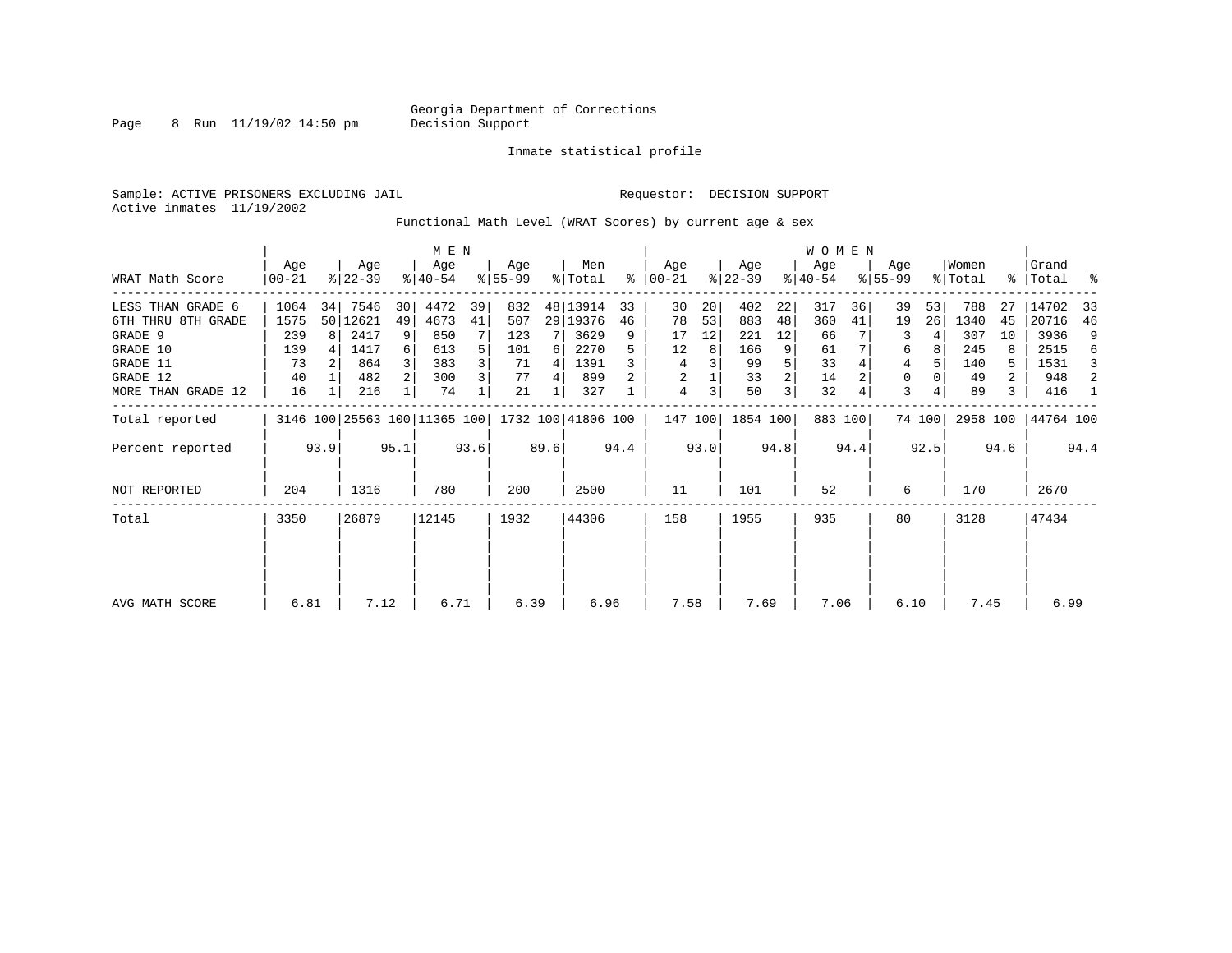Page 9 Run 11/19/02 14:50 pm

Inmate statistical profile

Active inmates 11/19/2002

Sample: ACTIVE PRISONERS EXCLUDING JAIL **Requestor: DECISION SUPPORT** 

Functional Spelling Level (WRAT Scores) by current age & sex

|                       | M E N           |      |                  |      |                              |                |                 |                |                    |      |                  |      |                  |      | <b>WOMEN</b>     |         |                    |          |                  |      |                    |      |
|-----------------------|-----------------|------|------------------|------|------------------------------|----------------|-----------------|----------------|--------------------|------|------------------|------|------------------|------|------------------|---------|--------------------|----------|------------------|------|--------------------|------|
| WRAT Spelling Score   | Aqe<br>$ 00-21$ |      | Age<br>$8 22-39$ |      | Age<br>$8 40-54$             |                | Aqe<br>$ 55-99$ |                | Men<br>% Total     | ⊱    | Age<br>$00 - 21$ |      | Age<br>$ 22-39 $ |      | Age<br>$ 40-54 $ |         | Aqe<br>$8155 - 99$ |          | Women<br>% Total |      | Grand<br>%   Total | ႜ    |
| LESS THAN GRADE 6     | 1349            |      | 43 10553         | 41   | 6169                         | 54             | 1029            |                | 59 19100           | 46   | 25               | 17   | 403              | 22   | 258              | 29      | 34                 | 46       | 720              | 24   | 19820              | 44   |
| 8TH GRADE<br>6TH THRU | 972             | 31   | 7658             | 30   | 2695                         | 24             | 365             |                | 21 11690           | 28   | 60               | 41   | 576              | 31   | 278              | 31      | 22                 | 30       | 936              | 32   | 12626              | 28   |
| GRADE 9               | 266             |      | 1990             | 8    | 607                          | 5              | 68              | 4              | 2931               |      | 18               | 12   | 194              | 10   | 72               |         | 5                  |          | 289              | 10   | 3220               |      |
| GRADE 10              | 217             |      | 1845             |      | 532                          |                | 60              | 3              | 2654               | 6    | 19               | 13   | 196              | 11   | 63               |         | 2                  |          | 280              | 9    | 2934               |      |
| GRADE 11              | 110             |      | 961              |      | 302                          |                | 40              |                | 1413               |      | 6                | 4    | 117              | 6    | 34               |         | 3                  |          | 160              | 5    | 1573               | 4    |
| GRADE 12              | 153             |      | 1731             |      | 804                          |                | 142             | 8              | 2830               |      | 5                |      | 97               |      | 35               |         | $\Omega$           | $\Omega$ | 137              |      | 2967               | 7    |
| MORE THAN GRADE 12    | 79              | 3    | 820              | 3    | 249                          | $\overline{2}$ | 27              | $\overline{2}$ | 1175               | 3    | 14               | 10   | 271              | 15   | 143              | 16      | 8                  | 11       | 436              | 15   | 1611               | 4    |
| Total reported        |                 |      |                  |      | 3146 100 25558 100 11358 100 |                |                 |                | 1731 100 41793 100 |      | 147 100          |      | 1854 100         |      |                  | 883 100 |                    | 74 100   | 2958 100         |      | 44751 100          |      |
| Percent reported      |                 | 93.9 |                  | 95.1 |                              | 93.5           |                 | 89.6           |                    | 94.3 |                  | 93.0 |                  | 94.8 |                  | 94.4    |                    | 92.5     |                  | 94.6 |                    | 94.3 |
| <b>NOT REPORTED</b>   | 204             |      | 1321             |      | 787                          |                | 201             |                | 2513               |      | 11               |      | 101              |      | 52               |         | 6                  |          | 170              |      | 2683               |      |
| Total                 | 3350            |      | 26879            |      | 12145                        |                | 1932            |                | 44306              |      | 158              |      | 1955             |      | 935              |         | 80                 |          | 3128             |      | 47434              |      |
|                       |                 |      |                  |      |                              |                |                 |                |                    |      |                  |      |                  |      |                  |         |                    |          |                  |      |                    |      |
|                       |                 |      |                  |      |                              |                |                 |                |                    |      |                  |      |                  |      |                  |         |                    |          |                  |      |                    |      |
| AVG SPELLING SCORE    | 6.83            |      | 6.98             |      | 6.08                         |                | 5.67            |                | 6.67               |      | 8.47             |      | 8.58             |      | 8.08             |         | 6.37               |          | 8.37             |      | 6.78               |      |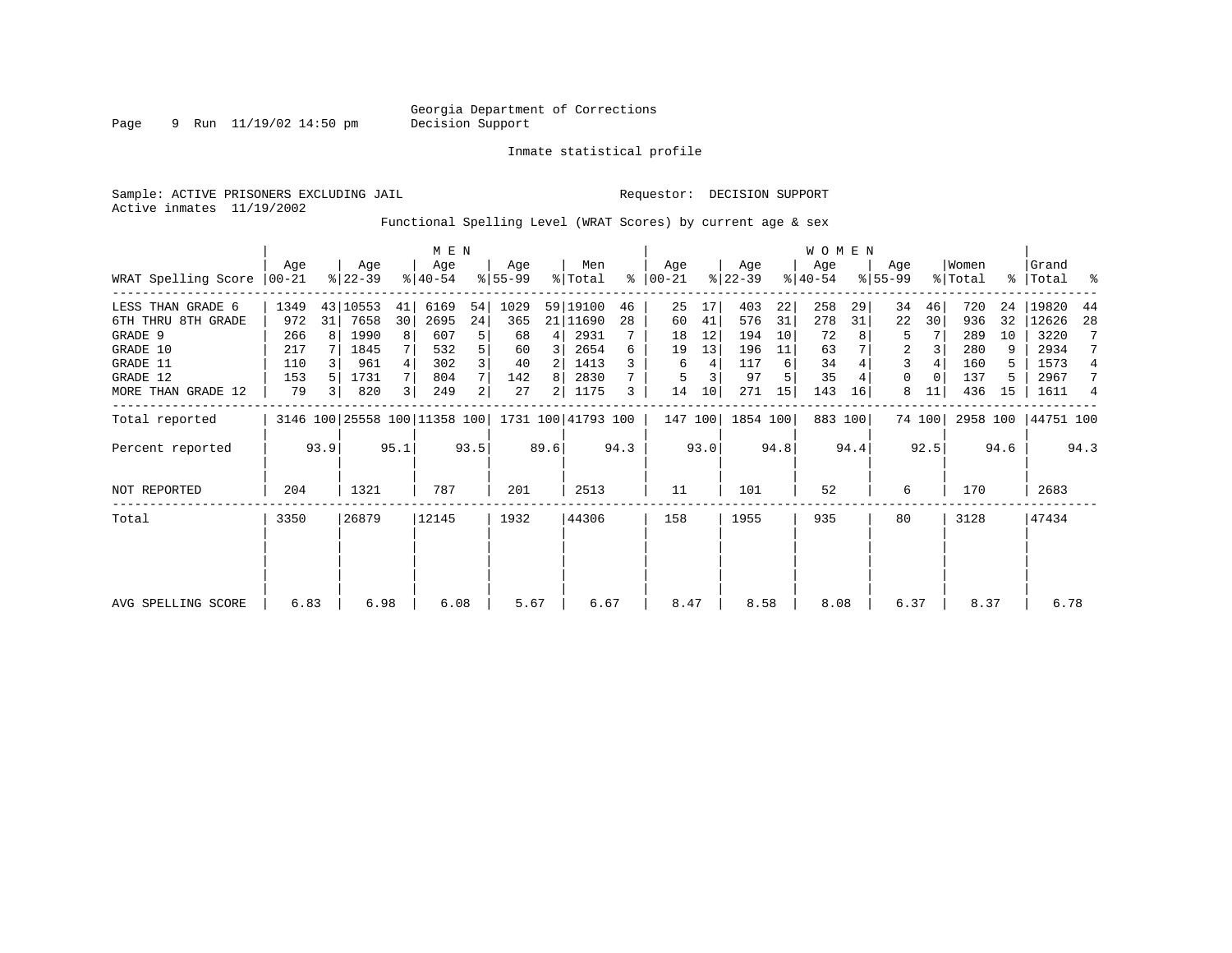Page  $10$  Run  $11/19/02$  14:50 pm

### Inmate statistical profile

Sample: ACTIVE PRISONERS EXCLUDING JAIL **Requestor: DECISION SUPPORT** Active inmates 11/19/2002

Self-Rpt Guardian Status To Age 16 by current age & sex

|                  |            |      |           |          | M E N                        |      |           |      |                    |      |          |      |           |                | <b>WOMEN</b> |      |             |          |          |      |           |      |
|------------------|------------|------|-----------|----------|------------------------------|------|-----------|------|--------------------|------|----------|------|-----------|----------------|--------------|------|-------------|----------|----------|------|-----------|------|
|                  | Age        |      | Age       |          | Age                          |      | Age       |      | Men                |      | Age      |      | Age       |                | Age          |      | Age         |          | Women    |      | Grand     |      |
| Guardian Status  | $00 - 21$  |      | $ 22-39 $ |          | $ 40-54 $                    |      | $8 55-99$ |      | % Total            | ႜ    | $ 00-21$ |      | $ 22-39 $ |                | $ 40-54 $    |      | $8155 - 99$ |          | % Total  |      | %   Total | ႜ    |
| ORPHANAGE        | 2          | 0    | 28        | $\Omega$ | 24                           | 0    | 10        |      | 64                 | 0    | 0        | 0    |           | 0              |              |      | O           | $\Omega$ | 2        | 0    | 66        |      |
| FATHER ONLY      | 129        |      | 718       | 3        | 319                          | 3    | 36        | 2    | 1202               |      | 5        | 3    | 50        | 3              | 22           |      | 3           |          | 80       | 3    | 1282      |      |
| FTR MTR HD       | 218        |      | 1590      | 6        | 765                          | 6    | 93        | 5    | 2666               | 6    | 13       | 8    | 107       | 6              | 58           | 6    |             |          | 179      | б    | 2845      | 6    |
| MOTHER ONLY      | 1666       | 52   | 11888     | 45       | 3924                         | 33   | 419       | 22   | 17897              | 41   | 70       | 45   | 724       | 38             | 265          | 29   | 21          | 27       | 1080     | 35   | 18977     | 41   |
| MTR FTR HD       | 689        | 21   | 7849      | 30       | 5143                         | 43   | 1047      | 56   | 14728              | 34   | 36       | 23   | 715       | 37             | 456          | 49   | 42          | 55       | 1249     | 41   | 15977     | 35   |
| OTH FEMALE       | 72         |      | 556       |          | 263                          | 2    | 59        | 3    | 950                |      | 4        |      | 45        | 2              | 29           |      | 3           |          | 81       |      | 1031      | 2    |
| OTH MALE         | 23         |      | 102       | 0        | 49                           | 0    | 8         | 0    | 182                |      | $\Omega$ |      | 4         |                | 3            |      | $\Omega$    |          |          | 0    | 189       | n    |
| STEP-PARNTS      | 28         |      | 414       |          | 159                          |      | 24        |      | 625                |      | $\Omega$ |      |           | $\Omega$       | 4            |      | 0           |          | 9        | 0    | 634       |      |
| FOSTER HOME      | 31         |      | 270       |          | 120                          |      | 26        |      | 447                |      | 3        | 2    | 44        | $\overline{2}$ | 13           |      |             |          | 61       | 2    | 508       |      |
| GRAND PRNTS      | 308        | 10   | 2244      | 9        | 797                          | 7    | 118       | 6    | 3467               | 8    | 22       | 14   | 222       | 12             | 66           |      | 5           | 6        | 315      | 10   | 3782      | 8    |
| OTHER            | 65         | 2    | 577       | 2        | 273                          | 2    | 32        |      | 947                | 2    | 2        | 1    | 12        |                | 5            |      |             |          | 20       |      | 967       |      |
| Total reported   |            |      |           |          | 3231 100 26236 100 11836 100 |      |           |      | 1872 100 43175 100 |      | 155 100  |      | 1929      | 100            | 922 100      |      |             | 77 100   | 3083 100 |      | 46258 100 |      |
| Percent reported |            | 96.4 |           | 97.6     |                              | 97.5 |           | 96.9 |                    | 97.4 |          | 98.1 |           | 98.7           |              | 98.6 |             | 96.3     |          | 98.6 |           | 97.5 |
| NOT RPTD         | 643<br>119 |      |           |          | 309                          |      | 60        |      | 1131               |      | 3        |      | 26        |                | 13           |      | 3           |          | 45       |      | 1176      |      |
| Total            | 3350       |      | 26879     |          | 12145                        |      | 1932      |      | 44306              |      | 158      |      | 1955      |                | 935          |      | 80          |          | 3128     |      | 47434     |      |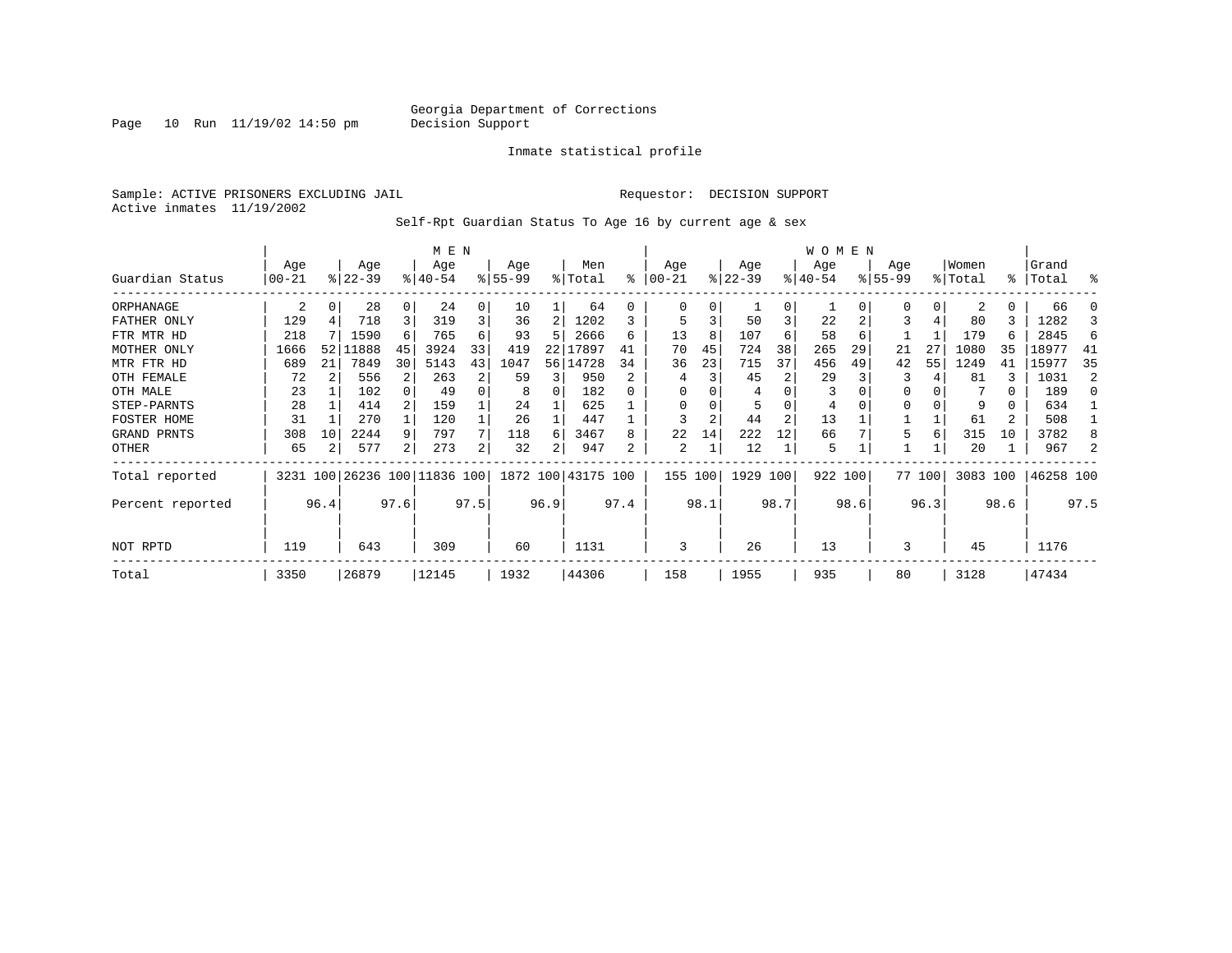### Georgia Department of Corrections<br>Decision Support

Page 11 Run  $11/19/02$  14:50 pm

Inmate statistical profile

Sample: ACTIVE PRISONERS EXCLUDING JAIL Requestor: DECISION SUPPORT Active inmates 11/19/2002

Self-Rpt Employment Status Before Prison by current age & sex

|                  | M E N    |      |           |      |                              |      |          |      |                    |      |       |         |           |      | <b>WOMEN</b> |         |             |        |          |      |           |               |
|------------------|----------|------|-----------|------|------------------------------|------|----------|------|--------------------|------|-------|---------|-----------|------|--------------|---------|-------------|--------|----------|------|-----------|---------------|
|                  | Age      |      | Age       |      | Age                          |      | Age      |      | Men                |      | Age   |         | Age       |      | Age          |         | Age         |        | Women    |      | Grand     |               |
| Employment       | $ 00-21$ |      | $ 22-39 $ |      | $8 40-54$                    |      | $ 55-99$ |      | % Total            | ి    | 00-21 |         | $ 22-39 $ |      | $ 40-54 $    |         | $8155 - 99$ |        | % Total  |      | %   Total | $\frac{8}{6}$ |
| FULL TIME        | 875      | 29   | 13212     | 53   | 6322                         | 56   | 778      | 45   | 21187              | 52   | 45    | 35      | 740       | 46   | 324          | 41      | 17          | 25     | 1126     | 43   | 22313     | -51           |
| PART TIME        | 460      | 15   | 2491      | 10   | 739                          |      | 101      | 6    | 3791               | 9    |       | 5       | 92        | 6    | 39           | 5       |             |        | 139      | 5    | 3930      | 9             |
| UNEMPL < 6M      | 328      | 11   | 2962      | 12   | 1215                         | 11   | 175      | 10   | 4680               |      | 16    | 12      | 181       | 11   | 100          | 13      | 11          | 16     | 308      | 12   | 4988      | - 11          |
| UNEMPL > 6M      | 353      | 12   | 3652      | 15   | 2033                         | 18   | 359      | 21   | 6397               | 16   | 14    | 11      | 292       | 18   | 161          | 20      | 15          | 22     | 482      | 18   | 6879      | 16            |
| NEVER WORKD      | 905      | 30   | 1768      |      | 163                          |      | 11       |      | 2847               |      | 34    | 26      | 182       | 11   | 35           |         | 4           | 6      | 255      | 10   | 3102      |               |
| <b>STUDENT</b>   | 111      |      | 225       |      | 15                           |      | 2        | 0    | 353                |      | 10    | 8       | 13        |      | 2            | 0       | $\Omega$    | 0      | 25       |      | 378       |               |
| INCAPABLE        | 14       | 0    | 472       | 2    | 753                          |      | 288      | 17   | 1527               |      | 4     |         | 119       |      | 127          | 16      | 21          | 30     | 271      | 10   | 1798      |               |
| OTHER            | 0        | 0    | 0         | 0    | 0                            |      | 0        | 0    | 0                  | 0    | 0     | 0       | 0         | 0    | 0            | 0       | 0           | 0      | 0        |      | 0         | 0             |
| Total reported   |          |      |           |      | 3046 100 24782 100 11240 100 |      |          |      | 1714 100 40782 100 |      |       | 130 100 | 1619 100  |      |              | 788 100 |             | 69 100 | 2606 100 |      | 43388 100 |               |
| Percent reported |          | 90.9 |           | 92.2 |                              | 92.5 |          | 88.7 |                    | 92.0 |       | 82.3    |           | 82.8 |              | 84.3    |             | 86.3   |          | 83.3 |           | 91.5          |
| NOT RPTD         | 304      |      | 2097      |      | 905                          |      | 218      |      | 3524               |      | 28    |         | 336       |      | 147          |         | 11          |        | 522      |      | 4046      |               |
| Total            | 3350     |      | 26879     |      | 12145                        |      | 1932     |      | 44306              |      | 158   |         | 1955      |      | 935          |         | 80          |        | 3128     |      | 47434     |               |

\* NOTE: THE FIELD LABELD "OTHER" WAS CORRECTED IN APRIL 1989; INMATES CODED "PRE-OTIS NOT REPORTED" NOW HAVE BEEN REMOVED FROM THIS FIELD AND IDENTIFIED AS "NOT REPORTED".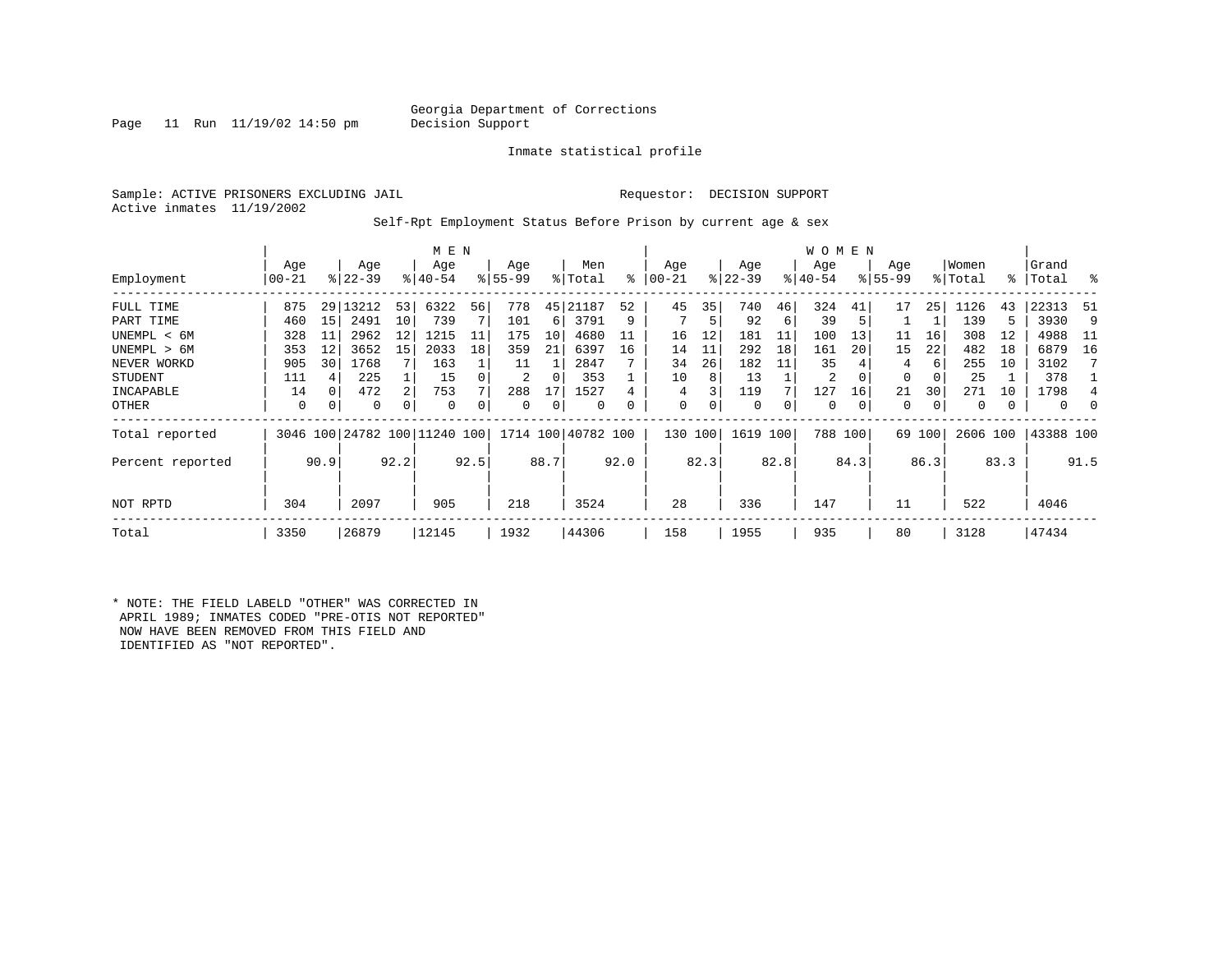Page  $12$  Run  $11/19/02$  14:50 pm

### Inmate statistical profile

Sample: ACTIVE PRISONERS EXCLUDING JAIL Requestor: DECISION SUPPORT Active inmates 11/19/2002

Self-Rpt Marital Status At Admission by current age & sex

|                  |           |          |                              |      | M E N       |      |           |      |                    |      |          |      |           |          | W O M E N   |          |             |        |          |      |           |          |
|------------------|-----------|----------|------------------------------|------|-------------|------|-----------|------|--------------------|------|----------|------|-----------|----------|-------------|----------|-------------|--------|----------|------|-----------|----------|
|                  | Age       |          | Age                          |      | Age         |      | Age       |      | Men                |      | Age      |      | Age       |          | Age         |          | Age         |        | Women    |      | Grand     |          |
| Marital Status   | $00 - 21$ |          | $8122 - 39$                  |      | $8140 - 54$ |      | $8 55-99$ |      | % Total            | ⊱    | $ 00-21$ |      | $ 22-39 $ |          | $ 40-54 $   |          | $8155 - 99$ |        | % Total  |      | %  Total  | $\sim$ 8 |
| SINGLE           | 3073      | 95       | 17917                        | 68   | 4514        | 38   | 311       | 17   | 25815              | 60   | 142      | 92   | 1158      | 60       | 359         | 39       | 10          | 13     | 1669     | 54   | 27484     | -59      |
| MARRIED          | 51        |          | 2786                         | 11   | 2136        | 18   | 520       | 28   | 5493               | 13   | 4        | 3    | 247       | 13       | 145         | 16       | 10          | 13     | 406      | 13   | 5899      | 13       |
| SEPARATED        | 8         | $\Omega$ | 1048                         | 4    | 1059        | 9    | 199       | 11   | 2314               | 5    |          | 2    | 212       | 11       | 126         | 14       |             | 9      | 348      | -11  | 2662      | -6       |
| DIVORCED         |           | $\Omega$ | 1726                         |      | 2613        | 22   | 558       | 30   | 4904               | 11   |          | 2    | 200       | 10       | 181         | 20       | 18          | 23     | 402      | 13   | 5306      | - 11     |
| WIDOWED          |           |          | 111                          | 0    | 228         | 2    | 136       |      | 478                |      |          | 0    | 36        |          | 66          |          | 30          | 39     | 132      | 4    | 610       |          |
| COMMON LAW       | 89        |          | 2671                         | 10   | 1300        |      | 157       | 8    | 4217               | 10   |          | 2    | 74        | 4        | 48          |          | 2           | 3      | 127      | 4    | 4344      | 9        |
| OTHER            | 0         | 0        | 15                           | 0    | 4           |      | 3         | 0    | 22                 | 0    | 0        | 0    |           | $\Omega$ | $\mathbf 0$ | $\Omega$ | 0           |        |          |      | 23        | $\Omega$ |
| Total reported   |           |          | 3231 100 26274 100 11854 100 |      |             |      |           |      | 1884 100 43243 100 |      | 155      | 100  | 1928 100  |          | 925         | 100      |             | 77 100 | 3085 100 |      | 46328 100 |          |
| Percent reported |           | 96.4     |                              | 97.7 |             | 97.6 |           | 97.5 |                    | 97.6 |          | 98.1 |           | 98.6     |             | 98.9     |             | 96.3   |          | 98.6 |           | 97.7     |
|                  |           |          |                              |      |             |      |           |      |                    |      |          |      |           |          |             |          |             |        |          |      |           |          |
| NOT RPTD         | 119       |          | 605                          |      | 291         |      | 48        |      | 1063               |      | 3        |      | 27        |          | 10          |          | 3           |        | 43       |      | 1106      |          |
| Total            | 3350      |          | 26879                        |      | 12145       |      | 1932      |      | 44306              |      | 158      |      | 1955      |          | 935         |          | 80          |        | 3128     |      | 47434     |          |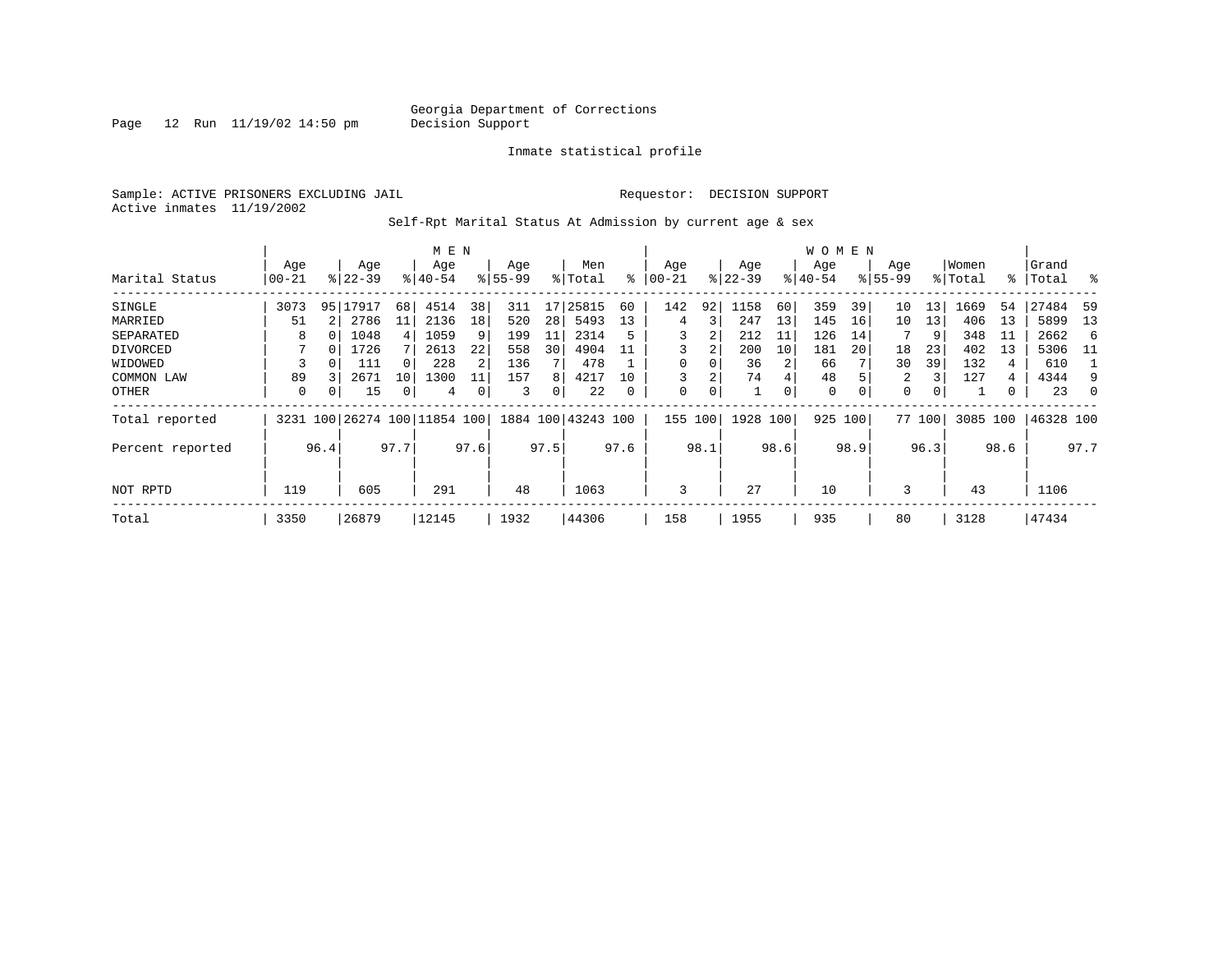Page 13 Run  $11/19/02$  14:50 pm

Inmate statistical profile

Sample: ACTIVE PRISONERS EXCLUDING JAIL Requestor: DECISION SUPPORT Active inmates 11/19/2002

Self-Rpt Number Of Children At Admission by current age & sex

|                      | M E N            |          |                   |                |                  |          |                  |      |                    |      |                 |        |                  |      | <b>WOMEN</b>     |         |                    |             |                  |      |                |      |
|----------------------|------------------|----------|-------------------|----------------|------------------|----------|------------------|------|--------------------|------|-----------------|--------|------------------|------|------------------|---------|--------------------|-------------|------------------|------|----------------|------|
| Number Of Children   | Aqe<br>$00 - 21$ |          | Age<br>$ 22-39 $  |                | Age<br>$8 40-54$ |          | Age<br>$ 55-99 $ |      | Men<br>% Total     | ႜ    | Aqe<br>$ 00-21$ |        | Age<br>$ 22-39 $ |      | Age<br>$8 40-54$ |         | Aqe<br>$8155 - 99$ |             | Women<br>% Total | °≈   | Grand<br>Total | ႜ    |
| NO CHILDREN          | 0                | $\Omega$ | 592               | 4              | 484              | 6        | 76               | 5    | 1152               | 4    | 0               | 0      | 6                | 0    | 5                |         |                    | 1           | 12               |      | 1164           |      |
| ONE CHILD            | 592              | 76       | 6581              | 42             | 2669             | 31       | 307              | 19   | 10149              | 38   | 35              | 58     | 376              | 24   | 166              | 20      | 10                 | 14          | 587              | 23   | 10736          | 37   |
| TWO CHILDREN         | 141              | 18       | 4291              | 27             | 2406             | 28       | 388              | 24   | 7226               | 27   | 19              | 32     | 484              | 31   | 254              | 31      | 17                 | 25          | 774              | 31   | 8000           | 27   |
| THREE CHILDREN       | 36               |          | 2311              | 15             | 1562             | 18       | 314              | 20   | 4223               | 16   | 5               | 8      | 390              | 25   | 208              | 26      | 23                 | 33          | 626              | 25   | 4849           | 17   |
| <b>FOUR CHILDREN</b> |                  |          | 1077              |                | 800              | 9        | 194              | 12   | 2078               | 8    | 0               | 0      | 169              | 11   | 111              | 14      | 9                  | 13          | 289              | 12   | 2367           | 8    |
| FIVE CHILDREN        | 0                | $\Omega$ | 483               | 3              | 444              | 5        | 127              | 8    | 1054               |      | 0               | 0      | 76               | 5    | 28               |         |                    | $\mathbf 1$ | 105              | 4    | 1159           | 4    |
| MORE THAN 5 CHILDREN | 0                | 0        | 333               | $\overline{2}$ | 378              | $4\vert$ | 185              | 12   | 896                | 3    |                 | 2      | 63               | 4    | 42               |         | 8                  | 12          | 114              | 5    | 1010           | 3    |
| Total reported       |                  |          | 776 100 15668 100 |                | 8743 100         |          |                  |      | 1591 100 26778 100 |      |                 | 60 100 | 1564 100         |      |                  | 814 100 |                    | 69 100      | 2507 100         |      | 29285 100      |      |
| Percent reported     |                  | 23.2     |                   | 58.3           |                  | 72.0     |                  | 82.3 |                    | 60.4 |                 | 38.0   |                  | 80.0 |                  | 87.1    |                    | 86.3        |                  | 80.1 |                | 61.7 |
| NOT REPORTED         | 2574             |          | 11211             |                | 3402             |          | 341              |      | 17528              |      | 98              |        | 391              |      | 121              |         | 11                 |             | 621              |      | 18149          |      |
| Total                | 3350             | 26879    |                   |                | 12145            |          | 1932             |      | 44306              |      | 158             |        | 1955             |      | 935              |         | 80                 |             | 3128             |      | 47434          |      |
|                      |                  |          |                   |                |                  |          |                  |      |                    |      |                 |        |                  |      |                  |         |                    |             |                  |      |                |      |
|                      |                  |          |                   |                |                  |          |                  |      |                    |      |                 |        |                  |      |                  |         |                    |             |                  |      |                |      |
| AVG NUM CHILDREN     | 1.30             |          | 2.01              |                | 2.33             |          | 3.03             |      | 2.15               |      | 1.57            |        | 2.55             |      | 2.66             |         | 3.09               |             | 2.58             |      | 2.19           |      |

\* NOTE: THE FIELD LABLED "NO CHILDREN" WAS CORRECTED IN MARCH 1989: MISSING DATA FOR INMATES STILL IN DIAGNOSTICS NOW HAS BEEN REMOVED FROM THIS FIELD AND IDENTIFIED AS "NOT REPORTED" INFORMATION.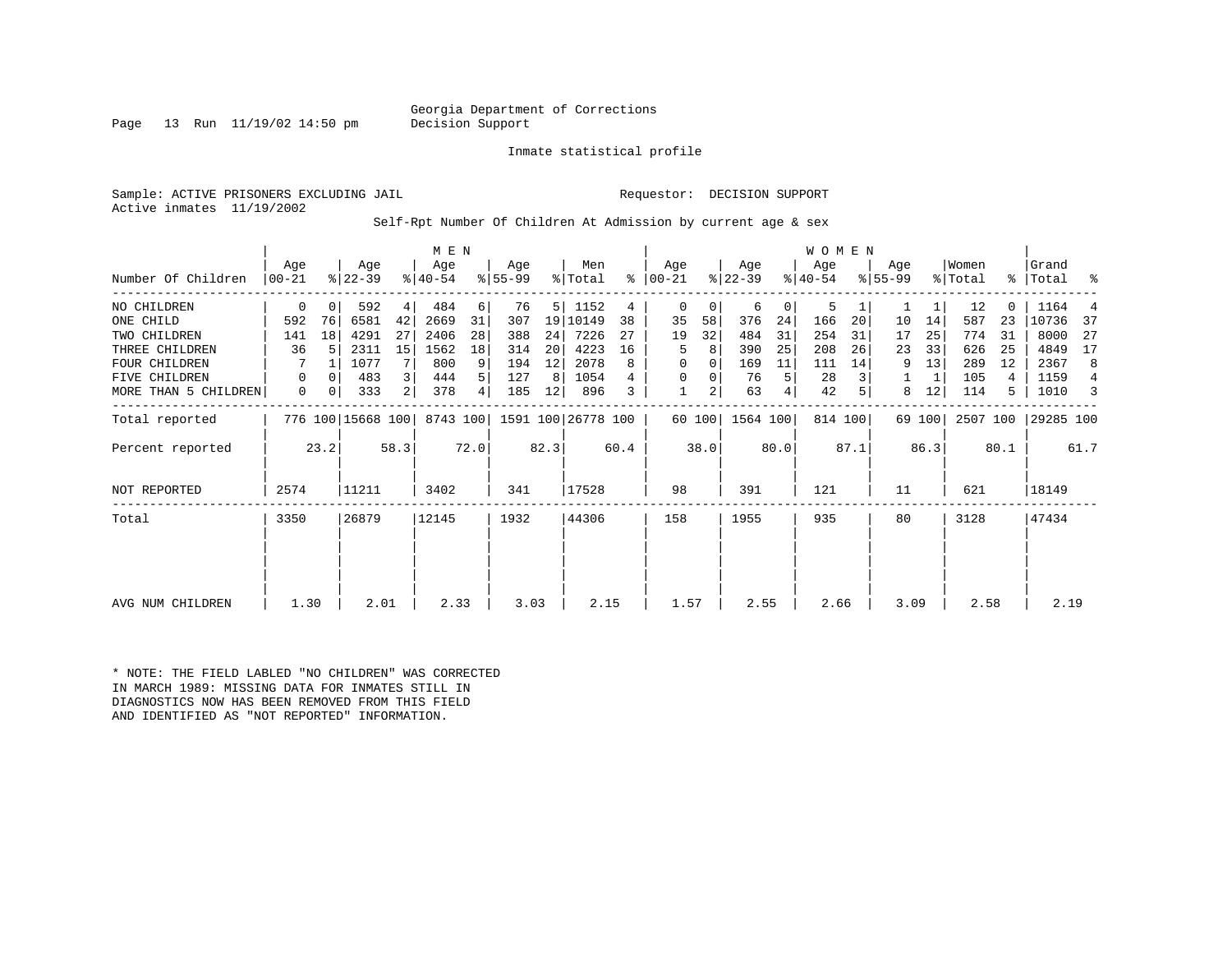Page  $14$  Run  $11/19/02$   $14:50$  pm

### Inmate statistical profile

Sample: ACTIVE PRISONERS EXCLUDING JAIL **Requestor: DECISION SUPPORT** Active inmates 11/19/2002

### Self-Rpt Religious Affiliation by current age & sex

|                  |                   |             |                  |              | M E N                   |          |                  |              |                    |                |                   |                |                 |          | <b>WOMEN</b>     |          |                  |             |                  |          |                |             |
|------------------|-------------------|-------------|------------------|--------------|-------------------------|----------|------------------|--------------|--------------------|----------------|-------------------|----------------|-----------------|----------|------------------|----------|------------------|-------------|------------------|----------|----------------|-------------|
| Religion         | Age<br>$ 00 - 21$ |             | Age<br>$8 22-39$ |              | Age<br>$8 40-54$        |          | Age<br>$8 55-99$ |              | Men<br>% Total     | ႜ              | Age<br>$ 00 - 21$ |                | Age<br>$ 22-39$ |          | Age<br>$8 40-54$ |          | Age<br>$8 55-99$ |             | Women<br>% Total | ႜ        | Grand<br>Total | ႜ           |
| ISLAM            | 70                | 2           | 947              | 4            | 364                     | 3        | 32               | 2            | 1413               | 3              | 3                 |                | 14              |          |                  |          | 0                | 0           | 24               |          | 1437           | 3           |
| CATHOLIC         | 134               | 4           | 1104             | 4            | 406                     | 4        | 81               | 4            | 1725               | 4              | 7                 | 5              | 96              | 5        | 36               | 4        | 2                | 3           | 141              | 5        | 1866           | 4           |
| <b>BAPTIST</b>   | 1212              |             | 38   11928       | 46           | 6658                    | 57       | 1045             | 57           | 20843              | 49             | 87                | 56             | 1167            | 61       | 586              | 64       | 49               | 66          | 1889             | 62       | 22732          | 50          |
| METHODIST        | 41                | $\mathbf 1$ | 466              | 2            | 408                     | 4        | 120              | 7            | 1035               | 2              | 3                 | $\overline{2}$ | 57              | 3        | 53               | 6        | 5                | 7           | 118              | 4        | 1153           | 3           |
| EPISCOPLN        |                   | 0           | 39               | 0            | 25                      | 0        | 11               | $\mathbf{1}$ | 78                 | $\Omega$       |                   | 1              | 5               | O        |                  | 1        | 0                | 0           | 11               | 0        | 89             | $\mathbf 0$ |
| PRESBYTRN        |                   | 0           | 39               | 0            | 41                      | 0        | 14               | 1            | 101                | $\Omega$       | 0                 | $\Omega$       | $\mathbf{1}$    | 0        |                  | $\Omega$ | 2                | 3           | 4                | 0        | 105            | 0           |
| CHC OF GOD       | 36                | 1           | 271              | 1            | 161                     |          | 36               | 2            | 504                |                |                   | 1              | 31              | 2        | 19               | 2        | 4                | 5           | 55               | 2        | 559            | 1           |
| HOLINESS         | 54                | 2           | 841              | 3            | 544                     | 5        | 96               | 5            | 1535               | $\overline{4}$ | 8                 | 5              | 178             | 9        | 92               | 10       | 5                | 7           | 283              | 9        | 1818           | 4           |
| <b>JEWISH</b>    |                   | $\Omega$    | 22               | $\Omega$     | 13                      | $\Omega$ |                  | 0            | 41                 | $\Omega$       | $\Omega$          | $\Omega$       |                 | O        | 1                | $\Omega$ | 0                | 0           | 2                | $\Omega$ | 43             | $\Omega$    |
| ANGLICAN         |                   | $\Omega$    | 4                | $\Omega$     | $\overline{2}$          |          |                  | 0            | 6                  | ∩              | 0                 | U              |                 | U        | 0                | 0        | 0                | 0           |                  | $\Omega$ |                | $\Omega$    |
| GRK ORTHDX       | U                 | $\Omega$    | 2                | $\Omega$     |                         | O        | U                | 0            | 4                  | <sup>0</sup>   | O                 | U              | $\mathbf 0$     | U        | 0                | $\Omega$ | 0                | $\Omega$    | $\Omega$         | $\Omega$ |                | 0           |
| HINDU            |                   | $\Omega$    | 4                | $\Omega$     | $\Omega$                | O        |                  | O            |                    | $\Omega$       | $\Omega$          | $\Omega$       | 0               | U        | 0                | $\Omega$ | 0                | $\Omega$    | $\Omega$         | $\Omega$ |                | $\Omega$    |
| <b>BUDDHIST</b>  |                   | $\Omega$    | 28               | $\Omega$     | 4                       |          | $\Omega$         | 0            | 38                 | $\Omega$       | $\Omega$          | $\Omega$       | $\mathbf 0$     | 0        | $\Omega$         | $\Omega$ | 0                | $\Omega$    | $\Omega$         | $\Omega$ | 38             | $\Omega$    |
| TAOIST           |                   | $\Omega$    | 2                | 0            |                         |          | 0                | 0            | 3                  | $\Omega$       | 0                 | O              | $\mathbf 0$     | U        | 0                | $\Omega$ | 0                | $\Omega$    | $\Omega$         | $\Omega$ | 3              | $\Omega$    |
| SHINTOIST        |                   | $\Omega$    | 6                | $\Omega$     | 5                       | O        | 0                | 0            | 12                 | $\Omega$       | O                 | U              | 0               | U        | 0                | $\Omega$ | 0                | 0           | $\Omega$         | $\Omega$ | 12             | $\Omega$    |
| SEVEN D AD       | 14                | $\Omega$    | 58               | $\Omega$     | 44                      | U        | 9                | 0            | 125                | $\Omega$       | U                 | $\Omega$       | 8               | U        | 3                | $\Omega$ | 0                | $\Omega$    | 11               | $\Omega$ | 136            | O           |
| JEHOVAH WT       | 21                | 1           | 222              | $\mathbf{1}$ | 101                     |          | 9                | O            | 353                |                |                   |                | 11              |          | 8                | 1        | 0                | $\mathbf 0$ | 22               |          | 375            | 1           |
| LATR DAY S       | 4                 | $\Omega$    | 21               | $\Omega$     | 11                      |          | 4                | O            | 40                 | $\Omega$       | $\Omega$          | $\Omega$       | 3               | $\Omega$ | 1                | $\Omega$ | 0                | $\Omega$    | 4                | $\Omega$ | 44             | 0           |
| <b>OUAKER</b>    | U                 | $\Omega$    | U                | $\Omega$     | $\Omega$                | O        | $\Omega$         | 0            | $\Omega$           | ∩              | $\Omega$          | $\Omega$       | $\Omega$        | O        | $\Omega$         | $\Omega$ | 0                | $\Omega$    | $\Omega$         | $\Omega$ | $\Omega$       | 0           |
| OTHER PROD       | 432               | 14          | 2711             | 11           | 712                     | 6        | 107              | 6            | 3962               | 9              | 30                | 19             | 242             | 13       | 77               | 8        | 4                | 5           | 353              | 12       | 4315           | 9           |
| <b>NONE</b>      | 703               | 22          | 4535             | 18           | 1279                    | 11       | 140              | 8            | 6657               | 16             | 6                 | 4              | 47              | 2        | 12               | 1        | 0                | 0           | 65               | 2        | 6722           | 15          |
| <b>OTHER</b>     | 438               | 14          | 2514             | 10           | 807                     |          | 124              | 7            | 3883               | 9              | 6                 | 4              | 56              | 3        | 21               | 2        | 3                | 4           | 86               | 3        | 3969           | 9           |
| Total reported   | 3179              |             |                  |              | 100 25764 100 11588 100 |          |                  |              | 1832 100 42363 100 |                | 155 100           |                | 1918 100        |          | 922 100          |          |                  | 74 100      | 3069 100         |          | 45432 100      |             |
| Percent reported |                   | 94.9        |                  | 95.9         |                         | 95.4     |                  | 94.8         |                    | 95.6           |                   | 98.1           |                 | 98.1     |                  | 98.6     |                  | 92.5        |                  | 98.1     |                | 95.8        |
| NOT RPTD         | 171               |             | 1115             |              | 557                     |          | 100              |              | 1943               |                | 3                 |                | 37              |          | 13               |          | 6                |             | 59               |          | 2002           |             |
| Total            | 3350              |             | 26879            |              | 12145                   |          | 1932             |              | 44306              |                | 158               |                | 1955            |          | 935              |          | 80               |             | 3128             |          | 47434          |             |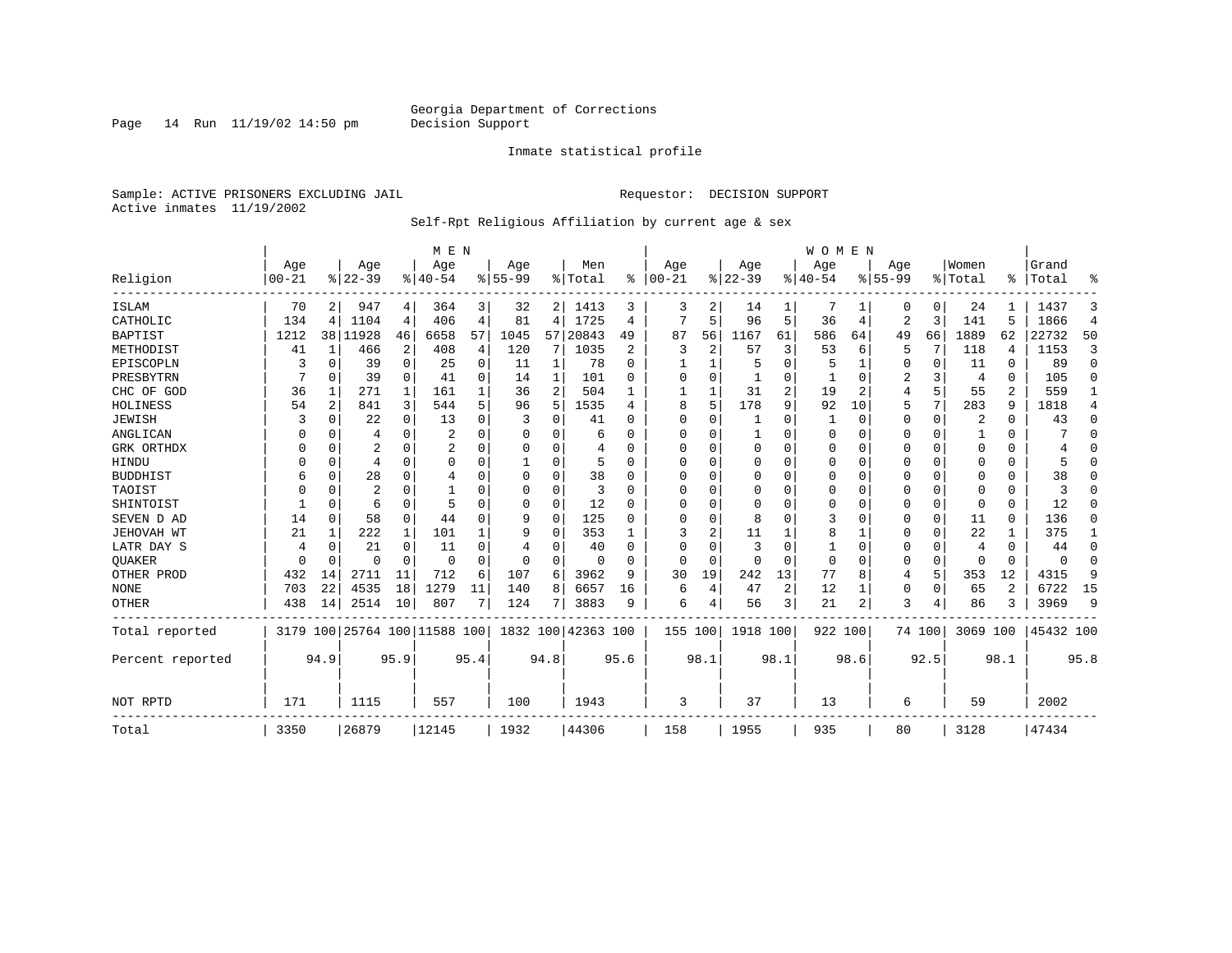### Georgia Department of Corrections<br>Decision Support

Page 15 Run  $11/19/02$  14:50 pm

Inmate statistical profile

Sample: ACTIVE PRISONERS EXCLUDING JAIL Requestor: DECISION SUPPORT Active inmates 11/19/2002

Self-Rpt Family Behavior Patterns \* by current age & sex

|                  |       |      |                              |      | M E N       |      |           |      |                    |      |           |      |           |      | <b>WOMEN</b> |      |             |      |          |      |           |      |
|------------------|-------|------|------------------------------|------|-------------|------|-----------|------|--------------------|------|-----------|------|-----------|------|--------------|------|-------------|------|----------|------|-----------|------|
|                  | Age   |      | Age                          |      | Age         |      | Age       |      | Men                |      | Age       |      | Age       |      | Age          |      | Age         |      | Women    |      | Grand     |      |
| Family Behavior  | 00-21 |      | $ 22-39 $                    |      | $8140 - 54$ |      | $8 55-99$ |      | % Total            | ႜ    | $00 - 21$ |      | $ 22-39 $ |      | $ 40-54$     |      | $8155 - 99$ |      | % Total  | °≈   | Total     | ႜ    |
| CRIMINLTY        | 985   | 21   | 7708                         | 22   | 3398        | 25   | 417       |      | 24 12508           | 23   | 63        | 19   | 687       | 18   | 334          | 20   | 20          | 16   | 1104     | 19   | 13612     | -23  |
| ALCOHOLISM       | 456   | 10   | 4253                         | 12   | 2358        | 17   | 318       | 18   | 7385               | 14   | 38        | 11   | 493       | 13   | 243          | 15   | 23          | 18   | 797      | 13   | 8182      | 14   |
| DRUG ABUSE       | 385   | 8    | 2587                         | 8    | 900         |      | 77        | 4    | 3949               |      | 39        | 12   | 359       |      | 160          | 10   | 8           | 6    | 566      | 10   | 4515      |      |
| DOMINERING       | 9     |      | 80                           |      | 52          |      | 4         | 0    | 145                |      | 15        | 4    | 339       | 9    | 183          | 11   | 19          | 15   | 556      | 9    | 701       |      |
| MIGRANT          | 18    |      | 203                          |      | 128         |      | 12        |      | 361                |      | 2         |      |           |      | 6            |      | 0           | 0    | 17       | 0    | 378       |      |
| INFL BTGS        | 69    |      | 898                          |      | 583         |      | 111       | 6    | 1661               |      | 23        |      | 296       |      | 141          |      | 11          |      | 471      | 8    | 2132      |      |
| PERMISSIVE       | 9     |      | 51                           |      | 36          |      | 9         |      | 105                |      | 24        |      | 211       | 6    | 63           |      | 4           |      | 302      | 5    | 407       |      |
| FATH ABSNT       | 2088  | 45   | 14532                        | 42   | 4791        | 35   | 558       | 32   | 21969              | 40   | 81        | 24   | 855       | 22   | 306          | 18   | 23          | 18   | 1265     |      | 23234     | 38   |
| MOTH ABSNT       | 554   | 12   | 3654                         | 11   | 1359        | 10   | 198       | 11   | 5765               |      | 28        | 8    | 247       | 6    | 88           |      | 12          | 9    | 375      | 6    | 6140      | 10   |
| NONE             | 23    |      | 394                          |      | 188         |      | 25        |      | 630                |      | 25        |      | 320       | 8    | 133          |      | 7           | 6    | 485      | 8    | 1115      |      |
| Total reported   |       |      | 4596 100 34360 100 13793 100 |      |             |      |           |      | 1729 100 54478 100 |      | 338 100   |      | 3816 100  |      | 1657 100     |      | 127         | 100  | 5938 100 |      | 60416 100 |      |
| Percent reported |       | 77.5 |                              | 73.2 |             | 66.4 |           | 55.7 |                    | 70.9 |           | 82.9 |           | 79.7 |              | 76.5 |             | 65.0 |          | 78.5 |           | 71.4 |
| <b>OTHER</b>     | 755   |      | 7212                         |      | 4080        |      | 855       |      | 12902              |      | 27        |      | 396       |      | 220          |      | 28          |      | 671      |      | 13573     |      |
| Total            | 3350  |      | 26879                        |      | 12145       |      | 1932      |      | 44306              |      | 158       |      | 1955      |      | 935          |      | 80          |      | 3128     |      | 47434     |      |

\* NOTE: SINCE THERE CAN BE UP TO FIVE BEHAVIOR CODES PER INMATE, THE NUMBER OF CASES REPORTED IN THE DETAIL LINES AND THE TOTAL REPORTED LINE MAY EXCEED THE TOTAL NUMBER OF CASES. IN SHORT, THIS TABLE COUNTS THE NUMBER OF BEHAVIOR PROBLEMS, NOT INMATES.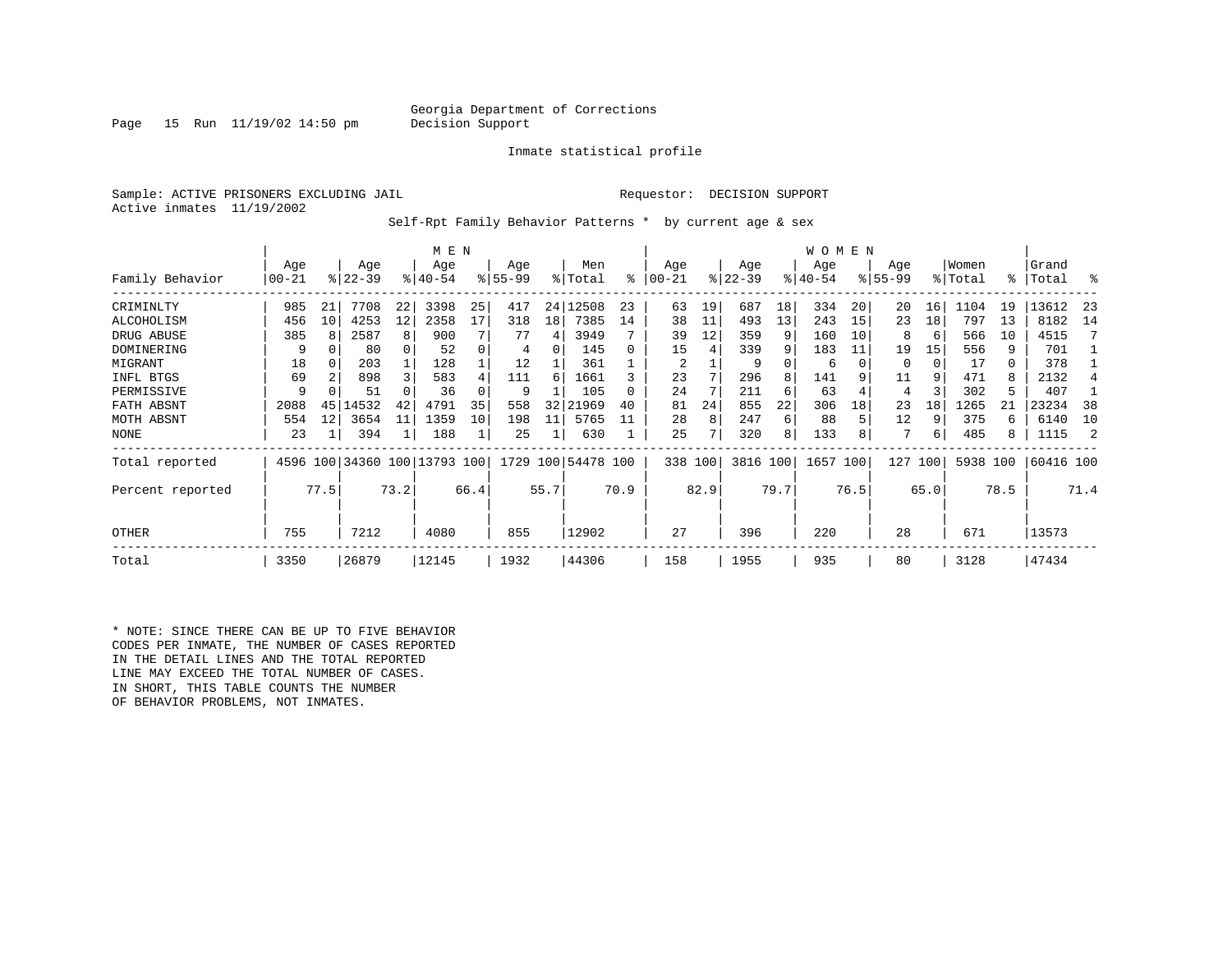### Georgia Department of Corrections<br>Decision Support

Page  $16$  Run  $11/19/02$   $14:50$  pm

#### Inmate statistical profile

Sample: ACTIVE PRISONERS EXCLUDING JAIL Requestor: DECISION SUPPORT Active inmates 11/19/2002

Inmate Diagnostic Behavior Problem \* by current age & sex

|                    |          |          |           |                | M E N                   |                         |          |      |                     |          |           |                |          |                | <b>WOMEN</b> |      |                |                |          |                |           |                |
|--------------------|----------|----------|-----------|----------------|-------------------------|-------------------------|----------|------|---------------------|----------|-----------|----------------|----------|----------------|--------------|------|----------------|----------------|----------|----------------|-----------|----------------|
|                    | Age      |          | Age       |                | Age                     |                         | Age      |      | Men                 |          | Age       |                | Age      |                | Age          |      | Age            |                | Women    |                | Grand     |                |
| Diagnostic Problem | $ 00-21$ |          | $8 22-39$ |                | $8 40-54$               |                         | $ 55-99$ |      | $\frac{1}{2}$ Total | ៖        | $00 - 21$ |                | $ 22-39$ |                | $ 40-54$     |      | $8155 - 99$    |                | % Total  |                | %   Total | ዱ              |
| ALCOHOLIC          | 118      | 2        | 1293      | 3              | 1047                    | 4                       | 192      | 6    | 2650                | 3        |           | 3              | 152      | 5              | 124          |      | 9              | 8              | 292      |                | 2942      | 3              |
| <b>ALCOH ABSE</b>  | 651      | 11       | 6334      | 13             | 3576                    | 15                      | 480      |      | 15   11041          | 13       | 4         | $\overline{2}$ | 200      | 6              | 127          | 8    | 11             | 9              | 342      |                | 11383     | 13             |
| DRUG EXP           | 1058     | 17       | 8677      | 17             | 3383                    | 14                      | 281      |      | 9 13399             | 16       | 24        | 9              | 260      | 8              | 136          | 8    | 4              | 3              | 424      |                | 13823     | 16             |
| DRUG ABSE          | 1211     | 20       | 9455      | 19             | 4486                    | 19                      | 273      |      | 9 15425             | 19       | 60        | 23             | 916      | 28             | 453          | 27   | 12             | 10             | 1441     |                | 16866     | 19             |
| NARC ADDCT         | 37       |          | 655       | $\mathbf{1}$   | 462                     | 2                       | 31       | 1    | 1185                |          |           | $\Omega$       | 52       | $\overline{2}$ | 53           | 3    | 3              | 3              | 109      |                | 1294      | $\mathbf{1}$   |
| EPILEPTIC          | 20       | $\Omega$ | 276       |                | 220                     |                         | 35       |      | 551                 |          | 6         |                | 79       | 2              | 58           |      | 2              |                | 145      |                | 696       |                |
| MANIPULTVE         | 1033     | 17       | 6423      | 13             | 2168                    | 9                       | 236      | 8    | 9860                | 12       |           | $\Omega$       | 48       |                | 22           |      | $\overline{2}$ | $\overline{a}$ | 73       |                | 9933      | 11             |
| ASSAULTIVE         | 1366     | 22       | 10977     | 22             | 4680                    | 20                      | 793      | 26   | 17816               | 21       | 74        | 29             | 607      | 19             | 291          | 17   | 20             | 17             | 992      | 19             | 18808     | 21             |
| ESCPE TEND         | 74       |          | 1085      | 2              | 758                     | 3                       | 140      | 5    | 2057                |          | 4         | $\overline{a}$ | 86       | 3              | 42           | 3    |                | 1              | 133      |                | 2190      | $\overline{2}$ |
| SUICIDAL           | 101      |          | 1063      | $\overline{2}$ | 517                     |                         | 69       | 2    | 1750                |          | 14        |                | 173      | 5              | 90           |      | 8              | 7              | 285      |                | 2035      | $\overline{2}$ |
| WITHDRAWN          | 18       | $\cap$   | 160       | $\Omega$       | 104                     | 0                       | 26       |      | 308                 | U        |           |                | 97       | 3              | 43           |      | 3              | 3              | 150      | 3              | 458       | 1              |
| PR RLTY CT         | 46       |          | 377       | 1              | 264                     |                         | 35       |      | 722                 |          | 13        |                | 76       | 2              | 35           |      | 5              | 4              | 129      | $\overline{2}$ | 851       | 1              |
| HOMOSEXUAL         | 6        | $\Omega$ | 145       | $\Omega$       | 80                      | $\Omega$                | 22       | 1    | 253                 | $\Omega$ | 14        |                | 121      | 4              | 35           |      | 3              | 3              | 173      | 3              | 426       | $\Omega$       |
| <b>NONE</b>        | 91       |          | 1081      | 2              | 672                     | 3                       | 207      | 7    | 2051                |          | $\Omega$  |                | 20       |                | 23           |      | 8              |                | 51       |                | 2102      | $\overline{2}$ |
| OTHER              | 28       | $\Omega$ | 492       | $\mathbf{1}$   | 359                     | $\mathfrak{D}$          | 89       | 3    | 968                 |          | $\Omega$  |                | 15       | $\Omega$       | 10           |      | 6              | 5              | 31       |                | 999       | 1              |
| NOT RPTD           | 270      |          | 1826      | 4              | 654                     | $\overline{\mathbf{3}}$ | 183      | 6    | 2933                |          | 28        | 11             | 330      | 10             | 120          |      | 19             | 16             | 497      | 9              | 3430      | 4              |
| Total reported     | 6137     |          |           |                | 100 50442 100 23450 100 |                         |          |      | 3098 100 83127 100  |          | 257 100   |                | 3232 100 |                | 1663 100     |      | 116            | 100            | 5268 100 |                | 88395 100 |                |
| Percent reported   |          | 99.7     |           | 99.5           |                         | 99.8                    |          | 99.7 |                     | 99.6     |           | 100.0          |          | 100.0          |              | 99.9 |                | 100.0          |          | 100.0          |           | 99.7           |
|                    |          |          |           |                |                         |                         |          |      |                     |          |           |                |          |                |              |      |                |                |          |                |           |                |
| UNKNOWN            | 9        |          | 123       |                | 20                      |                         | 6        |      | 158                 |          | $\Omega$  |                | 0        |                |              |      | 0              |                |          |                | 159       |                |
| Total              | 3350     |          | 26879     |                | 12145                   |                         | 1932     |      | 44306               |          | 158       |                | 1955     |                | 935          |      | 80             |                | 3128     |                | 47434     |                |

\* NOTE: SINCE THERE CAN BE UP TO FIVE BEHAVIOR CODES PER INMATE, THE NUMBER OF CASES REPORTED IN THE DETAIL LINES AND THE TOTAL REPORTED LINE MAY EXCEED THE TOTAL NUMBER OF CASES.IN SHORT, THIS TABLE COUNTS THE NUMBER OF BEHAVIOR PROBLEMS, NOT INMATES.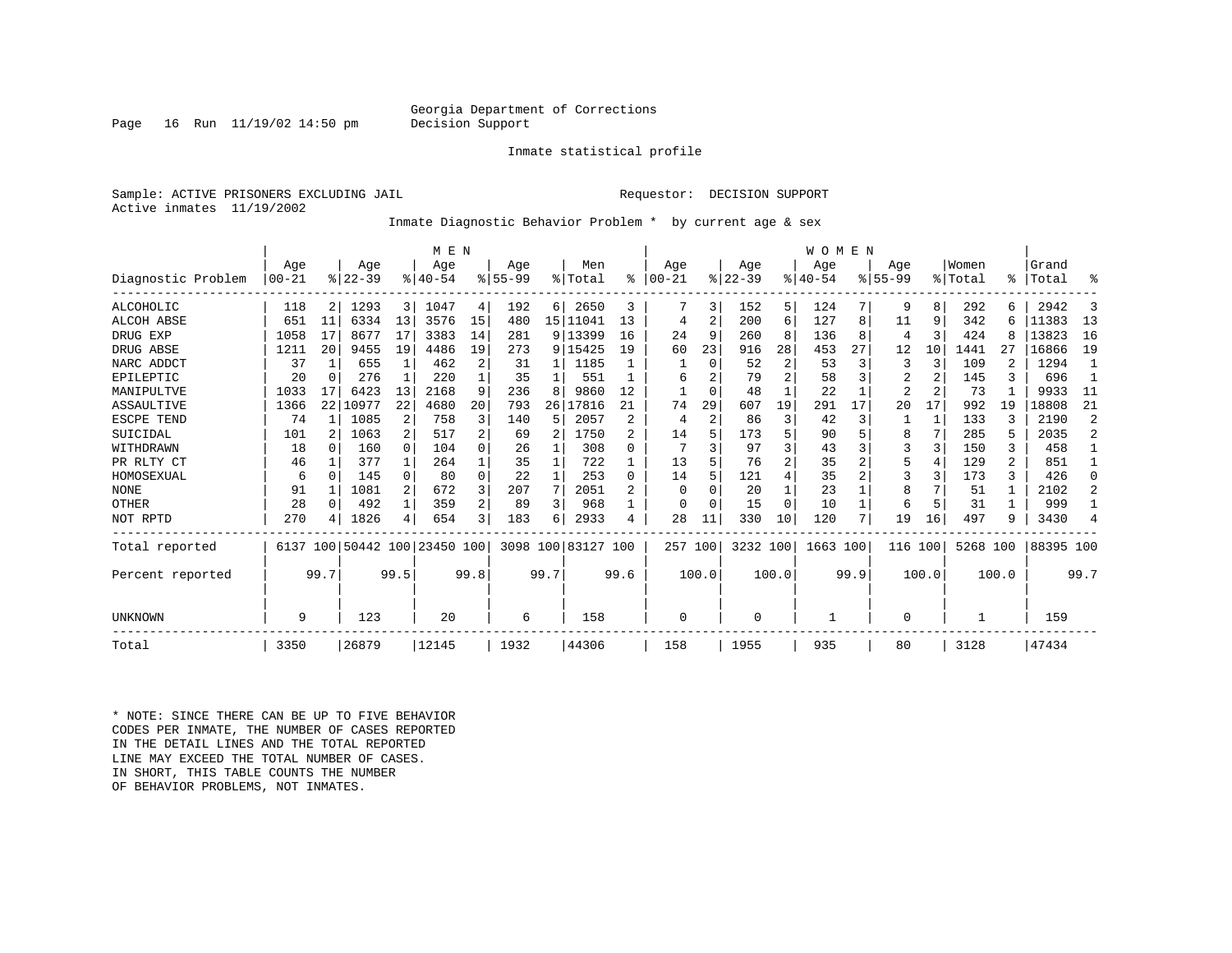Page  $17$  Run  $11/19/02$   $14:50$  pm

### Inmate statistical profile

Sample: ACTIVE PRISONERS EXCLUDING JAIL Requestor: DECISION SUPPORT Active inmates 11/19/2002

Physical Profile (General Condition) by current age & sex

|                      |                  |              |                              |                | M E N            |      |                    |                 |                    |      |                  |      |                    |      | W O M E N        |         |                    |        |                  |              |                 |      |
|----------------------|------------------|--------------|------------------------------|----------------|------------------|------|--------------------|-----------------|--------------------|------|------------------|------|--------------------|------|------------------|---------|--------------------|--------|------------------|--------------|-----------------|------|
| Physical Profile     | Age<br>$00 - 21$ |              | Age<br>$8 22-39$             |                | Age<br>$8 40-54$ |      | Age<br>$8155 - 99$ |                 | Men<br>% Total     | ⊱    | Aqe<br>$00 - 21$ |      | Age<br>$8$   22-39 |      | Aqe<br>$8 40-54$ |         | Aqe<br>$8155 - 99$ |        | Women<br>% Total | ႜၟ           | Grand<br> Total | ိ    |
|                      |                  |              |                              |                |                  |      |                    |                 |                    |      |                  |      |                    |      |                  |         |                    |        |                  |              |                 |      |
| NO LIMITATION        | 2974             |              | 91 20361                     | 78 I           | 6168             | 52   | 382                |                 | 20 29885           | 69   | 133              | 90   | 1365               | 73   | 475              | 52      | 13                 | 17     | 1986             | 66           | 31871           | - 69 |
| DEFECT NO MAJOR LIMT | 182              | <sup>6</sup> | 2980                         | 11             | 2421             | 20   | 419                | 22              | 6002               | 14   | 11               |      | 384                | 21   | 307              | 34      | 29                 | 38     | 731              | 24           | 6733            | 15   |
| DEFECT MAJOR LIMIT   | 97               |              | 2832                         | 11             | 3140             | 27   | 900                | 48              | 6969               | 16   | 3                | 2    | 113                | 6    | 118              | 13      | 30                 | 39     | 264              | 9            | 7233            | 16   |
| VERY MAJOR DEFECT    |                  | $\Omega$     | 48                           | 0 <sup>1</sup> | 116              |      | 187                | 10 <sup>1</sup> | 352                |      | 0                | 0    | 4                  | 0    | 5                |         | 5.                 | 6      | 14               | $\mathbf{0}$ | 366             |      |
| Total reported       |                  |              | 3254 100 26221 100 11845 100 |                |                  |      |                    |                 | 1888 100 43208 100 |      | 147              | 100  | 1866 100           |      |                  | 905 100 |                    | 77 100 | 2995 100         |              | 46203 100       |      |
| Percent reported     |                  | 97.1         |                              | 97.6           |                  | 97.5 |                    | 97.7            |                    | 97.5 |                  | 93.0 |                    | 95.4 |                  | 96.8    |                    | 96.3   |                  | 95.7         |                 | 97.4 |
| NOT REPORTED         | 96               |              | 658                          |                | 300              |      | 44                 |                 | 1098               |      |                  |      | 89                 |      | 30               |         | 3                  |        | 133              |              | 1231            |      |
| Total                | 3350             |              | 26879                        |                | 12145            |      | 1932               |                 | 44306              |      | 158              |      | 1955               |      | 935              |         | 80                 |        | 3128             |              | 47434           |      |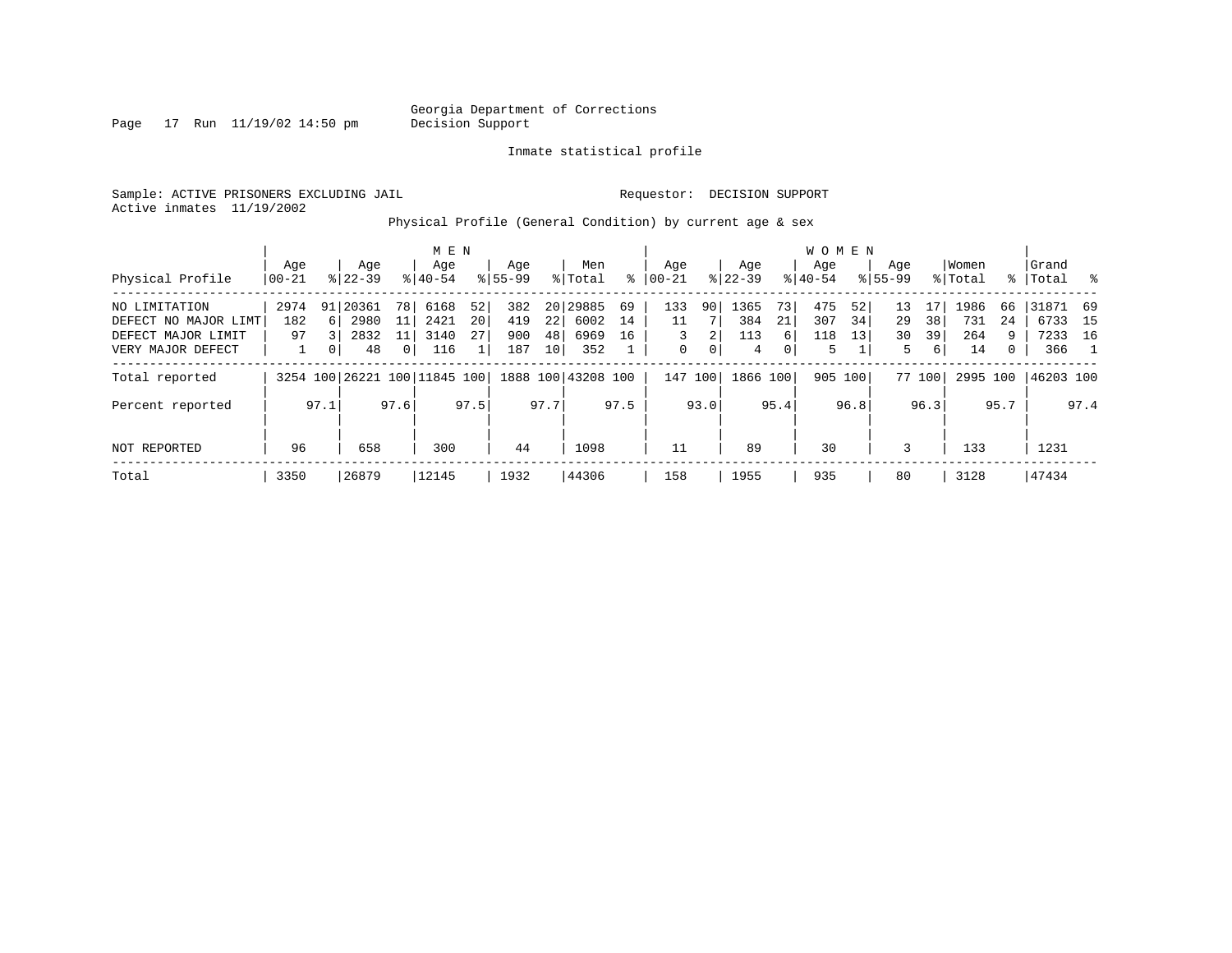### Georgia Department of Corrections<br>Decision Support

Page  $18$  Run  $11/19/02$   $14:50$  pm

### Inmate statistical profile

Sample: ACTIVE PRISONERS EXCLUDING JAIL Requestor: DECISION SUPPORT Active inmates 11/19/2002

Security Status by current age & sex

|                  |             |          |           |       | M E N                        |       |          |       |                    |       |            |       |             |       | W O M E N   |          |             |        |             |       |           |       |
|------------------|-------------|----------|-----------|-------|------------------------------|-------|----------|-------|--------------------|-------|------------|-------|-------------|-------|-------------|----------|-------------|--------|-------------|-------|-----------|-------|
|                  | Age         |          | Age       |       | Age                          |       | Age      |       | Men                |       | Age        |       | Age         |       | Age         |          | Age         |        | Women       |       | Grand     |       |
| Security         | 00-21       |          | $ 22-39 $ |       | $ 40-54$                     |       | $ 55-99$ |       | % Total            | ి     | $ 00 - 21$ |       | $ 22-39 $   |       | $ 40-54 $   |          | $8155 - 99$ |        | % Total     |       | %   Total | ႜ     |
| DIAG INCOM       | 24          |          | 215       |       | 144                          |       | 18       |       | 401                |       |            | 0     | $\mathbf 0$ | 0     | 0           | 0        | 0           |        |             | 0     | 401       |       |
| WRK RELEAS       | 0           | $\Omega$ | 0         | 0     |                              |       |          | 0     | 2                  | 0     | $\Omega$   | 0     | 0           | 0     | $\mathbf 0$ | $\Omega$ | $\Omega$    |        |             | 0     | 2         |       |
| TRUSTY           | 38          |          | 1353      | 5     | 847                          |       | 73       | 4     | 2311               |       |            |       | 100         | 5     | 68          |          | 6           | 8      | 175         | 6     | 2486      |       |
| MINIMUM          | 923         | 28       | 8766      | 33    | 4453                         | 37    | 675      | 35    | 14817              | 33    | 54         | 34    | 1130        | 58    | 582         | 62       | 51          | 64     | 1817        | 58    | 16634     | 35    |
| MEDIUM           | 1390        | 41       | 10366     | 39    | 4630                         | 38    | 894      | 46    | 17280              | 39    | 66         | 42    | 509         | 26    | 202         | 22       | 18          | 23     | 795         | 25    | 18075     | 38    |
| CLOSE            | 628         | 19       | 4113      | 15    | 1250                         | 10    | 178      | 9     | 6169               | 14    | 27         | 17    | 131         |       | 40          |          | 3           |        | 201         | 6     | 6370      | - 13  |
| MAXIMUM          | 25          |          | 477       | 2     | 175                          |       | 21       |       | 698                | 2     |            | 0     | 5           | 0     |             |          | $\Omega$    |        | 6           | 0     | 704       |       |
| DIAGNOSTIC       | 322         | 10       | 1589      | 6     | 645                          | 5 I   | 72       | 4     | 2628               | 6     | 10         | 6     | 80          | 4     | 42          | 4        | 2           | 3      | 134         | 4     | 2762      | -6    |
| Total reported   |             |          |           |       | 3350 100 26879 100 12145 100 |       |          |       | 1932 100 44306 100 |       | 158        | 100   | 1955 100    |       | 935 100     |          |             | 80 100 | 3128 100    |       | 47434 100 |       |
| Percent reported |             | 100.0    |           | 100.0 |                              | 100.0 |          | 100.0 |                    | 100.0 |            | 100.0 |             | 100.0 |             | 100.0    |             | 100.0  |             | 100.0 |           | 100.0 |
| NOT RPTD         | $\mathbf 0$ |          | 0         |       | $\Omega$                     |       | 0        |       | 0                  |       | $\Omega$   |       | 0           |       | $\mathbf 0$ |          | $\Omega$    |        | $\mathbf 0$ |       | 0         |       |
| Total            | 3350        |          | 26879     |       | 12145                        |       | 1932     |       | 44306              |       | 158        |       | 1955        |       | 935         |          | 80          |        | 3128        |       | 47434     |       |

\* NOTE: BEGINNING IN JULY 1987, THE FACILITIES DIVISION NO LONGER CODED INMATES AS BEING WORK RELEASE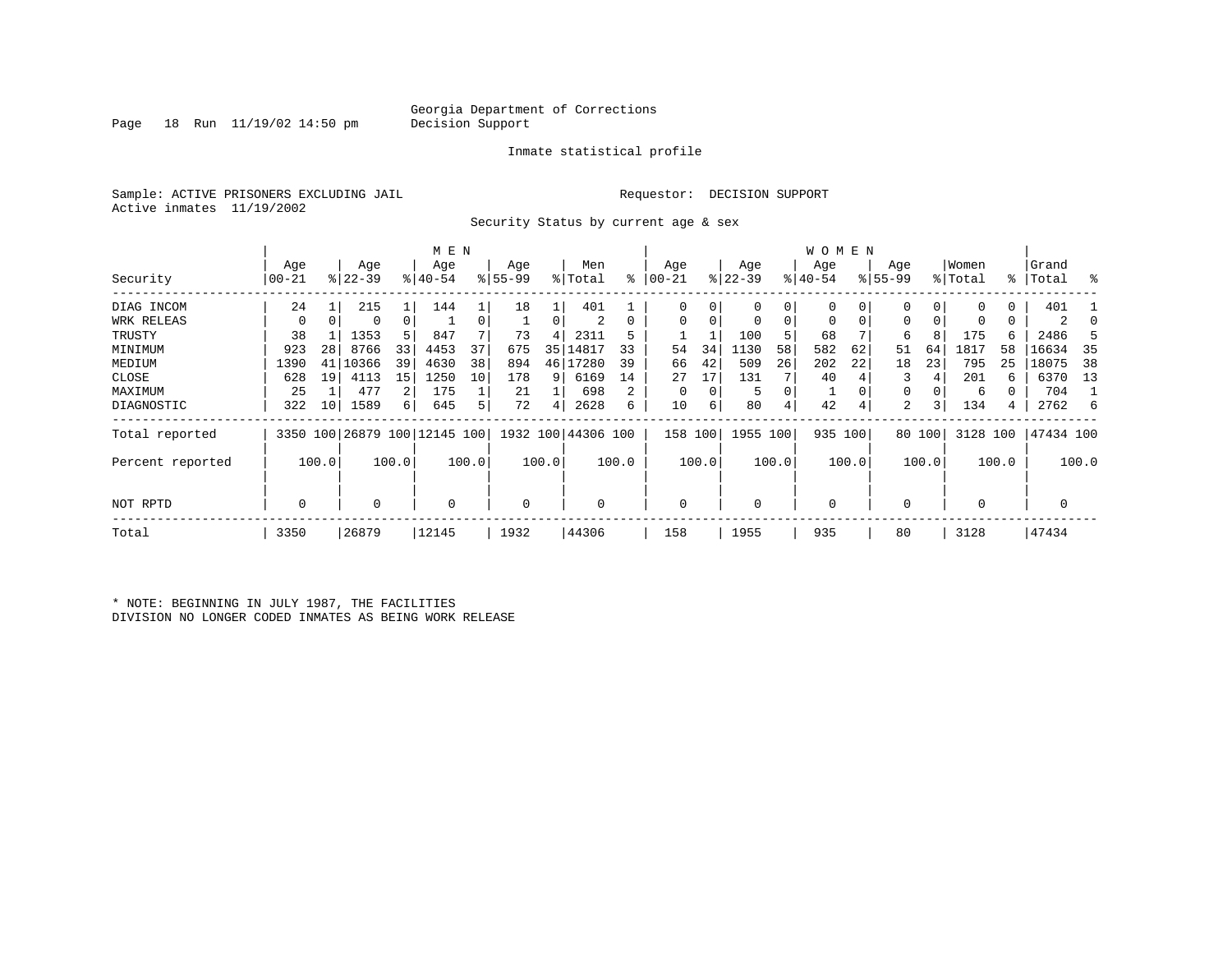Page  $19$  Run  $11/19/02$   $14:50$  pm

### Inmate statistical profile

Sample: ACTIVE PRISONERS EXCLUDING JAIL **Requestor: DECISION SUPPORT** Active inmates 11/19/2002

Number Of Sentences by current age & sex

|                     |           |      |           |      | M E N                        |      |             |       |                    |      |               |      |           |      | <b>WOMEN</b> |         |             |          |          |      |             |      |
|---------------------|-----------|------|-----------|------|------------------------------|------|-------------|-------|--------------------|------|---------------|------|-----------|------|--------------|---------|-------------|----------|----------|------|-------------|------|
|                     | Age       |      | Age       |      | Age                          |      | Age         |       | Men                |      | Age           |      | Age       |      | Age          |         | Age         |          | Women    |      | Grand       |      |
| Number Of Sentences | $00 - 21$ |      | $ 22-39 $ |      | $ 40-54 $                    |      | $8 55-99$   |       | % Total            |      | $8   00 - 21$ |      | $ 22-39 $ |      | $ 40-54 $    |         | $8155 - 99$ |          | % Total  |      | %   Total % |      |
| $_{\rm ONE}$        | 1448      | 43   | 8423      | 31   | 3975                         | 33   | 801         |       | 41   14647         | 33   | 76            | 49   | 798       | 41   | 396          | 42      | 38          | 48       | 1308     | 42   | 15955       | -34  |
| TWO                 | 901       | 27   | 6502      | 24   | 2892                         | 24   | 460         |       | 24 10755           | 24   | 48            | 31   | 500       | 26   | 228          | 24      | 20          | 25       | 796      | 26   | 11551       | -24  |
| THREE               | 452       | 14   | 4291      | 16   | 1877                         | 15   | 267         | 14    | 6887               | 16   | 18            | 12   | 273       | 14   | 131          | 14      | 10          | 13       | 432      | 14   | 7319        | 15   |
| <b>FOUR</b>         | 248       |      | 2685      | 10   | 1155                         | 10   | 147         | 8     | 4235               | 10   | 6             | 4    | 148       | 8    | 63           |         | 8           | 10       | 225      |      | 4460        | 9    |
| FIVE                | 116       |      | 1726      | 6    | 752                          | 6    | 83          | 4     | 2677               | 6    | 2             |      | 90        |      | 31           |         | 0           | $\Omega$ | 123      |      | 2800        | 6    |
| MORE THAN FIVE      | 177       | 5.   | 3225      | 12   | 1484                         | 12   | 174         | 9     | 5060               | -11  | 6             | 4    | 133       |      | 84           | 9       | 4           | 5        | 227      |      | 5287 11     |      |
| Total reported      |           |      |           |      | 3342 100 26852 100 12135 100 |      |             |       | 1932 100 44261 100 |      | 156 100       |      | 1942 100  |      |              | 933 100 |             | 80 100   | 3111 100 |      | 47372 100   |      |
| Percent reported    |           | 99.8 |           | 99.9 |                              | 99.9 |             | 100.0 |                    | 99.9 |               | 98.7 |           | 99.3 |              | 99.8    |             | 100.0    |          | 99.5 |             | 99.9 |
| NOT REPORTED        | 8         |      | 27        |      | 10                           |      | $\mathbf 0$ |       | 45                 |      | 2             |      | 13        |      | 2            |         | 0           |          | 17       |      | 62          |      |
| Total               | 3350      |      | 26879     |      | 12145                        |      | 1932        |       | 44306              |      | 158           |      | 1955      |      | 935          |         | 80          |          | 3128     |      | 47434       |      |
|                     |           |      |           |      |                              |      |             |       |                    |      |               |      |           |      |              |         |             |          |          |      |             |      |
| AVG NUM SENTENCES   | 2.26      |      | 2.98      |      | 2.98                         |      | 2.59        |       | 2.91               |      | 1.94          |      | 2.44      |      | 2.49         |         | 2.25        |          | 2.43     |      | 2.88        |      |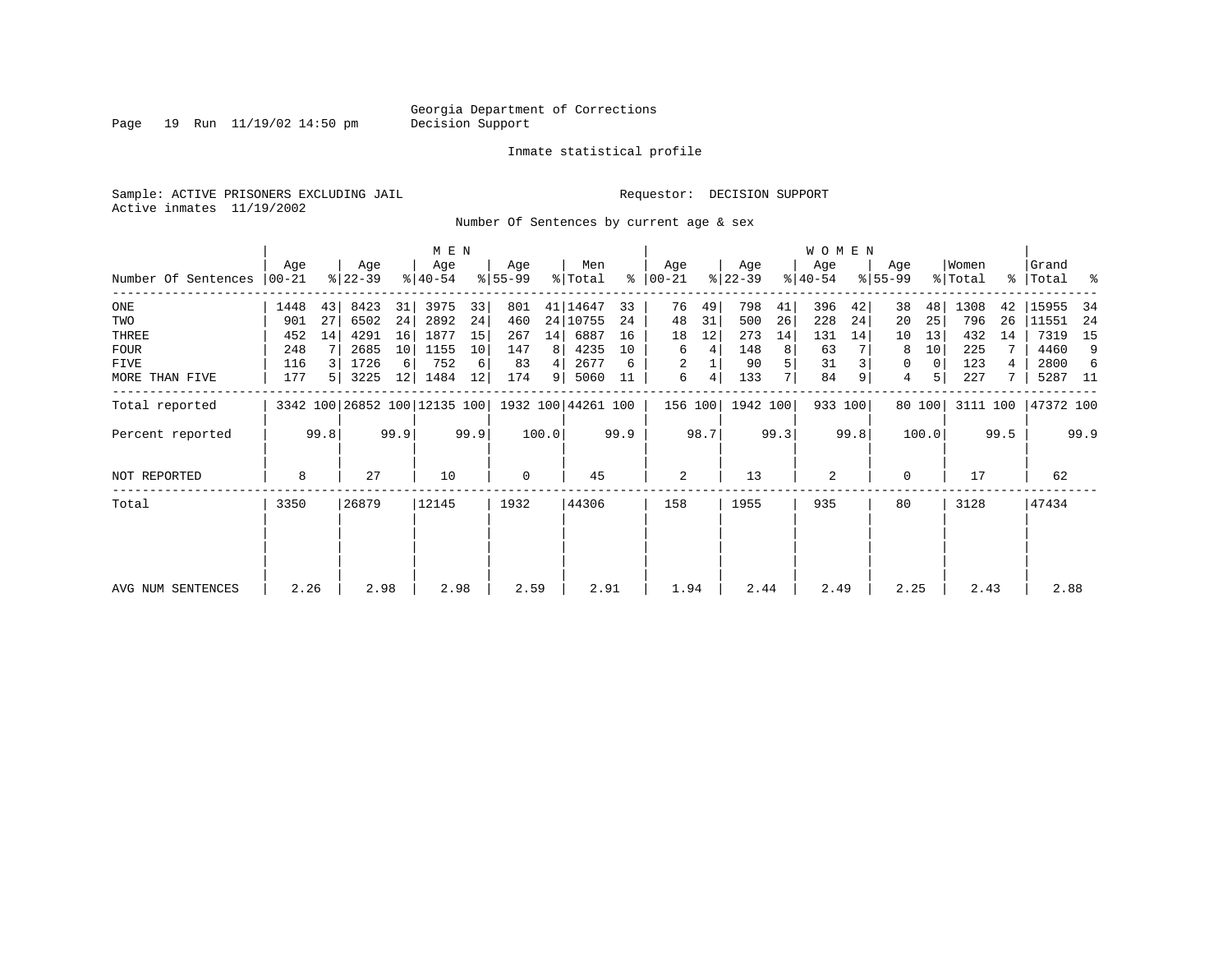Page 20 Run  $11/19/02$  14:50 pm

### Inmate statistical profile

Sample: ACTIVE PRISONERS EXCLUDING JAIL Requestor: DECISION SUPPORT Active inmates 11/19/2002

Number Of Disciplinaries by current age & sex

|                  |                  |       |                              |                | M E N            |       |                  |       |                    |       |                  |       |                    |       | W O M E N        |         |                  |        |                  |       |                      |                |
|------------------|------------------|-------|------------------------------|----------------|------------------|-------|------------------|-------|--------------------|-------|------------------|-------|--------------------|-------|------------------|---------|------------------|--------|------------------|-------|----------------------|----------------|
| Disciplinaries   | Age<br>$00 - 21$ |       | Age<br>$ 22-39 $             |                | Age<br>$ 40-54 $ |       | Age<br>$8 55-99$ |       | Men<br>% Total     | ႜ     | Age<br>$ 00-21 $ |       | Age<br>$ 22 - 39 $ |       | Age<br>$ 40-54 $ |         | Age<br>$8 55-99$ |        | Women<br>% Total |       | Grand<br>%   Total % |                |
| ZERO             | 1161             | 35    | 8639                         | 32             | 5051             | 42    | 932              |       | 48 15783           | 36    | 77               | 49    | 986                | 50    | 546              | 58      | 53               | 66     | 1662             | 53    | 17445                | -37            |
| ONE              | 441              | 13    | 3673                         | 14             | 1846             | 15    | 336              | 17    | 6296               | 14    | 18               | 11    | 279                | 14    | 147              | 16      | 12               | 15     | 456              | 15    | 6752                 | 14             |
| TWO              | 291              | 9     | 2250                         | 8 <sup>1</sup> | 1046             | 9     | 175              | 9     | 3762               | 8     | 14               | 9     | 167                | 9     | 63               |         | 6                | 8      | 250              |       | 4012                 | 8              |
| THREE            | 195              |       | 1664                         | $6 \mid$       | 688              | 6     | 112              | 6     | 2659               | 6     | 10               | 6     | 111                | 6     | 40               |         | 4                |        | 165              | 5.    | 2824                 | 6              |
| <b>FOUR</b>      | 160              |       | 1256                         |                | 521              | 4     | 57               | 3     | 1994               | 5     | 5                |       | 66                 |       | 28               |         |                  |        | 100              |       | 2094                 | $\overline{4}$ |
| FIVE             | 165              | -5    | 1049                         | 4              | 388              | 3     | 43               | 2     | 1645               |       | $\overline{2}$   |       | 55                 | 3     | 14               |         | 0                |        | 71               |       | 1716                 | $\overline{4}$ |
| MORE THAN FIVE   | 937              | 28    | 8344                         | 31             | 2603             | 21    | 277              |       | 14 12161           | 27    | 32               | 20    | 291                | 15    | 97               | 10      | 4                |        | 424              | 14    | 12585                | - 27           |
| Total reported   |                  |       | 3350 100 26875 100 12143 100 |                |                  |       |                  |       | 1932 100 44300 100 |       | 158 100          |       | 1955 100           |       |                  | 935 100 |                  | 80 100 | 3128 100         |       | 47428 100            |                |
| Percent reported |                  | 100.0 |                              | 100.0          |                  | 100.0 |                  | 100.0 |                    | 100.0 |                  | 100.0 |                    | 100.0 |                  | 100.0   |                  | 100.0  |                  | 100.0 |                      | 100.0          |
| NOT REPORTED     | 0                |       | 4                            |                | 2                |       | $\mathbf 0$      |       | 6                  |       | 0                |       | 0                  |       | 0                |         | 0                |        | 0                |       | 6                    |                |
| Total            | 3350             |       | 26879                        |                | 12145            |       | 1932             |       | 44306              |       | 158              |       | 1955               |       | 935              |         | 80               |        | 3128             |       | 47434                |                |
|                  |                  |       |                              |                |                  |       |                  |       |                    |       |                  |       |                    |       |                  |         |                  |        |                  |       |                      |                |
| AVG NUM DISCIP   | 5.09             |       | 6.67                         |                | 4.76             |       | 3.01             |       | 5.87               |       | 3.78             |       | 3.32               |       | 2.27             |         | 1.13             |        | 2.98             |       | 5.68                 |                |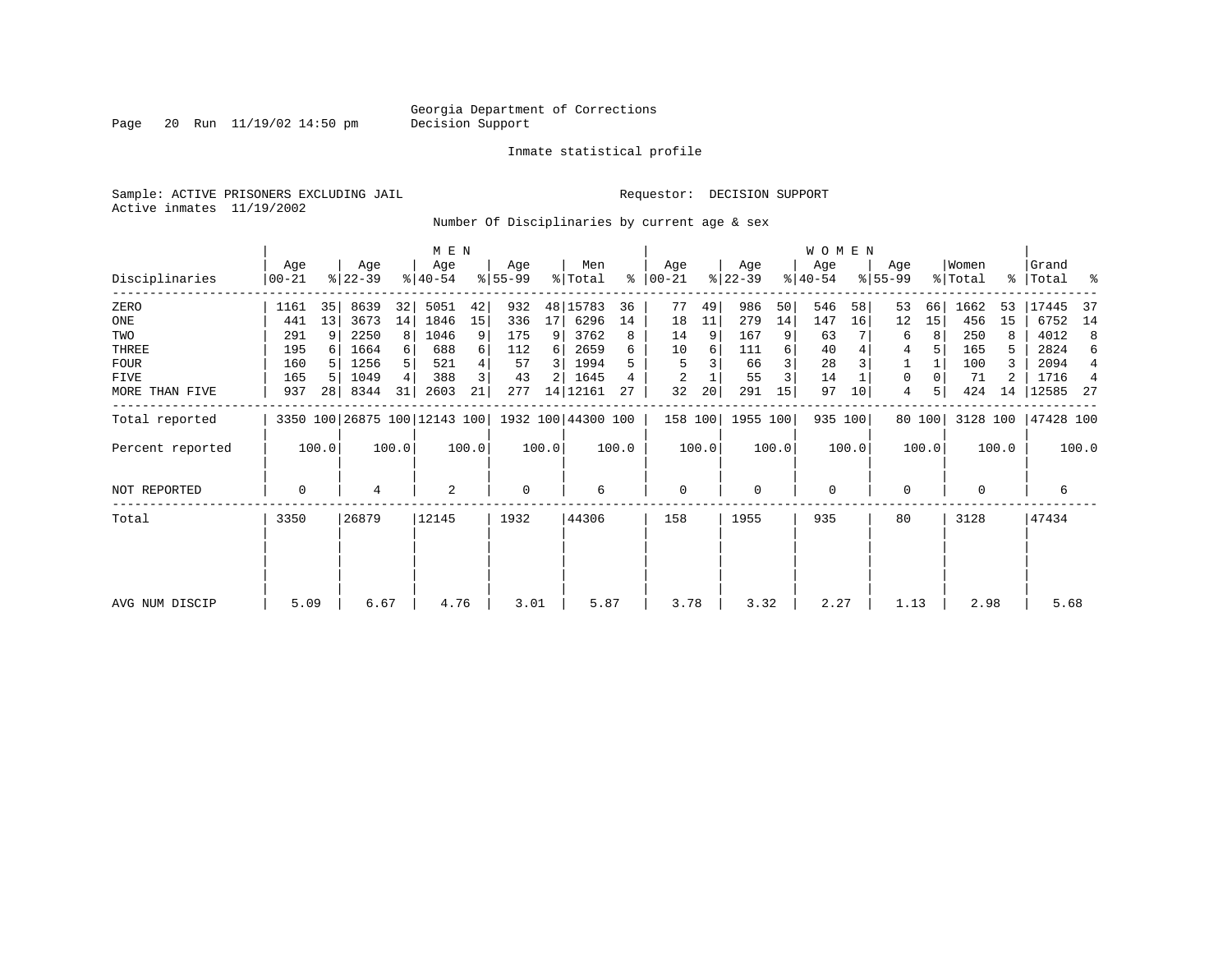Page 21 Run  $11/19/02$  14:50 pm

### Inmate statistical profile

Sample: ACTIVE PRISONERS EXCLUDING JAIL Requestor: DECISION SUPPORT Active inmates 11/19/2002

Number Of Escapes by current age & sex

|                  |                  |             |                  |          | M E N                                           |          |                 |       |                |          |                  |          |                  |             | WOMEN            |          |                  |        |                  |       |                    |          |
|------------------|------------------|-------------|------------------|----------|-------------------------------------------------|----------|-----------------|-------|----------------|----------|------------------|----------|------------------|-------------|------------------|----------|------------------|--------|------------------|-------|--------------------|----------|
| Escapes          | Age<br>$ 00-21 $ |             | Age<br>$ 22-39 $ |          | Age<br>$8 40-54$                                |          | Age<br>$ 55-99$ |       | Men<br>% Total | ∻        | Age<br>$ 00-21 $ |          | Age<br>$ 22-39 $ |             | Age<br>$ 40-54 $ |          | Age<br>$8 55-99$ |        | Women<br>% Total |       | Grand<br>% Total % |          |
| ZERO             |                  |             | 3346 100 26707   |          | 99 12001                                        | 99       | 1899            |       | 98 43953       | 99       | 158              | 100      | 1950 100         |             |                  | 934 100  | 80               | 100    | 3122 100         |       | 47075              | -99      |
| ONE              | 4                | $\mathbf 0$ | 170              |          | 127                                             |          | 24              | 1     | 325            | 1        | 0                | 0        | 5                | 0           |                  | 0        | $\Omega$         | 0      | 6                | 0     | 331                | -1       |
| TWO              | 0                |             | 2                | 0        | 13                                              | 0        | 6               | 0     | 21             | 0        | 0                |          | 0                | 0           | 0                | 0        | 0                |        |                  | 0     | 21                 | 0        |
| THREE            | 0                |             | 0                |          |                                                 |          |                 |       | 6              | $\Omega$ | 0                |          | 0                | 0           | 0                |          | 0                |        |                  | 0     | 6                  | $\Omega$ |
| <b>FOUR</b>      | 0                |             | 0                | $\Omega$ | n                                               |          |                 | 0     |                | $\Omega$ | $\Omega$         | $\Omega$ | $\Omega$         | $\mathbf 0$ | $\mathbf 0$      | $\Omega$ | $\Omega$         |        |                  | 0     |                    | $\Omega$ |
| FIVE             | 0                | 0           | 0                | $\Omega$ | $\Omega$                                        |          | 0               | 0     | 0              | $\Omega$ | $\Omega$         | 0        | $\mathbf 0$      | 0           | 0                | $\Omega$ | 0                |        |                  | 0     | 0                  | 0        |
| MORE THAN FIVE   | 0                | 0           | 0                | $\Omega$ |                                                 | $\Omega$ | $\Omega$        | 0     |                | 0        | $\Omega$         | 0        | $\Omega$         | 0           | $\mathbf 0$      | 0        | 0                | 0      |                  | 0     | U                  |          |
| Total reported   |                  |             |                  |          | 3350 100 26879 100 12145 100 1932 100 44306 100 |          |                 |       |                |          | 158 100          |          | 1955 100         |             |                  | 935 100  |                  | 80 100 | 3128 100         |       | 47434 100          |          |
| Percent reported |                  | 100.0       |                  | 100.0    |                                                 | 100.0    |                 | 100.0 |                | 100.0    |                  | 100.0    |                  | 100.0       |                  | 100.0    |                  | 100.0  |                  | 100.0 |                    | 100.0    |
| NOT REPORTED     | 0                |             | 0                |          | $\Omega$                                        |          | 0               |       | 0              |          | $\mathbf 0$      |          | $\mathbf 0$      |             | $\mathbf 0$      |          | $\mathbf 0$      |        | 0                |       | $\mathbf 0$        |          |
| Total            | 3350             |             | 26879            |          | 12145                                           |          | 1932            |       | 44306          |          | 158              |          | 1955             |             | 935              |          | 80               |        | 3128             |       | 47434              |          |
|                  |                  |             |                  |          |                                                 |          |                 |       |                |          |                  |          |                  |             |                  |          |                  |        |                  |       |                    |          |
| AVG NUM ESCAPES  | .00              |             | .01              |          | .01                                             |          | .02             |       | .01            |          | .00              |          | .00              |             | .00              |          |                  | .00    | .00              |       | .01                |          |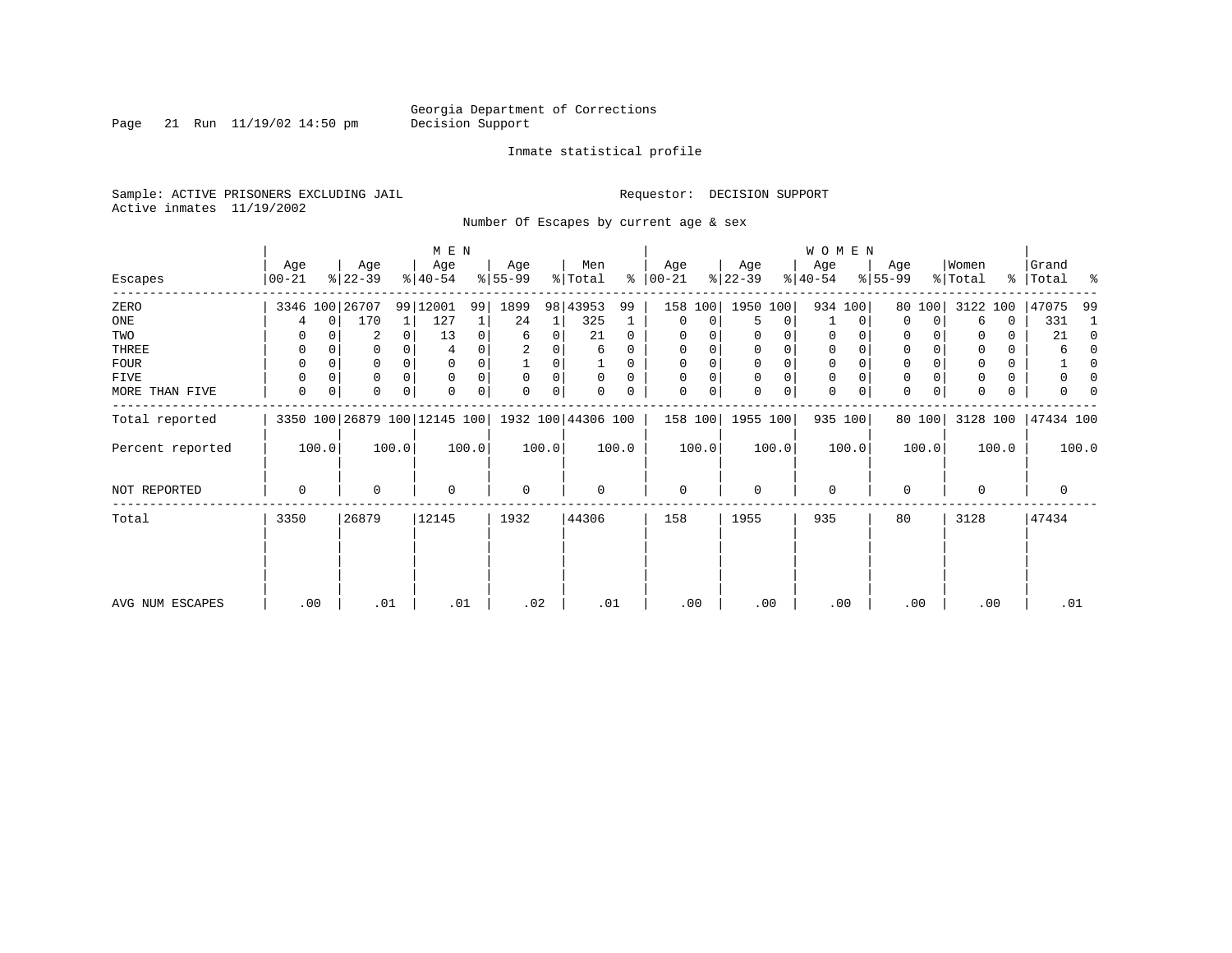Page 22 Run 11/19/02 14:50 pm Decision Support

Inmate statistical profile

Active inmates 11/19/2002

Sample: ACTIVE PRISONERS EXCLUDING JAIL **Requestor: DECISION SUPPORT** 

Number Of Prior Georgia Incarcerations \* by current age & sex

|                            |      |                |                  |       | M E N                        |       |                  |                |                    |       |                      |       |                  |                | WOMEN            |         |                    |        |                  |       |                |       |
|----------------------------|------|----------------|------------------|-------|------------------------------|-------|------------------|----------------|--------------------|-------|----------------------|-------|------------------|----------------|------------------|---------|--------------------|--------|------------------|-------|----------------|-------|
| Prior Incarcerations 00-21 | Aqe  |                | Age<br>$ 22-39 $ |       | Age<br>$ 40-54 $             |       | Aqe<br>$8 55-99$ |                | Men<br>% Total     |       | Aqe<br>$8   00 - 21$ |       | Age<br>$ 22-39 $ |                | Age<br>$8 40-54$ |         | Aqe<br>$8155 - 99$ |        | Women<br>% Total | °≈    | Grand<br>Total | ႜ     |
| ZERO                       | 3066 |                | 92 15120         | 56    | 4705                         | 39    | 1068             |                | 55 23959           | 54    | 142                  | 90    | 1275             | 65             | 494              | 53      | 56                 | 70     | 1967             | 63    | 25926          | -55   |
| ONE                        | 263  | 8 <sup>1</sup> | 5354             | 20    | 2205                         | 18    | 362              | 19             | 8184               | 18    | 15                   | 9     | 343              | 18             | 148              | 16      | 14                 | 18     | 520              | 17    | 8704           | 18    |
| TWO                        | 21   |                | 2979             | 11    | 1597                         | 13    | 200              | 10             | 4797               | 11    |                      |       | 161              | 8              | 106              | 11      | 2                  | 3      | 270              | 9     | 5067           | 11    |
| THREE                      | 0    |                | 1722             | 6     | 1221                         | 10    | 139              |                | 3082               |       | $\mathbf 0$          | 0     | 91               | 5              | 76               |         | $\overline{4}$     | 5      | 171              |       | 3253           |       |
| FOUR                       | 0    |                | 901              |       | 917                          | 8     | 78               | $\overline{4}$ | 1896               | 4     | $\mathbf 0$          | 0     | 43               | $\overline{a}$ | 36               |         | 2                  |        | 81               |       | 1977           | 4     |
| <b>FIVE</b>                | 0    |                | 484              | 2     | 630                          | 5     | 28               |                | 1142               | 3     | 0                    | 0     | 23               |                | 27               |         |                    |        | 51               |       | 1193           |       |
| MORE THAN FIVE             | 0    |                | 319              |       | 870                          | 7     | 57               | $\overline{3}$ | 1246               | 3     | 0                    | 0     | 19               |                | 48               |         | $\mathbf{1}$       |        | 68               | 2     | 1314           |       |
| Total reported             |      |                |                  |       | 3350 100 26879 100 12145 100 |       |                  |                | 1932 100 44306 100 |       | 158 100              |       | 1955 100         |                |                  | 935 100 |                    | 80 100 | 3128 100         |       | 47434 100      |       |
| Percent reported           |      | 100.0          |                  | 100.0 |                              | 100.0 |                  | 100.0          |                    | 100.0 |                      | 100.0 |                  | 100.0          |                  | 100.0   |                    | 100.0  |                  | 100.0 |                | 100.0 |
| NOT REPORTED               | 0    |                | $\mathbf 0$      |       | $\Omega$                     |       | $\mathbf 0$      |                | 0                  |       | $\mathbf 0$          |       | 0                |                | $\mathbf 0$      |         | $\mathbf 0$        |        | $\Omega$         |       | 0              |       |
| Total                      | 3350 |                | 26879            |       | 12145                        |       | 1932             |                | 44306              |       | 158                  |       | 1955             |                | 935              |         | 80                 |        | 3128             |       | 47434          |       |
|                            |      |                |                  |       |                              |       |                  |                |                    |       |                      |       |                  |                |                  |         |                    |        |                  |       |                |       |
|                            |      |                |                  |       |                              |       |                  |                |                    |       |                      |       |                  |                |                  |         |                    |        |                  |       |                |       |
| AVG # INCARCERATIONS       | .09  |                | .91              |       | 1.81                         |       | 1.06             |                | 1.10               |       | .11                  |       | .69              |                | 1.29             |         | .63                |        | .84              |       | 1.09           |       |

\* This data counts a parole revocation on an existing sentenCE AS A prior incarceration. Also, this data counts, for any cohort of inmates, the total number of Georgia incarcerations the inmate has had during his entire criminal career. For example, if an inmate was admitted to prison first in FY72, and then re-admitted in FY79 and FY85, he had two prior incarcerations before the FY85 admission. This inmate's records show two prior incarcerations in all three of his records since he has had two prior incarcerations in his criminal career. If the cohort of FY72 admissions is selected for analysis, two prior incarcerations will be listed for this inmate even though in FY72, he had no prior incarcerations.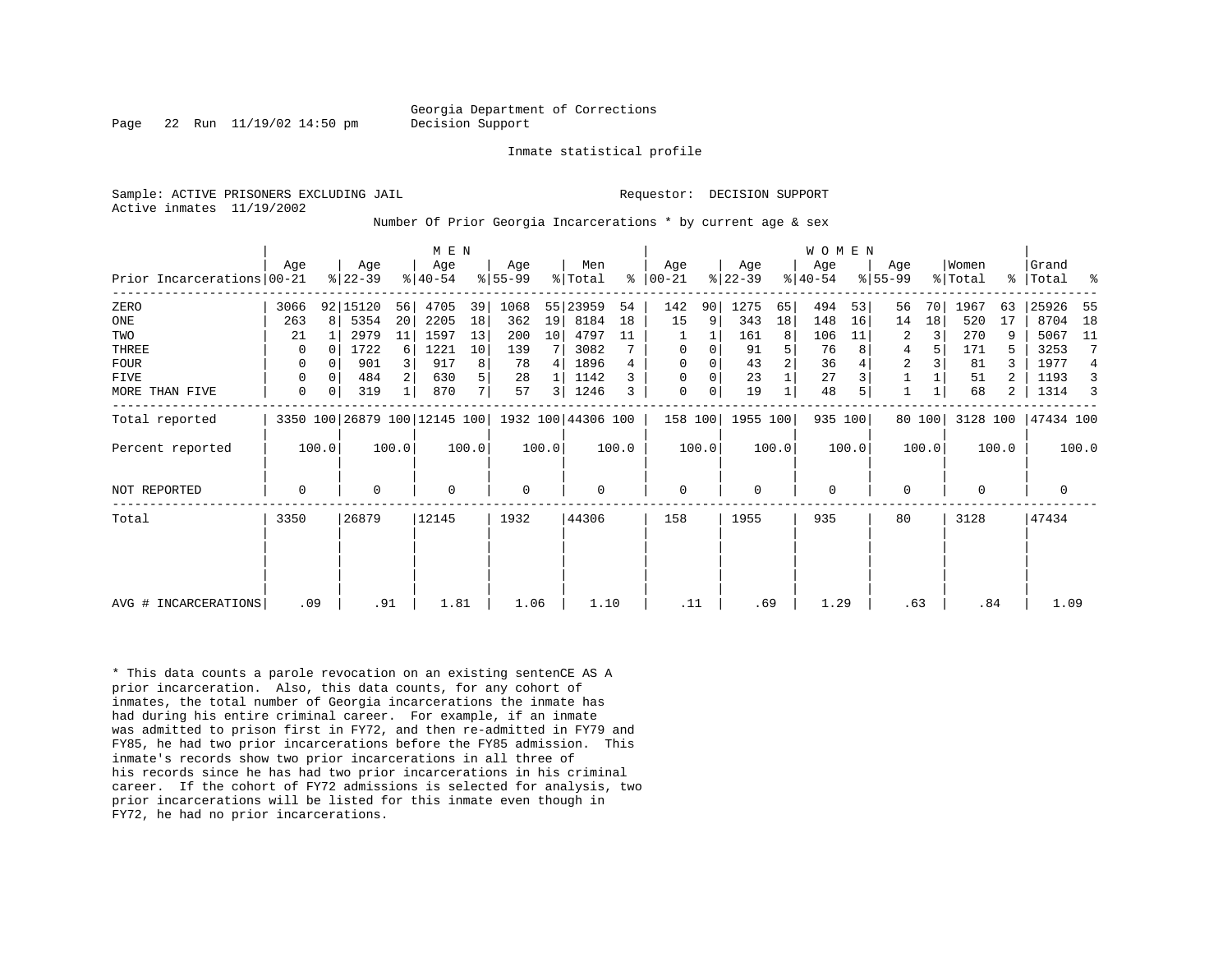Page 23 Run  $11/19/02$  14:50 pm

### Inmate statistical profile

Sample: ACTIVE PRISONERS EXCLUDING JAIL **Requestor: DECISION SUPPORT** Active inmates 11/19/2002

Number Of Transfers by current age & sex

|                   |                |       |                  |       | M E N            |       |                                                 |       |                |       |                  |       |                  |              | WOMEN            |         |                  |        |                              |       |                      |                |
|-------------------|----------------|-------|------------------|-------|------------------|-------|-------------------------------------------------|-------|----------------|-------|------------------|-------|------------------|--------------|------------------|---------|------------------|--------|------------------------------|-------|----------------------|----------------|
| Transfers         | Age<br>  00-21 |       | Age<br>$ 22-39 $ |       | Age<br>$ 40-54 $ |       | Age<br>$ 55-99 $                                |       | Men<br>% Total | ∻     | Age<br>$ 00-21 $ |       | Age<br>$ 22-39 $ |              | Age<br>$ 40-54 $ |         | Age<br>$ 55-99 $ |        | Women<br>$\frac{1}{2}$ Total |       | Grand<br>%   Total % |                |
| ZERO              | 760            | 23    | 2487             | 9     | 1013             | 8     | 124                                             | 6     | 4384           | 10    | 35               | 22    | 383              | 20           | 189              | 20      | 13               | 16     | 620                          | 20    | 5004                 | - 11           |
| ONE               | 1690           |       | 50 10411         | 39    | 4485             | 37    | 743                                             | 38    | 17329          | 39    | 108              | 68    | 1037             | 53           | 461              | 49      | 36               | 45     | 1642                         | 52    | 18971                | 40             |
| TWO               | 566            | 17    | 5933             | 22    | 2246             | 18    | 356                                             | 18    | 9101           | 21    | 11               |       | 298              | 15           | 144              | 15      | 14               | 18     | 467                          | 15    | 9568                 | -20            |
| THREE             | 207            | 6     | 3330             | 12    | 1425             | 12    | 202                                             | 10    | 5164           | 12    | 4                | 3     | 139              |              | 72               |         | 9                | 11     | 224                          |       | 5388                 | - 11           |
| <b>FOUR</b>       | 67             |       | 1820             |       | 915              |       | 161                                             | 8     | 2963           |       | 0                | 0     | 50               |              | 29               |         | 2                | 3      | 81                           |       | 3044                 | 6              |
| FIVE              | 40             |       | 1069             | 4     | 620              |       | 97                                              | 5     | 1826           | 4     | 0                |       | 28               |              | 15               |         | 4                |        | 47                           | 2     | 1873                 | $\overline{4}$ |
| MORE THAN FIVE    | 20             |       | 1829             | 7     | 1441             | 12    | 249                                             | 13    | 3539           | 8     | $\mathbf 0$      | 0     | 20               | $\mathbf{1}$ | 25               | 3       | $\overline{a}$   |        | 47                           | 2     | 3586                 | 8              |
| Total reported    |                |       |                  |       |                  |       | 3350 100 26879 100 12145 100 1932 100 44306 100 |       |                |       | 158 100          |       | 1955 100         |              |                  | 935 100 |                  | 80 100 | 3128 100                     |       | 47434 100            |                |
| Percent reported  |                | 100.0 |                  | 100.0 |                  | 100.0 |                                                 | 100.0 |                | 100.0 |                  | 100.0 |                  | 100.0        |                  | 100.0   |                  | 100.0  |                              | 100.0 |                      | 100.0          |
| NOT REPORTED      | 0              |       | 0                |       | $\mathbf 0$      |       | 0                                               |       | $\mathbf 0$    |       | $\mathbf 0$      |       | $\mathbf 0$      |              | $\mathbf 0$      |         | 0                |        | 0                            |       | 0                    |                |
| Total             | 3350           |       | 26879            |       | 12145            |       | 1932                                            |       | 44306          |       | 158              |       | 1955             |              | 935              |         | 80               |        | 3128                         |       | 47434                |                |
|                   |                |       |                  |       |                  |       |                                                 |       |                |       |                  |       |                  |              |                  |         |                  |        |                              |       |                      |                |
|                   |                |       |                  |       |                  |       |                                                 |       |                |       |                  |       |                  |              |                  |         |                  |        |                              |       |                      |                |
| AVG NUM TRANSFERS | 1.22           |       | 2.22             |       | 2.67             |       | 2.81                                            |       | 2.29           |       | .90              |       | 1.29             |              | 1.44             |         | 1.66             |        | 1.33                         |       | 2.23                 |                |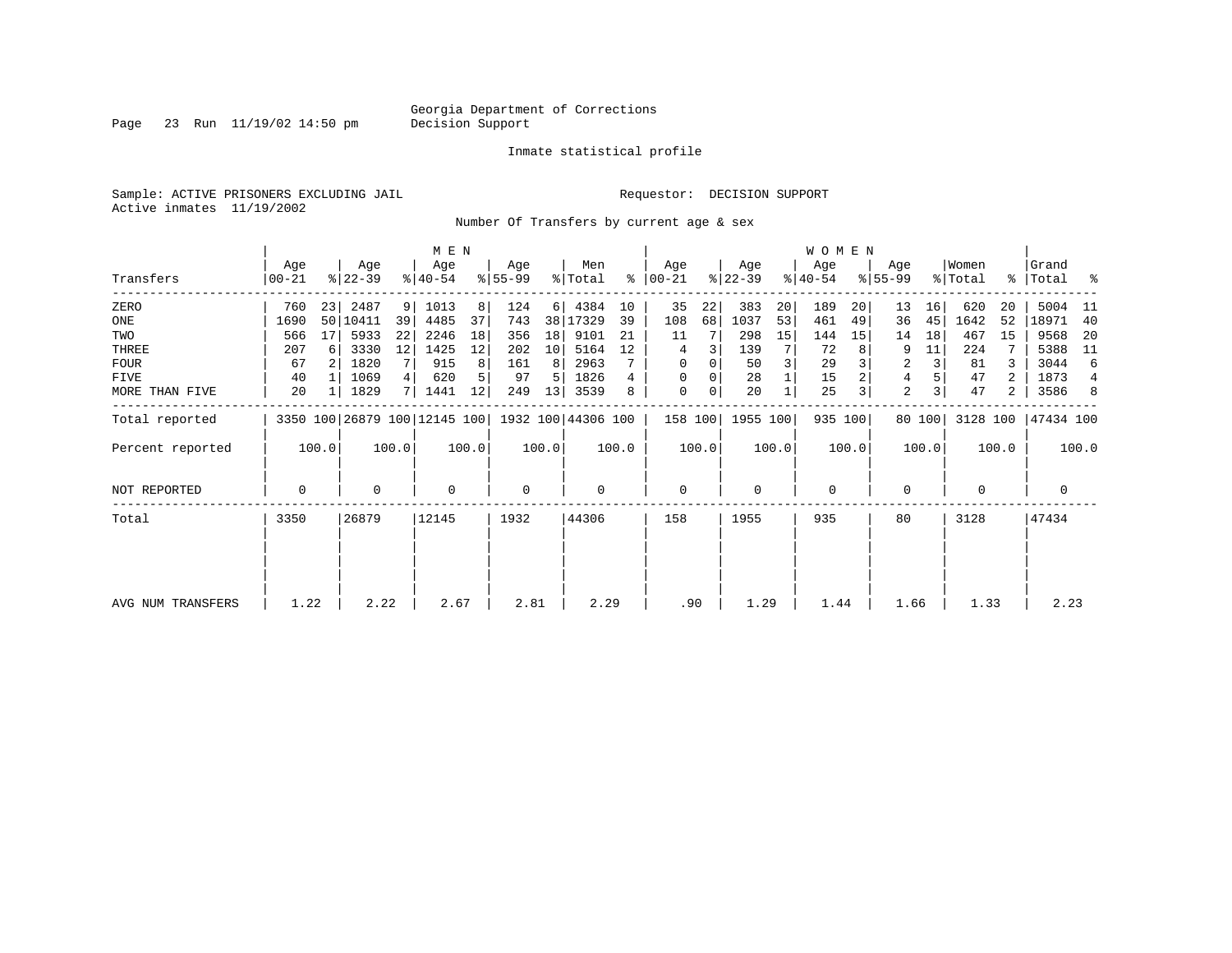Page 24 Run  $11/19/02$  14:50 pm

### Inmate statistical profile

Sample: ACTIVE PRISONERS EXCLUDING JAIL **Requestor: DECISION SUPPORT** Active inmates 11/19/2002

County Of Conviction by current age & sex

| Age<br>County Of Conviction 00-21<br>Appling<br>5<br>Atkinson<br>$\mathbf{1}$<br>Bacon<br>6 | $\mathbf 0$<br>$\mathbf 0$<br>0<br>$\mathbf 0$<br>1<br>$\mathbf 0$ | Age<br>$8 22-39$<br>59<br>26<br>33<br>12 | $\mathbf 0$<br>$\mathbf 0$<br>0 | Age<br>$8 40-54$<br>28<br>13 | $\mathbf 0$  | Age<br>$8 55-99$<br>6 | $\mathbf 0$    | Men<br>% Total | ႜ              | Age<br>$ 00 - 21$        |              | Aqe<br>$8 22-39$ |              | Age<br>$8140 - 54$ |                | Age<br>$8155 - 99$ |              | Women<br>% Total | ႜ              | Grand<br>Total | န္             |
|---------------------------------------------------------------------------------------------|--------------------------------------------------------------------|------------------------------------------|---------------------------------|------------------------------|--------------|-----------------------|----------------|----------------|----------------|--------------------------|--------------|------------------|--------------|--------------------|----------------|--------------------|--------------|------------------|----------------|----------------|----------------|
|                                                                                             |                                                                    |                                          |                                 |                              |              |                       |                |                |                |                          |              |                  |              |                    |                |                    |              |                  |                |                |                |
|                                                                                             |                                                                    |                                          |                                 |                              |              |                       |                | 98             | $\Omega$       | $\mathbf 0$              | $\mathbf 0$  | 4                | 0            | 1                  | $\mathbf 0$    | $\Omega$           | $\mathbf 0$  | 5                | 0              | 103            | $\Omega$       |
|                                                                                             |                                                                    |                                          |                                 |                              | $\mathbf 0$  | $\overline{4}$        | $\mathbf 0$    | 44             | $\Omega$       | $\Omega$                 | $\mathbf 0$  | 2                | $\mathbf 0$  | $\mathbf{1}$       | $\mathbf 0$    | $\mathbf{0}$       | $\mathbf 0$  | 3                | $\Omega$       | 47             | $\Omega$       |
|                                                                                             |                                                                    |                                          |                                 | 17                           | 0            | $\Omega$              | 0              | 56             | 0              | $\Omega$                 | 0            | $\mathbf 0$      | $\mathbf 0$  | 2                  | 0              | 0                  | $\mathbf 0$  | $\overline{c}$   | 0              | 58             | $\Omega$       |
| Baker<br>$\mathbf 0$                                                                        |                                                                    |                                          | $\mathbf 0$                     | 6                            | $\mathbf 0$  | 1                     | $\mathbf 0$    | 19             | $\Omega$       | $\Omega$                 | 0            | 3                | $\mathbf 0$  | $\mathbf 0$        | $\mathbf 0$    | $\mathbf{0}$       | $\mathbf 0$  | 3                | 0              | 22             | $\Omega$       |
| Baldwin<br>28                                                                               |                                                                    | 208                                      | 1                               | 104                          | 1            | 10                    | 1              | 350            | $\mathbf{1}$   | $\overline{\mathcal{L}}$ | 1            | 22               | $\mathbf 1$  | 4                  | $\mathbf 0$    | $\mathbf{1}$       | $\mathbf{1}$ | 29               | $\mathbf{1}$   | 379            | 1              |
| Banks<br>11                                                                                 |                                                                    | 33                                       | $\mathbf 0$                     | 18                           | $\mathbf 0$  | 9                     | $\mathbf 0$    | 71             | 0              | $\mathbf 0$              | $\mathbf 0$  | $\overline{4}$   | $\mathbf 0$  | $\overline{2}$     | $\mathbf 0$    | $\mathbf{0}$       | $\mathbf 0$  | 6                | $\mathbf 0$    | 77             | $\mathbf{0}$   |
| 9<br>Barrow                                                                                 | $\overline{0}$                                                     | 110                                      | $\mathbf 0$                     | 60                           | $\mathbf 0$  | 15                    | $\mathbf{1}$   | 194            | $\Omega$       | $\mathbf{1}$             | $\mathbf 1$  | 13               | $\mathbf 1$  | 5                  | $\mathbf 1$    | $\mathbf{0}$       | $\mathbf 0$  | 19               | $\mathbf{1}$   | 213            | $\Omega$       |
| 16<br>Bartow                                                                                | $\mathbf 0$                                                        | 231                                      | $\mathbf 1$                     | 115                          | $\mathbf{1}$ | 30                    | $\overline{2}$ | 392            | $\mathbf{1}$   | $\mathbf 0$              | $\Omega$     | 22               | $\mathbf 1$  | 13                 | $\mathbf{1}$   | $\mathbf 0$        | $\mathbf 0$  | 35               | $\mathbf{1}$   | 427            | $\mathbf{1}$   |
| Ben Hill<br>19                                                                              | 1                                                                  | 117                                      | $\mathbf 0$                     | 54                           | 0            | 10                    | 1              | 200            | $\Omega$       | $\overline{c}$           | 1            | 8                | $\mathbf 0$  | 3                  | $\mathbf 0$    | $\mathbf 0$        | $\Omega$     | 13               | 0              | 213            | $\mathbf{0}$   |
| Berrien<br>6                                                                                | 0                                                                  | 50                                       | 0                               | 22                           | 0            | $\overline{2}$        | $\mathbf 0$    | 80             | 0              | $\Omega$                 | 0            | 4                | $\mathbf 0$  | $\mathbf 0$        | $\mathbf 0$    | $\mathbf{0}$       | 0            | $\overline{4}$   | 0              | 84             | $\mathbf 0$    |
| Bibb<br>57                                                                                  | 2                                                                  | 586                                      | 2                               | 312                          | 3            | 44                    | $\overline{2}$ | 999            | $\overline{a}$ | 4                        | 3            | 27               | $\mathbf{1}$ | 21                 | $\overline{2}$ | 3                  | 4            | 55               | 2              | 1054           | $\overline{2}$ |
| Bleckley<br>10                                                                              | $\Omega$                                                           | 82                                       | $\Omega$                        | 24                           | 0            | $\overline{4}$        | $\mathbf 0$    | 120            | $\Omega$       | $\Omega$                 | $\Omega$     | 5                | $\Omega$     | 5                  | $\mathbf 1$    | $\mathbf{0}$       | $\Omega$     | 10               | $\Omega$       | 130            | $\Omega$       |
| Brantley<br>$\mathbf{1}$                                                                    | $\Omega$                                                           | 19                                       | $\Omega$                        | 14                           | 0            | 3                     | $\mathbf 0$    | 37             | $\Omega$       | $\Omega$                 | 0            | $\mathbf 0$      | $\mathbf 0$  | $\overline{2}$     | $\mathbf 0$    | $\mathbf{0}$       | $\Omega$     | $\overline{2}$   | $\Omega$       | 39             | $\Omega$       |
| <b>Brooks</b><br>5                                                                          | $\Omega$                                                           | 56                                       | $\Omega$                        | 14                           | $\mathbf 0$  | 6                     | $\mathbf 0$    | 81             | $\Omega$       | $\mathbf 0$              | $\Omega$     | $\mathbf{1}$     | 0            | 3                  | $\mathbf 0$    | $\mathbf{0}$       | $\Omega$     | $\overline{4}$   | $\Omega$       | 85             | $\Omega$       |
| 3<br>Bryan                                                                                  | 0                                                                  | 46                                       | 0                               | 30                           | 0            | $\overline{4}$        | $\mathbf 0$    | 83             | $\Omega$       | $\Omega$                 | 0            | $\mathbf{1}$     | $\Omega$     | 1                  | 0              | 1                  | 1            | 3                | 0              | 86             | $\Omega$       |
| Bulloch<br>30                                                                               | 1                                                                  | 239                                      | 1                               | 80                           | 1            | 15                    | 1              | 364            | $\mathbf{1}$   | $\Omega$                 | $\Omega$     | 16               | 1            | 4                  | $\mathbf 0$    | $\overline{2}$     | 3            | 22               | 1              | 386            | 1              |
| Burke<br>13                                                                                 | $\Omega$                                                           | 133                                      | $\Omega$                        | 59                           | $\Omega$     | 6                     | $\Omega$       | 211            | $\Omega$       | $\overline{\mathcal{L}}$ | $\mathbf{1}$ | 3                | $\Omega$     | $\overline{4}$     | $\Omega$       | $\Omega$           | $\Omega$     | 9                | $\Omega$       | 220            | $\Omega$       |
| <b>Butts</b><br>10                                                                          | 0                                                                  | 80                                       | $\Omega$                        | 33                           | $\mathbf 0$  |                       | $\Omega$       | 130            | $\Omega$       | $\mathbf{1}$             | $\mathbf 1$  | 6                | $\Omega$     | $\overline{2}$     | $\Omega$       | $\mathbf 0$        | $\Omega$     | 9                | $\Omega$       | 139            | $\Omega$       |
| Calhoun<br>3                                                                                | $\mathbf 0$                                                        | 16                                       | $\Omega$                        | 13                           | $\mathbf 0$  | 3                     | $\mathbf 0$    | 35             | $\Omega$       | $\mathbf{1}$             | $\mathbf{1}$ | $\overline{a}$   | $\mathbf 0$  | $\mathbf 0$        | $\mathbf 0$    | $\mathbf{0}$       | $\mathbf 0$  | 3                | $\Omega$       | 38             | $\Omega$       |
| Camden<br>4                                                                                 | 0                                                                  | 66                                       | $\Omega$                        | 25                           | $\mathbf 0$  | $\overline{2}$        | $\mathbf 0$    | 97             | $\Omega$       | $\Omega$                 | $\Omega$     | $\overline{a}$   | $\mathbf 0$  | 2                  | $\mathbf 0$    | $\mathbf 1$        | $\mathbf{1}$ | 5                | $\Omega$       | 102            | $\Omega$       |
| Candler<br>6                                                                                | 0                                                                  | 58                                       | 0                               | 20                           | 0            | $\Omega$              | $\mathbf 0$    | 84             | 0              | $\Omega$                 | 0            | 5                | $\mathbf 0$  | 1                  | 0              | $\mathbf{0}$       | $\mathbf 0$  | 6                | 0              | 90             | $\mathbf 0$    |
| Carroll<br>36                                                                               | 1                                                                  | 269                                      | $\mathbf{1}$                    | 122                          | $\mathbf 1$  | 37                    | $\overline{2}$ | 464            | $\mathbf{1}$   | $\overline{4}$           | 3            | 36               | 2            | 11                 | $\mathbf 1$    | $\mathbf{0}$       | $\Omega$     | 51               | $\overline{a}$ | 515            | $\mathbf{1}$   |
| Catoosa<br>5                                                                                | $\Omega$                                                           | 116                                      | $\Omega$                        | 62                           | $\mathbf{1}$ | 15                    | $\mathbf{1}$   | 198            | $\Omega$       | $\Omega$                 | $\Omega$     | 18               | $\mathbf{1}$ | $\overline{4}$     | $\Omega$       | $\mathbf{1}$       | $\mathbf{1}$ | 23               | $\mathbf{1}$   | 221            | $\Omega$       |
| Charlton<br>$\mathbf{1}$                                                                    | $\overline{0}$                                                     | 23                                       | $\Omega$                        | 15                           | $\mathbf 0$  | $\overline{2}$        | $\mathbf 0$    | 41             | $\Omega$       | $\mathbf 0$              | 0,           | 3                | $\Omega$     | $\mathbf{1}$       | $\Omega$       | $\mathbf 0$        | $\Omega$     | $\overline{4}$   | $\Omega$       | 45             | $\Omega$       |
| Chatham<br>198                                                                              | 6                                                                  | 1443                                     | 5                               | 555                          | 5            | 73                    | $\overline{4}$ | 2269           | 5              | 8                        | 5            | 104              | 5            | 41                 | 4              | $\overline{2}$     | 3            | 155              | 5              | 2424           | 5              |
| Chattahoochee<br>5                                                                          | $\mathbf 0$                                                        | 17                                       | $\mathbf 0$                     | 7                            | $\mathbf 0$  | $\mathbf 0$           | $\mathbf 0$    | 29             | $\Omega$       | $\mathbf{1}$             | $\mathbf 1$  | $\mathbf 0$      | $\mathbf 0$  | $\mathbf 0$        | $\mathbf 0$    | $\mathbf 0$        | $\mathbf 0$  | $\mathbf{1}$     | $\Omega$       | 30             | $\Omega$       |
| Chattooga<br>5                                                                              | 0                                                                  | 114                                      | $\mathbf 0$                     | 71                           | $\mathbf 1$  | 10                    | 1              | 200            | 0              | $\overline{a}$           | $\mathbf 1$  | 3                | $\mathbf 0$  | 3                  | 0              | 1                  | 1            | 9                | 0              | 209            | $\mathbf 0$    |
| Cherokee<br>28                                                                              | 1                                                                  | 238                                      | $\mathbf{1}$                    | 168                          | $\mathbf 1$  | 24                    | $\mathbf{1}$   | 458            | $\mathbf{1}$   | 2                        | $\mathbf 1$  | 39               | 2            | 16                 | 2              | $\mathbf{1}$       | $\mathbf{1}$ | 58               | $\overline{a}$ | 516            | $\mathbf{1}$   |
| Clarke<br>27                                                                                | $\mathbf{1}$                                                       | 314                                      | $\mathbf{1}$                    | 128                          | $\mathbf{1}$ | 20                    | $\mathbf{1}$   | 489            | $\mathbf{1}$   | $\mathbf{1}$             | $\mathbf{1}$ | 27               | $\mathbf{1}$ | 13                 | 1              | 3                  | 4            | 44               | $\mathbf{1}$   | 533            | $\mathbf{1}$   |
| Clay<br>3                                                                                   | $\Omega$                                                           | 18                                       | $\mathbf 0$                     | 3                            | $\mathbf 0$  | 1                     | $\mathbf 0$    | 25             | $\Omega$       | $\mathbf 0$              | $\Omega$     | 3                | $\Omega$     | $\mathbf 0$        | $\Omega$       | $\mathbf 0$        | $\Omega$     | 3                | $\Omega$       | 28             | $\Omega$       |
| 210<br>Clayton                                                                              | 6                                                                  | 1142                                     | $\overline{4}$                  | 414                          | 3            | 53                    | 3              | 1819           | 4              | 11                       | 7            | 105              | 5            | 56                 | 6              | $\overline{4}$     | 5            | 176              | 6              | 1995           | $\overline{4}$ |
| Clinch<br>6                                                                                 | $\mathbf 0$                                                        | 36                                       | $\mathbf 0$                     | 13                           | $\mathbf 0$  | $\mathbf 0$           | $\mathbf 0$    | 55             | $\Omega$       | $\mathbf 0$              | $\mathbf 0$  | $\overline{2}$   | $\mathbf 0$  | $\mathbf{1}$       | $\mathbf 0$    | $\mathbf{0}$       | $\mathbf 0$  | $\overline{3}$   | $\Omega$       | 58             | $\Omega$       |
| Cobb<br>170                                                                                 | 5                                                                  | 1249                                     | 5                               | 597                          | 5            | 85                    | $\overline{4}$ | 2101           | 5              | 7                        | 4            | 101              | 5            | 54                 | 6              | $\mathbf{1}$       | $\mathbf{1}$ | 163              | 5              | 2264           | 5              |
| Coffee<br>23                                                                                | 1                                                                  | 136                                      | 1                               | 59                           | 0            | $\overline{4}$        | $\mathbf 0$    | 222            | $\mathbf{1}$   | $\mathbf{1}$             | $\mathbf 1$  | 9                | $\mathbf 0$  | 4                  | $\mathbf 0$    | $\overline{2}$     | 3            | 16               | 1              | 238            | $\mathbf 1$    |
| Colquit<br>23                                                                               | $\mathbf{1}$                                                       | 174                                      | 1                               | 73                           | $\mathbf 1$  | 21                    | $\mathbf{1}$   | 291            | $\mathbf{1}$   | 1                        | 1            | 10               | $\mathbf 1$  | 1                  | $\mathbf 0$    | $\mathbf{1}$       | 1            | 13               | $\Omega$       | 304            | $\mathbf{1}$   |
| Columbia<br>16                                                                              | 0                                                                  | 147                                      | 1                               | 57                           | 0            | 5                     | $\mathbf 0$    | 225            | $\mathbf{1}$   | $\mathbf{1}$             | $\mathbf 1$  | 17               | $\mathbf{1}$ | 8                  | 1              | $\Omega$           | $\mathbf 0$  | 26               | 1              | 251            | $\mathbf{1}$   |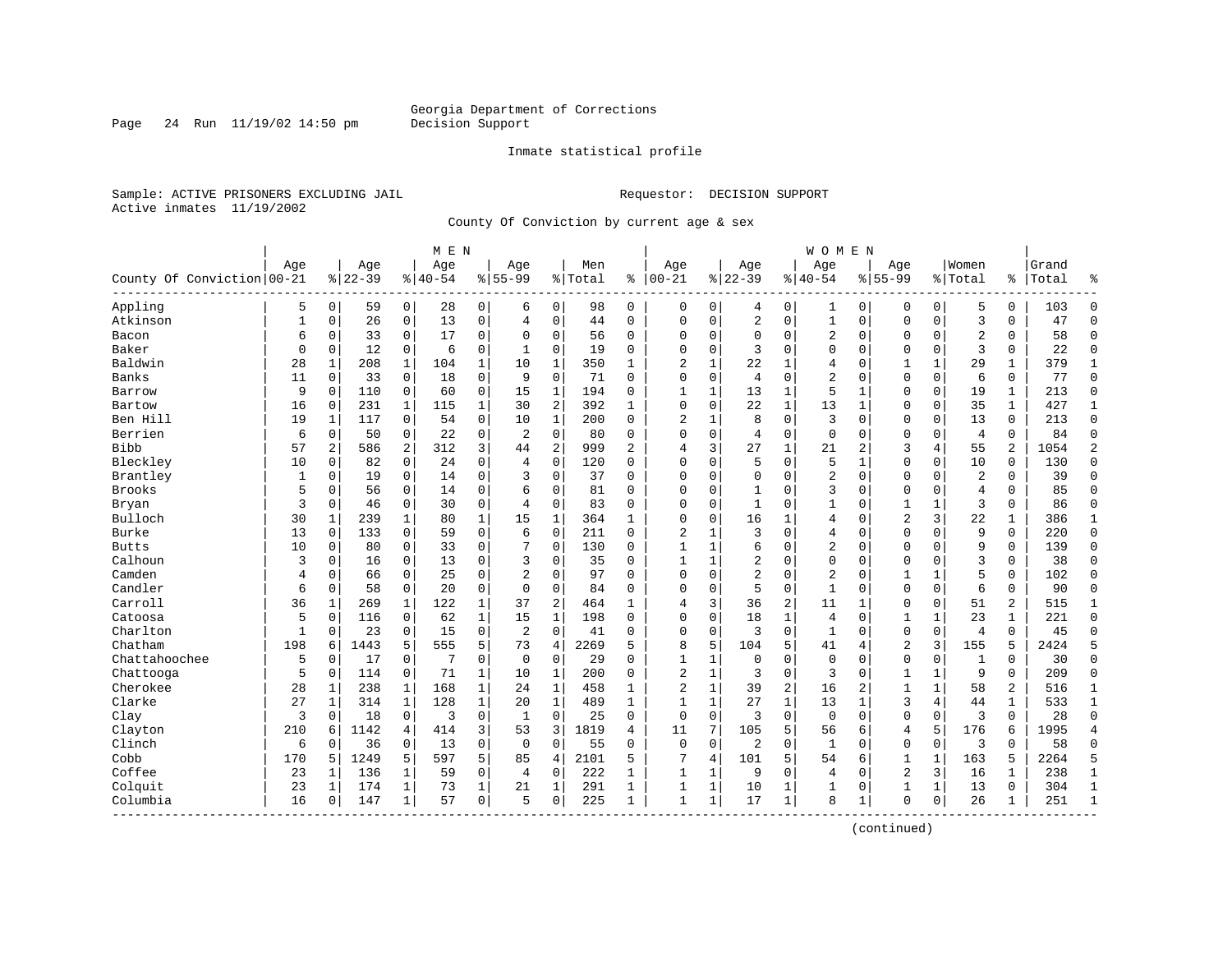Page 25 Run  $11/19/02$  14:50 pm

Inmate statistical profile

Active inmates 11/19/2002

Sample: ACTIVE PRISONERS EXCLUDING JAIL Requestor: DECISION SUPPORT

County Of Conviction by current age & sex (continued)

|                            |              |              |                |                | M E N          |                |                |              |         |                |                |              |                |              | <b>WOMEN</b>   |              |                |              |                |             |       |                |
|----------------------------|--------------|--------------|----------------|----------------|----------------|----------------|----------------|--------------|---------|----------------|----------------|--------------|----------------|--------------|----------------|--------------|----------------|--------------|----------------|-------------|-------|----------------|
|                            | Age          |              | Age            |                | Age            |                | Aqe            |              | Men     |                | Age            |              | Age            |              | Age            |              | Aqe            |              | Women          |             | Grand |                |
| County Of Conviction 00-21 |              |              | $8 22-39$      |                | $ 40-54$       |                | $8155 - 99$    |              | % Total | ి              | $ 00 - 21$     |              | $ 22-39$       |              | $8140 - 54$    |              | $8155 - 99$    |              | % Total        | %           | Total | န္             |
| Cook                       | 5            | 0            | 88             | 0              | 42             | $\overline{0}$ | 6              | 0            | 141     | 0              | 0              | 0            | 6              | 0            | 7              | 1            | 0              | 0            | 13             | 0           | 154   | $\Omega$       |
| Coweta                     | 31           | $\mathbf{1}$ | 266            | 1              | 106            | $\mathbf{1}$   | 14             | $\mathbf{1}$ | 417     | $\mathbf{1}$   | $\Omega$       | 0            | 18             | 1            | 8              | $\mathbf{1}$ | $\Omega$       | $\mathbf 0$  | 26             | 1           | 443   | 1              |
| Crawford                   | 0            | $\Omega$     | 16             | $\mathbf 0$    | $\mathbf{1}$   | 0              | $\mathbf 0$    | $\mathbf 0$  | 17      | 0              | $\Omega$       | 0            | 1              | $\Omega$     | $\mathbf{1}$   | $\mathbf 0$  | $\Omega$       | $\Omega$     | $\overline{2}$ | 0           | 19    | $\Omega$       |
| Crisp                      | 20           | 1            | 153            | 1              | 73             | $\mathbf 1$    | 10             | 1            | 256     | $\mathbf{1}$   | 1              | 1            | 12             | 1            | 1              | $\mathbf 0$  |                | 1            | 15             | 0           | 271   | $\mathbf{1}$   |
| Dade                       | 5            | 0            | 50             | $\mathbf 0$    | 42             | 0              | 11             | $\mathbf 1$  | 108     | $\Omega$       | $\Omega$       | 0            | $\mathbf 0$    | $\Omega$     | 0              | $\Omega$     | $\Omega$       | 0            | $\mathbf 0$    | 0           | 108   | $\Omega$       |
| Dawson                     | 3            | $\mathbf 0$  | 35             | $\mathbf 0$    | 28             | 0              | 4              | $\Omega$     | 70      | $\Omega$       | $\Omega$       | 0            | $\overline{2}$ | $\Omega$     | $\mathbf{1}$   | $\Omega$     | $\Omega$       | $\Omega$     | 3              | $\mathbf 0$ | 73    | $\Omega$       |
| Decatur                    | 22           | 1            | 183            | 1              | 70             | $\mathbf{1}$   | 8              | $\mathbf 0$  | 283     | 1              | $\Omega$       | 0            | 17             | $\mathbf{1}$ | 4              | $\mathbf 0$  | $\mathbf 0$    | 0            | 21             | 1           | 304   | $\mathbf{1}$   |
| DeKalb                     | 255          | 8            | 1792           | 7              | 718            | 6              | 101            | 5            | 2866    | 6              | 18             | 12           | 82             | 4            | 40             | 4            | 5              | 6            | 145            | 5           | 3011  | 6              |
| Dodge                      | 15           | 0            | 118            | 0              | 66             | 1              | 6              | $\Omega$     | 205     | 0              | $\Omega$       | $\Omega$     | 16             | 1            | 4              | $\Omega$     | $\Omega$       | 0            | 20             | 1           | 225   | $\Omega$       |
| Dooly                      | 7            | 0            | 74             | 0              | 36             | 0              | -1             | 0            | 118     | $\Omega$       | $\Omega$       | O            | 3              | $\Omega$     | $\overline{2}$ | $\Omega$     | $\mathbf 0$    | $\Omega$     | 5              | $\Omega$    | 123   | $\Omega$       |
| Dougherty                  | 46           | 1            | 630            | 2              | 255            | 2              | 34             | 2            | 965     | $\overline{2}$ | 2              | 1            | 37             | 2            | 20             | 2            | $\overline{2}$ | 3            | 61             | 2           | 1026  | $\mathcal{D}$  |
| Douglas                    | 49           | 1            | 463            | $\overline{a}$ | 204            | $\overline{a}$ | 28             | $\mathbf{1}$ | 744     | 2              | 4              | 3            | 56             | 3            | 27             | 3            | 1              | $\mathbf{1}$ | 88             | 3           | 832   | 2              |
| Early                      | 4            | $\Omega$     | 50             | $\mathbf 0$    | 17             | 0              | 5              | $\Omega$     | 76      | $\Omega$       | $\Omega$       | $\Omega$     | 3              | 0            | $\Omega$       | $\Omega$     | $\Omega$       | $\Omega$     | 3              | 0           | 79    | $\Omega$       |
| Echols                     | $\mathbf{1}$ | 0            |                | $\mathbf 0$    | $\overline{2}$ | 0              | 1              | $\mathbf 0$  | 11      | $\Omega$       | $\Omega$       | 0            | $\mathbf{0}$   | $\Omega$     | $\Omega$       | $\Omega$     | $\Omega$       | 0            | $\mathbf 0$    | 0           | 11    | $\Omega$       |
| Effingham                  | 24           | 1            | 83             | 0              | 30             | 0              | 4              | $\mathbf 0$  | 141     | $\Omega$       | $\Omega$       | 0            | 5              | $\Omega$     | 3              | 0            | $\mathbf{1}$   | $\mathbf{1}$ | 9              | $\Omega$    | 150   | $\Omega$       |
| Elbert                     | 4            | $\Omega$     | 96             | $\Omega$       | 55             | 0              | 9              | $\Omega$     | 164     | $\Omega$       | $\Omega$       | 0            | 13             | 1            | 2              | $\mathbf 0$  | $\Omega$       | $\Omega$     | 15             | $\Omega$    | 179   | $\Omega$       |
| Emanuel                    | 12           | 0            | 105            | $\Omega$       | 39             | 0              | 5              | $\Omega$     | 161     | 0              | $\Omega$       | 0            | 5              | $\Omega$     | 1              | $\Omega$     | $\Omega$       | $\Omega$     | 6              | 0           | 167   | $\Omega$       |
| Evans                      | 4            | $\Omega$     | 56             | $\Omega$       | 14             | 0              | $\overline{a}$ | 0            | 76      | $\Omega$       | $\Omega$       | O            | $\Omega$       | $\Omega$     | 1              | $\Omega$     | $\Omega$       | $\mathbf 0$  | 1              | 0           | 77    | $\Omega$       |
| Fannin                     | 5            | 0            | 64             | 0              | 42             | 0              | 8              | 0            | 119     | $\Omega$       | $\Omega$       | O            |                | $\Omega$     | 4              | $\Omega$     | 1              | $\mathbf{1}$ | 12             | 0           | 131   | $\Omega$       |
| Fayette                    | 23           | 1            | 142            | 1              | 73             | $\mathbf 1$    | 19             | 1            | 257     | 1              | $\mathbf{1}$   | 1            | 6              | $\Omega$     | 8              | 1            | $\mathbf{1}$   | $\mathbf{1}$ | 16             | 1           | 273   | $\mathbf{1}$   |
| Floyd                      | 40           | $\mathbf{1}$ | 460            | $\overline{a}$ | 194            | 2              | 37             | 2            | 731     | $\overline{2}$ | 4              | 3            | 49             | 3            | 27             | 3            | $\overline{c}$ | 3            | 82             | 3           | 813   | $\overline{2}$ |
| Forsyth                    | 7            | 0            | 120            | $\mathbf 0$    | 51             | 0              | 16             | $\mathbf 1$  | 194     | 0              | 0              | 0            | 12             | $\mathbf{1}$ | 7              | 1            | $\Omega$       | $\mathbf 0$  | 19             | $\mathbf 1$ | 213   | $\Omega$       |
| Franklin                   | 10           | 0            | 67             | $\mathbf 0$    | 38             | 0              | 8              | $\Omega$     | 123     | $\Omega$       | $\Omega$       | 0            | 5              | $\Omega$     | 4              | $\mathbf 0$  | $\mathbf 0$    | $\mathbf 0$  | 9              | $\mathbf 0$ | 132   | $\Omega$       |
| Fulton                     | 217          | 6            | 2253           | 8              | 1106           | 9              | 195            | 10           | 3771    | 9              | 5              | 3            | 84             | 4            | 50             | 5            | 10             | 13           | 149            | 5           | 3920  |                |
| Gilmer                     | 10           | 0            | 79             | $\Omega$       | 45             | 0              | 19             | $\mathbf{1}$ | 153     | $\Omega$       | $\Omega$       | 0            | 7              | $\Omega$     | 5              | 1            | $\mathbf 1$    | $\mathbf{1}$ | 13             | $\Omega$    | 166   | ∩              |
| Glascock                   | 2            | $\Omega$     | $\overline{4}$ | 0              | $\overline{c}$ | 0              | $\mathbf{1}$   | $\Omega$     | 9       | $\Omega$       | $\Omega$       | 0            | $\Omega$       | $\Omega$     | $\Omega$       | $\mathbf 0$  | $\mathbf 0$    | $\mathbf 0$  | $\mathbf 0$    | 0           | 9     | $\Omega$       |
| Glynn                      | 32           | 1            | 298            | 1              | 148            | 1              | 27             | 1            | 505     | 1              | $\overline{c}$ | 1            | 19             | 1            | 5              | $\mathbf{1}$ | 1              | 1            | 27             | 1           | 532   | $\mathbf{1}$   |
| Gordon                     | 22           |              | 174            | 1              | 83             | 1              | 17             | 1            | 296     | 1              | 2              | $\mathbf{1}$ | 16             | $\mathbf{1}$ | 9              | 1            | 0              | 0            | 27             | 1           | 323   | 1              |
| Grady                      | 23           | 1            | 157            | 1              | 60             | 0              | 9              | $\Omega$     | 249     | 1              | $\Omega$       | O            | 15             | 1            | 4              | $\Omega$     | $\Omega$       | $\Omega$     | 19             | $\mathbf 1$ | 268   | $\mathbf{1}$   |
| Greene                     | 15           | 0            | 80             | 0              | 22             | 0              | 3              | $\Omega$     | 120     | $\Omega$       | $\Omega$       | O            | $\mathbf{1}$   | $\Omega$     | $\overline{2}$ | $\Omega$     | $\mathbf{1}$   | 1            | $\overline{4}$ | $\Omega$    | 124   | $\Omega$       |
| Gwinnett                   | 124          | 4            | 736            | 3              | 340            | $\overline{3}$ | 63             | 3            | 1263    | 3              | 5              | 3            | 68             | 4            | 46             | 5            | 1              | $\mathbf{1}$ | 120            | 4           | 1383  | 3              |
| Habersham                  | 4            | $\Omega$     | 48             | $\mathbf 0$    | 36             | 0              | 2              | $\mathbf 0$  | 90      | 0              | $\Omega$       | 0            | 7              | $\Omega$     | $\Omega$       | $\Omega$     | $\Omega$       | $\Omega$     | 7              | 0           | 97    | $\Omega$       |
| Hall                       | 47           | 1            | 355            | 1              | 205            | $\overline{a}$ | 38             | 2            | 645     | $\mathbf{1}$   | 2              | $\mathbf{1}$ | 37             | 2            | 15             | 2            | 2              | 3            | 56             | 2           | 701   |                |
| Hancock                    | 2            | 0            | 21             | $\mathbf 0$    | 12             | 0              | $\overline{2}$ | $\mathbf 0$  | 37      | 0              | $\Omega$       | 0            | $\mathbf{1}$   | $\mathbf 0$  | $\mathbf{1}$   | 0            | $\Omega$       | $\Omega$     | $\overline{2}$ | 0           | 39    | $\Omega$       |
| Haralson                   | 9            | 0            | 59             | 0              | 31             | 0              | 6              | $\Omega$     | 105     | $\Omega$       | $\Omega$       | 0            | $\mathbf{1}$   | 0            | 2              | $\mathbf 0$  | $\Omega$       | 0            | 3              | 0           | 108   | $\Omega$       |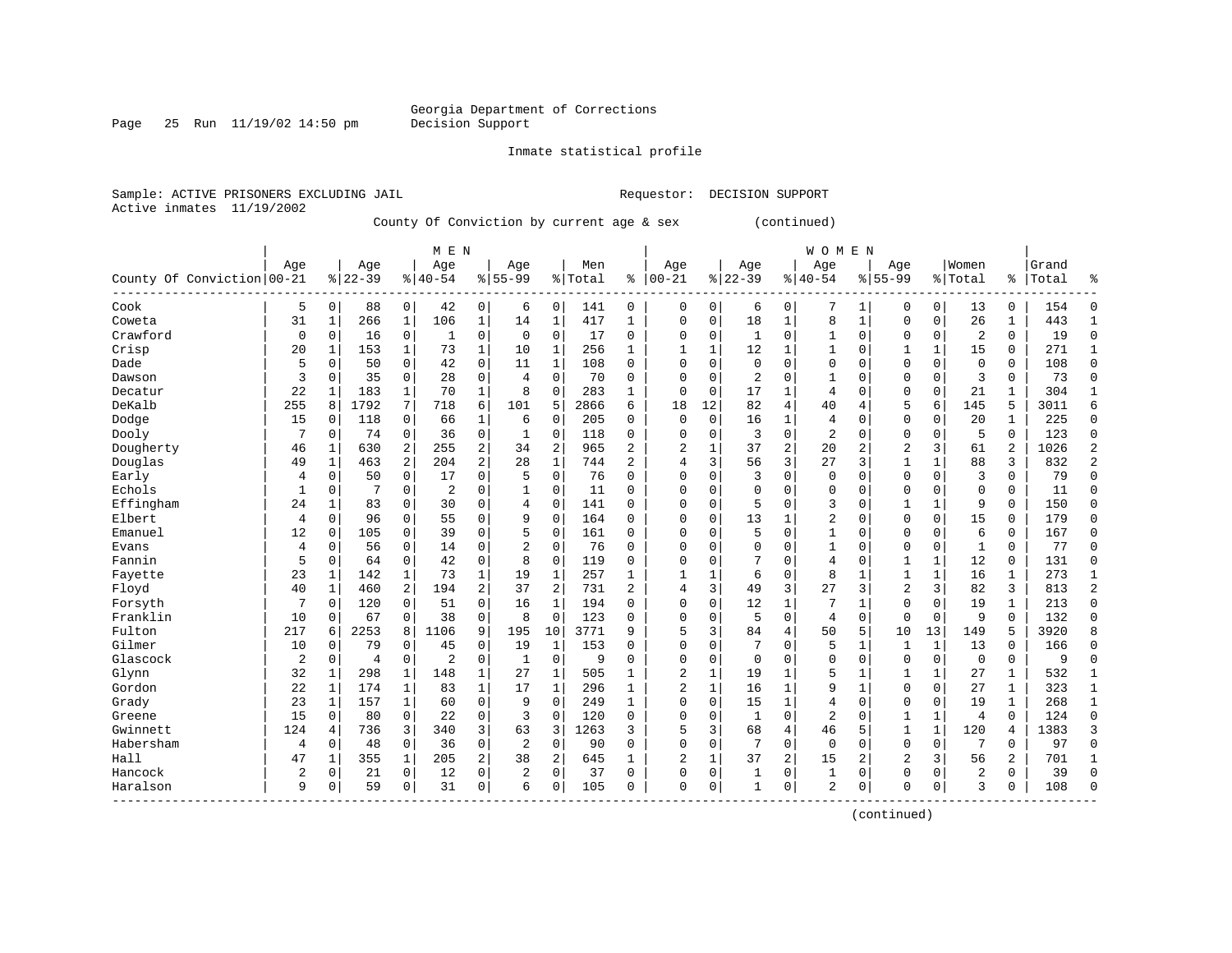Page 26 Run  $11/19/02$  14:50 pm

### Inmate statistical profile

Active inmates 11/19/2002

Sample: ACTIVE PRISONERS EXCLUDING JAIL Requestor: DECISION SUPPORT

County Of Conviction by current age & sex (continued)

|                            |     |              |           |                | M E N       |                |                |                |         |              |                |              |                |              | <b>WOMEN</b>   |                |                |              |                |              |       |              |
|----------------------------|-----|--------------|-----------|----------------|-------------|----------------|----------------|----------------|---------|--------------|----------------|--------------|----------------|--------------|----------------|----------------|----------------|--------------|----------------|--------------|-------|--------------|
|                            | Age |              | Age       |                | Age         |                | Age            |                | Men     |              | Age            |              | Age            |              | Age            |                | Age            |              | Women          |              | Grand |              |
| County Of Conviction 00-21 |     |              | $8 22-39$ |                | $8140 - 54$ |                | $8155 - 99$    |                | % Total | ႜ            | $ 00 - 21$     |              | $8 22-39$      |              | $8 40-54$      |                | $8155 - 99$    |              | % Total        | ి            | Total |              |
| Harris                     | 9   | $\Omega$     | 70        | $\overline{0}$ | 28          | $\overline{0}$ | 2              | 0              | 109     | 0            | 0              | 0            | 3              | 0            | 0              | 0              | $\mathbf 0$    | 0            | 3              | 0            | 112   | $\Omega$     |
| Hart                       | 7   | 0            | 65        | $\mathbf 0$    | 24          | 0              | 4              | $\mathbf 0$    | 100     | 0            | $\Omega$       | 0            | 3              | $\Omega$     | 2              | $\Omega$       | $\mathbf 0$    | $\mathbf 0$  | 5              | 0            | 105   | $\Omega$     |
| Heard                      | 3   | 0            | 22        | $\mathbf 0$    | 14          | 0              | 8              | $\mathbf 0$    | 47      | 0            |                | 1            | $\Omega$       | $\Omega$     | 0              | 0              | $\Omega$       | $\mathbf 0$  | 1              | 0            | 48    | $\Omega$     |
| Henry                      | 28  | $\mathbf{1}$ | 243       | $\mathbf 1$    | 99          | $\mathbf{1}$   | 19             | $\mathbf{1}$   | 389     | $\mathbf{1}$ | 3              | 2            | 18             | $\mathbf 1$  | 5              | $\mathbf{1}$   | $\mathbf{1}$   | $\mathbf{1}$ | 27             | 1            | 416   | $\mathbf{1}$ |
| Houston                    | 44  | $\mathbf{1}$ | 295       | $\mathbf{1}$   | 154         | $\mathbf 1$    |                | $\mathbf 0$    | 500     | $\mathbf{1}$ | $\overline{2}$ | $\mathbf{1}$ | 20             | $\mathbf{1}$ | 15             | $\overline{a}$ | $\overline{2}$ | 3            | 39             | $\mathbf{1}$ | 539   | $\mathbf{1}$ |
| Irwin                      | 8   | 0            | 48        | $\mathbf 0$    | 25          | 0              | 5              | $\mathbf 0$    | 86      | $\Omega$     |                | 1            | 1              | $\Omega$     | $\mathbf{1}$   | O              | $\Omega$       | $\mathbf 0$  | 3              | 0            | 89    | $\Omega$     |
| Jackson                    |     | 0            | 117       | 0              | 76          | 1              | 9              | $\mathbf 0$    | 209     | 0            | $\Omega$       | 0            | 8              | $\Omega$     | 3              | U              | $\Omega$       | 0            | 11             | 0            | 220   | $\mathbf 0$  |
| Jasper                     | 6   | 0            | 35        | $\Omega$       | 12          | 0              | $\overline{2}$ | $\mathbf 0$    | 55      | U            | C              | $\Omega$     |                | $\Omega$     | 1              | 0              | O              | $\Omega$     | $\mathbf{1}$   | 0            | 56    | $\Omega$     |
| Jeff Davis                 | 6   | $\Omega$     | 43        | $\Omega$       | 21          | $\Omega$       | 3              | $\mathbf 0$    | 73      | O            | ำ              | 1            |                | $\Omega$     | 6              | 1              | $\Omega$       | $\Omega$     | 9              | 0            | 82    | $\Omega$     |
| Jefferson                  | 10  | O            | 76        | $\Omega$       | 25          | $\Omega$       | 6              | $\Omega$       | 117     | 0            | $\Omega$       | $\Omega$     | $\overline{2}$ | $\Omega$     | $\mathbf{1}$   | O              | $\Omega$       | $\Omega$     | 3              | 0            | 120   | $\Omega$     |
| Jenkins                    | 10  | 0            | 60        | $\Omega$       | 26          | $\Omega$       | 3              | $\Omega$       | 99      | 0            | 0              | $\Omega$     | 2              | $\Omega$     | 2              | O              | $\Omega$       | $\Omega$     | 4              | 0            | 103   | <sup>0</sup> |
| Johnson                    | 3   | $\Omega$     | 36        | $\Omega$       | 12          | 0              | 3              | $\mathbf 0$    | 54      | 0            | C              | $\Omega$     | 3              | $\Omega$     | 1              | 0              | 0              | $\Omega$     | 4              | 0            | 58    | <sup>0</sup> |
| Jones                      | 8   | 0            | 74        | $\Omega$       | 27          | 0              | 4              | $\mathbf 0$    | 113     | 0            |                | 1            | 4              | $\Omega$     | 0              | $\Omega$       | $\Omega$       | $\Omega$     | 5              | 0            | 118   | $\Omega$     |
| Lamar                      | 3   | $\Omega$     | 59        | $\Omega$       | 37          | 0              | 7              | 0              | 106     | 0            | $\cap$         | $\Omega$     | $\overline{c}$ | $\Omega$     | 4              | $\Omega$       | $\Omega$       | $\Omega$     | 6              | 0            | 112   | $\Omega$     |
| Lanier                     | 5   | 0            | 35        | 0              | 8           | 0              | 6              | 0              | 54      | $\Omega$     | $\Omega$       | $\Omega$     |                | $\Omega$     | 1              | $\Omega$       | $\Omega$       | 0            | 2              | 0            | 56    | $\Omega$     |
| Laurens                    | 15  | 0            | 156       | 1              | 72          | 1              | 7              | $\mathbf 0$    | 250     | $\mathbf{1}$ | $\Omega$       | $\Omega$     | q              | $\Omega$     | 8              | 1              | -1             | 1            | 18             | 1            | 268   | -1           |
| Lee                        | 2   | $\Omega$     | 31        | $\mathbf 0$    | 14          | 0              | 3              | $\mathbf 0$    | 50      | $\Omega$     | 1              | 1            |                | $\Omega$     | $\Omega$       | $\Omega$       | $\Omega$       | $\mathbf 0$  | $\overline{2}$ | 0            | 52    | $\Omega$     |
| Liberty                    | 25  | 1            | 166       | 1              | 48          | 0              | 9              | $\mathbf 0$    | 248     | 1            | $\mathbf{1}$   | 1            | 9              | $\Omega$     | 5              | $\mathbf{1}$   | $\Omega$       | $\Omega$     | 15             | 0            | 263   |              |
| Lincoln                    | 2   | $\Omega$     | 24        | $\Omega$       | 12          | 0              | $\overline{2}$ | $\mathbf 0$    | 40      | $\Omega$     | $\Omega$       | $\Omega$     | $\Omega$       | $\Omega$     | $\mathbf{1}$   | $\Omega$       | $\Omega$       | $\Omega$     | $\mathbf{1}$   | 0            | 41    | $\Omega$     |
| Long                       | 8   | 0            | 42        | $\mathbf 0$    | 16          | 0              | 3              | $\mathbf 0$    | 69      | $\Omega$     | $\Omega$       | 0            | 5              | $\Omega$     | 0              | 0              | $\Omega$       | $\Omega$     | 5              | 0            | 74    | $\cap$       |
| Lowndes                    | 42  | 1            | 353       | $\mathbf{1}$   | 156         | $\mathbf 1$    | 18             | $\mathbf{1}$   | 569     | $\mathbf{1}$ | $\Omega$       | 0            | 23             | $\mathbf{1}$ | 13             |                |                | 1            | 37             | 1            | 606   |              |
| Lumpkin                    | 1   | $\Omega$     | 34        | $\Omega$       | 20          | 0              | 8              | $\mathbf 0$    | 63      | 0            | C              | $\Omega$     | 2              | $\Omega$     | $\mathbf{1}$   | $\Omega$       | $\Omega$       | $\Omega$     | 3              | 0            | 66    | <sup>0</sup> |
| Macon                      | 3   | 0            | 44        | $\Omega$       | 17          | 0              | 4              | $\mathbf 0$    | 68      | 0            | $\Omega$       | $\Omega$     | $\cap$         | $\Omega$     | 3              | 0              | $\mathbf{1}$   | $\mathbf{1}$ | 4              | $\Omega$     | 72    | $\Omega$     |
| Madison                    | 7   | 0            | 66        | $\Omega$       | 28          | 0              | 9              | $\Omega$       | 110     | $\Omega$     | $\Omega$       | $\Omega$     | 6              | $\Omega$     | $\mathbf{1}$   | O              | $\Omega$       | $\Omega$     | 7              | $\Omega$     | 117   | $\Omega$     |
| Marion                     | 2   | 0            | 23        | $\Omega$       | 11          | 0              | $\overline{a}$ | $\Omega$       | 38      | O            | 0              | $\Omega$     |                | $\Omega$     | 1              | U              |                | 1            | $\overline{2}$ | 0            | 40    | $\Omega$     |
| McDuffie                   | 10  | 0            | 119       | $\Omega$       | 48          | 0              | 12             | 1              | 189     | 0            | 1              | 1            | 2              | $\Omega$     | 2              | 0              | $\Omega$       | $\Omega$     | 5              | 0            | 194   | 0            |
| McIntosh                   | 5   | 0            | 40        | $\Omega$       | 26          | 0              | 3              | $\Omega$       | 74      | 0            | $\Omega$       | $\Omega$     | $\Omega$       | $\Omega$     | $\overline{2}$ | O              | $\Omega$       | $\Omega$     | 2              | 0            | 76    | $\Omega$     |
| Meriwether                 | 15  | $\Omega$     | 130       | $\Omega$       | 50          | 0              | 11             | $\mathbf{1}$   | 206     | 0            | 2              | $\mathbf{1}$ | 13             | 1            | 3              | $\Omega$       | $\overline{2}$ | 3            | 20             | 1            | 226   | <sup>0</sup> |
| Miller                     | 3   | $\Omega$     | 18        | $\mathbf 0$    | 10          | 0              | $\mathbf 0$    | $\mathbf 0$    | 31      | $\Omega$     | $\Omega$       | $\Omega$     | $\overline{c}$ | $\Omega$     | 0              | $\cap$         | $\Omega$       | $\Omega$     | 2              | 0            | 33    | ∩            |
| Mitchell                   | 17  | 1            | 141       | $\mathbf{1}$   | 46          | 0              | 5              | $\mathbf 0$    | 209     | 0            | $\overline{2}$ | $\mathbf{1}$ | 9              | $\Omega$     | $\overline{4}$ | $\Omega$       | $\Omega$       | $\Omega$     | 15             | 0            | 224   | $\cap$       |
| Monroe                     | 15  | 0            | 62        | $\mathbf 0$    | 57          | 0              | 8              | $\mathbf 0$    | 142     | 0            | $\Omega$       | 0            | 4              | $\Omega$     | 3              | $\Omega$       | $\Omega$       | $\mathbf 0$  | 7              | 0            | 149   | $\Omega$     |
| Montgomery                 | 4   | 0            | 31        | $\mathbf 0$    | 9           | 0              | $\mathbf{1}$   | $\mathbf 0$    | 45      | 0            | $\Omega$       | $\Omega$     | $\cap$         | $\Omega$     | 2              | $\Omega$       | $\Omega$       | $\Omega$     | 2              | 0            | 47    | $\Omega$     |
| Morgan                     | 12  | 0            | 74        | 0              | 23          | 0              | 6              | 0              | 115     | 0            | -1             | 1            |                | $\Omega$     | 1              | O              | $\Omega$       | 0            | 7              | 0            | 122   | $\Omega$     |
| Murray                     | 9   | 0            | 78        | 0              | 47          | 0              | 13             | 1              | 147     | 0            | $\Omega$       | 0            | 9              | 0            | 2              | 0              | $\mathbf 0$    | 0            | 11             | 0            | 158   | <sup>0</sup> |
| Muscogee                   | 140 |              | 942       | 4              | 455         | 4              | 58             | $\overline{3}$ | 1595    | 4            | 5              | 3            | 73             | 4            | 31             | 3              | 3              | 4            | 112            | 4            | 1707  |              |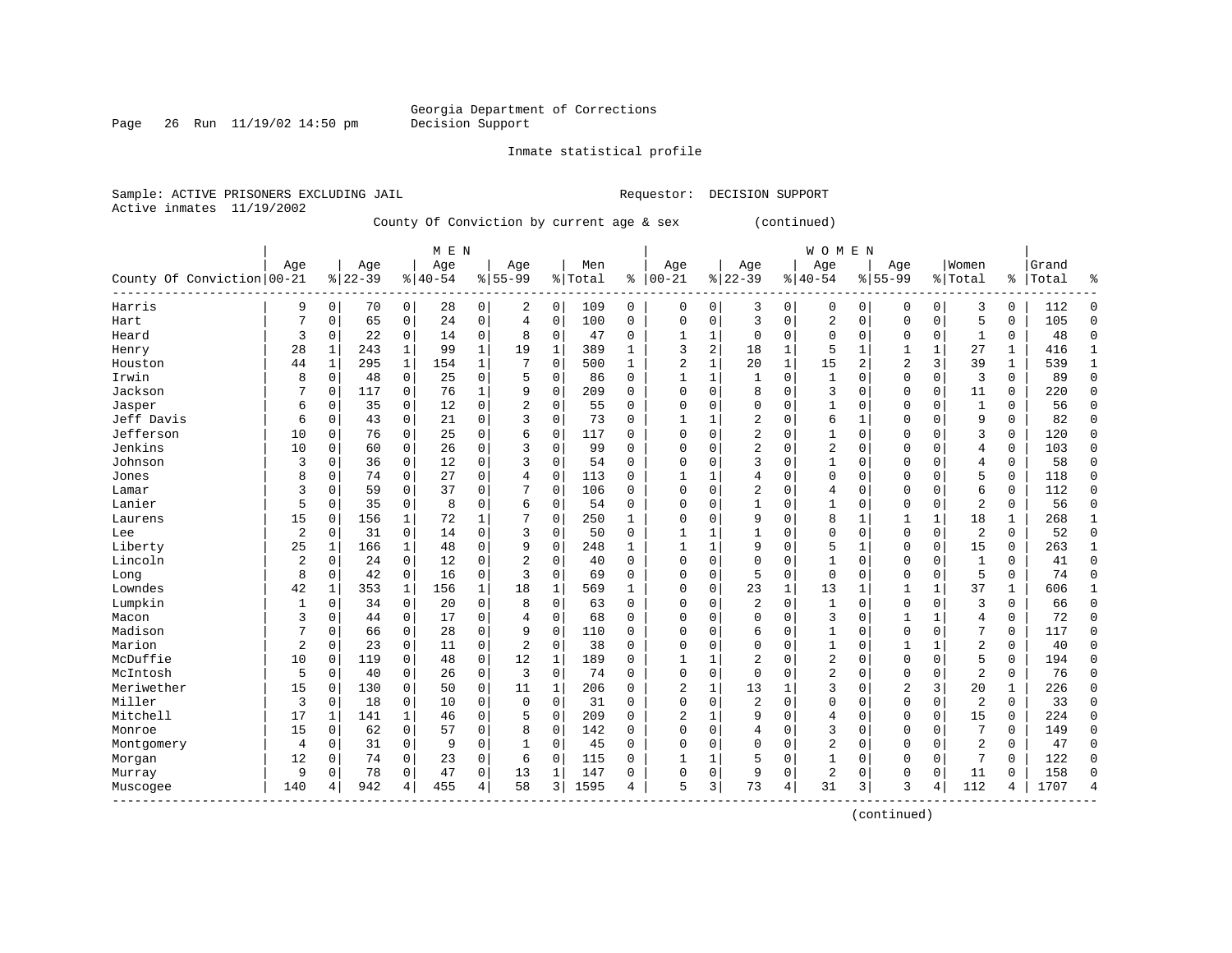Page 27 Run  $11/19/02$  14:50 pm

Inmate statistical profile

Active inmates 11/19/2002

Sample: ACTIVE PRISONERS EXCLUDING JAIL Requestor: DECISION SUPPORT

County Of Conviction by current age & sex (continued)

|                            |                |              |           |                | M E N          |              |                |              |         |                |                |              |                |              | <b>WOMEN</b>   |                |                |              |                |                |       |                |
|----------------------------|----------------|--------------|-----------|----------------|----------------|--------------|----------------|--------------|---------|----------------|----------------|--------------|----------------|--------------|----------------|----------------|----------------|--------------|----------------|----------------|-------|----------------|
|                            | Age            |              | Age       |                | Age            |              | Age            |              | Men     |                | Age            |              | Age            |              | Age            |                | Age            |              | Women          |                | Grand |                |
| County Of Conviction 00-21 |                |              | $8 22-39$ |                | $8 40-54$      |              | $8 55-99$      |              | % Total | ႜ              | $ 00-21$       |              | $ 22-39$       |              | $8 40-54$      |                | $8155 - 99$    |              | % Total        | ႜ              | Total | ٩,             |
| Newton                     | 18             | 1            | 236       | $\mathbf 1$    | 111            | 1            | 19             | 1            | 384     | 1              | 1              | 1            | 17             | 1            | 8              | 1              | 1              | 1            | 27             | 1              | 411   | 1              |
| Oconee                     | $\overline{2}$ | $\mathbf 0$  | 36        | $\mathsf{O}$   | 12             | 0            | 2              | $\mathbf 0$  | 52      | 0              | $\mathbf 0$    | 0            | $\mathbf{1}$   | 0            | $\mathbf{1}$   | $\mathbf 0$    | 0              | 0            | $\overline{2}$ | $\mathbf 0$    | 54    | $\mathbf 0$    |
| Oglethorpe                 | 5              | $\mathbf 0$  | 29        | $\mathbf 0$    | 19             | 0            | $\overline{2}$ | $\mathbf 0$  | 55      | 0              | 0              | 0            | 1              | $\mathbf 0$  | 0              | $\mathbf 0$    | 0              | $\mathbf 0$  | $\mathbf{1}$   | $\mathbf 0$    | 56    | $\Omega$       |
| Paulding                   | 16             | $\mathbf 0$  | 80        | $\mathbf 0$    | 63             | $\mathbf 1$  | 8              | $\mathbf 0$  | 167     | 0              | 2              | $\mathbf{1}$ | 11             | $\mathbf{1}$ | 4              | $\mathbf 0$    | $\mathbf{1}$   | $\mathbf{1}$ | 18             | 1              | 185   | $\Omega$       |
| Peach                      | 4              | $\Omega$     | 53        | 0              | 37             | 0            |                | $\Omega$     | 95      | $\Omega$       | $\mathbf{1}$   | 1            | $\mathbf{1}$   | $\Omega$     | 2              | $\mathbf 0$    | 0              | $\Omega$     | $\overline{4}$ | $\Omega$       | 99    | $\Omega$       |
| Pickens                    | 7              | $\Omega$     | 51        | 0              | 34             | 0            | б              | $\Omega$     | 98      | $\Omega$       | $\Omega$       | $\Omega$     | 2              | $\Omega$     | $\overline{2}$ | $\mathbf 0$    | 0              | $\Omega$     | 4              | $\mathbf 0$    | 102   | $\Omega$       |
| Pierce                     | 3              | 0            | 31        | 0              | 22             | 0            | 2              | $\Omega$     | 58      | 0              | $\Omega$       | $\Omega$     | $\Omega$       | $\Omega$     | $\Omega$       | $\mathbf 0$    | $\Omega$       | $\Omega$     | $\mathbf 0$    | 0              | 58    | 0              |
| Pike                       | 3              | 0            | 15        | 0              | 12             | 0            | 5              | $\mathbf 0$  | 35      | $\Omega$       | $\Omega$       | $\Omega$     | 0              | $\Omega$     | 3              | 0              | 0              | O            | 3              | 0              | 38    | 0              |
| Polk                       | 11             | $\mathbf 0$  | 98        | 0              | 47             | 0            | 8              | $\mathbf 0$  | 164     | $\Omega$       | $\Omega$       | O            | 4              | $\mathbf 0$  | $\mathsf 0$    | $\mathbf 0$    | $\Omega$       | $\mathbf 0$  | $\overline{4}$ | $\mathbf 0$    | 168   | $\mathbf 0$    |
| Pulaski                    | 12             | $\Omega$     | 72        | 0              | 24             | 0            | 3              | $\Omega$     | 111     | $\Omega$       | $\Omega$       | $\Omega$     | 7              | $\Omega$     | $\mathbf{1}$   | $\mathbf 0$    | $\mathbf{1}$   | $\mathbf{1}$ | q              | $\Omega$       | 120   | $\mathbf 0$    |
| Putnam                     | 11             | $\Omega$     | 79        | 0              | 39             | 0            | 6              | $\mathbf 0$  | 135     | 0              | $\Omega$       | $\Omega$     | 4              | $\Omega$     | $\overline{2}$ | $\mathbf 0$    | $\mathbf 0$    | $\Omega$     | 6              | 0              | 141   | $\Omega$       |
| Ouitman                    | 1              | 0            | 11        | $\mathbf 0$    | $\mathbf 0$    | 0            | O              | $\mathbf 0$  | 12      | $\Omega$       | 0              | $\Omega$     | 0              | $\mathbf 0$  | 1              | 0              | 0              | $\mathbf 0$  | $\mathbf{1}$   | 0              | 13    | $\mathbf 0$    |
| Rabun                      | 6              | 0            | 32        | $\mathbf 0$    | 19             | 0            | $\overline{2}$ | $\mathbf 0$  | 59      | $\Omega$       | $\Omega$       | 0            | $\mathbf{1}$   | $\mathbf 0$  | $\mathbf{1}$   | $\mathbf 0$    | 0              | $\mathbf 0$  | $\overline{c}$ | $\mathbf 0$    | 61    | $\Omega$       |
| Randolph                   | 5              | $\Omega$     | 46        | $\mathbf 0$    | 15             | 0            | 4              | $\mathbf 0$  | 70      | $\Omega$       | $\Omega$       | $\Omega$     | $\overline{2}$ | $\mathbf 0$  | 3              | $\mathbf 0$    | $\mathbf 0$    | $\mathbf 0$  | 5              | $\Omega$       | 75    | $\Omega$       |
| Richmond                   | 150            | 4            | 1099      | 4              | 497            | 4            | 71             | 4            | 1817    | 4              | 7              | 4            | 94             | 5            | 50             | 5              | $\overline{2}$ | 3            | 153            | 5              | 1970  | $\overline{4}$ |
| Rockdale                   | 29             | 1            | 182       | 1              | 93             | $\mathbf 1$  | 15             | 1            | 319     | 1              | $\Omega$       | 0            | 12             | $\mathbf 1$  | 8              | 1              | 0              | 0            | 20             | 1              | 339   | 1              |
| Schley                     | 1              | 0            | 18        | 0              | $\overline{2}$ | 0            | $\mathbf 0$    | $\mathbf 0$  | 21      | $\Omega$       | $\Omega$       | $\Omega$     | $\mathbf 0$    | $\mathbf 0$  | 0              | 0              | 0              | 0            | $\mathbf 0$    | 0              | 21    | $\mathbf 0$    |
| Screven                    | 14             | 0            | 87        | 0              | 29             | 0            | 5              | $\mathbf 0$  | 135     | $\Omega$       | 3              | 2            | 9              | $\Omega$     | 1              | $\mathbf 0$    | 1              | $\mathbf{1}$ | 14             | 0              | 149   | $\Omega$       |
| Seminole                   | 4              | $\Omega$     | 41        | 0              | 22             | $\Omega$     | 4              | $\Omega$     | 71      | $\Omega$       | $\Omega$       | $\Omega$     | 3              | $\Omega$     | 3              | $\Omega$       | $\Omega$       | $\Omega$     | 6              | $\Omega$       | 77    | $\Omega$       |
| Spalding                   | 65             | 2            | 403       | 2              | 169            | $\mathbf{1}$ | 26             | 1            | 663     | $\mathbf{1}$   | 3              | 2            | 29             | $\mathbf{1}$ | 14             | $\overline{2}$ | $\mathbf{1}$   | $\mathbf{1}$ | 47             | 2              | 710   | 1              |
| Stephens                   | 9              | $\mathbf 0$  | 87        | $\mathbf 0$    | 45             | 0            | 6              | $\mathbf 0$  | 147     | $\Omega$       | 1              | 1            | 3              | $\mathbf 0$  | $\overline{4}$ | $\mathbf 0$    | $\Omega$       | $\mathbf 0$  | 8              | $\mathbf 0$    | 155   | $\Omega$       |
| Stewart                    | $\mathbf{1}$   | 0            | 26        | 0              | 8              | 0            | 2              | $\mathbf 0$  | 37      | 0              | 0              | 0            | $\overline{a}$ | 0            | $\overline{2}$ | $\mathbf 0$    | 0              | $\mathbf 0$  | $\overline{4}$ | $\mathbf 0$    | 41    | $\Omega$       |
| Sumter                     | 14             | $\mathbf 0$  | 124       | $\mathbf 0$    | 54             | 0            | 4              | $\mathbf 0$  | 196     | $\Omega$       | $\Omega$       | 0            | 11             | 1            | $\overline{2}$ | $\mathbf 0$    | $\mathbf 0$    | $\mathbf 0$  | 13             | $\mathbf 0$    | 209   | $\Omega$       |
| Talbot                     | 4              | $\mathbf 0$  | 22        | $\mathbf 0$    | 9              | 0            | $\Omega$       | $\mathbf 0$  | 35      | 0              | $\Omega$       | 0            | $\mathbf 0$    | $\mathbf 0$  | 3              | $\mathbf 0$    | $\mathbf 0$    | $\mathbf 0$  | 3              | $\mathbf 0$    | 38    | $\Omega$       |
| Taliaferro                 | 0              | 0            | 5         | $\mathbf 0$    | 3              | 0            |                | $\Omega$     | 9       | $\Omega$       | $\Omega$       | $\Omega$     | $\Omega$       | $\Omega$     | $\mathbf{1}$   | $\mathbf 0$    | $\Omega$       | $\Omega$     | $\mathbf{1}$   | 0              | 10    | $\mathbf 0$    |
| Tattnall                   | 5              | $\Omega$     | 74        | 0              | 29             | 0            | 5              | $\Omega$     | 113     | 0              | $\Omega$       | $\Omega$     | 3              | $\Omega$     | 4              | 0              | $\Omega$       | $\Omega$     |                | $\Omega$       | 120   | $\mathbf 0$    |
| Taylor                     | 10             | $\Omega$     | 57        | 0              | 22             | 0            | 2              | $\Omega$     | 91      | $\Omega$       | $\Omega$       | 0            | 4              | 0            | 0              | 0              | $\Omega$       | $\Omega$     | $\overline{4}$ | 0              | 95    | $\Omega$       |
| Telfair                    | 11             | $\Omega$     | 81        | 0              | 37             | 0            | 2              | $\Omega$     | 131     | $\Omega$       | $\Omega$       | $\Omega$     | 10             | 1            | 5              | 1              | $\Omega$       | $\Omega$     | 15             | $\Omega$       | 146   | $\Omega$       |
| Terrell                    | $\overline{4}$ | $\Omega$     | 67        | $\mathbf 0$    | 15             | 0            | 3              | $\Omega$     | 89      | $\Omega$       | $\Omega$       | $\Omega$     | $\overline{4}$ | $\Omega$     | $\Omega$       | $\mathbf 0$    | $\mathbf 0$    | $\Omega$     | $\overline{4}$ | $\mathbf 0$    | 93    | $\Omega$       |
| Thomas                     | 30             | 1            | 205       | $\mathbf{1}$   | 89             | $\mathbf{1}$ | 11             | $\mathbf{1}$ | 335     | 1              | $\Omega$       | 0            | 17             | $\mathbf{1}$ | 7              | $\mathbf{1}$   | $\mathbf 0$    | $\mathbf 0$  | 24             | 1              | 359   | $\mathbf{1}$   |
| Tift                       | 26             | $\mathbf{1}$ | 199       | $\mathbf{1}$   | 94             | $\mathbf{1}$ | 11             | $\mathbf 1$  | 330     | $\mathbf{1}$   | 2              | $\mathbf 1$  | 9              | $\mathbf 0$  | $\overline{4}$ | $\mathbf 0$    | $\mathbf{1}$   | $\mathbf{1}$ | 16             | $\mathbf 1$    | 346   | $\mathbf{1}$   |
| Toombs                     | 28             | $\mathbf{1}$ | 185       | $\mathbf{1}$   | 63             | $\mathbf{1}$ | 7              | $\mathbf 0$  | 283     | $\mathbf{1}$   | $\overline{2}$ | $\mathbf{1}$ | 19             | $\mathbf{1}$ | 6              | $\mathbf{1}$   | $\mathbf{1}$   | $\mathbf{1}$ | 28             | $\mathbf{1}$   | 311   | $\mathbf{1}$   |
| Towns                      | $\mathbf{1}$   | $\Omega$     | 13        | $\mathbf 0$    | 9              | 0            | 2              | $\mathbf 0$  | 25      | $\Omega$       | $\Omega$       | $\Omega$     | 2              | $\Omega$     | $\Omega$       | $\Omega$       | 0              | $\Omega$     | $\overline{2}$ | $\Omega$       | 27    | $\Omega$       |
| Treutlen                   | $\overline{c}$ | $\Omega$     | 16        | 0              | 15             | 0            | $\Omega$       | $\Omega$     | 33      | $\Omega$       | $\Omega$       | 0            | $\mathbf{1}$   | 0            | 1              | 0              | $\Omega$       | $\Omega$     | $\overline{2}$ | 0              | 35    | $\Omega$       |
| Troup                      | 53             | 2            | 438       | $\overline{a}$ | 163            | 1            | 26             | 1            | 680     | $\overline{2}$ | 3              | 2            | 31             | 2            | 12             | 1              | $\mathbf{1}$   | $\mathbf{1}$ | 47             | $\overline{a}$ | 727   | $\overline{2}$ |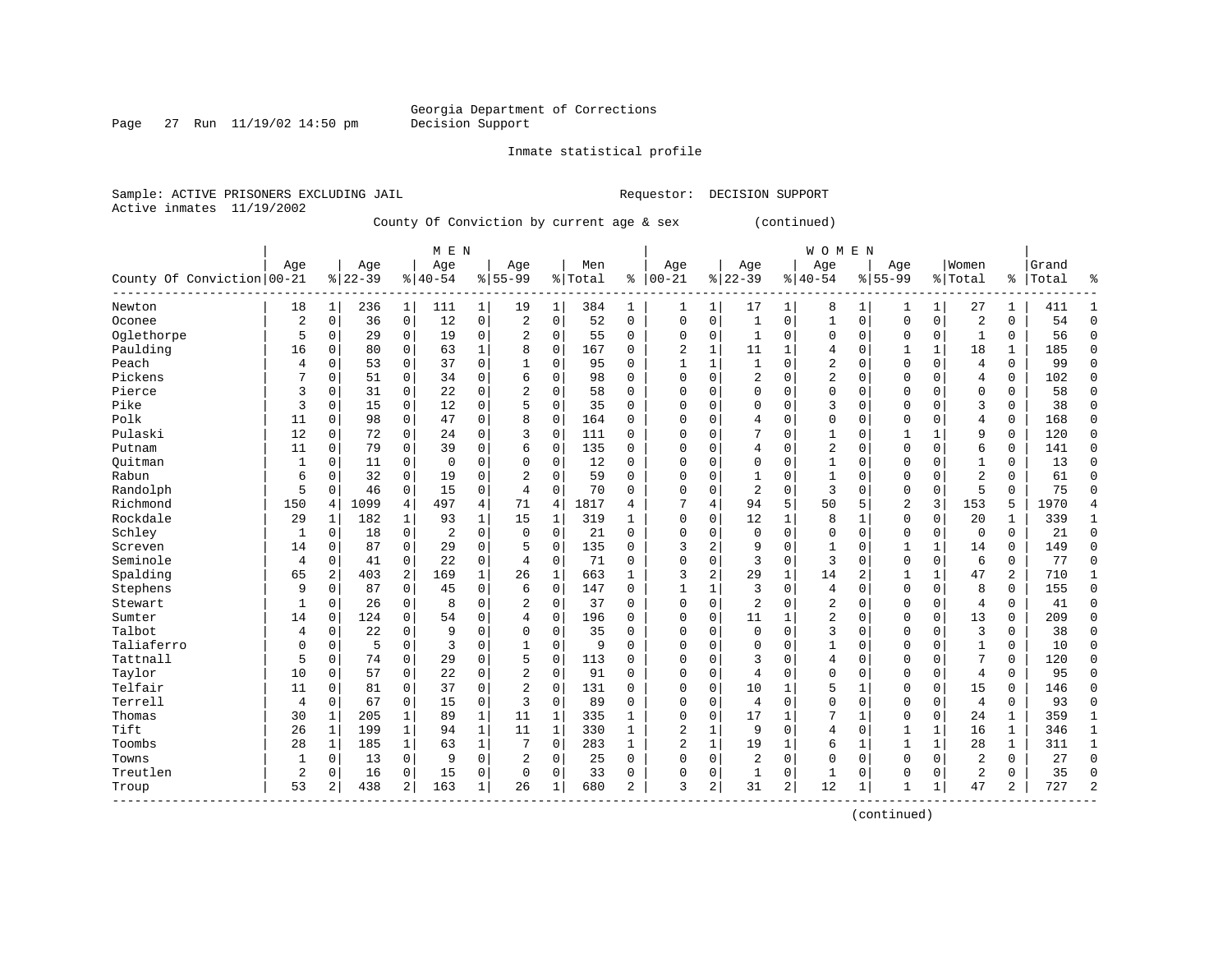# Georgia Department of Corrections<br>Decision Support

Page 28 Run  $11/19/02$  14:50 pm

### Inmate statistical profile

|  |                           | Sample: ACTIVE PRISONERS EXCLUDING JAIL |                                           |  | Requestor: | DECISION SUPPORT |  |
|--|---------------------------|-----------------------------------------|-------------------------------------------|--|------------|------------------|--|
|  | Active inmates 11/19/2002 |                                         |                                           |  |            |                  |  |
|  |                           |                                         | County Of Conviction by current age & sex |  |            | (continued)      |  |

|                            |      |          |           |              | M E N                        |             |             |                |                    |          |            |          |                |              | <b>WOMEN</b> |          |             |              |                |             |           |              |
|----------------------------|------|----------|-----------|--------------|------------------------------|-------------|-------------|----------------|--------------------|----------|------------|----------|----------------|--------------|--------------|----------|-------------|--------------|----------------|-------------|-----------|--------------|
|                            | Age  |          | Age       |              | Age                          |             | Age         |                | Men                |          | Age        |          | Age            |              | Age          |          | Age         |              | Women          |             | Grand     |              |
| County Of Conviction 00-21 |      |          | $8 22-39$ |              | $8 40-54$                    |             | $8 55-99$   |                | % Total            | နွ       | $ 00 - 21$ |          | $ 22-39$       |              | $8 40-54$    |          | $8155 - 99$ |              | %   Total      | န္          | Total     | ⊱            |
| Turner                     |      | 0        | 55        | $\circ$      | 23                           | 0           | 4           | 0              | 89                 | 0        | 0          | 0        |                | 0            |              | 0        | 0           | 0            | 2              | 0           | 91        |              |
| Twiggs                     | 4    | 0        | 22        | 0            | 9                            | 0           |             | 0              | 38                 | $\Omega$ | 0          | 0        | $\Omega$       | $\Omega$     | 0            | $\Omega$ | $\mathbf 0$ | 0            | $\Omega$       | 0           | 38        | <sup>0</sup> |
| Union                      | 4    |          | 23        | $\Omega$     | 14                           | 0           | 6           | 0              | 47                 | $\Omega$ |            | 1        |                | $\Omega$     |              | 0        | $\mathbf 0$ | 0            |                | $\Omega$    | 54        | ∩            |
| Upson                      | 22   |          | 109       | $\Omega$     | 51                           | $\mathbf 0$ | 12          | 1              | 194                | 0        | U          | $\Omega$ | 10             |              | 3            | U        | 0           | $\Omega$     | 13             | $\Omega$    | 207       | <sup>0</sup> |
| Walker                     | 19   |          | 171       |              | 82                           | $\mathbf 1$ | 20          |                | 292                |          |            | U        | 16             |              | 8            |          | $\Omega$    | 0            | 24             | 1           | 316       |              |
| Walton                     | 10   | $\Omega$ | 175       | 1            | 80                           | $\mathbf 1$ | 11          |                | 276                |          |            |          | 13             |              | 2            |          |             |              | 17             | 1           | 293       |              |
| Ware                       | 21   |          | 247       | $\mathbf{1}$ | 110                          | $\mathbf 1$ | 17          |                | 395                |          |            |          | 21             |              | 6            |          | $\mathbf 0$ | $\mathbf 0$  | 28             | $\mathbf 1$ | 423       |              |
| Warren                     | 3    |          | 24        | 0            | 15                           | $\mathbf 0$ | 3           | 0              | 45                 | $\Omega$ |            | 0        |                | $\Omega$     |              |          | $\mathbf 0$ | 0            | $\overline{2}$ | 0           | 47        |              |
| Washington                 | 11   |          | 63        | 0            | 25                           | $\mathbf 0$ | ζ           | $\Omega$       | 102                | $\Omega$ | U          | O        |                | $\Omega$     | 3            | U        | $\mathbf 0$ | $\Omega$     | 8              | 0           | 110       | <sup>0</sup> |
| Wayne                      | 11   |          | 86        |              | 32                           | 0           | 4           | 0              | 133                | 0        |            |          | $\overline{2}$ | $\Omega$     |              |          |             |              |                | $\Omega$    | 137       | <sup>0</sup> |
| Webster                    | O    |          | q         |              |                              | O           |             | 0              | 12                 | 0        |            |          |                | <sup>0</sup> | U            |          | $\Omega$    | N            | O              | $\Omega$    | 12        |              |
| Wheeler                    | 2    |          | 22        | 0            | 15                           | 0           |             | $\mathbf 0$    | 43                 | $\Omega$ | U          | O        | 2              | $\Omega$     | $\Omega$     |          |             |              |                | 0           | 46        |              |
| White                      | 7    | 0        | 34        | $\mathbf 0$  | 15                           | $\mathbf 0$ | 3           | $\mathbf 0$    | 59                 | $\Omega$ |            | 0        | 4              | $\Omega$     | 2            |          | $\Omega$    | $\Omega$     | 6              | $\Omega$    | 65        |              |
| Whitfield                  | 44   |          | 389       | $\mathbf 1$  | 207                          | $\sqrt{2}$  | 34          | $\overline{c}$ | 674                | 2        | 6          | 4        | 52             | 3            | 22           |          |             | $\mathbf{1}$ | 81             | 3           | 755       | 2            |
| Wilcox                     |      |          | 28        | 0            | 13                           | 0           | 4           | $\Omega$       | 49                 | $\Omega$ |            |          | 2              | $\Omega$     | $\Omega$     |          | $\mathbf 0$ | $\Omega$     |                | $\Omega$    | 52        | ∩            |
| Wilkes                     | 6    | O        | 50        | 0            | 19                           | $\mathbf 0$ |             | $\mathbf 0$    | 78                 | $\Omega$ |            |          |                | $\Omega$     | 2            |          | $\mathbf 0$ | O            |                | $\Omega$    | 85        |              |
| Wilkinson                  | 4    | 0        | 29        | 0            | 12                           | 0           | 2           | $\mathbf 0$    | 47                 | 0        |            | 0        |                | $\Omega$     | 0            |          | $\mathbf 0$ | 0            | 4              | $\Omega$    | 51        |              |
| Worth                      | 6    |          | 89        | $\Omega$     | 46                           | 0           | 8           | $\Omega$       | 149                | O        | $\Omega$   | 0        | 5              | 0            |              |          | $\Omega$    | 0            | 6              | 0           | 155       |              |
| Total reported             |      |          |           |              | 3342 100 26853 100 12136 100 |             |             |                | 1932 100 44263 100 |          | 156 100    |          | 1940 100       |              | 933 100      |          | 80 100      |              | 3109 100       |             | 47372 100 |              |
| Percent reported           |      | 99.8     |           | 99.9         |                              | 99.9        |             | 100.0          |                    | 99.9     |            | 98.7     |                | 99.2         |              | 99.8     |             | 100.0        |                | 99.4        |           | 99.9         |
| Not reported               | 8    |          | 26        |              | 9                            |             | $\mathbf 0$ |                | 43                 |          | 2          |          | 15             |              | 2            |          | 0           |              | 19             |             | 62        |              |
| Total                      | 3350 |          | 26879     |              | 12145                        |             | 1932        |                | 44306              |          | 158        |          | 1955           |              | 935          |          | 80          |              | 3128           |             | 47434     |              |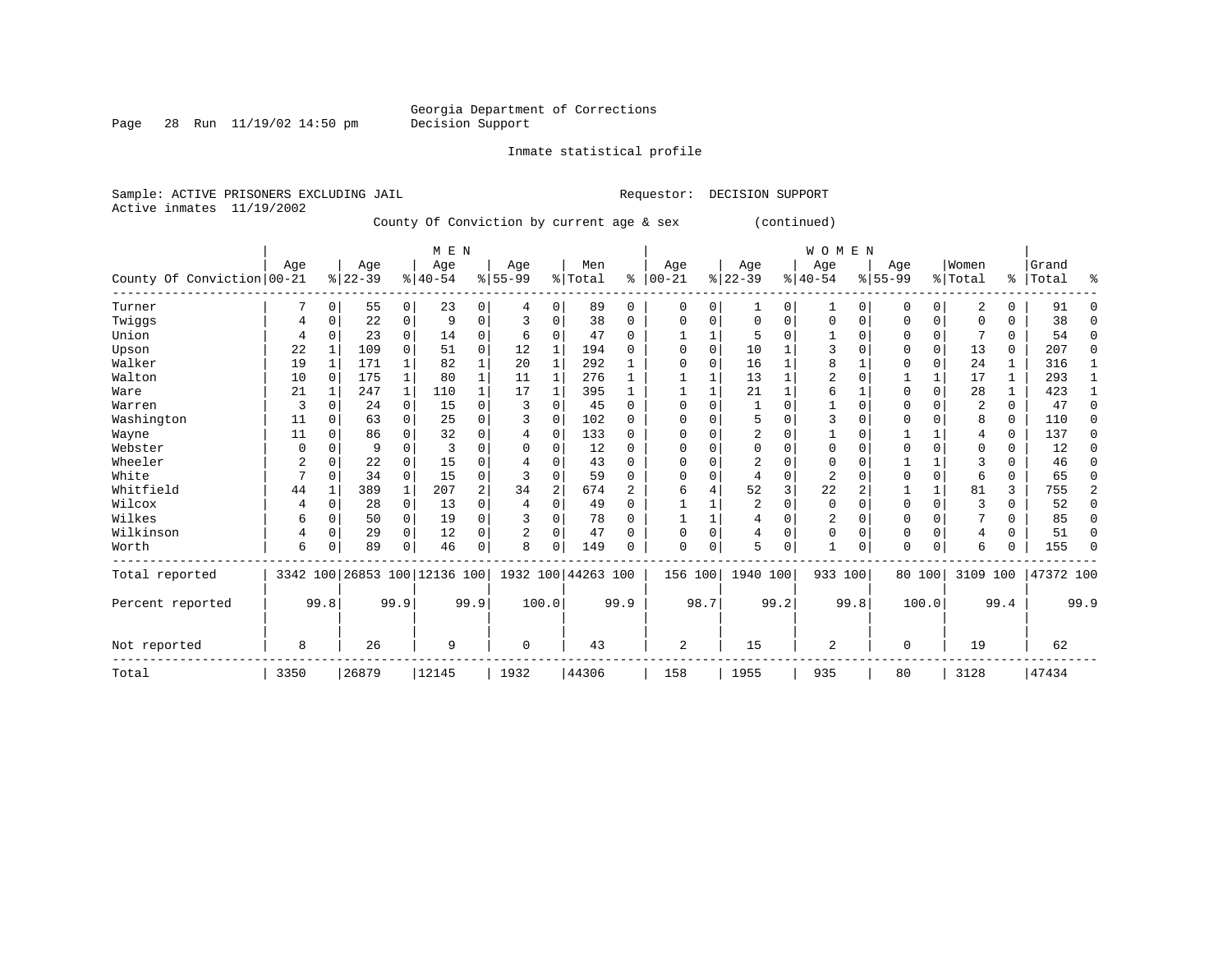Page 29 Run 11/19/02 14:50 pm

### Inmate statistical profile

Sample: ACTIVE PRISONERS EXCLUDING JAIL Requestor: DECISION SUPPORT Active inmates 11/19/2002

Circ Of Conviction by current age & sex

|                    |                  |                |                  |                | M E N            |                |                    |                |                |                |                          |                |                  |                | W O M E N          |                |                    |              |                  |                |                |                |
|--------------------|------------------|----------------|------------------|----------------|------------------|----------------|--------------------|----------------|----------------|----------------|--------------------------|----------------|------------------|----------------|--------------------|----------------|--------------------|--------------|------------------|----------------|----------------|----------------|
| Circ Of Conviction | Age<br>$00 - 21$ |                | Age<br>$8 22-39$ |                | Age<br>$8 40-54$ |                | Age<br>$8155 - 99$ |                | Men<br>% Total | ి              | Age<br>$ 00 - 21$        |                | Age<br>$8 22-39$ |                | Age<br>$8140 - 54$ |                | Age<br>$8155 - 99$ |              | Women<br>% Total | ႜ              | Grand<br>Total | °              |
| Alapaha            | 23               | $\mathbf{1}$   | 235              | 1              | 98               | 1              | 18                 | 1              | 374            | 1              | 0                        | 0              | 15               | 1              | 10                 | 1              | 0                  | 0            | 25               | 1              | 399            | $\mathbf{1}$   |
| Alcovy             | 28               | $\mathbf{1}$   | 411              | 2              | 191              | $\overline{2}$ | 30                 | $\overline{2}$ | 660            | $\mathbf{1}$   | $\overline{2}$           | $\mathbf{1}$   | 30               | $\overline{a}$ | 10                 | $\mathbf{1}$   | $\overline{a}$     | 3            | 44               | $\mathbf{1}$   | 704            | $\mathbf{1}$   |
| Atlanta            | 217              | 7              | 2253             | 8              | 1106             | 9              | 195                | 10             | 3771           | 9              | 5                        | 3              | 84               | $\overline{4}$ | 50                 | 5              | 10                 | 13           | 149              | 5              | 3920           | 8              |
| Atlantic           | 50               | 2              | 424              | 2              | 163              | $\mathbf{1}$   | 26                 | $\mathbf{1}$   | 663            | 2              | $\mathbf{1}$             | $\mathbf 1$    | 18               | $\mathbf{1}$   | 13                 | 1              | $\mathbf{1}$       | $\mathbf 1$  | 33               | 1              | 696            | $\mathbf{1}$   |
| Augusta            | 179              | 5              | 1379             | 5              | 613              | 5              | 82                 | $\overline{4}$ | 2253           | 5              | 10                       | 6              | 114              | 6              | 62                 | 7              | $\overline{a}$     | 3            | 188              | 6              | 2441           | 5              |
| Blue Ridge         | 28               | 1              | 238              | 1              | 168              | $\mathbf 1$    | 24                 | $\mathbf{1}$   | 458            | $\mathbf{1}$   | 2                        | $\mathbf{1}$   | 39               | $\overline{c}$ | 16                 | $\overline{2}$ | $\mathbf{1}$       | 1            | 58               | $\overline{2}$ | 516            | $\mathbf{1}$   |
| Brunswick          | 58               | 2              | 552              | 2              | 254              | $\overline{2}$ | 42                 | $\overline{a}$ | 906            | $\overline{2}$ | 3                        | 2              | 29               | $\overline{a}$ | 15                 | $\overline{a}$ | 3                  | 4            | 50               | $\overline{2}$ | 956            | $\overline{2}$ |
| Chattahoochee      | 170              | 5              | 1131             | 4              | 532              | 4              | 64                 | 3              | 1897           | 4              | 6                        | 4              | 80               | 4              | 35                 | 4              | $\overline{4}$     | 5            | 125              | 4              | 2022           | $\overline{4}$ |
| Cherokee           | 38               | $\mathbf{1}$   | 405              | 2              | 198              | 2              | 47                 | $\overline{2}$ | 688            | 2              | $\overline{c}$           | $\mathbf{1}$   | 38               | $\overline{c}$ | 22                 | 2              | $\mathbf{0}$       | $\Omega$     | 62               | 2              | 750            | $\overline{2}$ |
| Clayton            | 210              | 6              | 1142             | 4              | 414              | 3              | 53                 | 3              | 1819           | 4              | 11                       | 7              | 105              | 5              | 56                 | 6              | $\overline{4}$     | 5            | 176              | 6              | 1995           | $\overline{4}$ |
| Cobb               | 170              | 5              | 1249             | 5              | 597              | 5              | 85                 | $\overline{4}$ | 2101           | 5              | 7                        | 5              | 101              | 5              | 54                 | 6              | $\mathbf{1}$       | $\mathbf{1}$ | 163              | 5              | 2264           | 5              |
| Conasauga          | 53               | 2              | 467              | 2              | 254              | $\overline{a}$ | 47                 | $\overline{2}$ | 821            | $\overline{2}$ | 6                        | 4              | 61               | 3              | 24                 | 3              | $\mathbf{1}$       | $\mathbf 1$  | 92               | 3              | 913            | $\overline{c}$ |
| Cordele            | 50               | 2              | 372              | $\mathbf{1}$   | 176              | $\mathbf{1}$   | 25                 | $\mathbf{1}$   | 623            | $\mathbf{1}$   | $\overline{4}$           | 3              | 25               | $\mathbf{1}$   | 6                  | $\mathbf 1$    | $\mathbf{1}$       | $\mathbf{1}$ | 36               | $\mathbf{1}$   | 659            | $\mathbf{1}$   |
| Coweta             | 138              | $\overline{4}$ | 1125             | $\overline{4}$ | 455              | 4              | 96                 | 5              | 1814           | 4              | 10                       | б              | 98               | 5              | 34                 | 4              | 3                  | 4            | 145              | 5              | 1959           | $\overline{4}$ |
| Dougherty          | 46               | 1              | 630              | 2              | 255              | 2              | 34                 | $\overline{2}$ | 965            | $\overline{a}$ | $\overline{\mathcal{L}}$ | $\mathbf{1}$   | 37               | $\overline{c}$ | 20                 | $\overline{2}$ | $\overline{2}$     | 3            | 61               | $\overline{2}$ | 1026           | $\overline{2}$ |
| Dublin             | 24               | $\mathbf{1}$   | 230              | $\mathbf{1}$   | 108              | $\mathbf{1}$   | 13                 | $\mathbf{1}$   | 375            | $\mathbf{1}$   | $\mathbf 0$              | $\Omega$       | 13               | $\mathbf{1}$   | 10                 | 1              | $\mathbf{1}$       | $\mathbf{1}$ | 24               | $\mathbf{1}$   | 399            | $\mathbf{1}$   |
| Eastern            | 198              | 6              | 1443             | 5              | 555              | 5              | 73                 | $\overline{4}$ | 2269           | 5              | 8                        | 5              | 104              | 5              | 41                 | 4              | $\overline{a}$     | 3            | 155              | 5              | 2424           | 5              |
| Flint              | 28               | 1              | 243              | 1              | 99               | $\mathbf 1$    | 19                 | $\mathbf{1}$   | 389            | $\mathbf{1}$   | 3                        | 2              | 18               | $\mathbf 1$    | 5                  | $\mathbf 1$    | $\mathbf{1}$       | $\mathbf 1$  | 27               | $\mathbf 1$    | 416            | $\mathbf{1}$   |
| Griffin            | 113              | 3              | 669              | 2              | 305              | 3              | 62                 | 3              | 1149           | 3              | 4                        | 3              | 45               | $\overline{a}$ | 28                 | 3              | $\overline{2}$     | 3            | 79               | 3              | 1228           | $\overline{3}$ |
| Gwinnett           | 124              | 4              | 736              | 3              | 340              | 3              | 63                 | 3              | 1263           | 3              | 5                        | 3              | 68               | $\overline{4}$ | 46                 | 5              | $\mathbf{1}$       | $\mathbf 1$  | 120              | 4              | 1383           | 3              |
| Houston            | 44               | 1              | 295              | 1              | 154              | $\mathbf 1$    | 7                  | $\mathbf 0$    | 500            | 1              | $\overline{2}$           | $\mathbf{1}$   | 20               | $\mathbf 1$    | 15                 | $\overline{2}$ | $\overline{2}$     | 3            | 39               | 1              | 539            | $\mathbf{1}$   |
| Lookout Mountain   | 34               | $\mathbf{1}$   | 451              | $\overline{2}$ | 257              | 2              | 56                 | 3              | 798            | $\overline{a}$ | $\overline{c}$           | $\mathbf 1$    | 37               | $\overline{c}$ | 15                 | $\overline{2}$ | $\overline{2}$     | 3            | 56               | $\overline{2}$ | 854            | $\overline{2}$ |
| Macon              | 61               | $\overline{a}$ | 655              | $\overline{a}$ | 350              | 3              | 45                 | $\overline{2}$ | 1111           | 3              | 5                        | 3              | 29               | $\overline{a}$ | 24                 | 3              | 3                  | 4            | 61               | $\overline{2}$ | 1172           | $\overline{2}$ |
| Middle             | 67               | 2              | 487              | $\overline{2}$ | 172              | $\mathbf{1}$   | 21                 | $\mathbf{1}$   | 747            | $\overline{2}$ | $\overline{2}$           | $\mathbf{1}$   | 36               | $\overline{c}$ | 12                 | $\mathbf 1$    | $\mathbf{1}$       | $\mathbf 1$  | 51               | 2              | 798            | $\overline{c}$ |
| Mountain           | 19               | $\mathbf{1}$   | 167              | $\mathbf{1}$   | 100              | $\mathbf{1}$   | 10                 | $\mathbf{1}$   | 296            | $\mathbf{1}$   | $\mathbf{1}$             | $\mathbf 1$    | 11               | $\mathbf{1}$   | 5                  | $\mathbf 1$    | $\mathbf 0$        | $\Omega$     | 17               | $\mathbf{1}$   | 313            | $\mathbf{1}$   |
| Northeastern       | 50               | 2              | 390              | $\mathbf{1}$   | 233              | 2              | 42                 | $\overline{a}$ | 715            | $\overline{a}$ | $\overline{\mathcal{L}}$ | $\mathbf 1$    | 39               | $\overline{2}$ | 16                 | 2              | $\overline{2}$     | 3            | 59               | 2              | 774            | $\overline{2}$ |
| Northern           | 33               | 1              | 323              | $\mathbf{1}$   | 164              | $\mathbf 1$    | 32                 | $\overline{2}$ | 552            | 1              | $\Omega$                 | $\mathbf 0$    | 28               | $\mathbf 1$    | 9                  | 1              | $\Omega$           | 0            | 37               | $\mathbf 1$    | 589            | $\mathbf{1}$   |
| Ocmulgee           | 86               | 3              | 600              | $\overline{2}$ | 251              | 2              | 35                 | $\overline{2}$ | 972            | 2              | 4                        | 3              | 41               | $\overline{c}$ | 11                 | 1              | $\overline{2}$     | 3            | 58               | $\overline{2}$ | 1030           | $\overline{2}$ |
| Oconee             | 54               | 2              | 406              | $\overline{a}$ | 175              | $\mathbf{1}$   | 20                 | $\mathbf{1}$   | 655            | $\mathbf{1}$   | $\Omega$                 | $\Omega$       | 40               | $\overline{2}$ | 17                 | $\overline{2}$ | $\overline{a}$     | 3            | 59               | $\overline{a}$ | 714            | $\overline{2}$ |
| Ogeechee           | 78               | $\overline{a}$ | 469              | $\overline{2}$ | 165              | $\mathbf 1$    | 27                 | $\mathbf{1}$   | 739            | $\overline{2}$ | 3                        | $\overline{c}$ | 32               | $\overline{c}$ | 10                 | $\mathbf 1$    | $\overline{4}$     | 5            | 49               | 2              | 788            | $\overline{2}$ |
| Pataula            | 24               | $\mathbf{1}$   | 251              | $\mathbf{1}$   | 82               | $\mathbf{1}$   | 17                 | $\mathbf{1}$   | 374            | $\mathbf{1}$   | $\Omega$                 | $\Omega$       | 17               | $\mathbf{1}$   | 7                  | $\mathbf{1}$   | $\mathbf{0}$       | $\mathbf 0$  | 24               | $\mathbf{1}$   | 398            | $\mathbf{1}$   |
| Piedmont           | 27               | 1              | 260              | $\mathbf{1}$   | 154              | $\mathbf{1}$   | 33                 | 2              | 474            | $\mathbf{1}$   | $\mathbf{1}$             | 1              | 25               | $\mathbf{1}$   | 10                 | 1              | $\mathbf{0}$       | 0            | 36               | 1              | 510            | $\mathbf{1}$   |
| Rome               | 40               | 1              | 460              | 2              | 194              | 2              | 37                 | $\overline{2}$ | 731            | $\overline{a}$ | $\overline{4}$           | 3              | 49               | 3              | 27                 | 3              | $\overline{2}$     | 3            | 82               | 3              | 813            | $\overline{c}$ |
| South Georgia      | 65               | $\overline{2}$ | 509              | 2              | 195              | 2              | 26                 | $\mathbf{1}$   | 795            | 2              | 3                        | 2              | 46               | $\overline{c}$ | 12                 | $\mathbf 1$    | $\mathbf{0}$       | $\Omega$     | 61               | 2              | 856            | $\overline{2}$ |
| Southern           | 101              | 3              | 795              | 3              | 334              | 3              | 57                 | 3              | 1287           | 3              | $\mathbf{1}$             | 1              | 51               | 3              | 24                 | 3              | $\overline{2}$     | 3            | 78               | 3              | 1365           | 3              |
| Southwestern       | 21               | $\mathbf{1}$   | 252              | 1              | 98               | $\mathbf 1$    | 13                 | 1              | 384            | 1              | $\mathbf{1}$             | 1              | 14               | $\mathbf 1$    | 7                  | 1              | 1                  | 1            | 23               | 1              | 407            | $\mathbf{1}$   |
|                    |                  |                |                  |                |                  |                |                    |                |                |                |                          |                |                  |                |                    |                |                    |              |                  |                |                |                |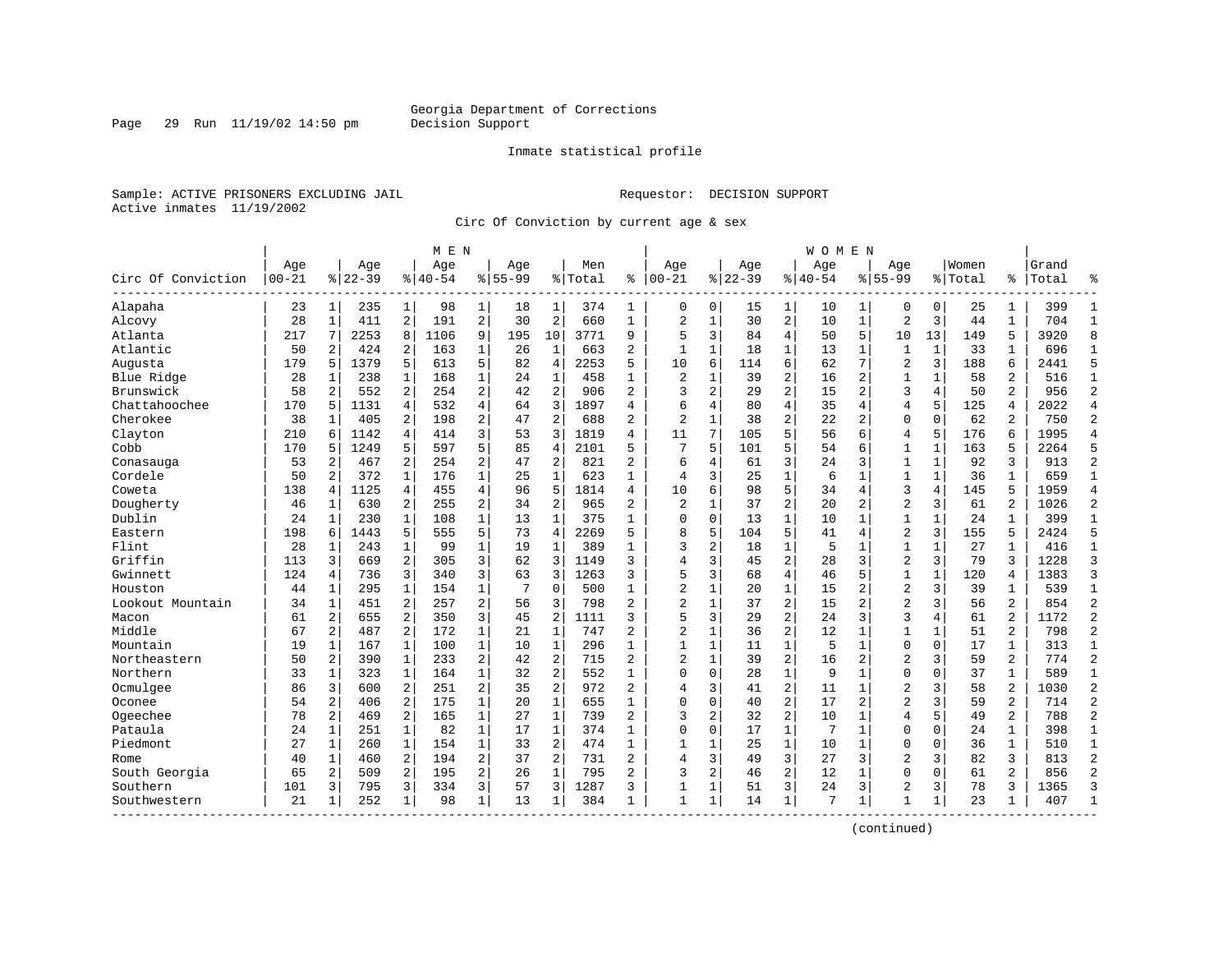Page 30 Run  $11/19/02$  14:50 pm

### Inmate statistical profile

Active inmates 11/19/2002

Sample: ACTIVE PRISONERS EXCLUDING JAIL Requestor: DECISION SUPPORT

Circ Of Conviction by current age & sex (continued)

|                    |                  |          |                  |      | M E N                        |      |                 |      |                    |      |                 |          |                  |          | W O M E N        |      |                  |          |                  |              |                |      |
|--------------------|------------------|----------|------------------|------|------------------------------|------|-----------------|------|--------------------|------|-----------------|----------|------------------|----------|------------------|------|------------------|----------|------------------|--------------|----------------|------|
| Circ Of Conviction | Age<br>$00 - 21$ |          | Age<br>$ 22-39 $ |      | Age<br>$ 40-54 $             |      | Age<br>$ 55-99$ |      | Men<br>% Total     | ి    | Age<br>$ 00-21$ | ៖        | Age<br>$22 - 39$ |          | Age<br>$ 40-54 $ |      | Age<br>$8 55-99$ |          | Women<br>% Total | ႜ            | Grand<br>Total | °    |
| Stone Mountain     | 255              | 8        | 1792             |      | 718                          | 6    | 101             | 5    | 2866               | 6    | 18              | 12       | 82               | 4        | 40               |      | 5                | 6        | 145              | 5            | 3011           |      |
| Tallapoosa         | 20               |          | 157              |      | 78                           |      | 14              |      | 269                |      | $\Omega$        | $\Omega$ |                  | $\Omega$ | 2                |      | $\Omega$         | 0        |                  | 0            | 276            |      |
| Tifton             | 47               |          | 391              |      | 188                          | 2    | 28              |      | 654                |      |                 | 2        | 16               |          |                  |      |                  |          | 27               |              | 681            |      |
| Toombs             | 23               |          | 226              |      | 99                           |      | 22              |      | 370                |      | 2               |          |                  |          | 7                |      | $\Omega$         | 0        | 16               |              | 386            |      |
| Waycross           | 55               |          | 489              |      | 237                          |      | 28              |      | 809                |      |                 |          | 33               |          | 15               |      | $\overline{2}$   |          | 52               | $\mathbf{2}$ | 861            |      |
| Western            | 29               |          | 350              |      | 140                          |      | 22              |      | 541                |      |                 |          | 28               |          | 14               |      | 3                |          | 46               |              | 587            |      |
| Rockdale           | 29               |          | 182              |      | 93                           |      | 15              |      | 319                |      | $\Omega$        |          | 12               |          | 8                |      | $\Omega$         |          | 20               |              | 339            |      |
| Douglas            | 49               |          | 463              |      | 204                          | 2    | 28              |      | 744                |      |                 |          | 56               | 3        | 27               |      |                  |          | 88               | 3            | 832            |      |
| Appalachian        | 22               |          | 194              |      | 121                          |      | 33              |      | 370                |      | $\Omega$        |          | 16               |          | 11               |      | $\overline{2}$   |          | 29               |              | 399            |      |
| Enotah             | 13               | $\Omega$ | 104              |      | 58                           | 0    | 19              |      | 194                |      |                 |          | 13               |          | 4                |      | $\Omega$         | $\Omega$ | 18               |              | 212            |      |
| Forsyth-Bell       |                  |          | 120              |      | 51                           | 0    | 16              |      | 194                |      | $\Omega$        | O        | 12               |          |                  |      | $\Omega$         | $\Omega$ | 19               |              | 213            |      |
| Towaliga           | 28               |          | 201              |      | 127                          |      | 22              |      | 378                |      |                 |          | 12               |          | 9                |      | $\Omega$         | 0        | 22               |              | 400            |      |
| Total reported     |                  |          |                  |      | 3326 100 26773 100 12073 100 |      |                 |      | 1924 100 44096 100 |      | 154 100         |          | 1929 100         |          | 929              | 100  |                  | 79 100   | 3091 100         |              | 47187 100      |      |
| Percent reported   |                  | 99.3     |                  | 99.6 |                              | 99.4 |                 | 99.6 |                    | 99.5 |                 | 97.5     |                  | 98.7     |                  | 99.4 |                  | 98.8     |                  | 98.8         |                | 99.5 |
| Not reported       | 24               |          | 106              |      | 72                           |      | 8               |      | 210                |      | 4               |          | 26               |          | 6                |      |                  |          | 37               |              | 247            |      |
| Total              | 3350             |          | 26879            |      | 12145                        |      | 1932            |      | 44306              |      | 158             |          | 1955             |          | 935              |      | 80               |          | 3128             |              | 47434          |      |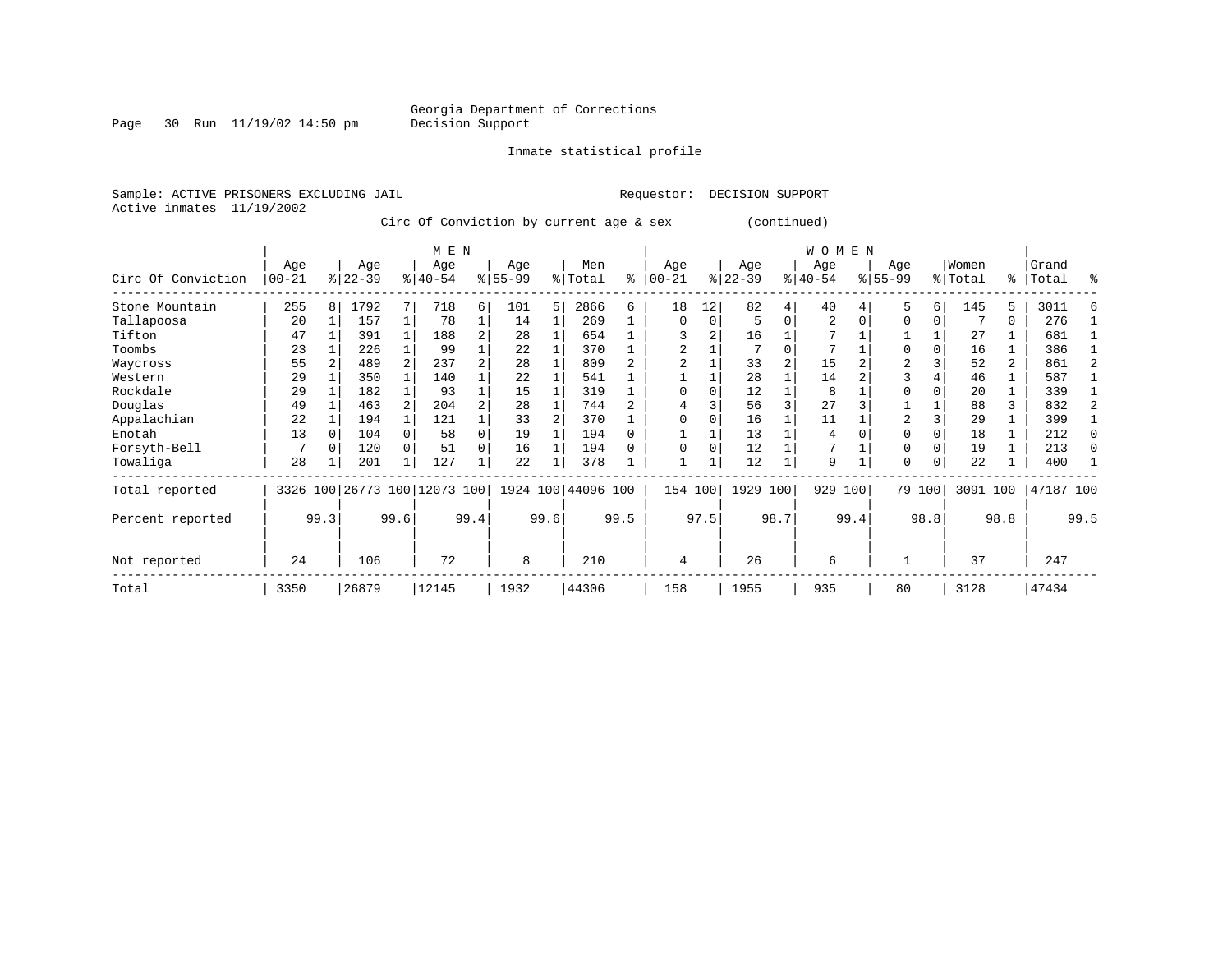Page 31 Run  $11/19/02$  14:50 pm

### Inmate statistical profile

Sample: ACTIVE PRISONERS EXCLUDING JAIL Requestor: DECISION SUPPORT Active inmates 11/19/2002

Home County by current age & sex

|               |              |              |          |                | M E N         |              |                |                |         |              |                |              |                |                | <b>WOMEN</b>   |                |                |              |                         |              |       |                |
|---------------|--------------|--------------|----------|----------------|---------------|--------------|----------------|----------------|---------|--------------|----------------|--------------|----------------|----------------|----------------|----------------|----------------|--------------|-------------------------|--------------|-------|----------------|
|               | Age          |              | Age      |                | Age           |              | Age            |                | Men     |              | Age            |              | Age            |                | Age            |                | Aqe            |              | Women                   |              | Grand |                |
| Home County   | $ 00 - 21$   |              | $ 22-39$ |                | $8   40 - 54$ |              | $8155 - 99$    |                | % Total | ి            | $ 00-21$       |              | $8 22-39$      |                | $8140 - 54$    |                | $8155 - 99$    |              | % Total                 | ႜ            | Total | န္             |
| Appling       | 7            | $\mathbf 0$  | 56       | $\mathbf 0$    | 29            | 0            | 5              | 0              | 97      | 0            | 1              | $\mathbf{1}$ | 4              | 0              | 1              | 0              | 0              | 0            | 6                       | $\mathbf 0$  | 103   | $\Omega$       |
| Atkinson      | $\mathbf{1}$ | $\mathbf 0$  | 23       | $\mathbf 0$    | 12            | 0            | 5              | $\mathbf 0$    | 41      | 0            | $\mathbf 0$    | $\mathbf 0$  | $\sqrt{2}$     | $\mathbf 0$    | $\mathbf 0$    | $\mathbf 0$    | $\mathbf 0$    | $\mathbf 0$  | $\overline{2}$          | $\mathbf 0$  | 43    | $\Omega$       |
| Bacon         | 5            | $\mathbf 0$  | 30       | 0              | 17            | 0            | 2              | 0              | 54      | 0            | -1             | 1            | 0              | 0              | 1              | 0              | 0              | 0            | $\overline{c}$          | 0            | 56    | $\Omega$       |
| Baker         | $\Omega$     | $\mathbf 0$  | 16       | $\mathbf 0$    | 5             | 0            |                | 0              | 22      | 0            | $\mathbf 0$    | $\mathbf 0$  | $\overline{2}$ | $\mathbf 0$    | 0              | $\mathbf 0$    | $\mathbf 0$    | 0            | $\overline{c}$          | 0            | 24    | $\Omega$       |
| Baldwin       | 30           | $\mathbf{1}$ | 171      | $\mathbf{1}$   | 90            | $\mathbf{1}$ | 9              | $\mathbf{1}$   | 300     | $\mathbf{1}$ | $\overline{2}$ | $\mathbf{1}$ | 17             | $\mathbf{1}$   | 4              | $\Omega$       | $\overline{2}$ | 3            | 25                      | $\mathbf{1}$ | 325   | $\mathbf{1}$   |
| Banks         | 3            | $\Omega$     | 23       | $\mathbf 0$    | 11            | 0            | $\overline{4}$ | $\mathbf 0$    | 41      | $\Omega$     | $\mathbf 0$    | $\mathbf 0$  | 4              | $\mathbf 0$    | $\overline{2}$ | $\mathbf 0$    | $\mathbf 0$    | $\Omega$     | 6                       | $\mathbf 0$  | 47    | $\Omega$       |
| Barrow        | 8            | $\mathbf 0$  | 109      | $\mathsf 0$    | 65            | 1            | 14             | $\mathbf 1$    | 196     | 0            | $\mathbf 0$    | $\mathbf 0$  | 12             | $\mathbf 1$    | $\overline{4}$ | $\mathbf 0$    | $\mathbf 0$    | $\mathbf 0$  | 16                      | $\mathbf 1$  | 212   | $\Omega$       |
| Bartow        | 11           | 0            | 210      | $\mathbf{1}$   | 107           | $\mathbf{1}$ | 31             | 2              | 359     | $\mathbf{1}$ | 1              | 1            | 36             | $\overline{c}$ | 11             | 1              | 0              | $\mathbf 0$  | 48                      | 2            | 407   | 1              |
| Ben Hill      | 12           | $\mathbf 0$  | 96       | $\mathbf 0$    | 37            | 0            | 8              | 0              | 153     | 0            | $\mathbf{1}$   | 1            | 9              | $\mathbf 0$    | 4              | 0              | 0              | 0            | 14                      | 0            | 167   | $\mathbf{0}$   |
| Berrien       | 5            | $\mathbf 0$  | 41       | $\mathbf 0$    | 17            | 0            | $\overline{4}$ | 0              | 67      | 0            | $\Omega$       | $\mathbf 0$  | 4              | $\mathbf 0$    | $\mathbf{1}$   | $\mathbf 0$    | $\mathbf 0$    | $\Omega$     | 5                       | $\Omega$     | 72    | $\Omega$       |
| Bibb          | 59           | 2            | 628      | 3              | 348           | 3            | 40             | $\overline{2}$ | 1075    | 3            | 4              | 3            | 37             | 2              | 22             | $\overline{2}$ | $\overline{2}$ | 3            | 65                      | 2            | 1140  | 3              |
| Bleckley      |              | $\mathbf 0$  | 74       | 0              | 24            | 0            | 4              | $\mathbf 0$    | 109     | $\Omega$     | $\mathbf 0$    | $\Omega$     | 5              | $\mathbf 0$    | 3              | $\mathbf 0$    | $\mathbf 0$    | $\Omega$     | 8                       | 0            | 117   | $\Omega$       |
| Brantley      | 2            | $\mathbf 0$  | 16       | 0              | 10            | 0            | $\Omega$       | $\mathsf 0$    | 28      | 0            | $\mathbf 0$    | $\mathbf 0$  | $\mathbf{1}$   | $\mathbf 0$    | 1              | $\mathbf 0$    | $\mathsf 0$    | $\mathbf 0$  | $\overline{\mathbf{c}}$ | $\mathbf 0$  | 30    | $\Omega$       |
| Brooks        | 4            | 0            | 51       | 0              | 12            | 0            | 5              | 0              | 72      | 0            | $\mathbf 0$    | $\Omega$     | $\mathbf 0$    | 0              | 3              | $\mathbf 0$    | 0              | $\Omega$     | 3                       | $\Omega$     | 75    | $\Omega$       |
| Bryan         | 2            | $\mathbf 0$  | 49       | 0              | 26            | 0            | 3              | 0              | 80      | 0            | $\mathbf 0$    | $\mathbf 0$  | 4              | 0              | 1              | 0              | 0              | $\Omega$     | 5                       | 0            | 85    | $\Omega$       |
| Bulloch       | 25           | 1            | 178      | 1              | 80            | 1            | 10             | $\mathbf{1}$   | 293     | 1            | $\Omega$       | $\Omega$     | 16             | $\mathbf{1}$   | 7              | $\mathbf{1}$   | $\overline{2}$ | 3            | 25                      | 1            | 318   | 1              |
| Burke         | 13           | $\Omega$     | 119      | $\Omega$       | 51            | $\Omega$     | 10             | $\mathbf{1}$   | 193     | $\Omega$     | 1              | $\mathbf{1}$ | 4              | $\Omega$       | $\overline{4}$ | $\Omega$       | $\mathbf 0$    | $\Omega$     | 9                       | $\Omega$     | 202   | $\Omega$       |
| <b>Butts</b>  | 10           | $\mathbf 0$  | 74       | 0              | 29            | 0            | 6              | 0              | 119     | 0            | $\overline{2}$ | $\mathbf{1}$ | 7              | $\mathbf 0$    | 3              | $\mathbf 0$    | $\mathbf 0$    | $\Omega$     | 12                      | 0            | 131   | $\Omega$       |
| Calhoun       | 5            | $\mathbf 0$  | 18       | 0              | 9             | 0            |                | 0              | 33      | 0            | $\mathbf{1}$   | $\mathbf{1}$ | $\overline{2}$ | $\mathbf 0$    | $\mathsf 0$    | $\mathbf 0$    | $\mathbf 0$    | $\mathbf 0$  | 3                       | 0            | 36    | $\Omega$       |
| Camden        | 3            | $\mathbf 0$  | 69       | 0              | 22            | 0            | 3              | 0              | 97      | $\Omega$     | $\mathbf 0$    | 0            | 5              | 0              | 2              | $\mathbf 0$    | 0              | 0            | 7                       | $\Omega$     | 104   | $\Omega$       |
| Candler       | 7            | $\mathbf 0$  | 52       | 0              | 18            | 0            | $\Omega$       | 0              | 77      | 0            | $\mathbf 0$    | 0            | 4              | $\mathbf 0$    | $\mathbf 0$    | 0              | 0              | 0            | 4                       | 0            | 81    | $\Omega$       |
| Carroll       | 29           | 1            | 227      | 1              | 117           | 1            | 39             | $\overline{c}$ | 412     | 1            | 4              | 3            | 28             | $\overline{c}$ | 13             | 1              | $\Omega$       | $\Omega$     | 45                      | 2            | 457   | 1              |
| Catoosa       | 6            | $\Omega$     | 68       | 0              | 43            | 0            | 10             | $\mathbf{1}$   | 127     | $\Omega$     | $\Omega$       | $\Omega$     | 8              | $\Omega$       | $\mathbf{1}$   | $\Omega$       | $\mathbf 0$    | $\Omega$     | 9                       | $\Omega$     | 136   | $\Omega$       |
| Charlton      | $\mathbf 0$  | $\mathbf 0$  | 22       | 0              | 10            | 0            | 1              | 0              | 33      | 0            | $\mathbf 0$    | $\mathbf 0$  | 2              | $\mathbf 0$    | $\mathbf 0$    | $\mathbf 0$    | $\mathbf 0$    | $\mathbf 0$  | 2                       | 0            | 35    | $\Omega$       |
| Chatham       | 184          | 6            | 1327     | 5              | 499           | 5            | 71             | 4              | 2081    | 5            | 6              | 4            | 91             | 5              | 34             | 4              | 3              | 4            | 134                     | 5            | 2215  | 5              |
| Chattahoochee | 4            | $\mathbf 0$  | 12       | 0              | 7             | 0            | 0              | $\mathbf 0$    | 23      | 0            | $\mathbf 0$    | 0            | $\overline{2}$ | 0              | $\mathbf 0$    | $\mathbf 0$    | $\mathbf 0$    | 0            | $\overline{2}$          | 0            | 25    | $\Omega$       |
| Chattooga     | 6            | $\mathbf 0$  | 106      | 0              | 55            | 1            | 12             | 1              | 179     | 0            | $\overline{2}$ | 1            | 4              | 0              | 4              | 0              | 1              | 1            | 11                      | 0            | 190   | $\mathbf 0$    |
| Cherokee      | 22           | 1            | 181      | 1              | 115           | 1            | 20             | 1              | 338     | 1            | $\overline{2}$ | $\mathbf{1}$ | 24             | $\mathbf 1$    | 15             | $\overline{2}$ | 1              | $\mathbf{1}$ | 42                      | 1            | 380   | 1              |
| Clarke        | 34           | 1            | 323      | $\mathbf 1$    | 134           | 1            | 18             | $\mathbf{1}$   | 509     | $\mathbf{1}$ | $\overline{c}$ | $\mathbf{1}$ | 28             | 2              | 10             | 1              | 3              | 4            | 43                      | $\mathbf 1$  | 552   | 1              |
| Clay          | 2            | $\mathbf 0$  | 17       | $\mathbf 0$    | 3             | 0            | 1              | 0              | 23      | 0            | $\mathbf 0$    | 0            | 2              | $\mathbf 0$    | $\mathbf 0$    | 0              | $\mathbf 0$    | $\mathbf 0$  | $\overline{2}$          | 0            | 25    | $\Omega$       |
| Clayton       | 151          | 5            | 757      | 3              | 274           | 3            | 41             | $\overline{2}$ | 1223    | 3            | 4              | 3            | 55             | 3              | 30             | 3              | $\overline{2}$ | 3            | 91                      | 3            | 1314  | 3              |
| Clinch        | 6            | $\mathbf 0$  | 34       | 0              | 10            | 0            | 0              | $\mathbf 0$    | 50      | 0            | $\mathbf 0$    | 0            | $\mathbf{1}$   | $\mathbf 0$    | 1              | $\mathbf 0$    | 0              | 0            | $\overline{2}$          | $\Omega$     | 52    | $\Omega$       |
| Cobb          | 136          | 4            | 914      | $\overline{4}$ | 452           | 4            | 62             | 4              | 1564    | 4            | 5              | 3            | 83             | 5              | 33             | 4              | $\mathbf 0$    | $\Omega$     | 121                     | 4            | 1685  | $\overline{4}$ |
| Coffee        | 20           | 1            | 127      | 1              | 59            | 1            | 5              | 0              | 211     | 1            | $\mathbf{1}$   | 1            | 11             | $\mathbf 1$    | 5              | 1              | $\overline{2}$ | 3            | 19                      | 1            | 230   | 1              |
| Colquit       | 25           | 1            | 163      | 1              | 66            | 1            | 11             | 1              | 265     | 1            | 1              | 1            | 10             | $\mathbf 1$    | 1              | 0              | $\mathbf 0$    | 0            | 12                      | 0            | 277   | $\mathbf{1}$   |
| Columbia      | 15           | $\mathbf 0$  | 108      | 0              | 44            | 0            | 6              | $\mathbf 0$    | 173     | 0            | $\mathbf 0$    | 0            | 6              | $\mathbf 0$    | 9              | 1              | 0              | 0            | 15                      | 1            | 188   | $\Omega$       |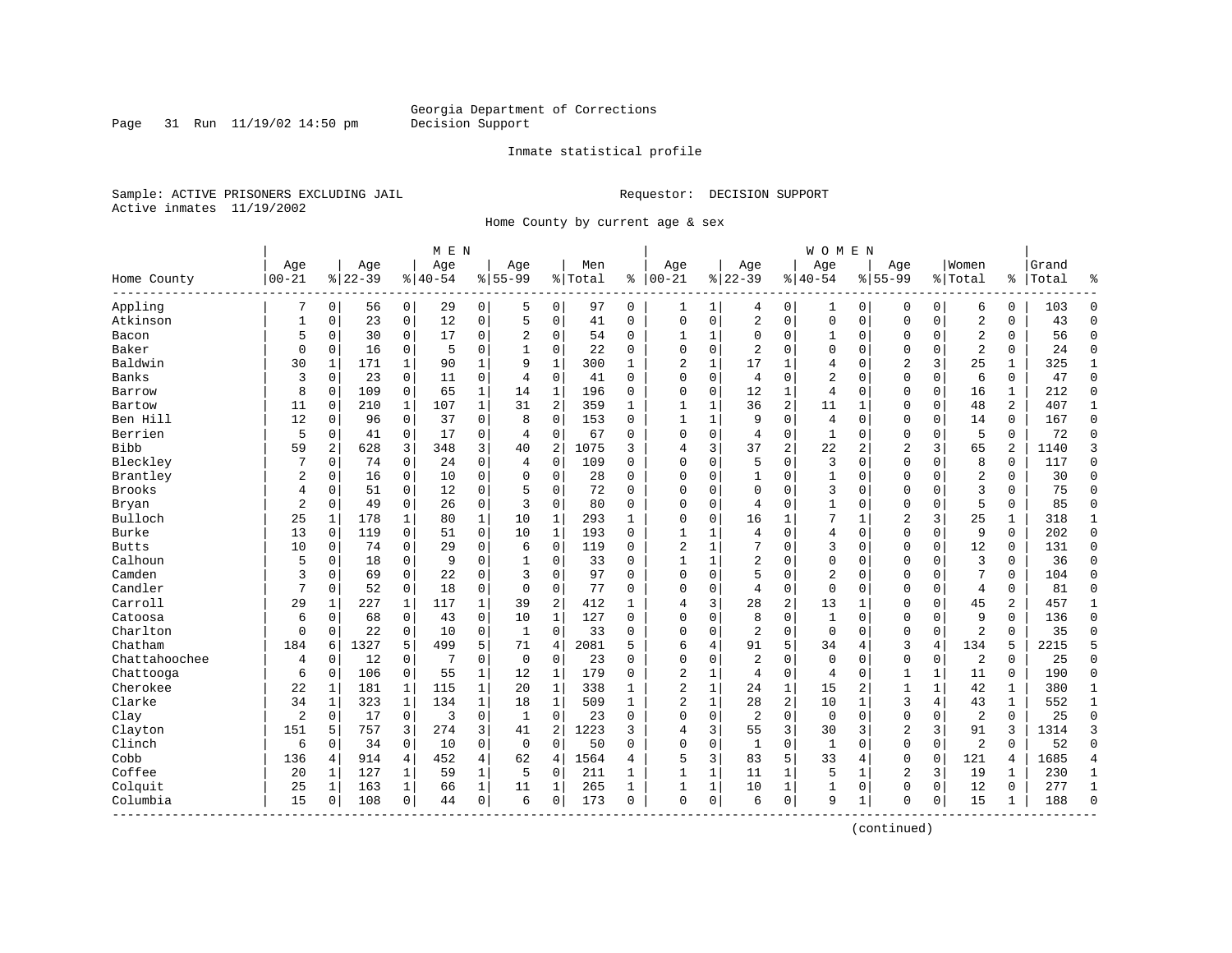Page 32 Run  $11/19/02$  14:50 pm

### Inmate statistical profile

Sample: ACTIVE PRISONERS EXCLUDING JAIL Requestor: DECISION SUPPORT Active inmates 11/19/2002

Home County by current age & sex (continued)

|                        |                |              |                |              | M E N     |                |           |                |         |                |                |              |              |                | <b>WOMEN</b>   |              |                |             |                |                |       |              |
|------------------------|----------------|--------------|----------------|--------------|-----------|----------------|-----------|----------------|---------|----------------|----------------|--------------|--------------|----------------|----------------|--------------|----------------|-------------|----------------|----------------|-------|--------------|
|                        | Age            |              | Age            |              | Age       |                | Age       |                | Men     |                | Age            |              | Age          |                | Age            |              | Age            |             | Women          |                | Grand |              |
| Home County<br>------- | $00 - 21$      |              | $8 22-39$      |              | $8 40-54$ |                | $8 55-99$ |                | % Total | ి              | $ 00-21$       |              | $8 22-39$    |                | $ 40-54$       |              | $8155 - 99$    |             | % Total        | ి              | Total |              |
| Cook                   | 4              | 0            | 71             | 0            | 38        | 0              | 5         | 0              | 118     | 0              | 0              | 0            | 4            | 0              | 6              | 1            | 0              | 0           | 10             | 0              | 128   | $\cap$       |
| Coweta                 | 29             | $\mathbf{1}$ | 234            | $\mathbf{1}$ | 92        | $\mathbf 1$    | 11        | $\mathbf 1$    | 366     | $\mathbf{1}$   | 1              | $\mathbf 1$  | 17           | $\mathbf{1}$   | 11             | $\mathbf{1}$ | 1              | $\mathbf 1$ | 30             | 1              | 396   |              |
| Crawford               | 2              | 0            | 15             | $\mathbf 0$  | 7         | 0              | 2         | $\mathbf 0$    | 26      | 0              | 0              | 0            | 0            | $\mathbf 0$    | 1              | 0            | $\Omega$       | $\mathbf 0$ | 1              | 0              | 27    | <sup>0</sup> |
| Crisp                  | 14             | $\mathbf 0$  | 124            | 1            | 58        | 1              | 10        | 1              | 206     | $\mathbf{1}$   | $\mathbf{1}$   | 1            | 12           | 1              | 2              | $\Omega$     | $\Omega$       | $\mathbf 0$ | 15             | 1              | 221   |              |
| Dade                   | $\mathbf{1}$   | 0            | 27             | $\mathbf 0$  | 19        | $\mathbf 0$    | 9         | $\mathbf 1$    | 56      | $\Omega$       | $\Omega$       | 0            | $\Omega$     | $\Omega$       | 0              | $\Omega$     | $\Omega$       | $\Omega$    | $\mathbf{0}$   | 0              | 56    | $\Omega$     |
| Dawson                 | 3              | $\mathbf 0$  | 34             | $\mathbf 0$  | 29        | $\mathbf 0$    | 1         | $\Omega$       | 67      | $\Omega$       | $\Omega$       | 0            | 4            | $\Omega$       | 1              | O            | $\Omega$       | $\mathbf 0$ | 5              | 0              | 72    | $\Omega$     |
| Decatur                | 17             | 1            | 171            | 1            | 55        | 1              | 6         | 0              | 249     | 1              | $\Omega$       | 0            | 10           | 1              | $\overline{2}$ | O            | $\Omega$       | $\mathbf 0$ | 12             | 0              | 261   | $\mathbf{1}$ |
| DeKalb                 | 184            | 6            | 1541           | 6            | 545       | 5              | 89        | 5              | 2359    | 6              |                | 5            | 83           | 5              | 31             | 4            | 5              | 7           | 126            | 4              | 2485  | б            |
| Dodge                  | 6              | $\Omega$     | 104            | 0            | 59        | 1              | 4         | $\Omega$       | 173     | O              | $\Omega$       | 0            | 11           | 1              | 3              | C            | $\Omega$       | 0           | 14             | 0              | 187   | $\Omega$     |
| Dooly                  | 6              | $\mathbf 0$  | 65             | $\mathbf 0$  | 22        | 0              | $\Omega$  | $\Omega$       | 93      | $\Omega$       | $\Omega$       | 0            | 3            | $\Omega$       | $\mathbf{1}$   | O            | $\Omega$       | $\Omega$    | 4              | 0              | 97    | ∩            |
| Dougherty              | 48             | 2            | 619            | 3            | 247       | $\overline{a}$ | 30        | $\overline{2}$ | 944     | 2              | 2              | 1            | 37           | $\overline{2}$ | 19             | 2            | 3              | 4           | 61             | $\overline{2}$ | 1005  |              |
| Douglas                | 36             | $\mathbf{1}$ | 239            | 1            | 124       | $\mathbf 1$    | 20        | $\mathbf{1}$   | 419     | $\mathbf{1}$   | 4              | 3            | 35           | $\overline{2}$ | 15             | 2            | $\Omega$       | $\Omega$    | 54             | 2              | 473   |              |
| Early                  | 3              | $\mathbf 0$  | 46             | 0            | 18        | 0              | 4         | $\mathbf 0$    | 71      | 0              | 0              | 0            | 2            | $\Omega$       | 0              | $\Omega$     | $\Omega$       | $\Omega$    | $\overline{2}$ | 0              | 73    | <sup>0</sup> |
| Echols                 | $\mathbf{1}$   | 0            | 1              | $\mathbf 0$  | 1         | 0              |           | $\Omega$       | 4       | O              | $\Omega$       | 0            | $\Omega$     | $\Omega$       | $\Omega$       | O            | $\Omega$       | $\Omega$    | $\mathbf 0$    | 0              | 4     | $\Omega$     |
| Effingham              | 11             | $\mathbf 0$  | 79             | $\Omega$     | 24        | 0              | 3         | $\Omega$       | 117     | $\Omega$       | $\mathbf{1}$   | 1            | 5            | $\Omega$       | 3              | $\Omega$     | $\mathbf{1}$   | 1           | 10             | 0              | 127   | $\Omega$     |
| Elbert                 | $\overline{2}$ | $\mathbf 0$  | 86             | $\mathbf 0$  | 53        | 0              | 8         | 0              | 149     | $\Omega$       | $\Omega$       | 0            | 10           | 1              | $\overline{2}$ | $\Omega$     | $\Omega$       | $\mathbf 0$ | 12             | 0              | 161   | $\Omega$     |
| Emanuel                | 11             | 0            | 105            | $\Omega$     | 31        | 0              | 5         | $\Omega$       | 152     | 0              | $\Omega$       | 0            | 4            | $\Omega$       | $\overline{2}$ | 0            | $\Omega$       | $\Omega$    | 6              | 0              | 158   | $\Omega$     |
| Evans                  | 2              | $\Omega$     | 45             | $\Omega$     | 9         | 0              | 1         | $\mathbf 0$    | 57      | 0              | 0              | 0            |              | $\Omega$       | 1              | $\Omega$     | $\Omega$       | $\Omega$    | $\overline{2}$ | 0              | 59    | <sup>0</sup> |
| Fannin                 | 5              | $\Omega$     | 58             | $\Omega$     | 32        | 0              | 11        | 1              | 106     | U              | <sup>0</sup>   | O            | 5            | $\Omega$       | $\overline{2}$ | O            | -1             | 1           | 8              | 0              | 114   | <sup>0</sup> |
| Fayette                | 10             | $\mathbf 0$  | 60             | 0            | 34        | 0              | 11        | 1              | 115     | $\Omega$       | $\Omega$       | 0            | 4            | $\Omega$       | 3              | $\Omega$     | $\Omega$       | $\Omega$    | 7              | 0              | 122   | $\Omega$     |
| Floyd                  | 39             | 1            | 422            | 2            | 167       | 2              | 24        | $\mathbf 1$    | 652     | 2              | 3              | 2            | 48           | 3              | 25             | 3            | $\overline{2}$ | 3           | 78             | 3              | 730   |              |
| Forsyth                | 4              | $\mathbf 0$  | 87             | $\Omega$     | 43        | $\mathbf 0$    | 8         | $\Omega$       | 142     | $\Omega$       | 0              | 0            | 5            | $\Omega$       | 6              | $\mathbf{1}$ | 1              | $\mathbf 1$ | 12             | 0              | 154   | <sup>0</sup> |
| Franklin               | 5              | $\mathbf 0$  | 62             | $\mathbf 0$  | 31        | $\mathbf 0$    | 6         | $\mathbf 0$    | 104     | $\Omega$       | $\Omega$       | $\mathbf 0$  | 5            | $\Omega$       | $\overline{2}$ | $\Omega$     | $\Omega$       | $\mathbf 0$ | 7              | 0              | 111   | $\Omega$     |
| Fulton                 | 355            | 12           | 3170           | 13           | 1529      | 14             | 226       | 13             | 5280    | 13             | 21             | 14           | 146          | 8              | 114            | 13           | 11             | 14          | 292            | 10             | 5572  | 13           |
| Gilmer                 | 10             | $\mathbf 0$  | 61             | 0            | 40        | 0              | 17        | 1              | 128     | 0              | $\Omega$       | $\mathbf 0$  | 8            | 0              | 3              | 0            | $\Omega$       | $\mathbf 0$ | 11             | 0              | 139   | $\Omega$     |
| Glascock               | 2              | 0            | $\overline{c}$ | $\mathsf 0$  | 3         | 0              | $\Omega$  | $\mathbf 0$    | 7       | 0              | $\Omega$       | 0            | $\mathbf 0$  | $\mathbf 0$    | 0              | $\Omega$     | $\Omega$       | $\mathbf 0$ | $\mathbf 0$    | 0              | 7     | $\Omega$     |
| Glynn                  | 27             | 1            | 250            | 1            | 109       | $\mathbf 1$    | 21        | 1              | 407     | 1              | $\overline{2}$ | 1            | 16           | 1              | 5              |              |                | 1           | 24             | $\mathbf{1}$   | 431   | $\mathbf{1}$ |
| Gordon                 | 19             | 1            | 169            | 1            | 77        | 1              | 13        | $\mathbf{1}$   | 278     | 1              | $\mathbf{1}$   | 1            | 13           | 1              | 10             | 1            | $\Omega$       | $\Omega$    | 24             | 1              | 302   | 1            |
| Grady                  | 17             | -1           | 130            | $\mathbf{1}$ | 47        | 0              |           | $\Omega$       | 201     | $\mathbf{1}$   | $\mathbf{1}$   | $\mathbf{1}$ | 12           | $\mathbf{1}$   | 3              | $\Omega$     | $\Omega$       | $\Omega$    | 16             | 1              | 217   | $\mathbf{1}$ |
| Greene                 | 10             | $\Omega$     | 65             | $\Omega$     | 16        | 0              | 4         | $\Omega$       | 95      | $\Omega$       | $\Omega$       | 0            | $\mathbf{1}$ | $\Omega$       | 4              | O            | $\mathbf{1}$   | 1           | 6              | $\Omega$       | 101   | $\Omega$     |
| Gwinnett               | 102            | 3            | 567            | 2            | 265       | 2              | 51        | 3              | 985     | 2              | б              | 4            | 56           | 3              | 33             | 4            | $\mathbf 0$    | $\mathbf 0$ | 95             | 3              | 1080  | 3            |
| Habersham              | 6              | $\mathbf 0$  | 46             | $\mathbf 0$  | 36        | 0              | 3         | $\mathbf 0$    | 91      | 0              | 0              | 0            | 8            | $\mathbf 0$    | $\mathbf{1}$   | $\Omega$     | $\mathbf 0$    | $\mathbf 0$ | 9              | 0              | 100   | $\Omega$     |
| Hall                   | 48             | 2            | 335            | $\mathbf 1$  | 196       | 2              | 38        | 2              | 617     | $\overline{2}$ | 4              | 3            | 35           | $\overline{2}$ | 16             | 2            | $\overline{c}$ | 3           | 57             | 2              | 674   | 2            |
| Hancock                | 3              | 0            | 33             | 0            | 20        | 0              | 3         | $\Omega$       | 59      | $\Omega$       | $\Omega$       | 0            | $\mathbf{1}$ | 0              | 1              | $\Omega$     | $\mathbf 0$    | $\Omega$    | $\overline{2}$ | 0              | 61    | $\cap$       |
| Haralson               | 8              | $\Omega$     | 63             | 0            | 38        | 0              | 6         | $\Omega$       | 115     | $\Omega$       | $\Omega$       | 0            | $\mathsf{R}$ | $\mathbf 0$    | 2              | 0            | $\Omega$       | 0           | 10             | 0              | 125   | $\cap$       |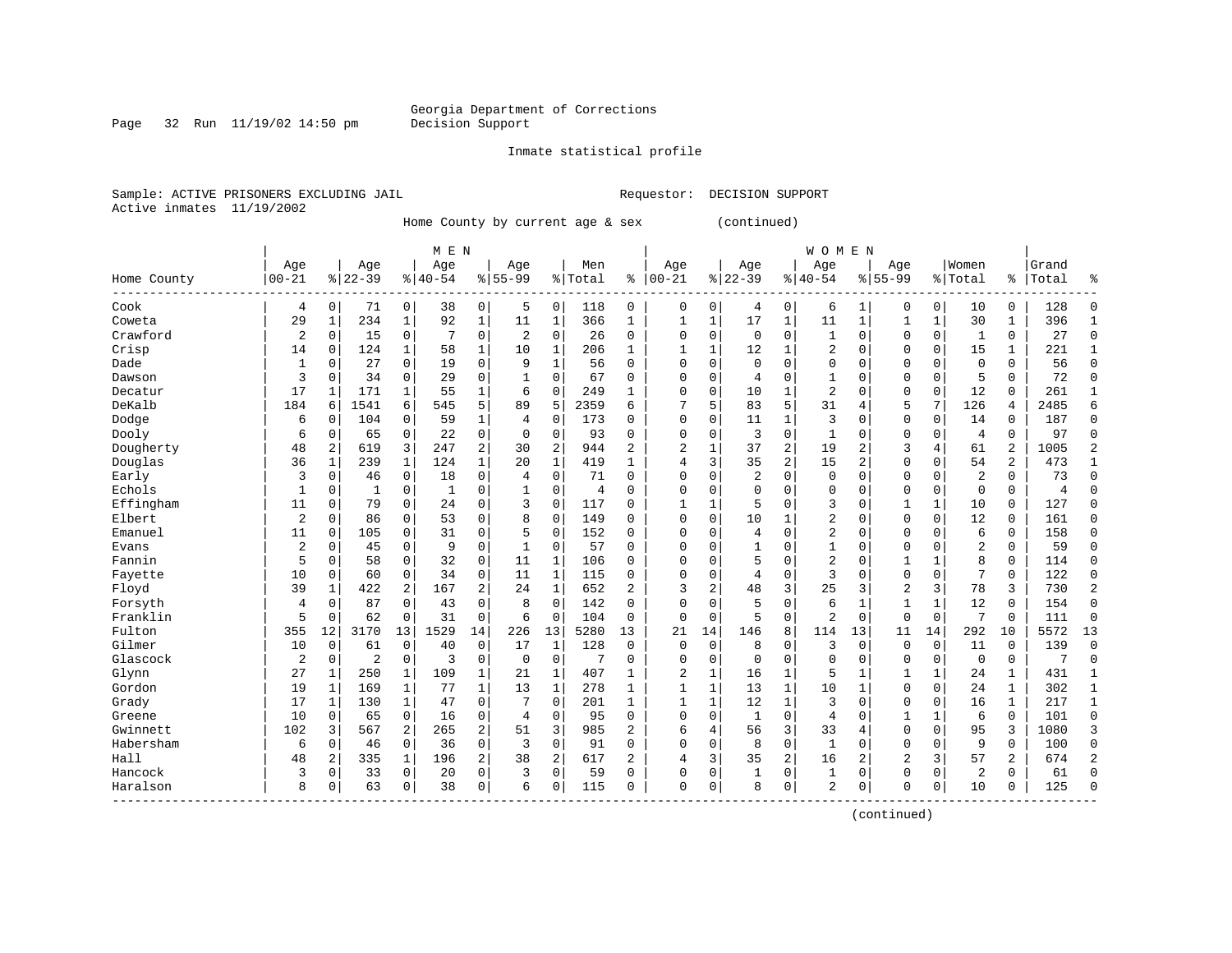Page 33 Run  $11/19/02$  14:50 pm

### Inmate statistical profile

Sample: ACTIVE PRISONERS EXCLUDING JAIL Requestor: DECISION SUPPORT Active inmates 11/19/2002

Home County by current age & sex (continued)

|             |                |             |           |              | M E N     |              |                |              |         |              |                |              |                |              | <b>WOMEN</b>   |              |                |             |                |              |       |              |
|-------------|----------------|-------------|-----------|--------------|-----------|--------------|----------------|--------------|---------|--------------|----------------|--------------|----------------|--------------|----------------|--------------|----------------|-------------|----------------|--------------|-------|--------------|
|             | Age            |             | Age       |              | Age       |              | Age            |              | Men     |              | Age            |              | Age            |              | Age            |              | Age            |             | Women          |              | Grand |              |
| Home County | $00 - 21$      |             | $8 22-39$ |              | $8 40-54$ |              | $8155 - 99$    |              | % Total | ႜ            | $ 00 - 21$     |              | $8 22-39$      |              | $ 40-54$       |              | $8155 - 99$    |             | % Total        | ႜ            | Total |              |
| Harris      | 9              | $\mathbf 0$ | 57        | $\mathbf 0$  | 29        | 0            | 2              | 0            | 97      | 0            | 1              | 1            | 3              | 0            | 0              | 0            | 0              | 0           | 4              | 0            | 101   | <sup>0</sup> |
| Hart        | 8              | $\mathbf 0$ | 50        | $\mathbf 0$  | 25        | 0            | 3              | $\mathbf 0$  | 86      | 0            | $\mathbf 0$    | 0            | 4              | $\mathbf 0$  | $\overline{2}$ | $\Omega$     | $\Omega$       | $\mathbf 0$ | 6              | 0            | 92    | $\Omega$     |
| Heard       | 4              | 0           | 22        | $\mathbf 0$  | 14        | 0            | 9              | $\mathbf{1}$ | 49      | 0            | $\Omega$       | 0            | 3              | 0            | 0              | 0            | $\Omega$       | $\Omega$    | 3              | 0            | 52    | $\Omega$     |
| Henry       | 23             | $\mathbf 1$ | 209       | $\mathbf 1$  | 97        | $\mathbf{1}$ | 18             | 1            | 347     | 1            | 2              | 1            | 16             | 1            | 11             | $\mathbf{1}$ |                | 1           | 30             | 1            | 377   | $\mathbf{1}$ |
| Houston     | 49             | 2           | 276       | $\mathbf 1$  | 143       | $\mathbf{1}$ | 12             | $\mathbf{1}$ | 480     | $\mathbf{1}$ | $\overline{2}$ | $\mathbf{1}$ | 17             | $\mathbf{1}$ | 14             | 2            | $\Omega$       | $\Omega$    | 33             | $\mathbf{1}$ | 513   | $\mathbf{1}$ |
| Irwin       | 10             | 0           | 43        | $\mathbf 0$  | 21        | 0            | $\overline{4}$ | $\mathbf 0$  | 78      | $\Omega$     | $\Omega$       | 0            | $\overline{2}$ | $\Omega$     | 1              | C            | $\Omega$       | $\mathbf 0$ | 3              | 0            | 81    | $\Omega$     |
| Jackson     | 11             | 0           | 100       | $\mathbf 0$  | 62        | 1            | 21             | 1            | 194     | 0            | $\mathbf{1}$   | 1            | 13             | 1            | 4              | C            |                | 1           | 19             | 1            | 213   | $\mathbf 0$  |
| Jasper      | 6              | 0           | 36        | 0            | 14        | 0            | 4              | 0            | 60      | 0            |                | 1            | $\mathbf 0$    | $\Omega$     | 0              | $\Omega$     | $\Omega$       | $\Omega$    | $\mathbf{1}$   | 0            | 61    | $\Omega$     |
| Jeff Davis  | 6              | 0           | 44        | 0            | 22        | 0            | 3              | $\mathbf 0$  | 75      | $\Omega$     | $\Omega$       | 0            | 3              | $\Omega$     | 6              | 1            | $\Omega$       | $\Omega$    | 9              | 0            | 84    | $\Omega$     |
| Jefferson   | 10             | $\mathbf 0$ | 64        | $\Omega$     | 25        | 0            | 4              | $\Omega$     | 103     | $\Omega$     |                |              | 3              | $\Omega$     | 1              | $\sqrt{ }$   | $\Omega$       | $\Omega$    | 5              | 0            | 108   | $\Omega$     |
| Jenkins     | 10             | $\mathbf 0$ | 59        | $\Omega$     | 26        | 0            |                | $\Omega$     | 96      | $\Omega$     | $\Omega$       | $\Omega$     | $\overline{2}$ | $\Omega$     | 2              | $\sqrt{ }$   | $\Omega$       | $\Omega$    | 4              | 0            | 100   | $\cap$       |
| Johnson     | 2              | 0           | 25        | $\mathbf 0$  | 6         | 0            | 2              | $\mathbf 0$  | 35      | 0            | $\Omega$       | 0            | 4              | $\Omega$     | 1              | $\Omega$     | $\Omega$       | $\Omega$    | 5              | 0            | 40    | $\Omega$     |
| Jones       | 5              | 0           | 32        | $\mathbf 0$  | 15        | 0            |                | $\mathbf 0$  | 53      | 0            | 1              | 1            | $\overline{2}$ | 0            | 0              | 0            | $\Omega$       | $\Omega$    | 3              | 0            | 56    | $\Omega$     |
| Lamar       | 4              | $\mathbf 0$ | 45        | 0            | 29        | 0            |                | $\mathbf 0$  | 85      | $\Omega$     | $\Omega$       | 0            | $\overline{2}$ | $\Omega$     | 4              | C            | $\Omega$       | 0           | 6              | 0            | 91    | $\sqrt{ }$   |
| Lanier      | 3              | $\mathbf 0$ | 36        | $\mathbf 0$  | 5         | 0            | 5              | $\Omega$     | 49      | $\Omega$     | $\Omega$       | 0            | 1              | $\Omega$     | 1              | C            | $\Omega$       | $\Omega$    | $\overline{2}$ | $\Omega$     | 51    | $\Omega$     |
| Laurens     | 15             | 0           | 156       | 1            | 70        | $\mathbf 1$  | 9              | 1            | 250     | $\mathbf{1}$ | $\Omega$       | 0            | 10             | 1            | 8              | $\mathbf{1}$ | $\mathbf{1}$   | 1           | 19             | 1            | 269   | $\mathbf{1}$ |
| Lee         | $\overline{a}$ | $\mathbf 0$ | 23        | 0            | 13        | 0            | 3              | $\mathbf 0$  | 41      | 0            | $\Omega$       | 0            | 3              | $\mathbf 0$  | 1              | $\Omega$     | $\Omega$       | $\mathbf 0$ | 4              | 0            | 45    | $\Omega$     |
| Liberty     | 26             | 1           | 151       | 1            | 33        | 0            | 6              | $\Omega$     | 216     | 1            | $\Omega$       | 0            | 9              | $\Omega$     | 5              | 1            | $\Omega$       | $\mathbf 0$ | 14             | 0            | 230   | $\mathbf{1}$ |
| Lincoln     | $\overline{a}$ | $\mathbf 0$ | 20        | 0            | 11        | 0            |                | $\mathbf 0$  | 34      | $\Omega$     | $\Omega$       | O            | $\Omega$       | $\Omega$     | $\Omega$       | $\mathsf{C}$ | $\Omega$       | $\Omega$    | $\Omega$       | 0            | 34    | $\Omega$     |
| Long        | $\overline{2}$ | $\mathbf 0$ | 16        | $\mathbf 0$  | 13        | 0            | 1              | 0            | 32      | $\Omega$     | $\Omega$       | 0            | 4              | $\Omega$     | $\Omega$       | C            | $\Omega$       | $\Omega$    | 4              | 0            | 36    | ∩            |
| Lowndes     | 38             | 1           | 303       | 1            | 137       | 1            | 18             | 1            | 496     | 1            | $\Omega$       | 0            | 21             | 1            | 9              |              | $\overline{c}$ | 3           | 32             | 1            | 528   |              |
| Lumpkin     | 4              | 0           | 34        | $\mathbf 0$  | 22        | 0            | 6              | $\mathbf 0$  | 66      | 0            | $\Omega$       | O            | $\overline{2}$ | $\Omega$     | $\Omega$       | $\Omega$     | $\Omega$       | $\Omega$    | $\overline{2}$ | 0            | 68    | $\Omega$     |
| Macon       | 3              | $\mathbf 0$ | 40        | 0            | 18        | 0            | 4              | $\mathbf 0$  | 65      | 0            | $\Omega$       | 0            | $\Omega$       | $\Omega$     | 4              | $\Omega$     |                | 1           | 5              | 0            | 70    | $\Omega$     |
| Madison     | 3              | $\mathbf 0$ | 75        | 0            | 28        | 0            | 8              | $\mathbf 0$  | 114     | $\Omega$     | $\Omega$       | 0            | 5              | $\Omega$     |                | $\mathsf{C}$ | $\Omega$       | $\Omega$    | 6              | 0            | 120   | $\Omega$     |
| Marion      | 2              | $\mathbf 0$ | 25        | $\mathbf 0$  | 10        | 0            | 1              | $\mathbf 0$  | 38      | $\Omega$     | $\Omega$       | 0            | $\overline{2}$ | $\Omega$     | $\Omega$       | $\mathsf{C}$ | $\Omega$       | $\Omega$    | 2              | 0            | 40    | $\Omega$     |
| McDuffie    | б              | $\mathbf 0$ | 85        | 0            | 37        | 0            | 10             | 1            | 138     | 0            | $\Omega$       | 0            | 4              | $\Omega$     | 1              | C            | $\Omega$       | 0           | 5              | 0            | 143   | $\Omega$     |
| McIntosh    | 5              | 0           | 40        | 0            | 22        | 0            | 1              | $\mathbf 0$  | 68      | 0            | $\Omega$       | 0            | $\Omega$       | $\Omega$     | $\overline{2}$ | 0            | $\Omega$       | $\Omega$    | $\overline{2}$ | 0            | 70    | $\Omega$     |
| Meriwether  | 18             | 1           | 126       | 1            | 53        | 0            | 10             | $\mathbf{1}$ | 207     | 1            | $\mathbf{1}$   | 1            | 14             |              | $\overline{2}$ | C            | $\overline{c}$ | 3           | 19             | 1            | 226   | $\mathbf{1}$ |
| Miller      | $\mathbf 1$    | $\mathbf 0$ | 15        | 0            | 10        | 0            | 1              | $\Omega$     | 27      | $\Omega$     | $\Omega$       | $\Omega$     | 3              | $\Omega$     | $\Omega$       | C            | $\Omega$       | $\Omega$    | 3              | 0            | 30    | $\Omega$     |
| Mitchell    | 14             | $\mathbf 0$ | 126       | $\mathbf{1}$ | 44        | 0            | 6              | $\mathbf 0$  | 190     | $\Omega$     | $\mathbf{1}$   | 1            | 7              | $\Omega$     | 4              | $\sqrt{ }$   | $\Omega$       | $\Omega$    | 12             | 0            | 202   | $\Omega$     |
| Monroe      | 6              | 0           | 66        | $\mathbf 0$  | 38        | 0            | 4              | $\mathbf 0$  | 114     | 0            | $\Omega$       | 0            | 5              | $\Omega$     | $\overline{2}$ | $\Omega$     | $\Omega$       | $\Omega$    | 7              | 0            | 121   | $\Omega$     |
| Montgomery  | 4              | 0           | 29        | $\Omega$     | 8         | 0            |                | $\mathbf 0$  | 42      | $\Omega$     | $\Omega$       | 0            | 4              | $\Omega$     | 1              | $\Omega$     | $\Omega$       | $\Omega$    | 5              | 0            | 47    | $\Omega$     |
| Morgan      | 11             | $\mathbf 0$ | 40        | 0            | 19        | 0            | 6              | $\mathbf 0$  | 76      | $\Omega$     | $\Omega$       | 0            | 4              | 0            | 2              | 0            | $\Omega$       | $\Omega$    | 6              | 0            | 82    | O            |
| Murray      | 10             | $\mathbf 0$ | 81        | 0            | 44        | 0            | 13             | 1            | 148     | 0            |                | 1            | 11             | 1            | 6              | $\mathbf{1}$ | $\Omega$       | 0           | 19             | 1            | 167   | $\sqrt{ }$   |
| Muscogee    | 116            | 4           | 828       | 3            | 370       | 3            | 51             | 3            | 1365    | 3            | 6              | 4            | 63             | 3            | 30             | 3            | 4              | 5           | 103            | 4            | 1468  | κ            |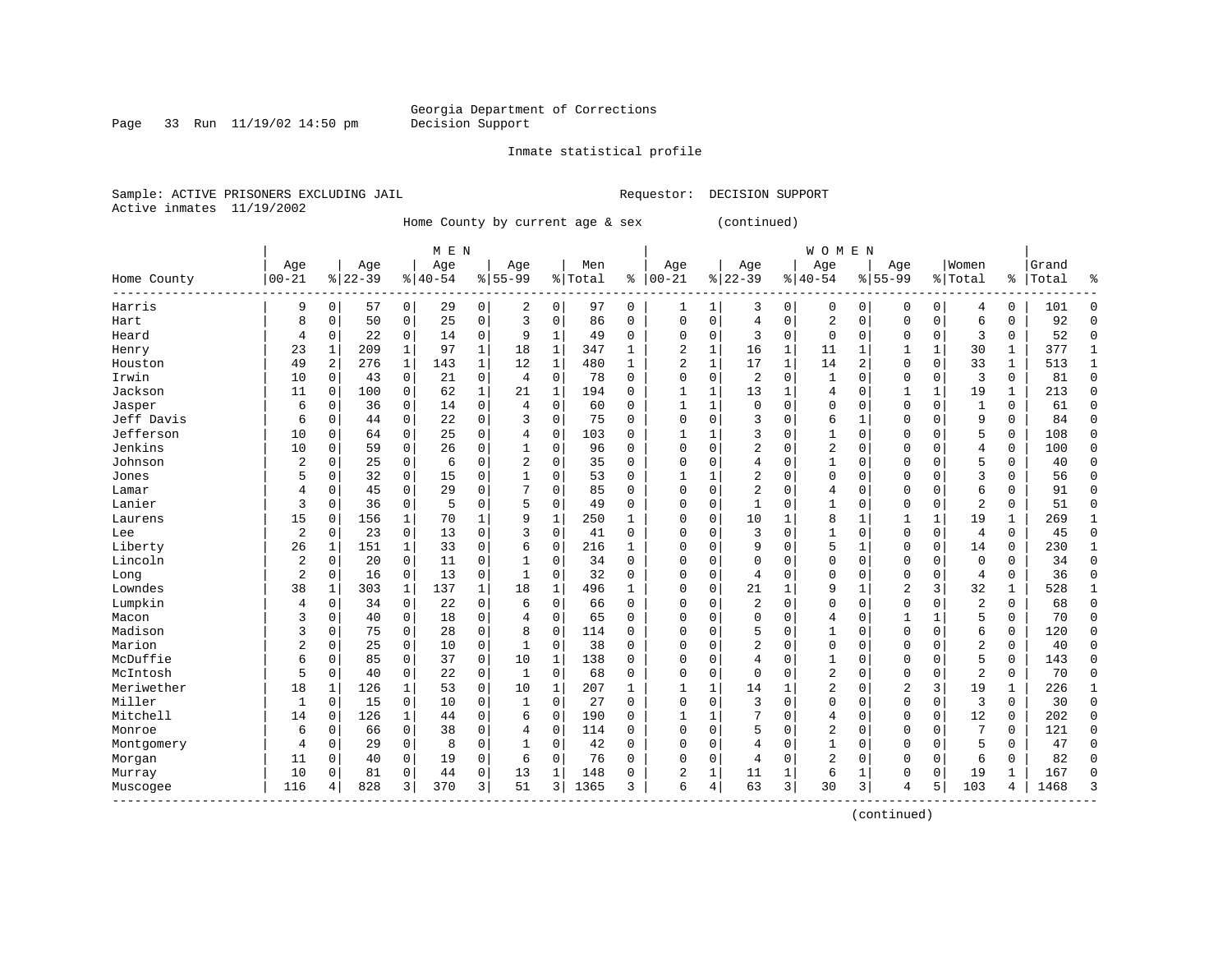Page 34 Run  $11/19/02$  14:50 pm

### Inmate statistical profile

Sample: ACTIVE PRISONERS EXCLUDING JAIL Requestor: DECISION SUPPORT Active inmates 11/19/2002

Home County by current age & sex (continued)

|             |           |                |           |              | M E N          |              |                |              |         |                |                |              |              |                | <b>WOMEN</b>   |              |                |              |                |              |       |              |
|-------------|-----------|----------------|-----------|--------------|----------------|--------------|----------------|--------------|---------|----------------|----------------|--------------|--------------|----------------|----------------|--------------|----------------|--------------|----------------|--------------|-------|--------------|
|             | Age       |                | Age       |              | Age            |              | Age            |              | Men     |                | Age            |              | Age          |                | Age            |              | Age            |              | Women          |              | Grand |              |
| Home County | $00 - 21$ |                | $8 22-39$ |              | $ 40-54$       |              | $8155 - 99$    |              | % Total | နွ             | $ 00-21$       |              | $8 22-39$    |                | $ 40-54$       |              | $8155 - 99$    |              | % Total        | ႜ            | Total |              |
| Newton      | 20        | 1              | 228       | 1            | 93             | $\mathbf 1$  | 15             | 1            | 356     | 1              | 0              | 0            | 16           | 1              | 3              | 0            | 2              | 3            | 21             | 1            | 377   |              |
| Oconee      | 0         | $\mathbf 0$    | 16        | $\mathbf 0$  | 11             | 0            | 4              | $\mathbf 0$  | 31      | 0              | 1              | $\mathbf{1}$ | $\mathbf 0$  | $\mathbf 0$    | 2              | 0            | $\mathbf 0$    | $\mathbf 0$  | 3              | 0            | 34    | $\Omega$     |
| Oglethorpe  | 1         | 0              | 33        | $\Omega$     | 9              | 0            | 1              | $\Omega$     | 44      | $\Omega$       | $\Omega$       | 0            | 4            | $\Omega$       | 0              | $\Omega$     | $\mathbf 0$    | $\Omega$     | 4              | 0            | 48    | $\Omega$     |
| Paulding    | 15        | 0              | 93        | $\mathbf 0$  | 59             | 1            | 7              | $\mathbf 0$  | 174     | $\Omega$       | 2              | $\mathbf 1$  | 12           | 1              | 8              | 1            | $\overline{c}$ | 3            | 24             | 1            | 198   | $\Omega$     |
| Peach       | 5         | $\mathbf 0$    | 62        | $\mathbf 0$  | 31             | $\mathbf 0$  | $\mathbf 1$    | $\Omega$     | 99      | $\Omega$       | $\mathbf{1}$   | $\mathbf{1}$ | 3            | $\Omega$       | $\overline{2}$ | $\Omega$     | $\Omega$       | $\Omega$     | 6              | 0            | 105   | $\Omega$     |
| Pickens     | 7         | $\mathbf 0$    | 55        | $\Omega$     | 36             | 0            | 4              | $\Omega$     | 102     | $\Omega$       | $\Omega$       | 0            | 4            | $\Omega$       | 3              | $\Omega$     | $\Omega$       | $\Omega$     | 7              | 0            | 109   | $\Omega$     |
| Pierce      | 4         | $\Omega$       | 24        | $\mathbf 0$  | 16             | 0            | 1              | 0            | 45      | $\Omega$       | $\Omega$       | 0            |              | 0              | 1              | O            | $\Omega$       | $\Omega$     | $\overline{2}$ | 0            | 47    | $\Omega$     |
| Pike        | 4         | $\mathbf 0$    | 17        | $\Omega$     | 21             | 0            | 2              | $\Omega$     | 44      | 0              | $\Omega$       | 0            |              | $\Omega$       | 1              | 0            | $\Omega$       | 0            | $\overline{2}$ | 0            | 46    | $\Omega$     |
| Polk        | 9         | $\mathbf 0$    | 109       | 0            | 56             | 1            | 10             | 1            | 184     | O              | $\Omega$       | 0            | 4            | $\Omega$       | 2              | $\Omega$     | $\Omega$       | $\Omega$     | 6              | 0            | 190   | $\Omega$     |
| Pulaski     | 13        | $\Omega$       | 61        | $\Omega$     | 20             | 0            | 2              | $\Omega$     | 96      | $\Omega$       | $\Omega$       | 0            | 5            | $\Omega$       | 1              | $\Omega$     | $\mathbf{1}$   | 1            | 7              | 0            | 103   | $\Omega$     |
| Putnam      | 11        | $\Omega$       | 61        | $\Omega$     | 35             | 0            | 5              | $\Omega$     | 112     | $\Omega$       | $\Omega$       | 0            | 4            | $\Omega$       | $\overline{4}$ | $\Omega$     | $\Omega$       | $\Omega$     | 8              | 0            | 120   | $\cap$       |
| Ouitman     | $\Omega$  | $\Omega$       | 6         | $\mathbf 0$  | $\overline{0}$ | 0            | O              | $\Omega$     | 6       | $\Omega$       | $\Omega$       | 0            | $\Omega$     | $\Omega$       | 1              | $\Omega$     | $\Omega$       | $\Omega$     | 1              | 0            | 7     | ∩            |
| Rabun       | 4         | $\mathbf 0$    | 27        | $\mathbf 0$  | 18             | 0            | O              | $\mathbf 0$  | 49      | O              | $\Omega$       | 0            |              | $\mathbf 0$    | 1              | O            | $\Omega$       | $\Omega$     | $\overline{2}$ | 0            | 51    | ∩            |
| Randolph    | 4         | $\mathbf 0$    | 43        | $\mathbf 0$  | 11             | 0            | $\overline{2}$ | $\mathbf 0$  | 60      | $\Omega$       | $\Omega$       | 0            | 3            | $\mathbf 0$    | 3              | $\Omega$     | $\Omega$       | $\mathbf 0$  | 6              | 0            | 66    | ſ            |
| Richmond    | 143       | 5              | 1064      | 4            | 448            | 4            | 55             | 3            | 1710    | 4              | 6              | 4            | 102          | 6              | 46             | 5            | $\overline{2}$ | 3            | 156            | 5            | 1866  |              |
| Rockdale    | 18        | 1              | 130       | 1            | 71             | 1            | 12             | 1            | 231     | $\mathbf{1}$   | $\mathbf{1}$   | 1            | 11           | 1              | 3              | $\Omega$     | $\Omega$       | 0            | 15             | 1            | 246   | $\mathbf{1}$ |
| Schley      | 1         | $\mathbf 0$    | 16        | $\mathbf 0$  | $\overline{2}$ | 0            | $\Omega$       | $\mathbf 0$  | 19      | $\Omega$       | $\Omega$       | 0            | $\mathbf 0$  | $\Omega$       | 0              | $\Omega$     | $\mathbf 0$    | $\mathbf 0$  | $\mathbf 0$    | 0            | 19    | $\mathbf 0$  |
| Screven     |           | $\mathbf 0$    | 63        | 0            | 22             | 0            |                | $\mathbf 0$  | 97      | $\Omega$       | $\overline{2}$ | 1            | 9            | $\Omega$       | 2              | $\Omega$     |                | 1            | 14             | 0            | 111   | $\Omega$     |
| Seminole    | 4         | $\Omega$       | 39        | 0            | 22             | 0            | $\overline{2}$ | $\Omega$     | 67      | $\Omega$       | $\Omega$       | 0            | 3            | $\Omega$       | $\overline{2}$ | $\Omega$     | $\Omega$       | $\mathbf 0$  | 5              | 0            | 72    | $\Omega$     |
| Spalding    | 62        | $\overline{2}$ | 380       | 2            | 153            | $\mathbf 1$  | 23             | $\mathbf 1$  | 618     | $\overline{a}$ | $\overline{2}$ | 1            | 28           | $\overline{2}$ | 10             | -1           | $\mathbf{1}$   | 1            | 41             | $\mathbf 1$  | 659   | 2            |
| Stephens    | 9         | $\Omega$       | 85        | $\Omega$     | 50             | $\Omega$     | 5              | $\Omega$     | 149     | $\Omega$       | 1              | 1            | 6            | $\Omega$       | 5              | -1           | $\Omega$       | $\Omega$     | 12             | 0            | 161   | <sup>0</sup> |
| Stewart     | 1         | 0              | 23        | $\Omega$     | 9              | 0            | 1              | 0            | 34      | $\Omega$       | $\mathbf{1}$   | 1            |              | $\Omega$       | $\Omega$       | $\Omega$     | $\Omega$       | $\Omega$     | 2              | 0            | 36    | $\Omega$     |
| Sumter      | 15        | $\mathbf 0$    | 121       | $\mathbf 0$  | 46             | 0            | 5              | $\mathbf 0$  | 187     | $\Omega$       | $\Omega$       | 0            | 9            | $\mathbf 0$    | 2              | $\Omega$     | $\Omega$       | $\mathbf 0$  | 11             | 0            | 198   | $\cap$       |
| Talbot      |           | $\mathbf 0$    | 29        | $\mathbf 0$  | 11             | 0            | $\Omega$       | $\mathbf 0$  | 47      | $\Omega$       | $\Omega$       | 0            |              | $\Omega$       | $\overline{2}$ | $\Omega$     | $\Omega$       | $\Omega$     | 3              | 0            | 50    | $\Omega$     |
| Taliaferro  | 0         | $\mathbf 0$    | 10        | $\mathbf 0$  | $\overline{c}$ | 0            | $\Omega$       | $\mathbf 0$  | 12      | $\Omega$       | $\Omega$       | 0            | $\Omega$     | $\Omega$       | 1              | O            | $\Omega$       | $\Omega$     | $\mathbf{1}$   | 0            | 13    | $\Omega$     |
| Tattnall    | 7         | $\mathbf 0$    | 73        | 0            | 22             | 0            | $\overline{2}$ | 0            | 104     | $\Omega$       | $\Omega$       | 0            | 4            | 0              | 4              | 0            | $\Omega$       | 0            | 8              | 0            | 112   | $\mathbf 0$  |
| Taylor      | 7         | $\mathbf 0$    | 55        | 0            | 20             | 0            | 3              | $\Omega$     | 85      | 0              | $\Omega$       | 0            | 2            | $\Omega$       | $\overline{2}$ | 0            | $\Omega$       | $\Omega$     | 4              | 0            | 89    | $\Omega$     |
| Telfair     | 9         | $\mathbf 0$    | 77        | $\Omega$     | 32             | 0            | 3              | $\Omega$     | 121     | O              | $\Omega$       | 0            | 8            | $\Omega$       | 6              | $\mathbf{1}$ | $\Omega$       | $\Omega$     | 14             | 0            | 135   | $\Omega$     |
| Terrell     | 3         | $\mathbf 0$    | 60        | $\Omega$     | 9              | $\Omega$     | $\mathbf{1}$   | $\Omega$     | 73      | $\Omega$       | $\Omega$       | 0            | ζ            | $\Omega$       | $\Omega$       | $\Omega$     | $\Omega$       | $\Omega$     | 3              | 0            | 76    | $\Omega$     |
| Thomas      | 33        | $\mathbf{1}$   | 186       | 1            | 77             | $\mathbf{1}$ | 10             | $\mathbf 1$  | 306     | $\mathbf{1}$   | $\Omega$       | 0            | 12           | 1              | 7              | -1           | $\Omega$       | $\Omega$     | 19             | $\mathbf{1}$ | 325   |              |
| Tift        | 22        | $\mathbf{1}$   | 165       | $\mathbf{1}$ | 82             | $\mathbf{1}$ | 13             | $\mathbf{1}$ | 282     | $\mathbf{1}$   | 3              | 2            | 9            | $\mathbf 0$    | 1              | $\Omega$     | 1              | 1            | 14             | 0            | 296   |              |
| Toombs      | 27        | 1              | 158       | $\mathbf{1}$ | 55             | $\mathbf 1$  | 5              | $\Omega$     | 245     | $\mathbf{1}$   | 2              | $\mathbf 1$  | 15           |                | 5              | $\mathbf{1}$ | $\mathbf{1}$   | $\mathbf{1}$ | 23             | 1            | 268   | $\mathbf{1}$ |
| Towns       | 1         | 0              | 5         | $\mathbf 0$  | 5              | 0            |                | 0            | 12      | $\Omega$       | $\Omega$       | 0            | 3            | $\mathbf 0$    | 1              | $\Omega$     | $\Omega$       | $\Omega$     | 4              | 0            | 16    | $\Omega$     |
| Treutlen    | 3         | $\mathbf 0$    | 23        | 0            | 11             | 0            | $\Omega$       | $\Omega$     | 37      | 0              | $\Omega$       | 0            | $\mathbf{1}$ | 0              | 1              | $\Omega$     | $\Omega$       | 0            | 2              | 0            | 39    | $\sqrt{ }$   |
| Troup       | 46        | 2              | 370       | 2            | 135            | 1            | 20             | 1            | 571     | 1              | $\mathbf{1}$   | 1            | 27           | 1              | 13             | -1           | $\mathbf{1}$   | 1            | 42             | 1            | 613   | $\mathbf{1}$ |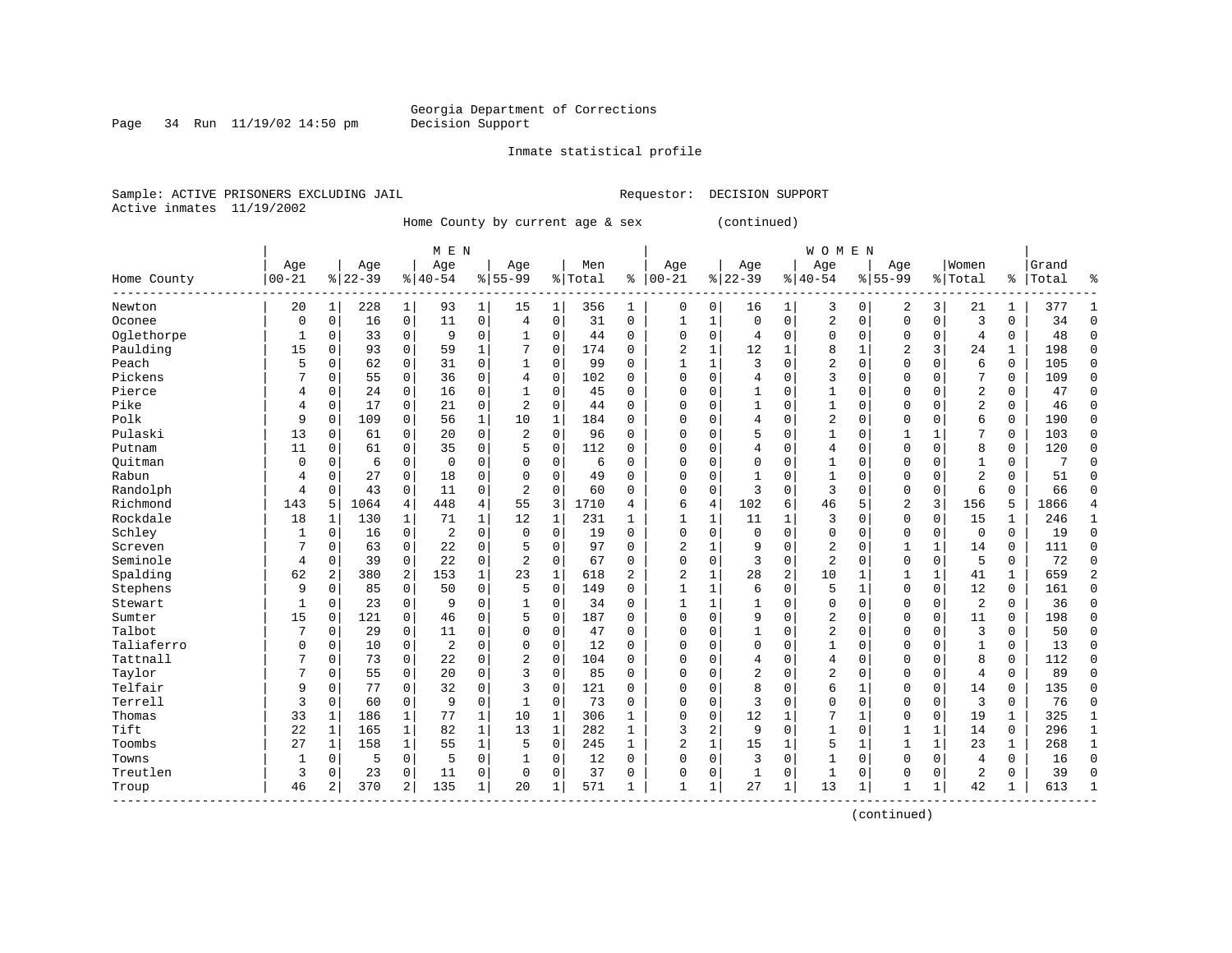Inmate statistical profile

Page 35 Run  $11/19/02$  14:50 pm

Sample: ACTIVE PRISONERS EXCLUDING JAIL Requestor: DECISION SUPPORT Active inmates 11/19/2002

Home County by current age & sex (continued)

|                  |                |             |                              |             | M E N    |             |                |                |                    |          |              |          |                |              | W O M E N    |          |             |             |          |                |           |          |
|------------------|----------------|-------------|------------------------------|-------------|----------|-------------|----------------|----------------|--------------------|----------|--------------|----------|----------------|--------------|--------------|----------|-------------|-------------|----------|----------------|-----------|----------|
|                  | Age            |             | Age                          |             | Age      |             | Age            |                | Men                |          | Age          |          | Age            |              | Age          |          | Age         |             | Women    |                | Grand     |          |
| Home County      | $00 - 21$      |             | $ 22-39$                     |             | $ 40-54$ |             | $8 55-99$      |                | % Total            | ႜ        | $00 - 21$    |          | $ 22-39 $      |              | $8 40-54$    |          | $8155 - 99$ |             | % Total  |                | %   Total | ႜ        |
| Turner           | 9              | $\Omega$    | 53                           | 0           | 24       | 0           |                | $\Omega$       | 87                 | $\Omega$ | 0            | 0        | 1              | 0            | 1            | $\Omega$ | $\Omega$    | $\Omega$    | 2        | 0              | 89        | U        |
| Twiggs           | 4              | $\Omega$    | 20                           | $\mathbf 0$ | 11       | 0           |                | 0              | 36                 | $\Omega$ | 0            | 0        | $\Omega$       | $\Omega$     | 0            | $\Omega$ | 0           | $\Omega$    | $\Omega$ | 0              | 36        | ∩        |
| Union            | 4              | $\Omega$    | 23                           | $\Omega$    | 13       | 0           | 3              | $\Omega$       | 43                 | 0        |              |          | 4              | 0            |              | 0        | 0           | 0           | 6        | 0              | 49        | $\Omega$ |
| Upson            | 21             |             | 109                          | $\Omega$    | 50       | $\mathbf 0$ | 10             |                | 190                | 0        | 0            | $\Omega$ | 12             |              | 4            | $\Omega$ | 0           | $\Omega$    | 16       | 1              | 206       | $\Omega$ |
| Walker           | 14             | $\Omega$    | 139                          |             | 61       | 1           | 15             |                | 229                |          | $\Omega$     | $\Omega$ | 19             | $\mathbf{1}$ | 9            |          |             | 1           | 29       | 1              | 258       |          |
| Walton           | 14             | $\Omega$    | 174                          |             | 76       |             | 12             | 1              | 276                |          |              |          | 11             | 1            | 6            |          |             | 1           | 19       | 1              | 295       |          |
| Ware             | 16             |             | 221                          |             | 101      |             | 14             |                | 352                |          |              |          | 13             | $\mathbf{1}$ | 4            | $\Omega$ | $\Omega$    | $\Omega$    | 18       | 1              | 370       |          |
| Warren           | 4              | $\Omega$    | 23                           | $\Omega$    | 16       | 0           | 3              | $\Omega$       | 46                 | $\Omega$ |              |          |                | $\Omega$     |              | 0        | $\Omega$    | $\Omega$    | 3        | 0              | 49        | $\Omega$ |
| Washington       | 12             | $\Omega$    | 70                           | $\Omega$    | 30       | 0           | 2              | $\Omega$       | 114                | $\Omega$ | 0            | $\Omega$ | 3              | $\Omega$     | 2            | 0        |             |             | 6        | 0              | 120       | ∩        |
| Wayne            | 9              | $\Omega$    | 85                           |             | 27       | 0           | 6              | 0              | 127                | O        | <sup>0</sup> | O        |                | $\Omega$     | 2            | $\Omega$ |             |             | 6        | 0              | 133       | ∩        |
| Webster          | 0              | n           | 6                            | $\Omega$    | 3        | 0           |                | $\Omega$       | 9                  | $\Omega$ | 0            | O        | 0              | $\Omega$     | $\Omega$     | $\Omega$ | $\Omega$    | $\Omega$    | $\Omega$ | 0              | 9         |          |
| Wheeler          |                | $\Omega$    | 16                           | $\Omega$    | 11       | 0           |                | $\Omega$       | 32                 | 0        | 0            | N        |                | $\Omega$     | $\Omega$     | n        | $\Omega$    | U           |          | 0              | 33        |          |
| White            | 3              | $\Omega$    | 30                           | $\Omega$    | 16       | 0           | $\overline{a}$ | $\Omega$       | 51                 | 0        | <sup>0</sup> | 0        | $\overline{2}$ | $\Omega$     |              | n        | $\Omega$    | $\Omega$    | 3        | 0              | 54        | ∩        |
| Whitfield        | 37             |             | 333                          |             | 179      | 2           | 27             | $\overline{2}$ | 576                |          |              | 3        | 39             | 2            | 17           | 2        |             | 1           | 61       | $\overline{a}$ | 637       |          |
| Wilcox           | 4              | 0           | 25                           | $\mathbf 0$ | 13       | 0           | 4              | $\Omega$       | 46                 | $\Omega$ |              |          | 4              | 0            | $\mathbf 0$  | $\Omega$ | $\mathbf 0$ | $\mathbf 0$ | 5        | 0              | 51        | $\Omega$ |
| Wilkes           | $\overline{2}$ | $\Omega$    | 42                           | 0           | 15       | 0           |                | 0              | 64                 | $\Omega$ | $\Omega$     | $\Omega$ | 2              | 0            |              | $\Omega$ | 0           | $\Omega$    | 3        | 0              | 67        | $\Omega$ |
| Wilkinson        | 3              | $\mathbf 0$ | 29                           | $\Omega$    | 14       | 0           | 2              | $\Omega$       | 48                 | $\Omega$ | 0            | $\Omega$ | 3              | $\Omega$     | 1            | $\Omega$ | $\Omega$    | $\Omega$    | 4        | 0              | 52        | $\Omega$ |
| Worth            | 3              | $\Omega$    | 72                           | $\Omega$    | 35       | 0           | 6              | $\Omega$       | 116                | U        | $\Omega$     | 0        | 6              | $\Omega$     | $\mathbf{1}$ | 0        | $\Omega$    | 0           | 7        | 0              | 123       | ∩        |
| Total reported   |                |             | 3039 100 24489 100 10949 100 |             |          |             |                |                | 1713 100 40190 100 |          | 146 100      |          | 1821 100       |              | 881 100      |          |             | 76 100      | 2924 100 |                | 43114 100 |          |
| Percent reported |                | 90.7        |                              | 91.1        |          | 90.2        |                | 88.7           |                    | 90.7     |              | 92.4     |                | 93.1         |              | 94.2     |             | 95.0        |          | 93.5           |           | 90.9     |
| Not reported     | 311            |             | 2390                         |             | 1196     |             | 219            |                | 4116               |          | 12           |          | 134            |              | 54           |          | 4           |             | 204      |                | 4320      |          |
| Total            | 3350           |             | 26879                        |             | 12145    |             | 1932           |                | 44306              |          | 158          |          | 1955           |              | 935          |          | 80          |             | 3128     |                | 47434     |          |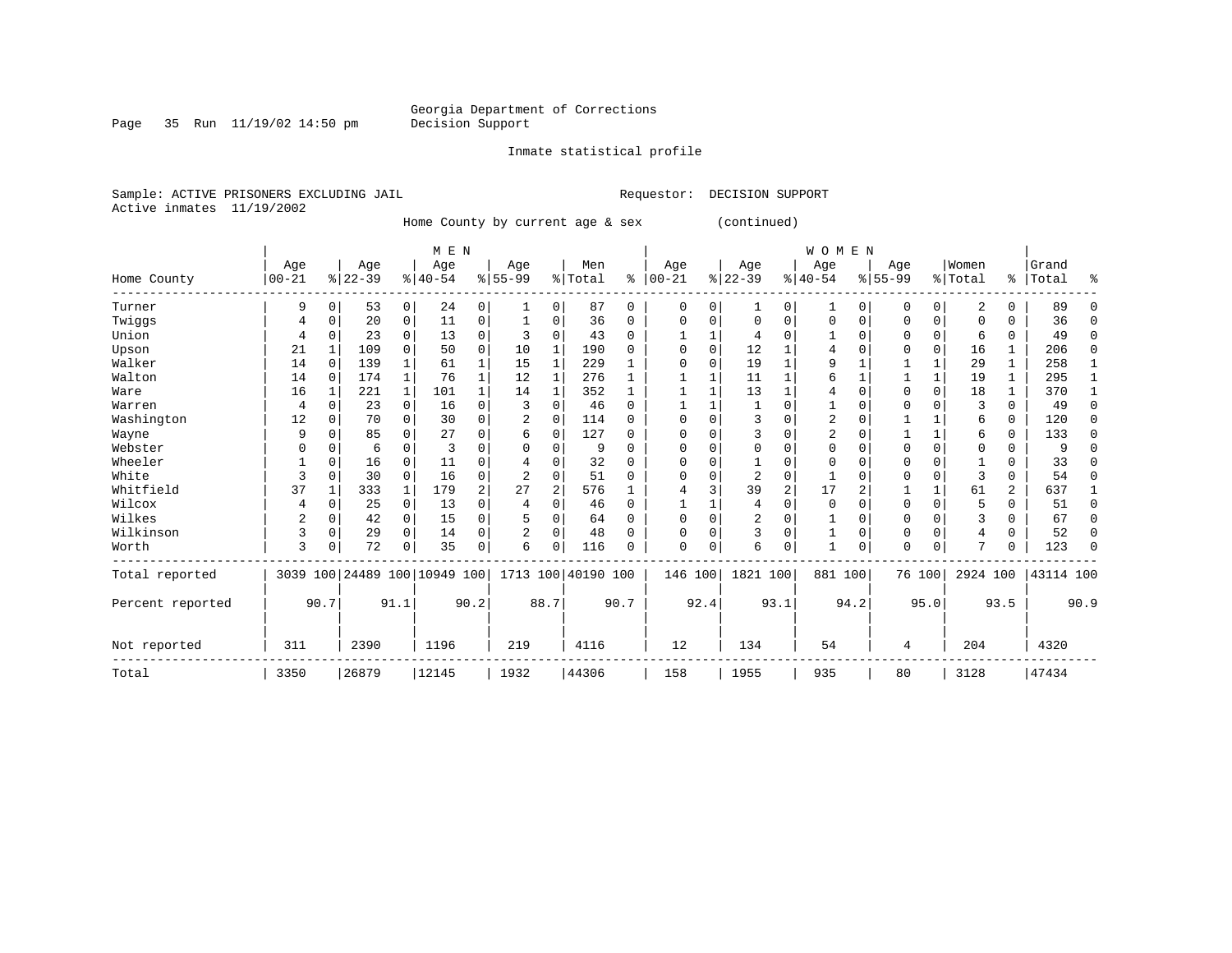# Georgia Department of Corrections<br>Decision Support

Inmate statistical profile<br>Requestor: DECISION SUPPORT

Sample: ACTIVE PRISONERS EXCLUDING JAIL

Active inmates 11/19/2002

Prison Sentence In Years by current age & sex

|                                    |                  |      |                  |              | M E N            |              |                                                   |                |                |              |                   |                |                  |                | WOMEN            |          |                  |             |                  |              |                    |                |
|------------------------------------|------------------|------|------------------|--------------|------------------|--------------|---------------------------------------------------|----------------|----------------|--------------|-------------------|----------------|------------------|----------------|------------------|----------|------------------|-------------|------------------|--------------|--------------------|----------------|
| Sentence In Years                  | Age<br>$00 - 21$ |      | Age<br>$ 22-39 $ |              | Age<br>$8 40-54$ |              | Age<br>$8 55-99$                                  |                | Men<br>% Total |              | Age<br>$% 100-21$ |                | Age<br>$8 22-39$ |                | Age<br>$8 40-54$ |          | Aqe<br>$8 55-99$ |             | Women<br>% Total |              | Grand<br>%   Total | ٩,             |
| $0 - 1$                            | 84               | 3    | 389              | 1            | 141              | $\mathbf{1}$ | 13                                                | 1              | 627            | 1            | 8                 | 5              | 78               | 4              | 17               | 2        | 1                | 1           | 104              | 3            | 731                | $\overline{2}$ |
| $1.1 - 2$                          | 205              | 6    | 772              | 3            | 324              | 3            | 30                                                | 2 <sup>1</sup> | 1331           | 3            | 7                 | $\overline{4}$ | 84               | $\overline{4}$ | 30               | 3        | 3                | 4           | 124              | 4            | 1455               | 3              |
| $2.1 - 3$                          | 235              | 7    | 1030             | 4            | 392              | 3            | 44                                                | 2              | 1701           | 4            | 9                 | 6              | 154              | 8              | 74               | 8        | 5                | 6           | 242              | 8            | 1943               | 4              |
| $3.1 - 4$                          | 297              | 9    | 1189             | 4            | 492              | 4            | 51                                                | 3              | 2029           | 5            | 20                | 13             | 182              | 9              | 77               | 8        | 4                | 5           | 283              | 9            | 2312               | 5              |
| $4.1 - 5$                          | 231              | 7    | 981              | 4            | 373              | 3            | 41                                                | $\overline{a}$ | 1626           | 4            | 6                 | $\overline{4}$ | 131              | 7              | 66               | 7        | $\mathbf 0$      | $\mathbf 0$ | 203              | 7            | 1829               | 4              |
| $5.1 - 6$                          | 631              | 19   | 2925             | 11           | 1146             | 9            | 132                                               | 7              | 4834           | 11           | 36                | 23             | 321              | 17             | 155              | 17       | 9                | 11          | 521              | 17           | 5355               | 11             |
| $6.1 - 7$                          | 152              | 5    | 964              | 4            | 328              | 3            | 35                                                | 2              | 1479           | 3            | 5                 | 3              | 95               | 5              | 44               | 5        | 3                | 4           | 147              | 5            | 1626               | 3              |
| $7.1 - 8$                          | 149              | 4    | 1089             | 4            | 376              | 3            | 54                                                | 3              | 1668           | 4            | 10                | 6              | 101              | 5              | 47               | 5        | 2                | 3           | 160              | 5            | 1828               | 4              |
| $8.1 - 9$                          | 118              | 4    | 1084             | 4            | 351              | 3            | 50                                                | 3              | 1603           | 4            | 7                 | $\overline{4}$ | 73               | $\overline{4}$ | 26               | 3        | $\mathbf{1}$     | 1           | 107              | 3            | 1710               | 4              |
| $9.1 - 10$                         | 24               | 1    | 353              | 1            | 113              | 1            | 8                                                 | $\Omega$       | 498            | 1            | $\Omega$          | $\Omega$       | 30               | $\overline{2}$ | 11               | 1        | $\mathbf{1}$     | 1           | 42               | $\mathbf{1}$ | 540                | -1             |
| $10.1 - 12$                        | 626              | 19   | 4762             | 18           | 1497             | 12           | 236                                               | 12             | 7121           | 16           | 25                | 16             | 253              | 13             | 122              | 13       | 8                | 10          | 408              | 13           | 7529               | 16             |
| $12.1 - 15$                        | 143              | 4    | 1778             | 7            | 639              | 5            | 95                                                | 5              | 2655           | 6            | 3                 | 2              | 92               | 5              | 40               | 4        | 5                | 6           | 140              | 5            | 2795               | 6              |
| $15.1 - 20$                        | 180              | 5    | 2823             | 11           | 1284             | 11           | 201                                               | 10             | 4488           | 10           | 5                 | 3              | 108              | 6              | 59               | 6        | 6                | 8           | 178              | 6            | 4666               | 10             |
| 20.1-OVER                          | 121              | 4    | 3549             | 13           | 2249             | 19           | 381                                               | 20             | 6300           | 14           | 6                 | 4              | 109              | 6              | 68               | 7        | 5                | 6           | 188              | 6            | 6488               | 14             |
| LIFE                               | 139              | 4    | 2938             | 11           | 2267             | 19           | 527                                               | 27             | 5871           | 13           | 9                 | 6              | 126              | 6              | 97               | 10       | 27               | 34          | 259              | 8            | 6130               | 13             |
| <b>DEATH</b>                       | 0                | 0    | 54               | 0            | 52               | 0            | 11                                                | 1              | 117            | 0            | 0                 | 0              | 1                | $\mathbf 0$    | $\mathbf 0$      | 0        | $\mathbf 0$      | $\mathbf 0$ | 1                | 0            | 118                | $\mathbf 0$    |
| LIFE W/O PAROLE                    | 7                | 0    | 170              | $\mathbf{1}$ | 112              | $\mathbf 1$  | 23                                                | 1              | 312            | $\mathbf{1}$ | $\Omega$          | $\mathbf 0$    | 2                | $\Omega$       | $\mathbf 0$      | $\Omega$ | $\mathbf 0$      | $\Omega$    | $\overline{2}$   | $\Omega$     | 314                | $\mathbf{1}$   |
| YOUTHFUL OFFENDERS                 | 0                | 0    | 3                | 0            | 0                | 0            | 0                                                 | 0              | 3              | 0            | 0                 | 0              | 0                | 0              | 0                | 0        | $\mathbf 0$      | 0           | 0                | 0            | 3                  | $\mathbf 0$    |
| Total reported                     |                  |      |                  |              |                  |              | 3342 100 26853 100 12136 100   1932 100 44263 100 |                |                |              |                   |                | 156 100 1940 100 |                | 933 100          |          |                  | 80 100      | 3109 100         |              | 47372 100          |                |
| Percent reported                   |                  | 99.8 |                  | 99.9         |                  | 99.9         |                                                   | 100.0          |                | 99.9         |                   | 98.7           |                  | 99.2           |                  | 99.8     |                  | 100.0       |                  | 99.4         |                    | 99.9           |
| NOT REPORTED                       | 8                |      | 26               |              | 9                |              | $\mathbf 0$                                       |                | 43             |              | 2                 |                | 15               |                | 2                |          | 0                |             | 19               |              | 62                 |                |
| Total                              | 3350             |      | 26879            |              | 12145            |              | 1932                                              |                | 44306          |              | 158               |                | 1955             |                | 935              |          | 80               |             | 3128             |              | 47434              |                |
|                                    |                  |      |                  |              |                  |              |                                                   |                |                |              |                   |                |                  |                |                  |          |                  |             |                  |              |                    |                |
| AVG EXCLUDING<br>LIFE, DEATH, YO   | 7.22             |      | 11.07            |              | 12.81            |              | 14.54                                             |                | 11.31          |              | 6.98              |                | 7.47             |                | 8.10             |          | 8.91             |             | 7.65             |              | 11.06              |                |
| AVG INCLUDING<br>LIFE=21, YO=3 YRS | 7.79             |      | 12.10            |              | 14.26            |              | 16.17                                             |                | 12.54          |              | 7.79              |                | 8.34             |                | 9.44             |          | 12.99            |             | 8.76             |              | 12.29              |                |

Page 36 Run  $11/19/02$  14:50 pm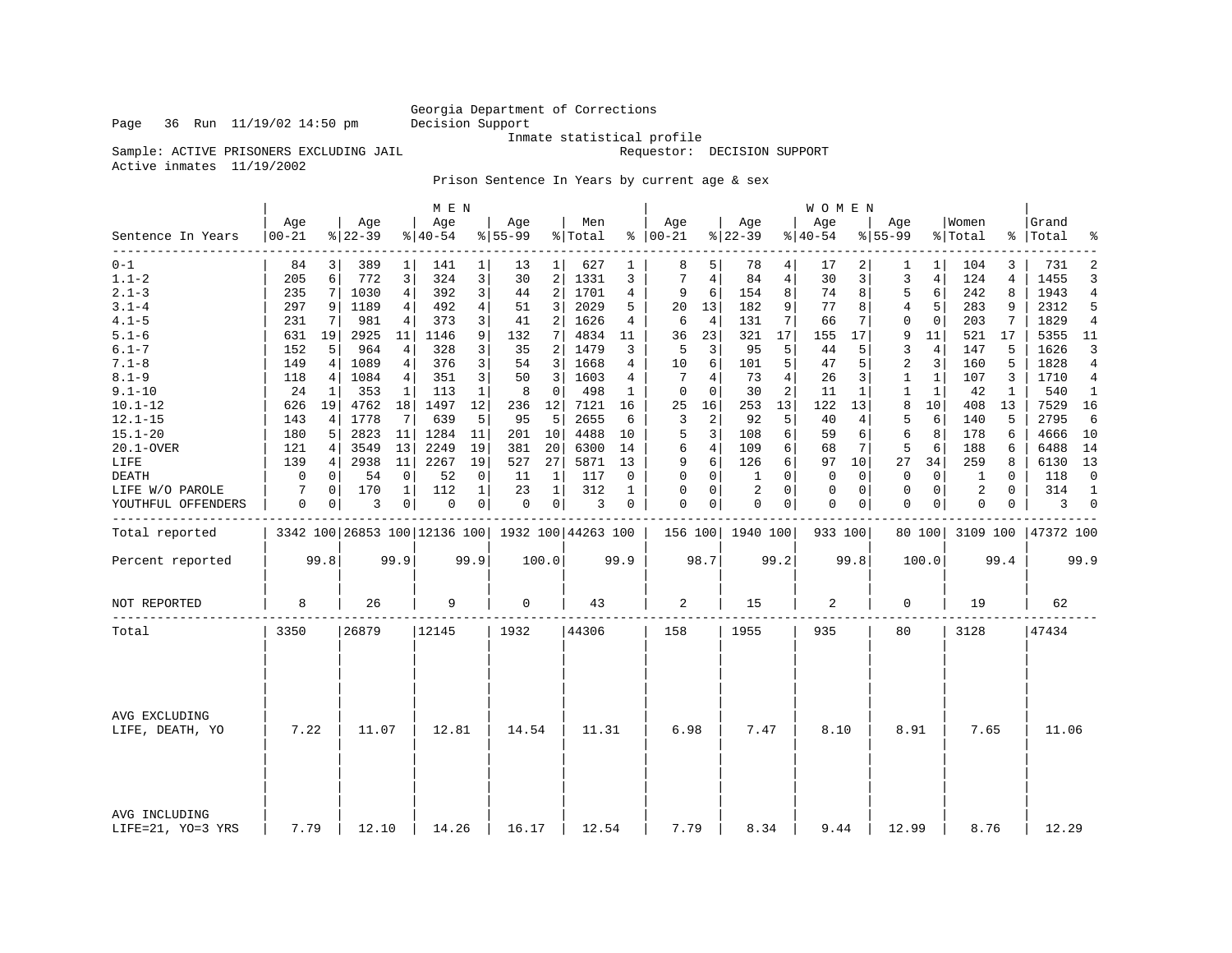Page 37 Run  $11/19/02$  14:50 pm

### Inmate statistical profile

Sample: ACTIVE PRISONERS EXCLUDING JAIL Requestor: DECISION SUPPORT Active inmates 11/19/2002

Probation To Follow Prison by current age & sex

|                                     | Aqe          | Age                              | M E N<br>Age                                        | Aqe         | Men                                | Aqe                  | Aqe                     | <b>WOMEN</b><br>Aqe    | Aqe                  | Women                    | Grand                |
|-------------------------------------|--------------|----------------------------------|-----------------------------------------------------|-------------|------------------------------------|----------------------|-------------------------|------------------------|----------------------|--------------------------|----------------------|
| Prob After Prison                   | $ 00-21$     | $8122 - 39$                      | $8140 - 54$                                         | $8155 - 99$ | ႜ<br>% Total                       | $00 - 21$            | $8122 - 39$             | $8140 - 54$            | $8155 - 99$          | % Total                  | % Total %            |
| PROBATION TO FOLLOW<br>NO PROBATION | 1708<br>1650 | 51 11261<br>42<br>49 15645<br>58 | 38<br>4651<br>62<br>7504                            | 657<br>1275 | 34   18277<br>41<br>66 26074<br>59 | 54<br>86<br>47<br>74 | 877<br>45<br>1091<br>56 | 424<br>45<br>513<br>55 | 38<br>30<br>63<br>50 | 1417<br>45<br>1728<br>55 | 19694 42<br>27802 59 |
| Total reported                      |              |                                  | 3358 100 26906 100 12155 100   1932 100   44351 100 |             |                                    | 160 100              | 1968 100                | 937 100                | 80 100               | 3145 100                 | 47496 100            |
| Percent reported                    | 100.0        | 100.0                            | 100.0                                               | 100.0       | 100.0                              | 100.0                | 100.0                   | 100.0                  | 100.0                | 100.0                    | 100.0                |
| NOT REPORTED                        | $\mathbf 0$  | $\Omega$                         | $\mathbf 0$                                         | $\mathbf 0$ | 0                                  | $\mathbf 0$          | $\Omega$                | $\mathbf 0$            | $\Omega$             | $\Omega$                 | $\mathbf 0$          |
| Total                               | 3350         | 26879                            | 12145                                               | 1932        | 44306                              | 158                  | 1955                    | 935                    | 80                   | 3128                     | 47434                |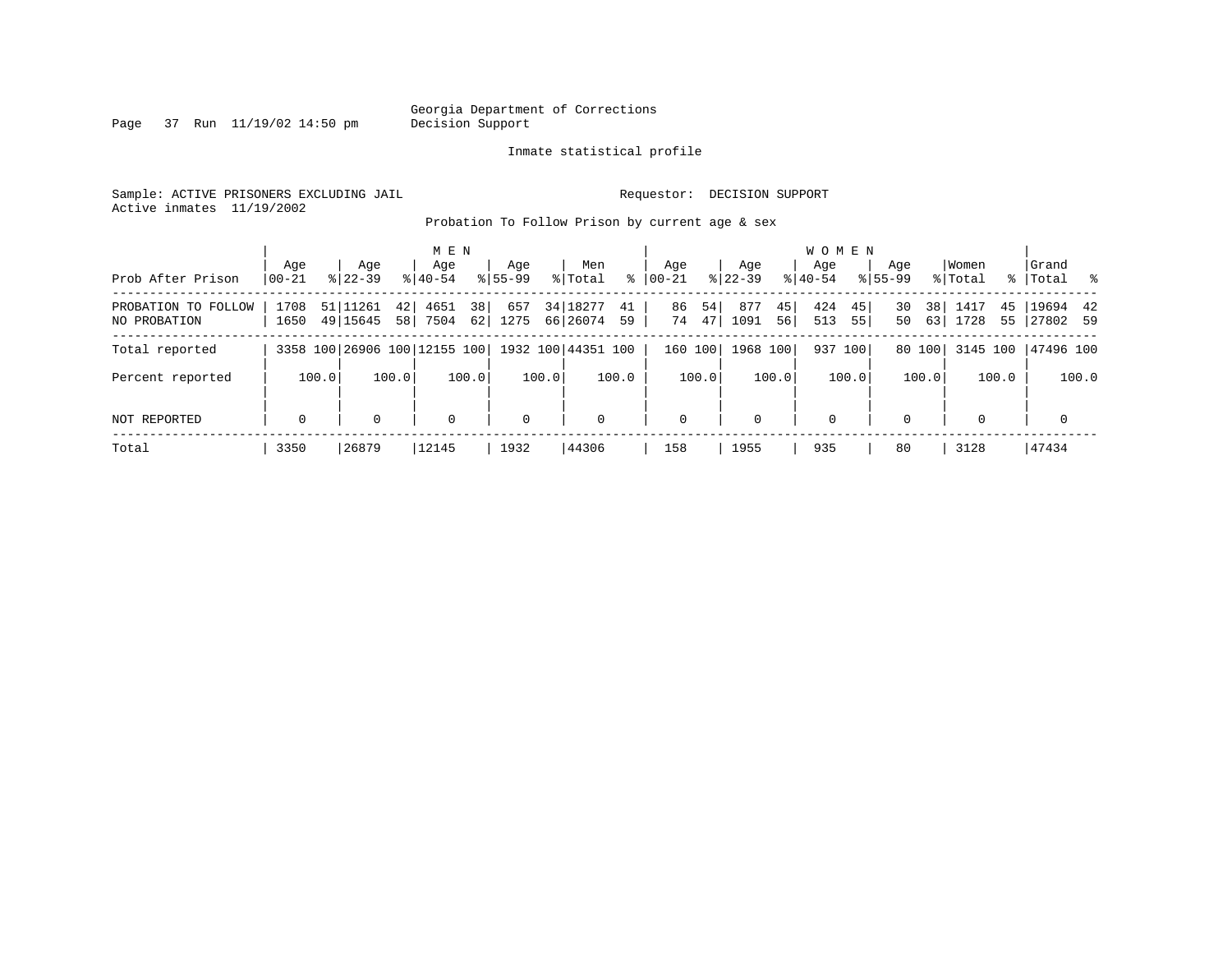Page 38 Run  $11/19/02$  14:50 pm

### Inmate statistical profile

Sample: ACTIVE PRISONERS EXCLUDING JAIL Requestor: DECISION SUPPORT Active inmates 11/19/2002

Admission Type by current age & sex

|                      |           |          |                              |              | M E N          |              |           |                |                    |          |              |             |              |          | <b>WOMEN</b>   |          |             |          |              |              |           |              |
|----------------------|-----------|----------|------------------------------|--------------|----------------|--------------|-----------|----------------|--------------------|----------|--------------|-------------|--------------|----------|----------------|----------|-------------|----------|--------------|--------------|-----------|--------------|
|                      | Age       |          | Age                          |              | Age            |              | Aqe       |                | Men                |          | Age          |             | Age          |          | Age            |          | Aqe         |          | Women        |              | Grand     |              |
| Admission Type       | $00 - 21$ |          | $8 22-39$                    |              | $8 40-54$      |              | $8 55-99$ |                | % Total            | ႜ        | $ 00-21$     |             | $ 22-39$     |          | $ 40-54$       |          | $8155 - 99$ |          | % Total      | ႜ            | Total     |              |
| COMMITTED FROM COURT | 2787      |          | 83 18189                     | 68           | 8029           | 66           | 1464      |                | 76 30469           | 69       | 128          | 82          | 1283         | 66       | 612            | 66       | 67          | 84       | 2090         | 67           | 32559     | 69           |
| RETURN APPEAL/BOND   |           | $\Omega$ | 9                            | $\Omega$     | $\overline{4}$ | 0            | -1        | 0              | 15                 | 0        | $\Omega$     | $\mathbf 0$ | $\Omega$     | $\Omega$ | $\mathbf 0$    | $\Omega$ | $\Omega$    | $\Omega$ | $\Omega$     | $\Omega$     | 15        | $\Omega$     |
| PAROLE REV/NEW SENT  | 87        | 3        | 3528                         | 13           | 1851           | 15           | 195       | 10             | 5661               | 13       |              | 3           | 182          | 9        | 100            | 11       | 3           | 4        | 290          | 9            | 5951      | 13           |
| PAR REV/NO NEW SENT  | 19        |          | 837                          | 3            | 409            | 3            | 57        | 3              | 1322               | 3        |              | 2           | 70           | 4        | 33             |          |             |          | 107          | 3            | 1429      | κ            |
| PROB VIOL/TOTAL REV  | O         | $\Omega$ | U                            | 0            | 1              | 0            | $\Omega$  | 0              |                    | O        | $\Omega$     | 0           | $\Omega$     | $\cap$   | $\overline{0}$ | 0        | $\Omega$    | 0        | $\Omega$     | O            |           | <sup>0</sup> |
| PROB VIOL/PARTIAL    | 179       | 5        | 1283                         | 5.           | 545            | 4            | 46        | 2              | 2053               | 5        | 6            | 4           | 159          | 8        | 73             | 8        | $\Omega$    | $\Omega$ | 238          | 8            | 2291      | 5            |
| ADMIT FM OTHER CUST  | 0         | 0        | 16                           | 0            | 10             | 0            | 6         | $\Omega$       | 32                 | U        | <sup>0</sup> | $\Omega$    | $\Omega$     | U        | $\Omega$       | O        | $\Omega$    | $\Omega$ | $\Omega$     | U            | 32        | ∩            |
| SHOCK INCARCERATION  | ∩         | $\Omega$ | O                            | 0            | $\Omega$       | 0            | $\Omega$  | 0              | 0                  | $\Omega$ | $\Omega$     | $\Omega$    | $\Omega$     | O        | $\Omega$       | $\cap$   | $\Omega$    | $\Omega$ | <sup>0</sup> | 0            | $\Omega$  | ∩            |
| PROB REV/REMAINDER   | 238       | 7        | 2510                         | 9            | 943            | 8            | 96        | 5              | 3787               | 9        | 11           | 7           | 228          | 12       | 106            | 11       | 9           | 11       | 354          | 11           | 4141      | q            |
| NEW SENT/PAR REV PND |           | $\Omega$ | 90                           | 0            | 52             | 0            |           | 0              | 152                | 0        | $\Omega$     | $\Omega$    | 6            | $\Omega$ | 6              |          | $\Omega$    | $\Omega$ | 12           | $\Omega$     | 164       | O            |
| LIFE W/O PAROLE      |           | $\Omega$ | 107                          | 0            | 65             | 1            | 15        | 1              | 191                | 0        | O            | $\Omega$    | 0            | $\Omega$ | 0              | $\Omega$ | $\Omega$    | $\Omega$ | $\Omega$     | $\Omega$     | 191       | n            |
| PAROLE REV BOOT CAMP |           | $\Omega$ | 2                            | 0            | -1             | $\Omega$     | $\Omega$  | $\Omega$       | 3                  | O        |              | 0           | 0            | $\Omega$ | 0              | 0        | O           | $\Omega$ | 0            | 0            | 3         | n            |
| PAR REV/RSN UNKNOWN  |           | $\Omega$ | 11                           | 0            | 53             | $\Omega$     | 30        | $\overline{c}$ | 94                 | U        | O            | 0           | 0            | O        | Ω              | O        | O           | $\Omega$ | O            | U            | 94        |              |
| PROBATION/PAROLE REV |           | $\Omega$ | U                            | <sup>n</sup> | $\Omega$       | <sup>0</sup> | $\Omega$  | $\Omega$       | $\Omega$           | U        | <sup>0</sup> | 0           | <sup>0</sup> | O        | Ω              | O        | $\Omega$    | $\Omega$ | <sup>0</sup> | U            | U         |              |
| PB PAROLE RESCINDED  |           | ∩        |                              | U            | $\mathfrak{D}$ | <sup>0</sup> | U         | $\Omega$       | 6                  | U        | ∩            | U           | <sup>n</sup> | U        | U              | n        | ∩           | $\Omega$ | $\Omega$     | U            | 6         |              |
| PROB REVOC/SPEC COND | 16        | $\Omega$ | 61                           | $\Omega$     | 38             | 0            | 6         | $\Omega$       | 121                | O        |              | 2           | 15           |          |                | 0        | $\Omega$    | $\Omega$ | 21           | $\mathbf{1}$ | 142       |              |
| PAR REV/REVOC CENTER | 3         | $\Omega$ | 191                          | $\mathbf{1}$ | 123            |              | 9         | $\Omega$       | 326                |          | <sup>0</sup> | U           |              | O        | Ω              | O        | $\Omega$    |          | O            | U            | 326       |              |
| INFORMATION ONLY     |           | $\Omega$ | U                            | 0            | $\Omega$       | U            |           | $\Omega$       | O                  | O        | <sup>0</sup> | 0           |              | O        | O              | O        | $\Omega$    |          |              | U            | U         | $\Omega$     |
| INCOMPLETE SENT PKG  |           | $\Omega$ | U                            | 0            | $\Omega$       | 0            | O         | $\Omega$       | 0                  | O        | <sup>0</sup> | 0           | 0            | O        | U              | $\Omega$ | $\Omega$    | $\Omega$ | O            | 0            | U         | ∩            |
| HANCOCK REVOC CENTER |           | $\Omega$ | 2                            | 0            | $\Omega$       | 0            | U         | 0              | 2                  | $\Omega$ | ∩            | 0           | 0            | O        | U              | $\Omega$ | O           | $\Omega$ |              | 0            | 2         | ∩            |
| WHITWORTH DETENTION  |           | $\Omega$ | 11                           | 0            | 11             | 0            | U         | $\Omega$       | 22                 | $\Omega$ | $\cap$       | $\Omega$    | <sup>0</sup> | $\Omega$ | 0              | $\Omega$ | $\Omega$    | $\Omega$ |              | U            | 22        | $\Omega$     |
| DCYS AT RISK         |           | $\Omega$ | 3                            | $\Omega$     | $\Omega$       | 0            | O         | $\mathbf 0$    | 10                 | O        | <sup>0</sup> | 0           | O            | $\Omega$ | Ω              | 0        | $\Omega$    | $\Omega$ |              | U            | 10        | $\Omega$     |
| <b>OTHER</b>         | $\Omega$  | $\Omega$ | O                            | 0            | O              | 0            | O         | $\Omega$       | O                  | 0        | <sup>0</sup> | 0           | O            | 0        | Ω              | 0        | $\Omega$    | $\Omega$ |              | U            | U         |              |
| Total reported       |           |          | 3344 100 26854 100 12137 100 |              |                |              |           |                | 1932 100 44267 100 |          | 156 100      |             | 1943 100     |          | 933 100        |          |             | 80 100   | 3112 100     |              | 47379 100 |              |
| Percent reported     |           | 99.8     |                              | 99.9         |                | 99.9         |           | 100.0          |                    | 99.9     |              | 98.7        |              | 99.4     |                | 99.8     |             | 100.0    |              | 99.5         |           | 99.9         |
| UNKNOWN              | 6         |          | 25                           |              | 8              |              | 0         |                | 39                 |          | 2            |             | 12           |          | 2              |          | 0           |          | 16           |              | 55        |              |
| Total                | 3350      |          | 26879                        |              | 12145          |              | 1932      |                | 44306              |          | 158          |             | 1955         |          | 935            |          | 80          |          | 3128         |              | 47434     |              |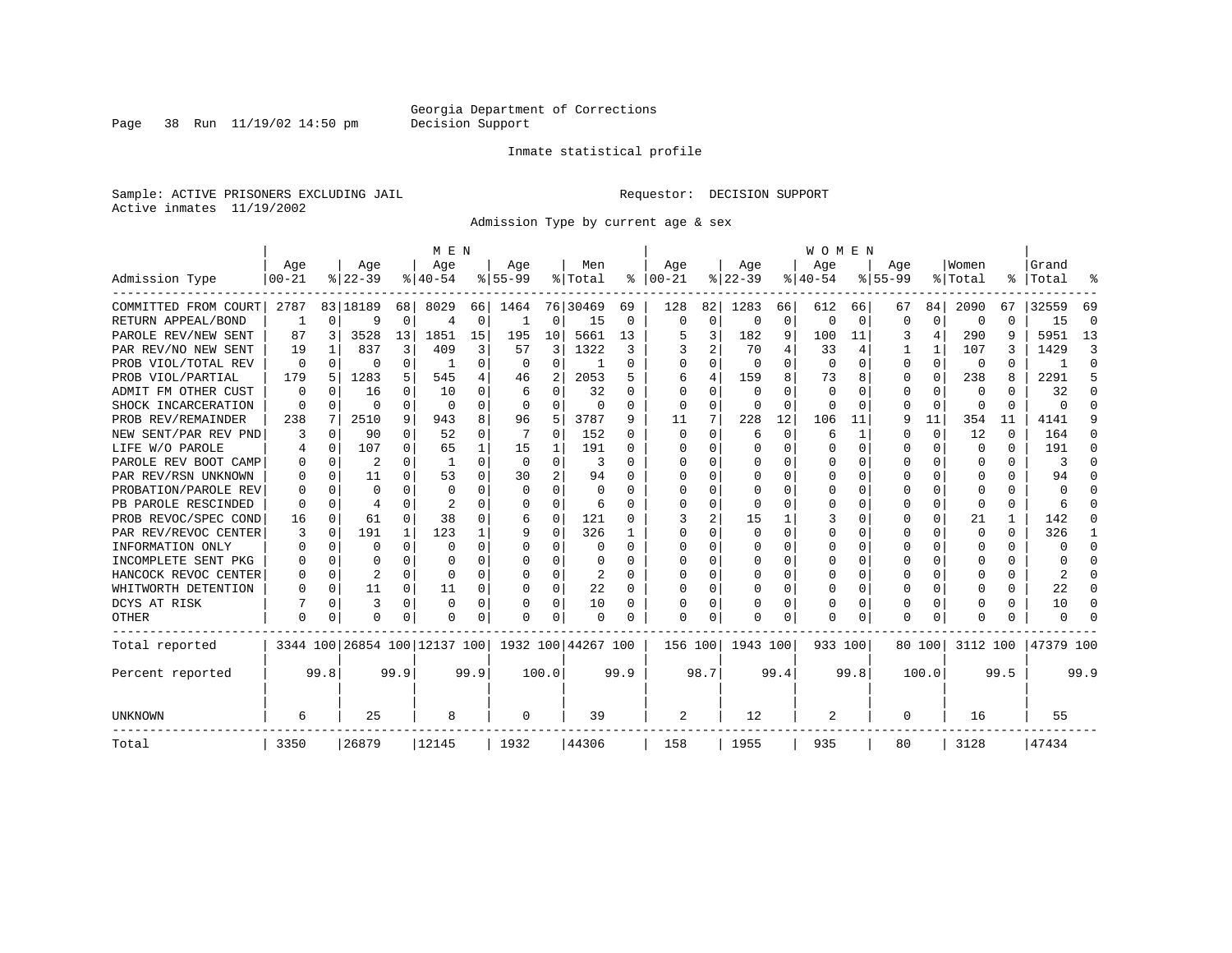Page 39 Run 11/19/02 14:50 pm

### Inmate statistical profile

Sample: ACTIVE PRISONERS EXCLUDING JAIL **Requestor: DECISION SUPPORT** Active inmates 11/19/2002

Release Type by current age & sex

| Release Type                         | Aqe<br>  00-21 | Age<br>$8122 - 39$ | M E N<br>Age<br>$8140 - 54$                                              | Aqe<br>$8155 - 99$          | Men<br>% Total                         | $\approx$                      | Age<br>$ 00 - 21$ | Aqe<br>$8 22-39$                |                                            | W O M E N<br>Age<br>$ 40-54 $ |                                             | Aqe<br>$8155 - 99$ |                                | Women<br>% Total               |                | Grand<br>%   Total | $\sim$ 8                         |
|--------------------------------------|----------------|--------------------|--------------------------------------------------------------------------|-----------------------------|----------------------------------------|--------------------------------|-------------------|---------------------------------|--------------------------------------------|-------------------------------|---------------------------------------------|--------------------|--------------------------------|--------------------------------|----------------|--------------------|----------------------------------|
| PAROLE<br>SENTENCE EXPIRED<br>Active | 6<br>$\Omega$  | 25<br>0            | 0 I<br>$\overline{0}$<br>3350 100 26879 100 12144 100 1932 100 44305 100 | 0<br>0<br>$\mathbf{0}$<br>0 | 39<br>0 <sup>1</sup><br>0 <sup>1</sup> | $\overline{0}$<br>$\mathbf{0}$ | 2<br>$\mathbf{0}$ | Τ.<br>$\overline{0}$<br>158 100 | 0 <sup>1</sup><br>$\mathbf{0}$<br>1955 100 | 2<br>$\mathbf{0}$             | 0 <sup>1</sup><br>0 <sup>1</sup><br>935 100 | 0<br>$\mathbf{0}$  | 01<br>0 <sup>1</sup><br>80 100 | 16<br>$\mathbf{0}$<br>3128 100 | $\overline{0}$ | 55<br>47433 100    | $\overline{0}$<br>$\overline{0}$ |
| Total                                | 3350           | 26879              | 12145                                                                    | 1932                        | 44306                                  |                                | 158               | 1955                            |                                            | 935                           |                                             | 80                 |                                | 3128                           |                | 47434              |                                  |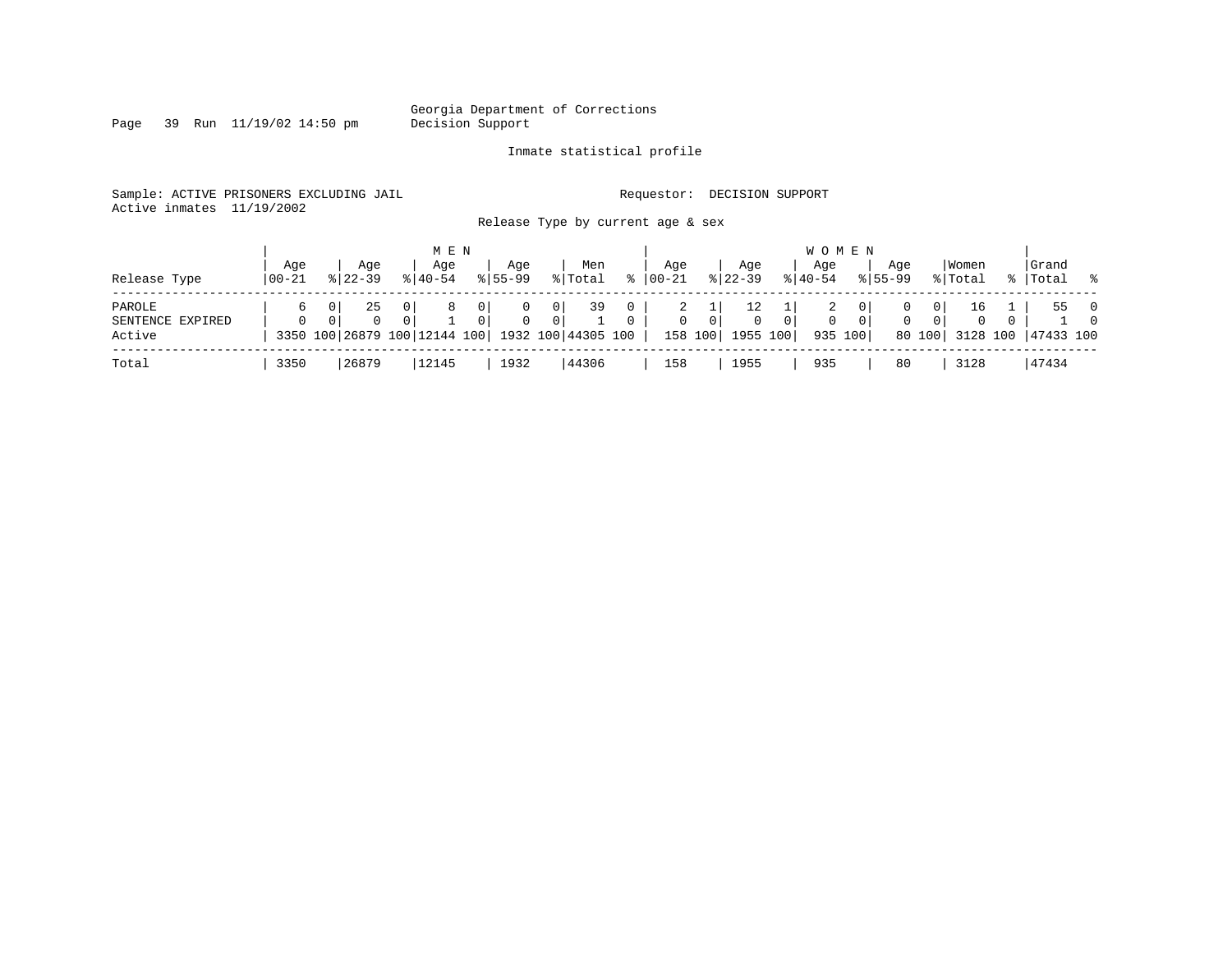Page 40 Run 11/19/02 14:50 pm

### Inmate statistical profile

Sample: ACTIVE PRISONERS EXCLUDING JAIL **Requestor: DECISION SUPPORT** Active inmates 11/19/2002

Inst By Group by current age & sex

|                      |                         |          |           |                | M E N                        |                |           |          |               |             |             |          |          |             | W O M E N   |          |             |          |          |          |           |     |
|----------------------|-------------------------|----------|-----------|----------------|------------------------------|----------------|-----------|----------|---------------|-------------|-------------|----------|----------|-------------|-------------|----------|-------------|----------|----------|----------|-----------|-----|
|                      | Age                     |          | Age       |                | Age                          |                | Age       |          | Men           |             | Age         |          | Age      |             | Age         |          | Age         |          | Women    |          | Grand     |     |
| Inst By Group        | $00 - 21$               |          | $8 22-39$ |                | $ 40-54 $                    |                | $8 55-99$ |          | % Total       | ႜ           | $ 00 - 21$  |          | $ 22-39$ |             | $ 40-54$    |          | $8155 - 99$ |          | % Total  |          | %   Total | ွေ  |
| County jails         | 0                       | 0        | 0         | 0              |                              | 0              |           |          | 0             |             | 0           | 0        |          |             | $\mathbf 0$ |          |             | 0        |          |          |           |     |
| Transitional centers | 9                       | $\Omega$ | 429       | 2              | 263                          | $\overline{a}$ | 19        |          | 720           |             | 3           | 2        | 139      | 7           | 53          | 6        |             |          | 196      | 6        | 916       |     |
| County camps         | 493                     | 15       | 3576      | 13             | 862                          |                | 28        |          | 4959          |             | $\Omega$    |          |          |             | $\Omega$    |          | $\Omega$    |          | $\Omega$ | $\Omega$ | 4959      | 10  |
| Inmate boot camps    | 152                     |          | 358       |                | $\Omega$                     |                | $\Omega$  |          | 510           |             | 0           |          |          |             | 0           |          | 0           |          |          |          | 510       |     |
| State prisons        | 2360                    | 70       | 19517     | 73             | 9732                         | 80             | 1712      | 89       | 33321         | 75          | 155         | 98       | 1816     | 93          | 882         | 94       | 79          | 99       | 2932     | 94       | 36253     | 76  |
| Private prisons      | 330                     | 10       | 2876      | 11             | 1213                         | 10             | 164       | 8        | 4583          | 10          | $\Omega$    | $\Omega$ | $\Omega$ | 0           | $\Omega$    |          | 0           |          | $\Omega$ |          | 4583      | 10  |
| Other                |                         | 0        |           | $\overline{0}$ | 3                            | 0              | $\Omega$  | $\Omega$ | 11            | $\Omega$    | $\mathbf 0$ | 0        | $\Omega$ | 0           | $\mathbf 0$ | $\Omega$ | $\Omega$    | $\Omega$ | 0        |          | 11        | - 0 |
| Total reported       |                         |          |           |                | 3345 100 26763 100 12073 100 |                | 1923      |          | 100 44104 100 |             | 158 100     |          | 1955     | 100         | 935 100     |          |             | 80 100   | 3128     | 100      | 47232 100 |     |
| Percent reported     | 100.0<br>100.0          |          |           |                | 100.0                        |                | 99.9      |          | 100.0         |             | 100.0       |          | 100.0    |             | 100.0       |          | 100.0       |          | 100.0    |          | 100.0     |     |
| Not reported         | $\mathbf 0$<br>$\Omega$ |          |           | $\Omega$       |                              |                |           |          |               | $\mathbf 0$ |             | $\Omega$ |          | $\mathbf 0$ |             | $\Omega$ |             | $\Omega$ |          |          |           |     |
|                      |                         |          |           |                |                              |                |           |          |               |             |             |          |          |             |             |          |             |          |          |          |           |     |
| Total                | 3350                    |          | 26879     |                | 12145                        |                | 1932      |          | 44306         |             | 158         |          | 1955     |             | 935         |          | 80          |          | 3128     |          | 47434     |     |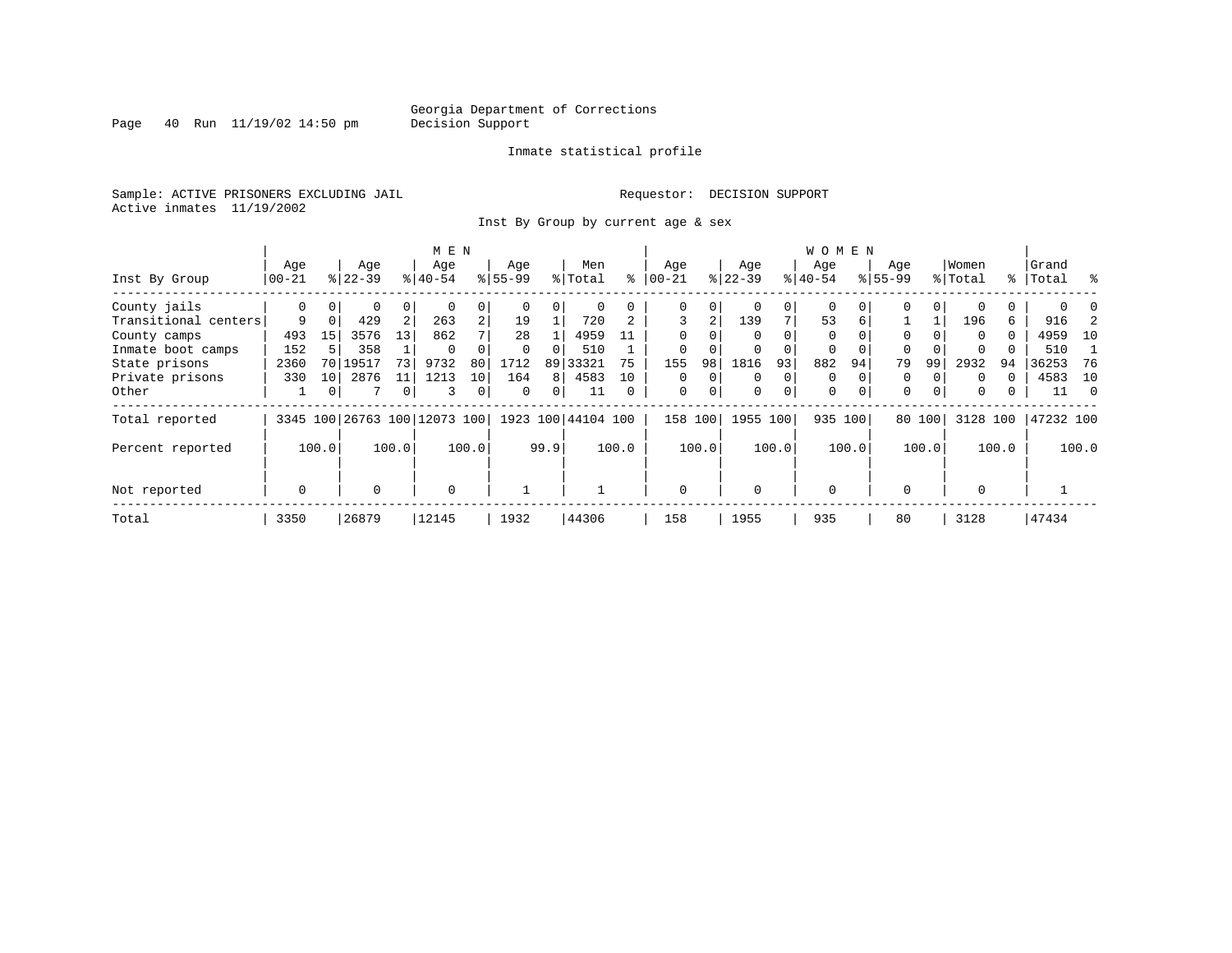### Inmate statistical profile

Sample: ACTIVE PRISONERS EXCLUDING JAIL **Requestor: DECISION SUPPORT** Active inmates 11/19/2002

Page 41 Run  $11/19/02$  14:50 pm

Institution by current age & sex

|                      |                |                |             |                | MEN       |                |                |                |          |              |                |          |             |          | WOMEN     |              |           |             |             |          |       |                |
|----------------------|----------------|----------------|-------------|----------------|-----------|----------------|----------------|----------------|----------|--------------|----------------|----------|-------------|----------|-----------|--------------|-----------|-------------|-------------|----------|-------|----------------|
|                      | Age            |                | Age         |                | Aqe       |                | Aqe            |                | Men      |              | Age            |          | Aqe         |          | Aqe       |              | Aqe       |             | Women       |          | Grand |                |
| Institution          | $00 - 21$      |                | $8 22-39$   |                | $8 40-54$ |                | $8155 - 99$    |                | % Total  | ႜ            | $ 00 - 21$     |          | $ 22-39 $   |          | $8 40-54$ |              | $8 55-99$ |             | % Total     | ႜ        | Total |                |
| Albany Trans Ctr     | 2              | 0              | 100         | 0              | 42        | $\Omega$       | 2              | 0              | 146      | 0            | 0              | $\Omega$ | 0           | 0        | 0         | 0            | 0         | 0           | 0           | $\Omega$ | 146   | $\Omega$       |
| Atlanta Trans Ctr(M) | $\overline{4}$ | $\mathbf 0$    | 138         | $\mathbf{1}$   | 97        | $\mathbf{1}$   | 8              | 0              | 247      | $\mathbf{1}$ | $\Omega$       | $\Omega$ | $\mathbf 0$ | $\Omega$ | $\Omega$  | $\mathbf 0$  | U         | $\Omega$    | $\Omega$    | $\Omega$ | 247   | $\mathbf{1}$   |
| Macon Trans Ctr      | 2              | 0              | 79          | $\Omega$       | 45        | 0              | 1              | 0              | 127      | $\Omega$     | $\Omega$       | $\Omega$ | $\Omega$    | $\Omega$ | $\Omega$  | 0            | 0         | $\mathbf 0$ | $\mathbf 0$ | $\Omega$ | 127   | $\Omega$       |
| Metro Trans Ctr (W)  | ∩              | $\Omega$       | $\Omega$    | $\Omega$       | $\Omega$  | $\Omega$       | U              | 0              | $\Omega$ | $\Omega$     | $\mathfrak{D}$ |          | 87          | 4        | 35        | 4            | O         | $\Omega$    | 124         | 4        | 124   | $\Omega$       |
| Savannah Mens TC     |                | $\Omega$       | 112         | $\Omega$       | 79        | $\mathbf{1}$   | 8              | $\Omega$       | 200      | $\cap$       | $\Omega$       | $\Omega$ | $\Omega$    | $\Omega$ | $\Omega$  | $\Omega$     | U         | $\Omega$    | $\Omega$    | $\Omega$ | 200   | $\Omega$       |
| Savannah Womens TC   | U              | $\Omega$       | $\mathbf 0$ | $\Omega$       | $\Omega$  | $\Omega$       | $\Omega$       | 0              | $\Omega$ | $\Omega$     |                |          | 52          | 3        | 18        | 2            | 1         | 1           | 72          | 2        | 72    | $\Omega$       |
| Augusta Trans Ctr    |                | $\Omega$       | 116         | $\Omega$       | 72        |                | 8              | $\Omega$       | 201      | $\Omega$     | $\Omega$       | $\Omega$ | $\Omega$    | $\Omega$ | $\Omega$  | $\Omega$     | $\Omega$  | $\Omega$    | $\Omega$    | $\Omega$ | 201   | $\Omega$       |
| Central State Hosp   |                | 0              | 7           | $\Omega$       | 3         | $\Omega$       | $\Omega$       | $\Omega$       | 11       | $\Omega$     | $\Omega$       | $\Omega$ | O           | U        |           | <sup>0</sup> | U         | $\Omega$    | $\mathbf 0$ | $\Omega$ | 11    | $\Omega$       |
| Bulloch County       | 19             | $\mathbf{1}$   | 94          | $\Omega$       | 33        | $\Omega$       | $\mathbf{1}$   | $\Omega$       | 147      | $\Omega$     | ∩              | U        | U           | U        | n         | $\Omega$     | U         | $\Omega$    | $\mathbf 0$ | $\Omega$ | 147   | $\Omega$       |
| Carroll County       | 30             | 1              | 160         | 1              | 44        | O              | 3              | 0              | 237      | 1            |                |          | U           | U        |           | $\Omega$     | U         | 0           | $\Omega$    | $\Omega$ | 237   | $\Omega$       |
| Clarke County        | 5              | 0              | 77          | $\Omega$       | 20        | $\Omega$       | $\Omega$       | $\Omega$       | 102      | $\Omega$     | ∩              | ∩        | U           | U        |           | $\Omega$     | U         | 0           | $\Omega$    | $\Omega$ | 102   | $\cap$         |
| Colquitt County      | 20             | 1              | 135         | $\mathbf{1}$   | 27        | $\Omega$       | $\Omega$       | 0              | 182      | $\Omega$     | $\Omega$       | $\Omega$ | $\Omega$    | O        |           | $\Omega$     | O         | $\Omega$    | $\mathbf 0$ | $\Omega$ | 182   | $\Omega$       |
| Coweta County        | 15             | 0              | 138         | $\mathbf{1}$   | 47        | $\Omega$       | 3              | 0              | 203      | $\Omega$     | $\Omega$       | $\Omega$ | O           | O        |           | 0            | O         | 0           | $\mathbf 0$ | $\Omega$ | 203   | $\Omega$       |
| Decatur County       | 17             | $\mathbf{1}$   | 135         | $\mathbf{1}$   | 50        | $\Omega$       | $\mathbf{1}$   | $\Omega$       | 203      | $\Omega$     | $\Omega$       | $\Omega$ |             | O        |           | $\Omega$     | O         | 0           | $\Omega$    | $\Omega$ | 203   | $\Omega$       |
| Effingham County     | 16             | $\Omega$       | 189         | $\mathbf{1}$   | 40        | $\Omega$       | $\mathbf{1}$   | $\Omega$       | 246      | 1            | $\Omega$       | $\Omega$ | O           | O        | O         | $\Omega$     | O         | 0           | $\Omega$    | $\Omega$ | 246   | $\mathbf{1}$   |
| Floyd County         | 19             | 1              | 159         | $\mathbf{1}$   | 42        | $\Omega$       | $\overline{2}$ | $\Omega$       | 222      | 1            |                |          | n           | U        |           | $\Omega$     | U         | 0           | $\mathbf 0$ | $\Omega$ | 222   | $\Omega$       |
| Gwinnett County      | 22             | 1              | 84          | $\Omega$       | 20        | $\Omega$       | $\Omega$       | $\Omega$       | 126      | $\Omega$     | ∩              | U        | U           | U        |           | $\Omega$     | U         | 0           | $\Omega$    | $\Omega$ | 126   | $\Omega$       |
| Hall County          | 22             | 1              | 188         | 1              | 27        | $\Omega$       | 2              | 0              | 239      | $\mathbf{1}$ |                | $\Omega$ | $\Omega$    | O        |           | $\Omega$     | O         | $\Omega$    | $\mathbf 0$ | $\Omega$ | 239   | $\mathbf{1}$   |
| Harris County        | 11             | 0              | 80          | $\mathbf 0$    | 14        | 0              | 0              | 0              | 105      | $\Omega$     |                | $\Omega$ | $\Omega$    | 0        |           | 0            | O         | 0           | $\mathbf 0$ | $\Omega$ | 105   | $\Omega$       |
| Jackson County       | 18             | $\mathbf{1}$   | 113         | $\Omega$       | 40        | $\Omega$       | $\mathbf{1}$   | $\Omega$       | 172      | $\Omega$     | $\Omega$       | $\Omega$ | O           | O        |           | $\Omega$     | O         | 0           | $\Omega$    | $\Omega$ | 172   | $\Omega$       |
| Jefferson County     | 21             | 1              | 139         | $\mathbf{1}$   | 28        | $\Omega$       | $\mathbf{1}$   | $\Omega$       | 189      | 0            | $\Omega$       | $\Omega$ | O           | O        | U         | $\Omega$     | U         | 0           | $\Omega$    | $\Omega$ | 189   | $\Omega$       |
| Mitchell County      | 9              | $\Omega$       | 84          | $\Omega$       | 25        | $\Omega$       | $\Omega$       | $\Omega$       | 118      | U            |                |          | U           | U        |           | $\Omega$     | U         | 0           | $\Omega$    | $\Omega$ | 118   | $\Omega$       |
| Muscogee County      | 49             | 1              | 380         | $\mathbf{1}$   | 87        | $\mathbf{1}$   | 2              | $\Omega$       | 518      | 1            | ∩              | U        | U           | U        |           | $\Omega$     | U         | 0           | $\Omega$    | $\Omega$ | 518   | $\mathbf{1}$   |
| Richmond County      | 24             | 1              | 151         | $\mathbf{1}$   | 33        | $\Omega$       | 4              | 0              | 212      | $\Omega$     | $\Omega$       | $\Omega$ | O           | O        |           | $\Omega$     | U         | $\Omega$    | $\mathbf 0$ | $\Omega$ | 212   | $\Omega$       |
| Screven County       | 14             | 0              | 113         | $\mathbf 0$    | 22        | 0              | 0              | 0              | 149      | $\Omega$     | $\Omega$       | $\Omega$ | 0           | 0        |           | 0            | 0         | 0           | $\mathbf 0$ | $\Omega$ | 149   | $\Omega$       |
| Spalding County      | 35             | 1              | 270         | 1              | 74        | 1              | $\overline{2}$ | 0              | 381      | 1            | $\Omega$       | $\Omega$ |             | O        |           | $\Omega$     | O         | 0           | $\mathbf 0$ | $\Omega$ | 381   | $\mathbf{1}$   |
| Stewart County       | 12             | $\Omega$       | 64          | $\Omega$       | 16        | $\Omega$       | -1             | $\Omega$       | 93       | $\Omega$     | $\Omega$       | $\Omega$ | O           | O        | U         | $\Omega$     | O         | 0           | $\Omega$    | $\Omega$ | 93    | $\Omega$       |
| Sumter County        | 36             | 1              | 257         | $\mathbf{1}$   | 54        | $\Omega$       | 3              | $\Omega$       | 350      | 1            |                |          |             | O        |           | $\Omega$     | U         | 0           | $\Omega$    | $\Omega$ | 350   | -1             |
| Terrell County       | 13             | $\Omega$       | 96          | $\Omega$       | 27        | $\Omega$       | $\Omega$       | $\Omega$       | 136      | $\cap$       | ∩              | U        | U           | U        | U         | $\Omega$     | U         | 0           | $\Omega$    | $\Omega$ | 136   | $\Omega$       |
| Thomas County        | 14             | $\Omega$       | 103         | $\Omega$       | 23        | $\Omega$       | 1              | 0              | 141      | $\Omega$     |                | $\Omega$ | O           | O        |           | $\Omega$     | U         | $\Omega$    | $\mathbf 0$ | $\Omega$ | 141   | $\Omega$       |
| Troup County         | 26             | 1              | 198         | $\mathbf{1}$   | 38        | $\Omega$       | $\Omega$       | 0              | 262      | 1            |                | $\Omega$ | $\Omega$    | 0        |           | 0            | O         | 0           | 0           | $\Omega$ | 262   | $\mathbf{1}$   |
| Clayton County       | 26             | $\mathbf 1$    | 169         | $\mathbf{1}$   | 31        | 0              | $\Omega$       | 0              | 226      | 1            | $\Omega$       | $\Omega$ | O           | O        |           | 0            | O         | $\Omega$    | $\mathbf 0$ | $\Omega$ | 226   | $\Omega$       |
| Ware Prison          | 62             | $\overline{a}$ | 699         | 3              | 254       | 2              | 38             | $\overline{a}$ | 1053     | 2            | $\Omega$       | $\Omega$ | O           | U        | O         | $\Omega$     | U         | $\Omega$    | $\Omega$    | $\Omega$ | 1053  | $\overline{2}$ |
| Lowndes Prison       | 34             | 1              | 207         | $\mathbf{1}$   | 59        | $\Omega$       | $\mathbf{1}$   | 0              | 301      | 1            |                |          | O           | O        |           | $\Omega$     | O         | 0           | $\Omega$    | $\Omega$ | 301   | $\mathbf{1}$   |
| Dodge Prison         | 44             | 1              | 659         | $\overline{a}$ | 402       | 3              | 51             | 3              | 1156     | 3            | $\Omega$       | 0        | O           | 0        | O         | $\Omega$     | O         | 0           | $\Omega$    | $\Omega$ | 1156  | $\overline{a}$ |
| Phillips Prison      | 27             | 1              | 425         | 2              | 284       | $\overline{a}$ | 54             | 3              | 790      | 2            | $\Omega$       | 0        | O           | 0        | $\Omega$  | 0            | U         | 0           | $\Omega$    | 0        | 790   | $\mathcal{L}$  |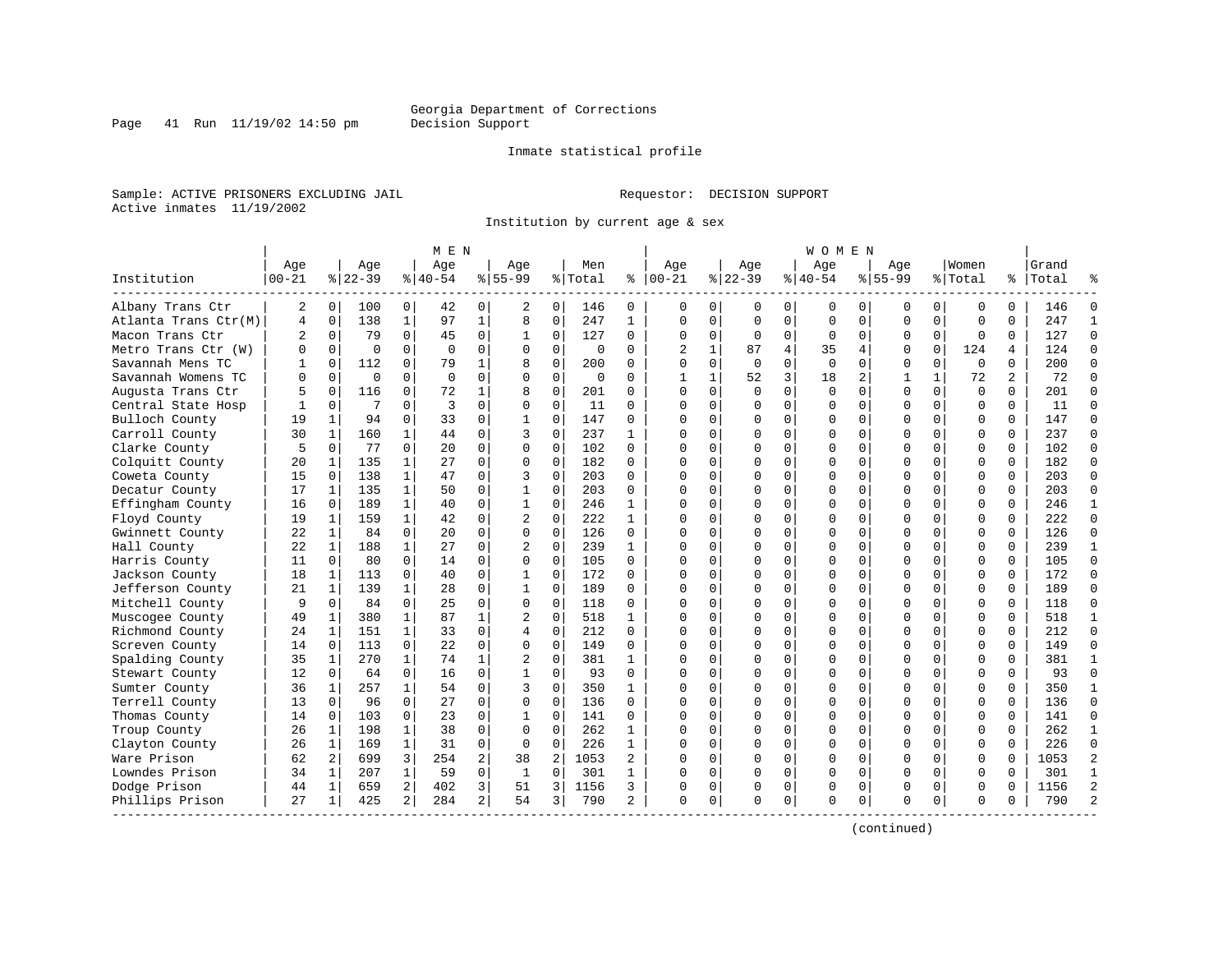### Inmate statistical profile

Sample: ACTIVE PRISONERS EXCLUDING JAIL Requestor: DECISION SUPPORT Active inmates 11/19/2002

Page  $42$  Run  $11/19/02$  14:50 pm

Institution by current age & sex (CONTINUED)

|                      |           |              |              |                | M E N       |                |              |                |         |                |             |             |          |             | WOMEN    |          |              |          |              |          |       |                |
|----------------------|-----------|--------------|--------------|----------------|-------------|----------------|--------------|----------------|---------|----------------|-------------|-------------|----------|-------------|----------|----------|--------------|----------|--------------|----------|-------|----------------|
|                      | Age       |              | Age          |                | Age         |                | Age          |                | Men     |                | Age         |             | Age      |             | Age      |          | Age          |          | Women        |          | Grand |                |
| Institution          | $00 - 21$ |              | $8 22-39$    |                | $8 40-54$   |                | $8 55-99$    |                | % Total | ႜ              | $ 00-21$    |             | $ 22-39$ |             | $ 40-54$ |          | $8155 - 99$  |          | % Total      | ႜၟ       | Total |                |
| Walker Prison        | 43        | 1            | 353          | 1              | 198         | 2              | 25           | 1              | 619     | 1              | 0           | 0           | O        | 0           | 0        | 0        | O            | 0        | 0            | 0        | 619   |                |
| Wayne Prison         | 8         | $\mathbf 0$  | 100          | $\mathbf 0$    | 77          | $\mathbf 1$    | 5            | $\mathbf 0$    | 190     | $\mathbf 0$    | $\mathbf 0$ | $\Omega$    | $\Omega$ | $\mathbf 0$ | $\Omega$ | 0        | 0            | $\Omega$ | $\Omega$     | 0        | 190   | $\Omega$       |
| Arrendale Prison     | 378       | 11           | 588          | 2              | 214         | 2              | 17           | 1              | 1197    | 3              | O           | 0           | $\Omega$ | 0           | 0        | $\Omega$ |              | $\Omega$ | O            | $\Omega$ | 1197  | κ              |
| Montgomery Prison    | 32        | 1            | 270          | 1              | 76          | $\mathbf{1}$   | 8            | 0              | 386     | $\mathbf{1}$   |             | 0           |          | 0           | Λ        | $\Omega$ |              | $\Omega$ | $\Omega$     | 0        | 386   |                |
| Lee Prison           | 30        | 1            | 419          | $\overline{a}$ | 251         | 2              | 25           | $\mathbf{1}$   | 725     | $\overline{a}$ | $\cap$      | 0           |          | $\Omega$    | ი        | $\Omega$ |              | 0        | $\Omega$     | $\Omega$ | 725   |                |
| Putnam Prison        | 13        | $\Omega$     | 83           | $\Omega$       | 35          | 0              | $\mathbf{1}$ | $\Omega$       | 132     | $\Omega$       | $\cap$      | 0           | ∩        | $\Omega$    | U        | O        | ∩            | 0        | O            | 0        | 132   | ∩              |
| Georgia State Prison | 31        | 1            | 801          | 3              | 324         | 3              | 45           | 2              | 1201    | 3              | U           | 0           | $\Omega$ | $\Omega$    | 0        | $\Omega$ | <sup>0</sup> | 0        | O            | $\Omega$ | 1201  |                |
| Mens Prison          | 5         | $\Omega$     | 122          | $\Omega$       | 257         | $\overline{a}$ | 284          | 15             | 668     | 2              | $\cap$      | O           | $\Omega$ | $\Omega$    | U        | $\Omega$ |              | $\Omega$ | $\Omega$     | O        | 668   |                |
| Jackson Prison-Diag  | 190       | 6            | 928          | 3              | 447         | 4              | 56           | 3              | 1621    | 4              | U           | O           | $\Omega$ | $\Omega$    | U        | C        |              | $\Omega$ | $\Omega$     | O        | 1621  |                |
| Jackson Prison-Perm  | 2         | $\Omega$     | 130          | $\Omega$       | 95          | 1              | 13           | 1              | 240     | 1              | U           | U           | $\Omega$ | $\Omega$    | U        | C        | ∩            | 0        | $\cap$       | $\Omega$ | 240   |                |
| Coastal Prison       | 158       | 5            | 872          | 3              | 371         | 3              | 40           | $\overline{2}$ | 1441    | 3              | n           | 0           | ∩        | $\Omega$    | 0        | ∩        | <sup>0</sup> | 0        | O            | $\Omega$ | 1441  |                |
| Scott Prison         | 43        | 1            | 692          | 3              | 386         | 3              | 42           | $\overline{c}$ | 1163    | 3              | O           | 0           | $\Omega$ | 0           | 0        | $\Omega$ | <sup>0</sup> | $\Omega$ | 0            | $\Omega$ | 1163  |                |
| Rivers Prison        | 45        | 1            | 641          | 2              | 362         | 3              | 44           | $\overline{2}$ | 1092    | 2              |             | O           |          | $\Omega$    | 0        | $\Omega$ |              | $\Omega$ | $\Omega$     | $\Omega$ | 1092  |                |
| Rutledge Prison      | 27        | 1            | 263          | 1              | 245         | 2              | 44           | $\overline{2}$ | 579     | $\mathbf{1}$   | C           | 0           |          | $\Omega$    | U        | $\Omega$ | <sup>0</sup> | 0        | O            | $\Omega$ | 579   | $\mathbf{1}$   |
| Central Prison       | 21        | 1            | 367          | $\mathbf{1}$   | 324         | 3              | 67           | 3              | 779     | $\mathfrak{D}$ | $\cap$      | 0           | $\Omega$ | $\Omega$    | O        | $\Omega$ | $\cap$       | $\Omega$ | $\Omega$     | $\Omega$ | 779   | $\mathfrak{D}$ |
| Augusta Med Prison   | 52        | 2            | 590          | $\overline{a}$ | 356         | 3              | 119          | 6              | 1117    | ς              | ∩           | 0           | $\Omega$ | $\Omega$    | O        | $\Omega$ | ∩            | $\Omega$ | $\Omega$     | $\Omega$ | 1117  |                |
| Rogers Prison        | 151       | 5            | 827          | 3              | 264         | $\overline{2}$ | 10           | 1              | 1252    | 3              | U           | 0           | $\Omega$ | $\Omega$    | 0        | $\Omega$ | <sup>0</sup> | $\Omega$ | O            | $\Omega$ | 1252  |                |
| Burruss Prison       | 26        | 1            | 185          | $\mathbf{1}$   | 78          | $\mathbf 1$    | 12           | $\mathbf{1}$   | 301     | 1              | ∩           | O           | $\Omega$ | $\Omega$    | 0        | $\Omega$ | $\Omega$     | $\Omega$ | $\Omega$     | O        | 301   |                |
| Bostick Prison       | 8         | $\Omega$     | 206          | 1              | 240         | 2              | 150          | 8              | 604     | 1              | U           | O           | $\Omega$ | $\Omega$    | U        | C        | ∩            | 0        | O            | O        | 604   |                |
| Valdosta Prison      | 33        | $\mathbf{1}$ | 521          | $\mathfrak{D}$ | 249         | $\overline{a}$ | 46           | 2              | 849     | $\mathbf{2}$   | $\Omega$    | 0           | $\Omega$ | $\Omega$    | $\Omega$ | $\Omega$ | $\Omega$     | $\Omega$ | $\Omega$     | $\Omega$ | 849   |                |
| Hays Prison          | 63        | 2            | 506          | 2              | 235         | 2              | 37           | $\overline{2}$ | 841     | 2              | U           | $\Omega$    | ∩        | $\Omega$    | 0        | ∩        | <sup>0</sup> | $\Omega$ | $\Omega$     | $\Omega$ | 841   |                |
| Hancock Prison       | 50        | $\mathbf{1}$ | 732          | 3              | 342         | 3              | 52           | 3              | 1176    | 3              | O           | 0           | O        | $\Omega$    | 0        | $\Omega$ | O            | $\Omega$ | 0            | $\Omega$ | 1176  |                |
| Telfair Prison       | 74        | 2            | 711          | 3              | 261         | $\overline{2}$ | 30           | $\overline{2}$ | 1076    | 2              |             | 0           |          | $\Omega$    | Ω        | $\Omega$ |              | $\Omega$ | $\Omega$     | $\Omega$ | 1076  |                |
| Autry Prison         | 87        | 3            | 763          | 3              | 366         | 3              | 62           | 3              | 1278    | 3              | $\cap$      | 0           |          | $\Omega$    | O        | $\Omega$ | $\Omega$     | $\Omega$ | $\Omega$     | $\Omega$ | 1278  |                |
| Johnson Prison       | 58        | 2            | 501          | $\mathfrak{D}$ | 269         | $\overline{a}$ | 32           | 2              | 860     | $\mathfrak{D}$ | $\Omega$    | 0           | ∩        | $\Omega$    | U        | $\Omega$ | $\cap$       | $\Omega$ | $\Omega$     | $\Omega$ | 860   | $\mathcal{D}$  |
| Wilcox Prison        | 74        | 2            | 777          | 3              | 448         | 4              | 55           | 3              | 1354    | 3              | $\cap$      | 0           | ∩        | $\Omega$    | 0        | $\Omega$ | <sup>0</sup> | $\Omega$ | $\Omega$     | $\Omega$ | 1354  |                |
| Calhoun Prison       | 88        | 3            | 793          | 3              | 319         | 3              | 40           | $\overline{2}$ | 1240    | 3              | U           | 0           | $\Omega$ | $\Omega$    | 0        | U        |              | 0        | 0            | O        | 1240  |                |
| Dooly Prison         | 52        | 2            | 672          | 3              | 370         | 3              | 50           | 3              | 1144    | 3              |             | O           | $\Omega$ | $\Omega$    | 0        | U        |              | 0        | 0            | U        | 1144  |                |
| Macon Prison         | 41        | $\mathbf{1}$ | 896          | 3              | 355         | 3              | 65           | 3              | 1357    | 3              |             | U           |          | $\Omega$    | U        | C        | $\cap$       | $\Omega$ | $\mathbf{1}$ | U        | 1358  |                |
| Smith Prison         | 65        | 2            | 737          | 3              | 288         | $\overline{a}$ | 35           | $\mathfrak{D}$ | 1125    | 3              | U           | U           | $\Omega$ | $\Omega$    | U        | C        | $\cap$       | $\cap$   | $\cap$       | $\Omega$ | 1125  | っ              |
| Homerville Prison    | 3         | $\Omega$     | 121          | $\Omega$       | 69          | $\mathbf 1$    | 7            | $\Omega$       | 200     | $\Omega$       | $\Omega$    | $\Omega$    | $\Omega$ | $\Omega$    | $\Omega$ | $\Omega$ | $\Omega$     | $\Omega$ | O            | $\Omega$ | 200   | U              |
| Washingtn Women Pris | 0         | $\mathbf 0$  | $\mathbf{1}$ | $\mathbf 0$    | $\Omega$    | 0              | $\Omega$     | $\mathbf 0$    | 1       | $\Omega$       | 52          | 33          | 682      | 35          | 299      | 32       | 29           | 36       | 1062         | 34       | 1063  |                |
| Baldwin Prison       | 58        | 2            | 455          | 2              | 187         | 2              | 24           | 1              | 724     | 2              | 0           | $\mathbf 0$ | 0        | 0           | 0        | $\Omega$ | $\Omega$     | $\Omega$ | O            | $\Omega$ | 724   |                |
| Metro Womens Prison  | 0         | 0            | 1            | $\Omega$       | $\mathbf 0$ | 0              | $\Omega$     | 0              | 1       | $\Omega$       | 36          | 23          | 506      | 26          | 267      | 29       | 25           | 31       | 834          | 27       | 835   |                |
| Pulaski Womens Pris  | $\Omega$  | 0            | ζ            | 0              | $\Omega$    | 0              | ∩            | $\Omega$       | 3       | 0              | 67          | 42          | 627      | 32          | 316      | 34       | 25           | 31       | 1035         | 33       | 1038  |                |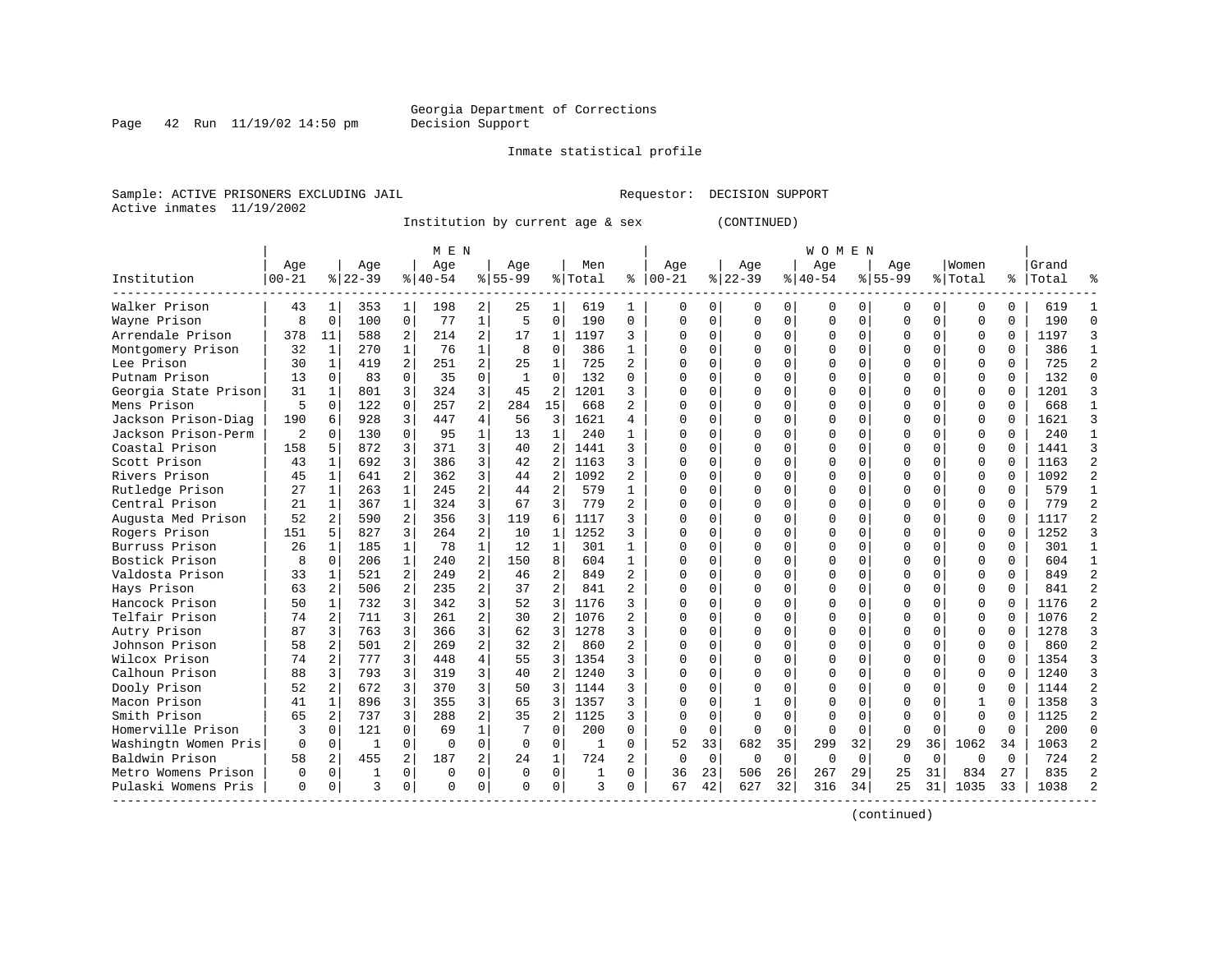Page 43 Run  $11/19/02$  14:50 pm

Inmate statistical profile

Sample: ACTIVE PRISONERS EXCLUDING JAIL **Requestor: DECISION SUPPORT** Active inmates 11/19/2002

Institution by current age & sex (CONTINUED)

|                      |                  |                                                         |                  |          | M E N            |       |                    |          |                |       |                    |   |                  |          | WOMEN            |       |                    |        |                  |       |                |   |
|----------------------|------------------|---------------------------------------------------------|------------------|----------|------------------|-------|--------------------|----------|----------------|-------|--------------------|---|------------------|----------|------------------|-------|--------------------|--------|------------------|-------|----------------|---|
| Institution          | Age<br>$00 - 21$ |                                                         | Age<br>$ 22-39 $ |          | Age<br>$ 40-54 $ |       | Age<br>$ 55-99 $   |          | Men<br>% Total | ႜ     | Age<br>$ 00 - 21 $ |   | Age<br>$ 22-39 $ |          | Age<br>$ 40-54 $ |       | Age<br>$8155 - 99$ |        | Women<br>% Total | ႜၟ    | Grand<br>Total | ႜ |
| Pelham PreTrans Unit | 2                | $\Omega$                                                | 111              | $\Omega$ | 75               |       |                    | $\Omega$ | 192            | 0     |                    | U |                  | $\Omega$ | 0                |       |                    |        |                  |       | 192            |   |
| Milan Prison         | 42               |                                                         | 155              |          | 55               | 0     | 4                  | $\Omega$ | 256            |       | $\Omega$           | 0 |                  | $\Omega$ | 0                |       |                    |        |                  | 0     | 256            |   |
| D Ray James Prison   | 126              |                                                         | 993              |          | 397              | 3     | 49                 | 3        | 1565           |       |                    |   |                  |          |                  |       |                    |        |                  | 0     | 1565           |   |
| Coffee Corr Facility | 111              |                                                         | 966              |          | 379              | 3     | 51                 | 3        | 1507           |       |                    |   |                  |          | 0                |       |                    |        |                  |       | 1507           |   |
| Wheeler Corr Facilty | 93               |                                                         | 917              |          | 437              |       | 64                 |          | 1511           |       |                    |   |                  |          |                  |       |                    |        |                  |       | 1511           |   |
| Transfer Inst Unkn   | 0                |                                                         | $\Omega$         |          | -0               |       |                    |          |                |       |                    |   |                  |          |                  |       |                    |        |                  |       |                |   |
| Ware Annex           | 26               |                                                         | 143              |          | 55               | 0     |                    |          | 228            |       |                    |   |                  |          |                  |       |                    |        |                  |       | 228            |   |
| Phillips Annex       | 32               |                                                         | 115              |          | 47               |       |                    |          | 198            |       |                    |   |                  |          |                  |       |                    |        |                  |       | 198            |   |
| Hays Annex           | 53               |                                                         | 238              |          | 100              |       |                    |          | 400            |       |                    |   |                  |          |                  |       |                    |        |                  | 0     | 400            |   |
| Hancock Annex        | 29               |                                                         | 138              |          | 43               |       |                    |          | 211            |       |                    |   |                  |          |                  |       |                    |        |                  | 0     | 211            |   |
| Burruss BC           | 57               |                                                         | 87               |          |                  | 0     |                    | $\Omega$ | 144            |       |                    |   |                  |          | 0                |       | 0                  |        |                  | 0     | 144            |   |
| Hays BC              | 53               |                                                         | 114              |          |                  |       |                    |          | 167            |       |                    |   |                  |          | 0                |       |                    |        |                  | 0     | 167            |   |
| Baldwin BC           | 42               |                                                         | 157              |          |                  | 0     | $\Omega$           | $\Omega$ | 199            |       |                    | 0 |                  |          | 0                |       | <sup>0</sup>       |        |                  |       | 199            |   |
| Total reported       |                  |                                                         |                  |          |                  |       | 1932 100 44306 100 |          |                |       | 158 100            |   | 1955 100         |          | 935 100          |       |                    | 80 100 | 3128 100         |       | 47434 100      |   |
| Percent reported     |                  | 3350 100 26879 100 12145 100<br>100.0<br>100.0<br>100.0 |                  |          |                  | 100.0 |                    | 100.0    |                | 100.0 | 100.0              |   |                  | 100.0    |                  | 100.0 |                    | 100.0  |                  | 100.0 |                |   |
| Not Reported         | $\Omega$         |                                                         | O                |          | $\Omega$         |       | $\Omega$           |          | $\Omega$       |       | $\Omega$           |   | $\Omega$         |          | $\Omega$         |       | <sup>0</sup>       |        |                  |       | U              |   |
| Total                | 3350             |                                                         | 26879            |          | 12145            |       | 1932               |          | 44306          |       | 158                |   | 1955             |          | 935              |       | 80                 |        | 3128             |       | 47434          |   |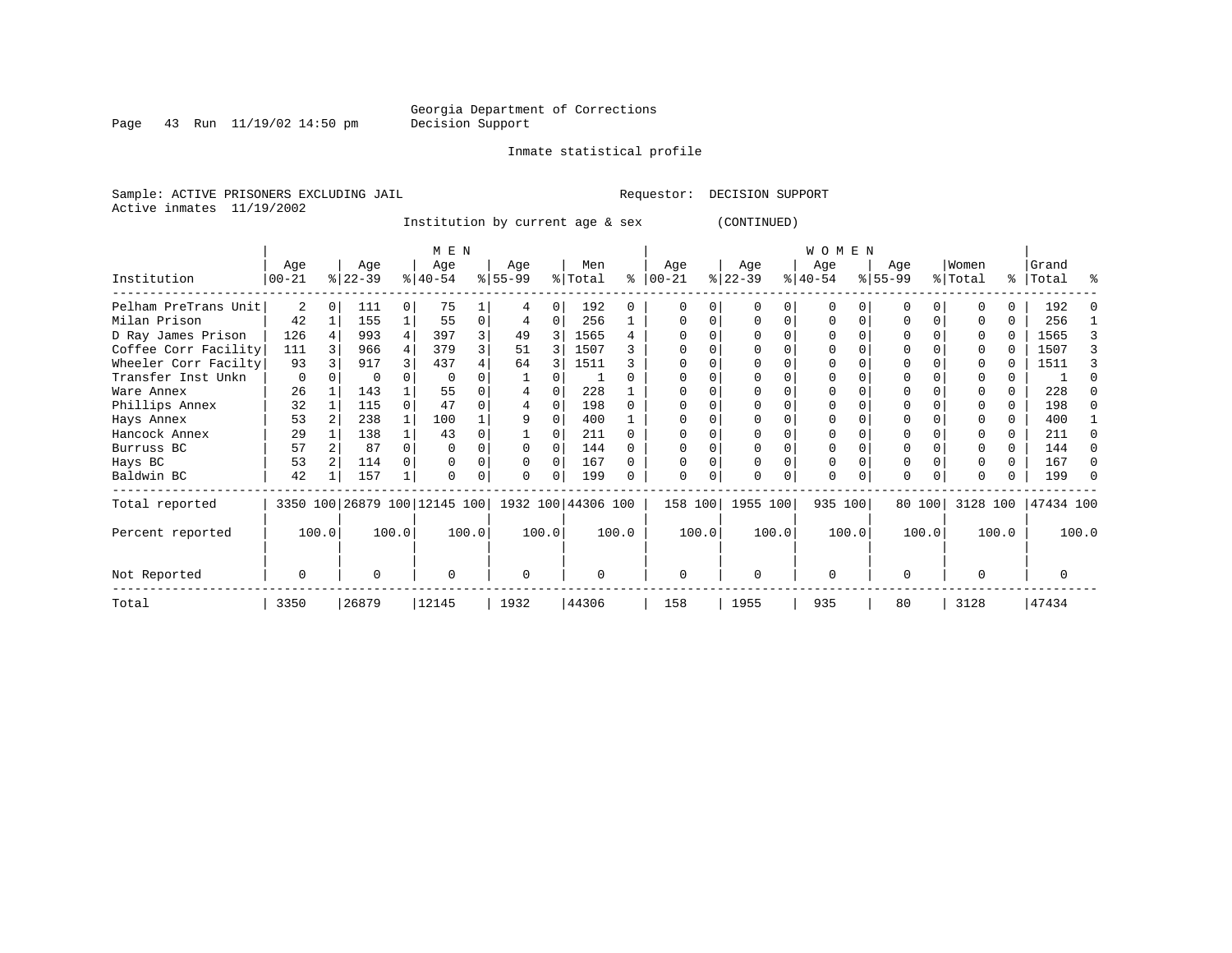Page  $44$  Run  $11/19/02$  14:50 pm

### Inmate statistical profile

Sample: ACTIVE PRISONERS EXCLUDING JAIL Requestor: DECISION SUPPORT Active inmates 11/19/2002

Misdemeanors And Felonies by current age & sex

| Crime Type            | Age<br>  00-21 |                | Age<br>$8122 - 39$                                    |          | M E N<br>Age<br>$8 40-54$ |                | Age<br>$8155 - 99$ |                | Men<br>% Total     | ွေ           | Aqe<br>$00 - 21$ |                        | Age<br>$ 22-39 $         |                | <b>WOMEN</b><br>Aqe<br>$8 40-54$ |                         | Age<br>$8155 - 99$ |                    | Women<br>% Total |              | Grand<br>%   Total % |               |
|-----------------------|----------------|----------------|-------------------------------------------------------|----------|---------------------------|----------------|--------------------|----------------|--------------------|--------------|------------------|------------------------|--------------------------|----------------|----------------------------------|-------------------------|--------------------|--------------------|------------------|--------------|----------------------|---------------|
| MISDEMEANOR<br>FELONY | $\Omega$       | 0 <sup>1</sup> | 10<br>3342 100 26842 100 12129 100 1931 100 44244 100 | $\Omega$ | 6                         | 0 <sup>1</sup> |                    | 0 <sup>1</sup> | 17                 | $\mathbf{0}$ | $\mathbf{0}$     | $\mathbf 0$<br>156 100 | $\mathbf{1}$<br>1941 100 | 0 <sup>1</sup> | $\overline{a}$                   | $\mathbf{0}$<br>931 100 | 0                  | $\Omega$<br>80 100 |                  | $\mathbf{0}$ | 3108 100 47352 100   | $20 \qquad 0$ |
| Total reported        |                |                | 3342 100 26852 100 12135 100                          |          |                           |                |                    |                | 1932 100 44261 100 |              |                  | 156 100                | 1942 100                 |                |                                  | 933 100                 | 80                 | 100                | 3111             | 100          | 47372 100            |               |
| Percent reported      |                | 99.8           |                                                       | 99.9     |                           | 99.9           |                    | 100.0          |                    | 99.9         |                  | 98.7                   |                          | 99.3           |                                  | 99.8                    |                    | 100.0              |                  | 99.5         |                      | 99.9          |
| NOT REPORTED          | 8              |                | 27                                                    |          | 10                        |                | $\mathbf 0$        |                | 45                 |              | 2                |                        | 13                       |                | 2                                |                         | $\Omega$           |                    | 17               |              | 62                   |               |
| Total                 | 3350           |                | 26879                                                 |          | 12145                     |                | 1932               |                | 44306              |              | 158              |                        | 1955                     |                | 935                              |                         | 80                 |                    | 3128             |              | 47434                |               |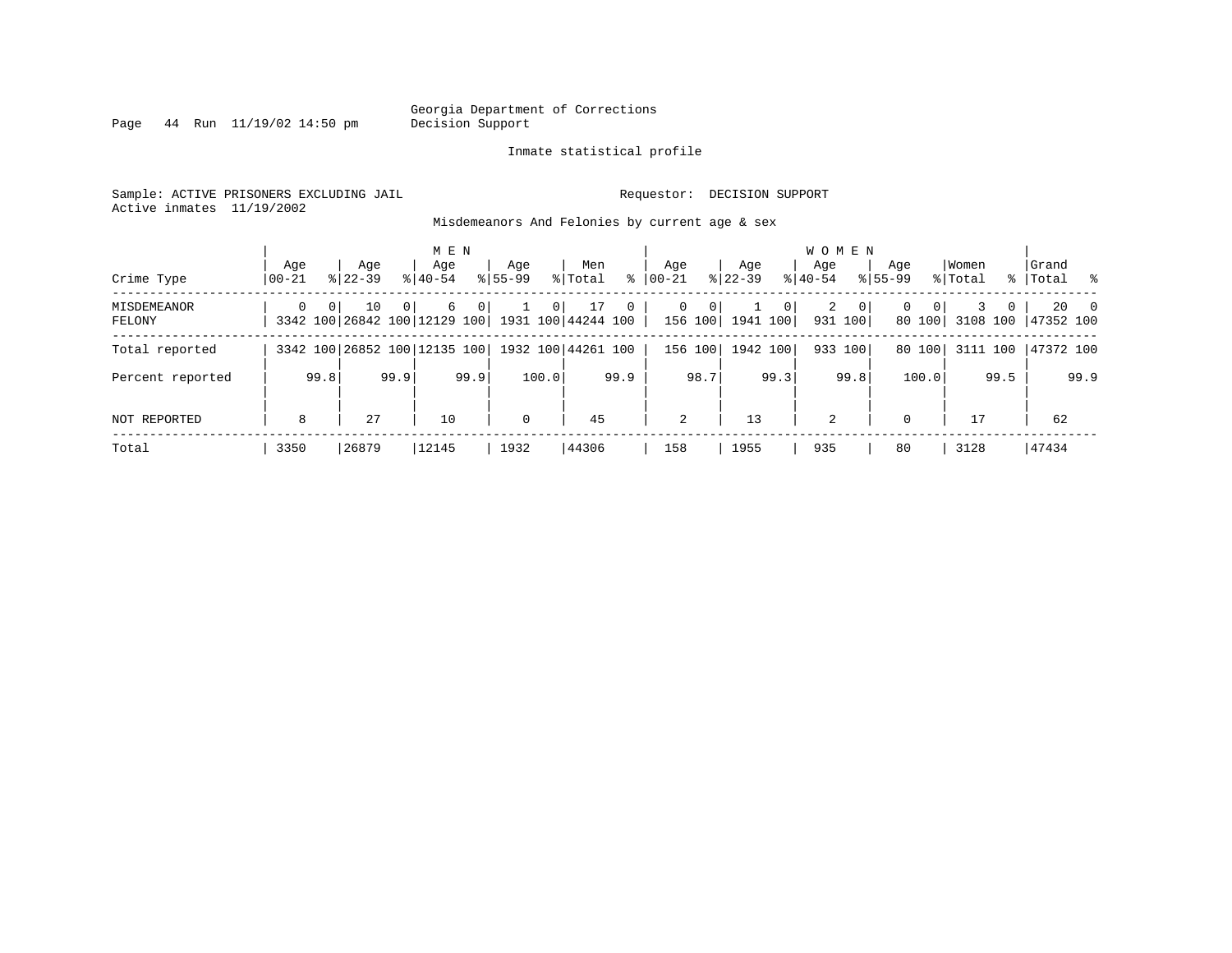Page 45 Run  $11/19/02$  14:50 pm

### Inmate statistical profile

Sample: ACTIVE PRISONERS EXCLUDING JAIL Requestor: DECISION SUPPORT Active inmates 11/19/2002

Crimes By Group by current age & sex

|                      |           |          |           |              | M E N                        |             |              |                |                    |               |                |                |             |                | W O M E N    |             |                |              |                |                |           |                |
|----------------------|-----------|----------|-----------|--------------|------------------------------|-------------|--------------|----------------|--------------------|---------------|----------------|----------------|-------------|----------------|--------------|-------------|----------------|--------------|----------------|----------------|-----------|----------------|
|                      | Age       |          | Age       |              | Age                          |             | Age          |                | Men                |               | Age            |                | Age         |                | Age          |             | Age            |              | Women          |                | Grand     |                |
| Crimes By Group      | $00 - 21$ |          | $8 22-39$ |              | % 40-54                      |             | $8155 - 99$  |                | % Total            | ႜ             | $ 00 - 21$     |                | $8$   22-39 |                | $8140 - 54$  |             | $8155 - 99$    |              | % Total        | ႜ              | Total     |                |
| HOMICIDE             | 191       | 6        | 3090      | 12           | 1867                         | 15          | 531          | 27             | 5679               | 13            | 16             | 10             | 239         | 12             | 151          | 16          | 35             | 44           | 441            | 14             | 6120      | 13             |
| ABORTION             | $\Omega$  | $\Omega$ | $\Omega$  | 0            | $\Omega$                     | $\mathbf 0$ | $\Omega$     | $\mathbf 0$    | 0                  | $\mathbf 0$   | $\Omega$       | $\mathbf 0$    | $\Omega$    | 0              | $\Omega$     | $\mathbf 0$ | $\Omega$       | $\Omega$     | $\mathbf 0$    | $\Omega$       | $\Omega$  | $\Omega$       |
| BODILY INJRY&REL OFF | 538       | 16       | 4526      | 17           | 1755                         | 14          | 260          | 13             | 7079               | 16            | 34             | 22             | 225         | 12             | 122          | 13          | 6              | 8            | 387            | 12             | 7466      | 16             |
| ARSON & REL OFF      |           | $\Omega$ | 82        | 0            | 49                           | 0           |              | 0              | 145                | 0             |                | 1              | 10          | 1              | 12           | 1           | 2              | 3            | 25             | 1              | 170       | $\Omega$       |
| DAMAGE OF PROPERTY   | 18        | 1        | 73        | 0            | 21                           | 0           | 4            | 0              | 116                | $\Omega$      | ∩              | $\Omega$       | 4           | 0              | 3            | $\Omega$    | 1              | 1            | 8              | $\Omega$       | 124       | $\Omega$       |
| BURGLARY & REL OFF   | 518       | 16       | 3263      | 12           | 1414                         | 12          | 59           | 3              | 5254               | 12            | 10             | 6              | 124         | 6              | 48           | 5           | O              | $\mathbf 0$  | 182            | 6              | 5436      | 11             |
| FORGERY & REL OFF    | 42        | 1        | 766       | 3            | 384                          | 3           | 33           | 2              | 1225               | 3             | 11             | 7              | 348         | 18             | 122          | 13          | 9              | 11           | 490            | 16             | 1715      | $\overline{4}$ |
| THEFT                | 238       | 7        | 1485      | 6            | 809                          | 7           | 55           | 3              | 2587               | 6             | 15             | 10             | 213         | 11             | 142          | 15          | $\overline{a}$ | 3            | 372            | 12             | 2959      | 6              |
| <b>ROBBERY</b>       | 915       | 27       | 4535      | 17           | 1200                         | 10          | 99           | 5              | 6749               | 15            | 38             | 24             | 162         | 8              | 40           | 4           | $\overline{2}$ | 3            | 242            | 8              | 6991      | 15             |
| SEXUAL OFFENSES      | 286       | 9        | 2864      | 11           | 2253                         | 19          | 613          | 32             | 6016               | 14            | 3              | $\overline{2}$ | 59          | 3              | 25           | 3           | 1              | $\mathbf{1}$ | 88             | 3              | 6104      | 13             |
| OBSCENITY CRIMES     | n         | $\Omega$ | U         | 0            | -1                           | 0           | O            | 0              |                    | $\Omega$      | ∩              | O              | $\Omega$    | U              | $\Omega$     | $\Omega$    | O              | $\Omega$     | $\Omega$       | $\Omega$       |           | ∩              |
| TREASON & REL OFF    | $\Omega$  | $\Omega$ | 1         | 0            | -1                           | 0           | U            | 0              | 2                  | $\Omega$      | $\Omega$       | 0              | 0           | 0              | $\Omega$     | $\Omega$    | 0              | 0            | 0              | 0              | 2         | ∩              |
| CRIMES INVOLVNG GOVT | 49        | 1        | 421       | 2            | 140                          | 1           | 5            | 0              | 615                | 1             |                | 1              | 31          | 2              | 14           | 2           | 0              | 0            | 47             |                | 662       | -1             |
| FALSIFICATIONS       | 1         | 0        | 20        | 0            | 4                            | 0           | $\Omega$     | 0              | 25                 | $\Omega$      | $\Omega$       | 0              | 3           | U              | $\mathbf{1}$ | $\mathbf 0$ | $\Omega$       | 0            | 4              | 0              | 29        | $\Omega$       |
| OBSTRUCT LAW ENFORCE | 6         | $\Omega$ | 84        | 0            | 26                           | $\Omega$    | 2            | $\Omega$       | 118                | 0             |                | U              | 8           | U              | -1           | $\Omega$    | 1              | $\mathbf{1}$ | 10             | 0              | 128       | $\Omega$       |
| DISORDERLY CONDUCT   |           | $\Omega$ | 24        | U            | 8                            | 0           | U            | 0              | 34                 |               |                |                | 4           | U              | <sup>0</sup> | $\Omega$    | $\Omega$       | $\Omega$     | $\overline{4}$ |                | 38        |                |
| GAMBLING & REL OFF   | O         | $\Omega$ | ζ         | 0            | 2                            | 0           | $\Omega$     | $\Omega$       | 5                  | $\Omega$      | ∩              | U              | $\Omega$    | U              | $\Omega$     | $\Omega$    | U              | 0            | $\Omega$       | 0              |           |                |
| CRUELTY TO CHILDREN  | 5         | $\Omega$ | 206       | $\mathbf 1$  | 49                           | 0           | 8            | 0              | 268                | 1             | $\overline{4}$ | 3              | 71          | 4              | 12           | 1           | O              | $\Omega$     | 87             | 3              | 355       |                |
| CRIMES WITH GUNS     | 31        | 1        | 595       | 2            | 231                          | 2           | 49           | 3              | 906                |               |                | 1              | 14          | 1              | 16           | 2           | 3              | 4            | 34             | 1              | 940       | $\overline{2}$ |
| INVASION PRIVACY     |           | 0        | 12        | 0            | $\overline{4}$               | 0           | $\mathbf{1}$ | 0              | 18                 | $\Omega$      | $\Omega$       | $\Omega$       | $\Omega$    | $\Omega$       | $\Omega$     | 0           | 0              | $\Omega$     | $\mathbf 0$    | $\Omega$       | 18        | $\Omega$       |
| RACKETEERING         |           | $\Omega$ | 17        | 0            | 17                           | 0           | 4            | 0              | 38                 | 0             | $\Omega$       | 0              | 4           | 0              | 4            | 0           | $\Omega$       | 0            | 8              | $\Omega$       | 46        | $\Omega$       |
| DRUG ABUSE OFFENSES  | 420       | 13       | 3715      | 14           | 1473                         | 12          | 133          | 7              | 5741               | 13            | 16             | 10             | 350         | 18             | 179          | 19          | 13             | 16           | 558            | 18             | 6299      | 13             |
| DRUG TRAFFICKING     | 32        | 1        | 763       | 3            | 204                          | 2           | 31           | $\overline{2}$ | 1030               | $\mathcal{D}$ | -1             | 1              | 43          | $\overline{2}$ | 25           | 3           | 3              | 4            | 72             | $\mathfrak{D}$ | 1102      | $\mathcal{D}$  |
| AUTO CRIMES          |           | $\Omega$ | 179       | $\mathbf{1}$ | 181                          | 1           | 27           | 1              | 394                | 1             | $\Omega$       | $\Omega$       | 10          | $\mathbf 1$    | 10           | 1           | 1              | $\mathbf{1}$ | 21             |                | 415       | $\mathbf{1}$   |
| REVENUE & CONTRABAND | 0         | $\Omega$ | 0         | $\Omega$     | $\Omega$                     | 0           | $\Omega$     | 0              | $\Omega$           | $\Omega$      | $\Omega$       | O              | 0           | $\Omega$       | <sup>0</sup> | $\mathbf 0$ | $\Omega$       | 0            | $\mathbf 0$    | $\Omega$       | $\Omega$  | $\Omega$       |
| CRIMES OF OTH STATES | $\Omega$  | 0        | -1        | 0            | $\Omega$                     | 0           | $\Omega$     | 0              | 1                  | $\Omega$      | ∩              | O              | -1          | U              | $\Omega$     | 0           | 0              | $\Omega$     | 1              | $\Omega$       | 2         | ∩              |
| MISC. FELONIES       | 32        | 1        | 103       | 0            | 29                           | 0           | 9            | 0              | 173                | $\Omega$      | 4              | 3              | 17          | 1              | 3            | 0           | 1              | 1            | 25             |                | 198       | $\Omega$       |
| MISDEMEANORS         | 0         | 0        | 10        | 0            | 6                            | 0           | $\mathbf{1}$ | 0              | 17                 | $\Omega$      | $\Omega$       | 0              | 1           | 0              | 2            | 0           | $\Omega$       | 0            | 3              | 0              | 20        |                |
| Total reported       |           |          |           |              | 3339 100 26838 100 12128 100 |             |              |                | 1931 100 44236 100 |               | 156 100        |                | 1941 100    |                | 932 100      |             |                | 80 100       | 3109 100       |                | 47345 100 |                |
| Percent reported     |           | 99.7     |           | 99.8         |                              | 99.9        |              | 99.9           |                    | 99.8          |                | 98.7           |             | 99.3           |              | 99.7        |                | 100.0        |                | 99.4           |           | 99.8           |
| <b>NOT REPORTED</b>  | 11        |          | 41        |              | 17                           |             | 1            |                | 70                 |               | 2              |                | 14          |                | 3            |             | $\Omega$       |              | 19             |                | 89        |                |
| Total                | 3350      |          | 26879     |              | 12145                        |             | 1932         |                | 44306              |               | 158            |                | 1955        |                | 935          |             | 80             |              | 3128           |                | 47434     |                |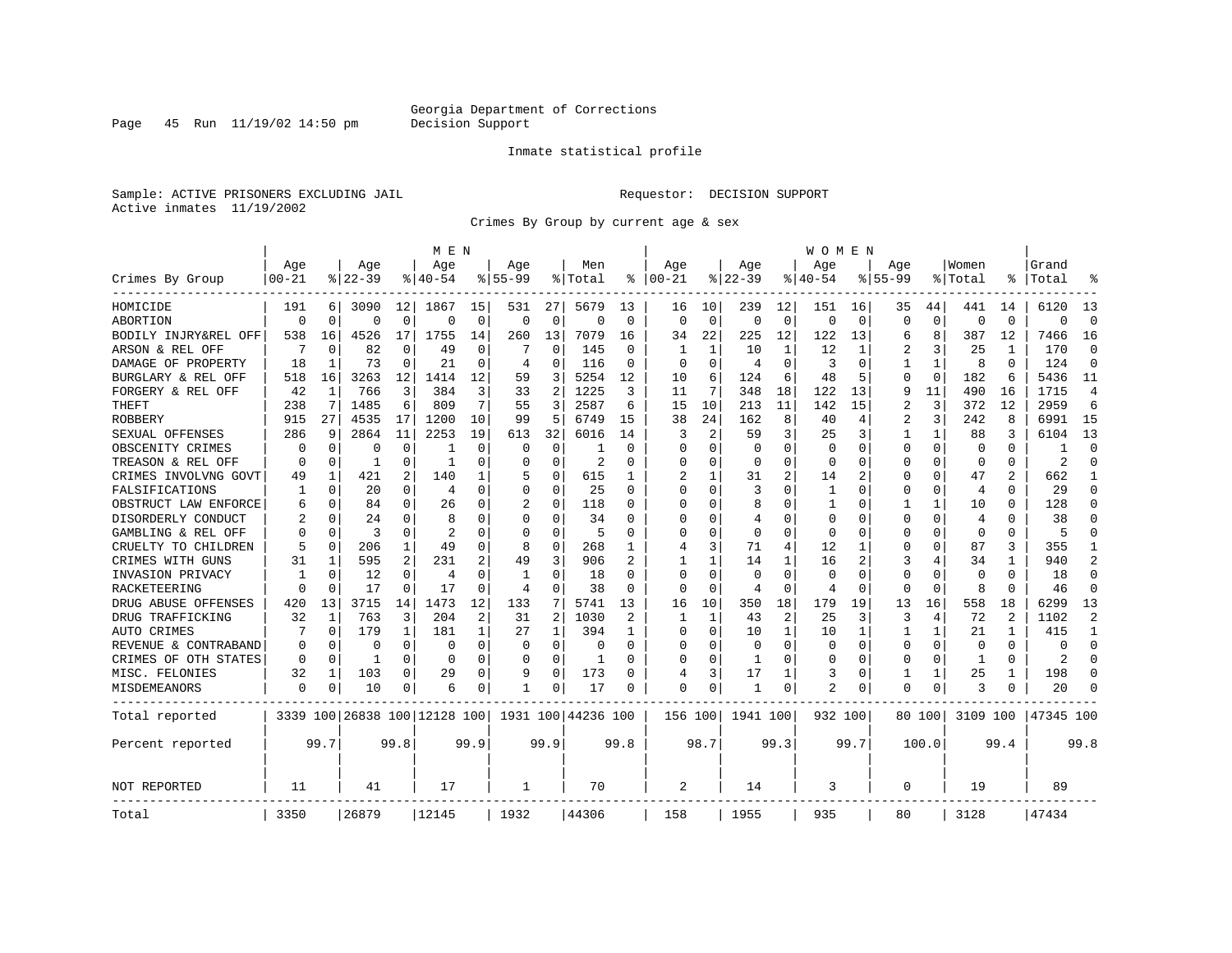Page 46 Run  $11/19/02$  14:50 pm

### Inmate statistical profile

Sample: ACTIVE PRISONERS EXCLUDING JAIL Requestor: DECISION SUPPORT Active inmates 11/19/2002

Most Serious Offense by current age & sex

|                                                                                                                                    |                |             |                |              | M E N          |          |          |                |              |          |               |              |              |              | W O M E N   |             |                |                |                         |                |           |                |
|------------------------------------------------------------------------------------------------------------------------------------|----------------|-------------|----------------|--------------|----------------|----------|----------|----------------|--------------|----------|---------------|--------------|--------------|--------------|-------------|-------------|----------------|----------------|-------------------------|----------------|-----------|----------------|
|                                                                                                                                    | Age            |             | Age            |              | Aqe            |          | Age      |                | Men          |          | Age           |              | Aqe          |              | Aqe         |             | Age            |                | Women                   |                | Grand     |                |
| Most Serious Offense 00-21                                                                                                         |                |             | $8 22-39$      |              | $ 40-54 $      |          | $ 55-99$ |                | % Total      |          | $8   00 - 21$ |              | $ 22-39$     |              | $ 40-54$    |             | $8155 - 99$    |                | %   Total               |                | %   Total |                |
| NOTE: In the table below, misdemeanors come first, and are in lower-case letters. AFTER THAT COME FELONIES, IN UPPER-CASE LETTERS. |                |             |                |              |                |          |          |                |              |          |               |              |              |              |             |             |                |                |                         |                |           |                |
| aggravated assault                                                                                                                 | $\Omega$       | $\mathbf 0$ | 1              | $\Omega$     | $\Omega$       | $\Omega$ | O        | 0              | -1           | $\Omega$ | $\Omega$      | 0            | $\Omega$     | 0            | $\mathbf 0$ | $\mathbf 0$ | $\Omega$       | $\Omega$       | $\mathbf 0$             | $\Omega$       |           |                |
| simple assault                                                                                                                     |                | 0           | 1              | $\Omega$     | $\Omega$       | $\Omega$ | $\Omega$ | 0              | 1            | $\Omega$ | $\Omega$      | $\Omega$     | 0            | 0            | $\Omega$    | 0           | $\Omega$       | $\Omega$       | $\Omega$                | $\Omega$       |           | $\Omega$       |
| simple battery                                                                                                                     |                | $\mathbf 0$ | $\Omega$       | 0            |                | $\Omega$ | 0        | $\Omega$       |              | 0        | $\Omega$      | $\Omega$     | $\Omega$     | $\Omega$     | O           | 0           | 0              | $\Omega$       | $\cap$                  | $\Omega$       |           |                |
| disorderly conduct                                                                                                                 |                | $\Omega$    | $\mathbf{1}$   | U            | $\Omega$       | $\Omega$ | O        | $\Omega$       |              | $\Omega$ | $\Omega$      | $\Omega$     | $\Omega$     | O            | $\Omega$    | $\mathbf 0$ | $\Omega$       | $\Omega$       | $\Omega$                | $\Omega$       |           |                |
| robbery                                                                                                                            |                | $\Omega$    | 1              | U            | $\Omega$       | 0        | O        | $\Omega$       | $\mathbf{1}$ | 0        | <sup>0</sup>  | $\Omega$     | $\Omega$     | $\Omega$     | $\Omega$    | 0           | U              | $\Omega$       | $\Omega$                | 0              |           | ∩              |
| bad checks                                                                                                                         |                | $\Omega$    | 1              | 0            | $\Omega$       | $\Omega$ | O        | $\Omega$       | 1            | 0        | <sup>0</sup>  | $\Omega$     | $\Omega$     | 0            |             | 0           | 0              | $\Omega$       |                         | 0              |           |                |
| viol motor veh law                                                                                                                 |                | $\mathbf 0$ | $\Omega$       | 0            | $\mathbf{1}$   | 0        |          | 0              | 2            | 0        | $\Omega$      | $\Omega$     | 0            | 0            | C           | 0           | $\Omega$       | $\Omega$       | $\Omega$                | $\Omega$       |           |                |
| dui                                                                                                                                |                | $\Omega$    | $\Omega$       | O            | $\overline{c}$ | $\Omega$ | $\Omega$ | $\Omega$       | 2            | $\Omega$ | $\Omega$      | $\Omega$     | 0            | 0            | $\Omega$    | $\mathbf 0$ | $\Omega$       | $\Omega$       | $\Omega$                | $\Omega$       |           | $\cap$         |
| obstr of law enf off                                                                                                               |                | 0           | $\overline{c}$ | U            | -1             | 0        | O        | 0              | 3            | $\Omega$ | $\cap$        | 0            | $\Omega$     | 0            |             | 0           | 0              | 0              | -1                      | 0              |           | $\cap$         |
| crmnl trespassing                                                                                                                  |                | 0           | $\mathbf{1}$   | U            |                | $\Omega$ | U        | $\Omega$       | 2            | $\Omega$ | $\Omega$      | 0            | $\Omega$     | O            | $\Omega$    | 0           | 0              | $\Omega$       | <sup>0</sup>            | O              |           |                |
| shoplifting                                                                                                                        |                | $\mathbf 0$ |                | U            | $\Omega$       | $\Omega$ | U        | $\Omega$       |              | O        | $\Omega$      | O            | $\Omega$     | $\Omega$     |             | $\mathbf 0$ | $\Omega$       | $\Omega$       | $\bigcap$               | $\Omega$       |           |                |
| theft by deception <                                                                                                               |                | $\Omega$    | $\Omega$       | U            | $\Omega$       | $\Omega$ | $\Omega$ | $\Omega$       | $\Omega$     | O        | $\Omega$      | $\Omega$     | $\mathbf{1}$ | O            | U           | $\Omega$    | $\Omega$       | $\Omega$       |                         | $\Omega$       |           |                |
| poss alc bev by juve                                                                                                               | 0              | $\Omega$    | 1              | U            | $\Omega$       | 0        | O        | $\Omega$       | 1            | O        | <sup>0</sup>  | $\Omega$     | $\Omega$     | O            | O           | $\Omega$    | 0              | $\Omega$       | $\Omega$                | 0              |           |                |
| MISC HOMICIDE OFFENS                                                                                                               | 1              | $\Omega$    | 10             | $\Omega$     | 3              | $\Omega$ | 1        | $\Omega$       | 15           | $\Omega$ | <sup>0</sup>  | $\Omega$     | -1           | $\Omega$     | 1           | $\Omega$    | $\Omega$       | $\Omega$       | $\overline{\mathbf{c}}$ | $\Omega$       | 17        | ∩              |
| <b>MURDER</b>                                                                                                                      | 108            | 7           | 2112           | 14           | 1457           | 19       | 416      | 33             | 4093         | 16       | 8             | 11           | 116          | 11           | 84          | 16          | 27             | 54             | 235                     | 14             | 4328      | 16             |
| VOLUNTARY MANSLAUGHT                                                                                                               | 53             | 3           | 696            | 4            | 289            | 4        | 85       | 7              | 1123         | 4        | 6             | 8            | 96           | 9            | 53          | 10          | 6              | 12             | 161                     | 9              | 1284      | 5              |
| INVOLUNTARY MANSLAUG                                                                                                               | 12             | 1           | 80             | $\mathbf{1}$ | 26             | 0        | 9        | $\mathbf{1}$   | 127          | $\Omega$ |               | $\mathbf{1}$ | 11           | $\mathbf{1}$ | 5           | 1           | $\Omega$       | $\Omega$       | 17                      | $\mathbf{1}$   | 144       | $\mathbf{1}$   |
| FETICIDE                                                                                                                           | $\Omega$       | $\mathbf 0$ | $\mathbf{1}$   | $\Omega$     | $\overline{2}$ | $\Omega$ | $\Omega$ | $\Omega$       | 3            | $\Omega$ | $\Omega$      | $\Omega$     | $\Omega$     | 0            |             | 0           | $\Omega$       | $\Omega$       | $\Omega$                | $\Omega$       | 3         | $\Omega$       |
| VEHICULAR HOMICIDE                                                                                                                 | 14             | 1           | 187            | $\mathbf{1}$ | 87             | 1        | 19       | $\mathbf{1}$   | 307          | 1        | -1            | $\mathbf{1}$ | 16           | $\mathbf{1}$ | 8           | 2           | $\overline{c}$ | 4              | 27                      |                | 334       |                |
| HOMICIDE BY PILOT, DU                                                                                                              |                | $\Omega$    | 9              | U            | 3              | $\Omega$ | $\Omega$ | $\Omega$       | 14           | $\Omega$ | $\Omega$      | $\Omega$     | $\Omega$     | O            | $\Omega$    | $\Omega$    | $\Omega$       | 0              | $\Omega$                | 0              | 14        | ∩              |
| CONCEAL DEATH OF ANO                                                                                                               | 2              | 0           | $\Omega$       | U            | -1             | 0        | 1        | 0              | 4            | $\Omega$ | $\Omega$      | $\Omega$     | $\Omega$     | $\Omega$     | $\Omega$    | 0           | 0              | 0              | 0                       | $\Omega$       |           | ∩              |
| ATMPT MURDER                                                                                                                       | U              | 0           | 5              | 0            | $\overline{c}$ | 0        |          | $\Omega$       | 8            | $\Omega$ |               | $\Omega$     | $\Omega$     | 0            |             | 0           | $\Omega$       | $\Omega$       | -1                      | 0              |           |                |
| MISC ASSAULT/BATTERY                                                                                                               | 4              | $\mathbf 0$ | 33             | $\Omega$     | 12             | $\Omega$ |          | $\mathbf 0$    | 51           | $\Omega$ | $\Omega$      | $\Omega$     | O            | $\Omega$     | $\Omega$    | $\mathbf 0$ | $\Omega$       | $\Omega$       | $\Omega$                | $\Omega$       | 51        |                |
| FAMILY VIOLENCE BATT                                                                                                               | $\mathfrak{D}$ | $\Omega$    | 21             | $\Omega$     | 9              | $\Omega$ | $\Omega$ | $\Omega$       | 32           | $\Omega$ | $\Omega$      | $\Omega$     | $\Omega$     | $\Omega$     | $\Omega$    | $\Omega$    | $\Omega$       | $\Omega$       | $\Omega$                | $\Omega$       | 32        | $\Omega$       |
| <b>AGGRAV ASSAULT</b>                                                                                                              | 362            | 22          | 2834           | 18           | 1030           | 14       | 171      | 13             | 4397         | 17       | 23            | 32           | 161          | 15           | 91          | 18          | $\overline{2}$ | 4              | 277                     | 16             | 4674      | 17             |
| ATMPT AGGRAV ASSAULT                                                                                                               | 0              | 0           | 2              | 0            | 1              | 0        | 0        | 0              | 3            | 0        | $\Omega$      | $\Omega$     | 0            | 0            | 0           | 0           | 0              | 0              | 0                       | 0              | 3         | $\Omega$       |
| <b>AGGRAV BATTERY</b>                                                                                                              | 39             | 2           | 325            | 2            | 147            | 2        | 22       | $\overline{2}$ | 533          | 2        | 3             | 4            | 18           | 2            | 10          | 2           | 2              | 4              | 33                      | 2              | 566       | $\overline{2}$ |
| TERRORIST THREATS &                                                                                                                | 25             | 2           | 179            | $\mathbf{1}$ | 78             | 1        | 6        | $\Omega$       | 288          | 1        | $\Omega$      | $\Omega$     | 10           | $\mathbf{1}$ |             | 1           | $\Omega$       | $\Omega$       | 17                      | $\mathbf{1}$   | 305       | $\mathbf{1}$   |
| FALSE IMPRISONMENT                                                                                                                 | 6              | $\Omega$    | 80             | $\mathbf{1}$ | 31             | 0        | 2        | $\Omega$       | 119          | $\Omega$ | 1             | $\mathbf{1}$ | $\Omega$     | $\Omega$     | 3           | 1           | $\Omega$       | $\Omega$       | $\overline{4}$          | $\Omega$       | 123       | $\Omega$       |
| KIDNAPPING                                                                                                                         | 79             | 5           | 730            | 5            | 311            | 4        | 36       | 3              | 1156         | 4        | 6             | 8            | 17           | 2            | 6           | 1           | 1              | 2              | 30                      | $\mathfrak{D}$ | 1186      | $\overline{4}$ |
| INTERFERENCE WITH CU                                                                                                               | $\Omega$       | $\mathbf 0$ | 5              | $\Omega$     | $\Omega$       | $\Omega$ | $\Omega$ | $\mathbf 0$    | 5            | $\Omega$ | $\Omega$      | $\Omega$     | $\Omega$     | $\Omega$     | $\Omega$    | $\mathbf 0$ | $\Omega$       | $\Omega$       | $\Omega$                | $\Omega$       |           |                |
| AGGRAV ASSAULT POLCE                                                                                                               | 14             | 1           | 205            | $\mathbf 1$  | 70             | 1        | 12       | 1              | 301          |          |               | 1            | 10           | 1            | 4           | 1           | $\mathbf{1}$   | $\overline{a}$ | 16                      | 1              | 317       | -1             |
| AGGRAV BATTERY PEACE                                                                                                               | 0              | 0           | 5              | 0            | 2              | 0        | $\Omega$ | 0              | 7            | 0        | $\Omega$      | 0            | $\Omega$     | 0            | $\Omega$    | $\mathbf 0$ | $\Omega$       | 0              | $\Omega$                | 0              |           | ∩              |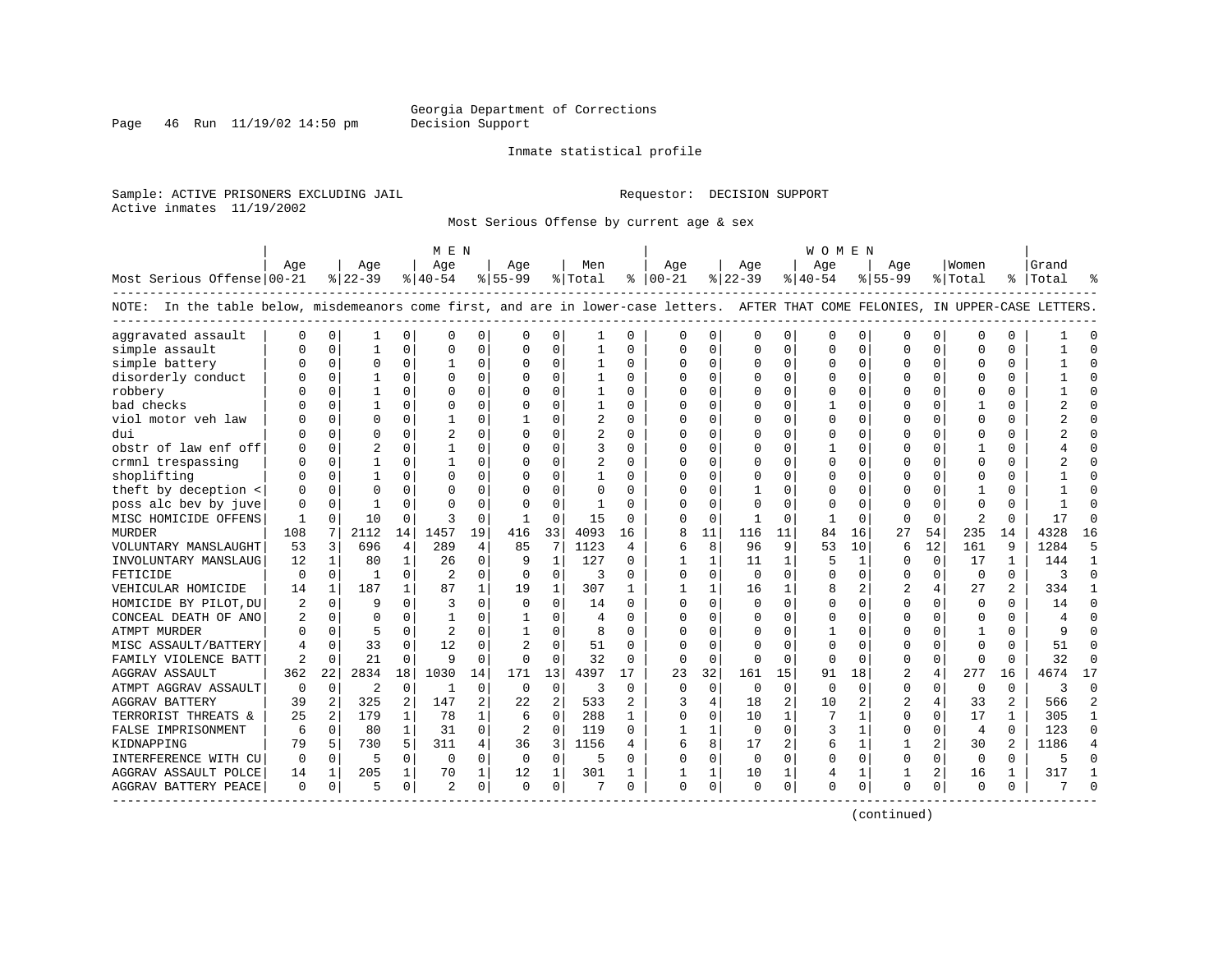Page  $47$  Run  $11/19/02$  14:50 pm

### Inmate statistical profile

Sample: ACTIVE PRISONERS EXCLUDING JAIL Requestor: DECISION SUPPORT Active inmates 11/19/2002

Most Serious Offense by current age & sex (CONTINUED)

|                            |     |             |              |              | MEN        |          |           |                |         |          |               |          |          |    | <b>WOMEN</b> |          |           |          |         |                |           |    |
|----------------------------|-----|-------------|--------------|--------------|------------|----------|-----------|----------------|---------|----------|---------------|----------|----------|----|--------------|----------|-----------|----------|---------|----------------|-----------|----|
|                            | Age |             | Age          |              | Age        |          | Age       |                | Men     |          | Age           |          | Age      |    | Age          |          | Aqe       |          | Women   |                | Grand     |    |
| Most Serious Offense 00-21 |     |             | $8 22-39$    |              | $ 40-54 $  |          | $8 55-99$ |                | % Total |          | $8   00 - 21$ |          | $ 22-39$ |    | $ 40-54$     |          | $8 55-99$ |          | % Total |                | %   Total |    |
| SIMPLE BATTERY             |     | 0           | 4            | 0            | 0          | 0        | 0         | 0              | 4       | 0        | 0             | 0        | 0        | 0  | 1            | 0        | 0         | 0        |         | 0              | 5         | 0  |
| RECK COND                  |     | $\mathbf 0$ | 6            | 0            | 4          | 0        | O         | 0              | 10      | U        | O             | O        | 6        | 1  | U            | 0        | $\Omega$  | 0        | 6       | 0              | 16        | ſ  |
| INJURY BY VEHICLE          |     | 0           |              | U            | C          | O        |           | O              |         | U        |               | O        |          | O  | Ω            | n        |           | O        |         | U              |           |    |
| STALKING                   |     | $\Omega$    | 1            | U            | $\sqrt{ }$ | O        |           | $\Omega$       |         | O        |               | U        | U        | O  | Ω            | $\Omega$ |           |          |         | U              |           |    |
| AGGRAV STALKING            |     | $\Omega$    | 93           | $\mathbf{1}$ | 59         | 1        |           | 1              | 168     |          |               | U        |          | O  | Ω            | $\Omega$ |           |          |         | 0              | 170       |    |
| ATMPT KIDNAP               |     | U           |              | O            |            | O        |           | $\Omega$       | 3       | U        |               | 0        |          | O  | Ω            | O        |           |          | C       | U              |           |    |
| ARSON MISC                 |     | $\Omega$    | 1            | 0            | 0          | 0        |           | 0              | 1       | 0        |               | 0        |          | 0  | 0            | n        |           | O        | n       | 0              |           |    |
| ARSON 1ST DEGREE           |     | 0           | 69           | 0            | 39         | 1        |           | 1              | 120     | 0        |               |          |          | 1  | 11           |          |           |          | 23      | 1              | 143       |    |
| ARSON 2ND DEGREE           |     | 0           | 10           | U            | 8          | O        |           | 0              | 20      | U        | 0             | 0        |          | 0  |              | $\Omega$ |           | O        | 2       | 0              | 22        |    |
| ARSON 3RD DEGREE           |     | $\Omega$    |              | U            | C          | O        |           | $\Omega$       | 2       | U        |               | O        |          | O  | ი            | O        |           |          | O       | U              |           |    |
| CRMNL POSS EXPLOSIVE       |     | $\Omega$    | U            |              |            | O        |           | $\Omega$       |         | U        |               | U        |          | O  | ი            | 0        |           |          |         | 0              |           | ſ  |
| MISC CRIMINAL DAMAGE       |     | $\Omega$    | -1           | U            | C          | O        |           | 0              | 1       | U        |               | 0        |          | O  | Ω            | $\Omega$ |           | O        |         | 0              |           | ∩  |
| CRMNL DAMAGE 1ST DEG       |     | $\Omega$    | 17           | $\Omega$     | Р          | O        |           | 0              | 25      | U        |               | 0        | O        | O  |              | O        |           | O        |         | U              | 26        | n  |
| CRMNL DAMAGE 2ND DEG       | 12  |             | 54           | 0            | 18         | 0        |           | 0              | 88      | 0        | 0             | O        |          | O  | 2            | 0        |           | 2        | 6       | 0              | 94        | n  |
| VANDALISM TO CHURCH        |     | $\Omega$    | U            | U            | 0          | O        |           | $\Omega$       | O       | U        |               | 0        |          | O  | Ω            | 0        | $\Omega$  |          |         | U              |           | C  |
| ALTER ID                   |     | $\Omega$    |              | 0            | -0         | O        | O         | 0              | 2       | $\Omega$ | 0             | 0        | O        | O  | 0            | n        |           | O        | n       | U              | 2         | ∩  |
| <b>BURGLARY</b>            | 512 | 31          | 3234         | 21           | 1402       | 19       | 58        | 5              | 5206    | 20       | 10            | 14       | 123      | 11 | 47           | 9        |           | $\Omega$ | 180     | 11             | 5386      | 19 |
| POSS BURGLAR TOOLS         | 3   | 0           | 15           | 0            | 2          | $\Omega$ | O         | O              | 20      | $\Omega$ | C             | $\Omega$ |          | O  |              | C        | O         | O        |         | U              | 22        | ſ  |
| ATMPT BURGLARY             |     | $\Omega$    | 14           | U            | 10         | O        |           | O              | 28      | U        | n             | $\Omega$ | $\Omega$ | U  | Ω            | n        | ∩         | $\Omega$ | n       | U              | 28        |    |
| MISC FORGERY               |     | $\Omega$    | 4            | U            | 3          | 0        | O         | 0              |         | U        |               | $\Omega$ | $\Omega$ | O  |              | $\Omega$ |           | $\Omega$ |         | 0              | 8         |    |
| FORGERY 1ST DEGREE         | 35  | 2           | 672          | 4            | 351        | 5        | 28        | $\overline{2}$ | 1086    | 4        | 9             | 13       | 317      | 29 | 113          | 22       |           | 18       | 448     | 26             | 1534      |    |
| FORGERY 2ND DEGREE         |     | $\Omega$    | 16           | 0            | 5          | $\Omega$ | O         | $\Omega$       | 22      | 0        | 0             | $\Omega$ | 6        | 1  |              | $\Omega$ |           | $\Omega$ |         | 0              | 29        |    |
| <b>BAD CHECKS</b>          |     | 0           | 2            | 0            | 2          | O        |           | 0              | 4       | U        |               | O        | 5        | O  |              | $\Omega$ |           | $\Omega$ | 6       | 0              | 10        | ∩  |
| THEFT CREDIT CARD          |     | 0           | 20           | 0            | 6          | 0        |           | $\Omega$       | 27      | 0        |               | 0        | $\Omega$ | O  |              | 0        |           | $\Omega$ | 0       | 0              | 27        | C  |
| FRAUDULENT CREDIT CA       |     | 0           | 32           | U            | 8          | 0        |           | O              | 45      | U        |               | 3        | 14       |    |              | 0        |           | $\Omega$ | 17      | 1              | 62        | n  |
| TELECOMMUNICATIONS F       |     | $\Omega$    | 2            | U            | C          | O        |           | O              | 2       | U        |               | 0        | U        | O  | U            | $\Omega$ | ∩         | O        | n       | 0              | 2         | ∩  |
| ATMPT FORGERY              |     | $\Omega$    | O            | O            |            | 0        |           | 0              |         | 0        | O             | 0        | O        | O  | 0            | 0        |           | 0        | O       | 0              |           | n  |
| FRAUDULENT ACCESS CO       |     | $\Omega$    | 3            | U            |            | 0        |           | 0              | 4       | 0        | O             | 0        |          | O  | 0            | n        |           | $\Omega$ |         | 0              |           | n  |
| MISC FRAUD                 |     | 0           | 15           | 0            |            | 0        | 5         | $\Omega$       | 27      | 0        | <sup>0</sup>  | $\Omega$ | 5        | O  | 5            |          | O         | $\Omega$ | 10      | 1              | 37        | n  |
| THEFT BY TAKING            | 92  | 6           | 493          | 3            | 225        | 3        | 18        | 1              | 828     | 3        |               | 10       | 65       | 6  | 33           | 6        |           | 4        | 107     | 6              | 935       |    |
| THEFT BY DECEPTION         |     | $\Omega$    | 19           |              | 20         | 0        | 4         | $\Omega$       | 44      | 0        | 0             | 0        | 8        |    | 2            | C        | $\Omega$  | 0        | 10      |                | 54        |    |
| THEFT BY EXTORTION         |     | $\Omega$    | $\Omega$     |              |            | O        | O         | $\Omega$       |         | U        |               | 0        | n        | O  | 0            | n        | ∩         |          | C       | 0              |           |    |
| THEFT OF LOST PROPER       |     | $\Omega$    | $\mathbf{1}$ |              |            | 0        |           | 0              | 4       | 0        |               | 0        | $\Omega$ | 0  | 0            | 0        |           |          | n       | 0              |           |    |
| THEFT BY REC STOLEN        | 101 | 6           | 512          | 3            | 182        | 2        | 7         | 1              | 802     | 3        | 3             | 4        | 26       | 2  | 10           | 2        | $\Omega$  | 0        | 39      | $\overline{2}$ | 841       |    |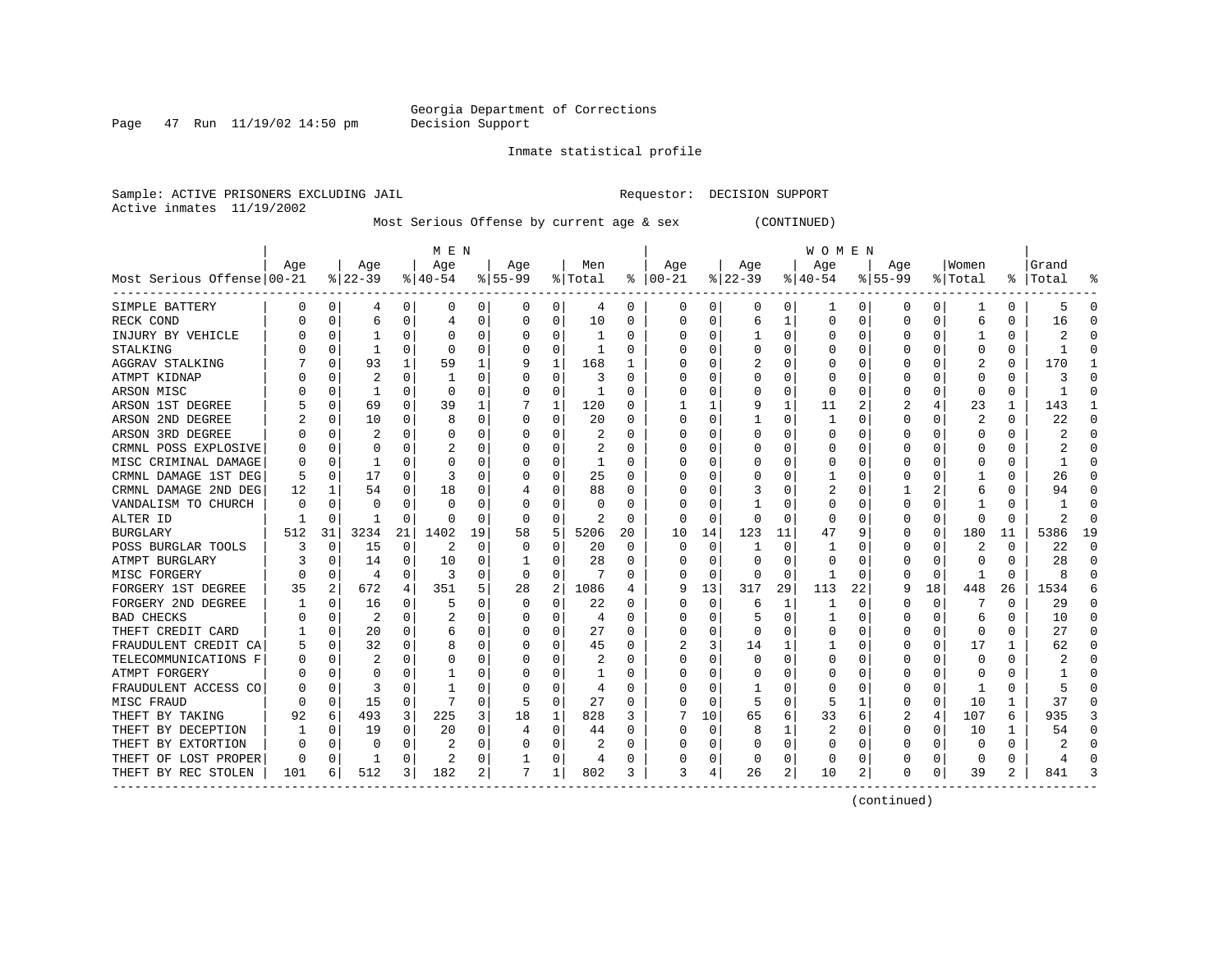Page  $48$  Run  $11/19/02$  14:50 pm

### Inmate statistical profile

Sample: ACTIVE PRISONERS EXCLUDING JAIL Requestor: DECISION SUPPORT Active inmates 11/19/2002

Most Serious Offense by current age & sex (CONTINUED)

|                            |     |          |          |              | M E N     |          |          |              |         |          |              |          |          |          | <b>WOMEN</b> |             |          |   |              |               |       |          |
|----------------------------|-----|----------|----------|--------------|-----------|----------|----------|--------------|---------|----------|--------------|----------|----------|----------|--------------|-------------|----------|---|--------------|---------------|-------|----------|
|                            | Aqe |          | Age      |              | Age       |          | Aqe      |              | Men     |          | Aqe          |          | Age      |          | Age          |             | Aqe      |   | Women        |               | Grand |          |
| Most Serious Offense 00-21 |     |          | $ 22-39$ |              | $8 40-54$ |          | $ 55-99$ |              | % Total | ိ        | $ 00-21$     |          | $ 22-39$ |          | $ 40-54$     |             | $ 55-99$ |   | % Total      | $\frac{1}{6}$ | Total |          |
| THEFT OF SERVICES          | 0   | 0        | 4        | 0            | 0         | 0        | 0        | 0            | 4       | 0        | 0            | 0        | 1        | 0        | 0            | 0           | 0        | 0 |              | 0             |       | 0        |
| THEFT BY CONVERSION        |     | 0        | 18       | 0            | 18        | 0        |          | 0            | 37      | O        | <sup>0</sup> | 0        | 3        | 0        |              | 0           | U        | O | 4            | U             | 41    | $\cap$   |
| THEFT OF TRADE SECRE       |     | $\Omega$ | 1        | U            | $\Omega$  | 0        | O        | O            |         | O        | <sup>0</sup> | U        | U        | 0        | O            | $\Omega$    | U        | O | O            | U             |       |          |
| CONVSN PAYMNTS REAL        |     | $\Omega$ | U        |              |           | $\Omega$ |          | $\Omega$     | 3       | n        |              |          | U        | 0        | U            | $\Omega$    | n        |   | ſ            | U             |       |          |
| ATMPT THEFT BY TAKIN       |     | $\Omega$ | U        | U            |           | $\Omega$ |          | $\Omega$     | ς       | U        |              | U        |          | O        | n            | $\Omega$    |          |   | <sup>0</sup> | U             |       |          |
| THEFT OF MOTOR VEH         |     | $\Omega$ | 95       | 1            | 37        | 0        |          | 0            | 139     |          |              | $\Omega$ |          | O        |              | n           |          |   | 4            | U             | 143   |          |
| THEFT BRING PROP IN        |     | $\Omega$ |          | U            | 6         | $\Omega$ |          | $\Omega$     | 17      | 0        |              | $\Omega$ |          | $\Omega$ |              | $\Omega$    |          | 0 | O            | 0             | 17    | n        |
| THEFT RECV PROP OUT        |     | $\Omega$ | 1        | U            | 0         | 0        | O        | 0            | 1       | O        |              | 0        | 1        | 0        | O            | 0           | $\left($ | 0 |              | 0             | 2     |          |
| THEFT BY SHOPLIFTING       |     | $\Omega$ | 235      | 2            | 271       | 4        | 19       | 1            | 532     | 2        |              | 7        | 105      | 10       | 96           | 19          | 0        | 0 | 206          | 12            | 738   |          |
| ENTERING VEHICLE           | 26  | 2        | 99       | $\mathbf{1}$ | 43        | 1        |          | $\mathbf 0$  | 170     | 1        |              | 0        | $\Omega$ | 0        | $\Omega$     | $\mathbf 0$ | O        | 0 | $\Omega$     | O             | 170   | -1       |
| ROBBERY                    | 353 | 21       | 1539     | 10           | 398       | 5        | 32       | 3            | 2322    | 9        | 19           | 26       | 93       | 9        | 23           | 5           |          | 4 | 137          | 8             | 2459  | q        |
| ARMED ROBBERY              | 493 | 30       | 2843     | 18           | 780       | 10       | 66       | 5            | 4182    | 16       | 13           | 18       | 59       | 5        | 17           | 3           | U        | O | 89           | 5             | 4271  | 15       |
| ROBBERY BY FORCE           | 12  | 1        | 28       | 0            | 2         | $\Omega$ | 0        | 0            | 42      | $\Omega$ | 2            | 3        | -1       | O        | O            | n           | O        | 0 | 3            | U             | 45    | $\Omega$ |
| ROBBERY BY INTIMIDAT       | 17  | 1        | 28       | 0            | 6         | 0        | $\left($ | $\Omega$     | 51      | 0        |              | 3        | 1        | 0        | O            | 0           | 0        | 0 | 3            | 0             | 54    | $\Omega$ |
| ROBBERY BY SUDDEN SN       |     | 0        | 20       | 0            |           | 0        |          | 0            | 31      | 0        |              | 0        | 2        | 0        | 0            | 0           | O        |   | 2            | U             | 33    | $\Omega$ |
| HIJACKING MOTOR VEHI       |     | 1        | 14       | 0            | 0         | 0        |          | 0            | 23      | 0        |              | U        |          | 0        | 0            | 0           |          |   |              | U             | 24    | $\Omega$ |
| ATMPT ROBBERY              |     | $\Omega$ | 22       | U            |           | 0        |          | $\Omega$     | 32      | O        |              |          |          | 0        | 0            | C           | O        |   |              | 0             | 34    | $\cap$   |
| ATMPT ARMED ROBBERY        | 20  | 1        | 41       | U            |           | $\Omega$ |          | O            | 66      | $\Omega$ |              | 3        |          | O        | O            | C           | n        |   | 5            | 0             | 71    | $\cap$   |
| MISC SEXUAL                |     | $\Omega$ | 10       | 0            | 10        | $\Omega$ | $\Omega$ | $\Omega$     | 21      | U        |              | 0        | 1        | O        | n            | $\Omega$    |          |   | -1           | 0             | 22    |          |
| RAPE                       | 50  | 3        | 796      | 5            | 742       | 10       | 111      | 9            | 1699    |          |              | $\Omega$ |          | 0        |              | n           |          |   | 5            | 0             | 1704  |          |
| SODOMY                     |     | $\Omega$ | 16       | 0            | 9         | 0        | 5        | $\mathbf 0$  | 32      | O        |              | $\Omega$ | U        | $\Omega$ |              | $\Omega$    | U        | 0 | 0            | 0             | 32    | n        |
| AGGRAV SODOMY              |     | U        | 87       | $\mathbf{1}$ | 99        | 1        | 33       | 3            | 225     |          |              | $\Omega$ |          | 0        | 3            | 1           | O        | 0 | 4            | 0             | 229   |          |
| INCEST                     |     | $\Omega$ | 51       | 0            | 75        | 1        | 19       | 1            | 150     |          |              | $\Omega$ |          | 0        |              | 0           |          | 0 | 5            | 0             | 155   |          |
| AGGRAV SEXUAL BATTER       |     | $\Omega$ | 40       | 0            | 44        | 1        | 13       | $\mathbf{1}$ | 97      | O        |              | 0        |          | 0        | 2            | 0           | 0        | 0 | 2            | 0             | 99    | $\cap$   |
| STATUTORY RAPE             | 92  | 6        | 461      | 3            | 83        | 1        | 22       | 2            | 658     | 3        |              | 0        | 9        | 1        |              | 0           | U        | 0 | 11           | 1             | 669   |          |
| CHILD MOLESTATION          | 95  | 6        | 857      | 5            | 723       | 10       | 252      | 20           | 1927    | 7        |              | 4        | 22       | 2        | 9            | 2           | U        | 0 | 34           | 2             | 1961  | 7        |
| ENTICING CHILD-INDEC       | 2   | $\Omega$ | 29       | 0            | 24        | 0        | 7        | 1            | 62      | 0        | n            | 0        | 4        | $\Omega$ | 0            | 0           | O        | 0 | 4            | 0             | 66    | $\Omega$ |
| AGGRAV CHILD MOLESTA       | 28  | 2        | 485      | 3            | 433       | 6        | 150      | 12           | 1096    | 4        | O            | $\Omega$ | 14       | 1        | 6            | 1           | 0        | 0 | 20           | 1             | 1116  | 4        |
| SEXL/ASSLT/AGN/PERS/       |     | 0        | 6        | U            | 0         | $\Omega$ | 0        | 0            | 6       | 0        |              | $\Omega$ |          | $\Omega$ | O            | 0           | U        | 0 | 2            | 0             |       | $\cap$   |
| SOLICIT SODOMY FROM        |     | 0        | U        | U            | 0         | $\Omega$ |          | 0            | -1      | O        |              | 0        |          | 0        | O            | 0           |          |   | O            | U             |       |          |
| ATMPT RAPE                 |     | 0        | 22       | 0            | 8         | $\Omega$ | 0        | 0            | 30      | 0        |              | 0        |          | 0        | 0            | -0          | O        |   | 0            | 0             | 30    |          |
| ATMPT AGGRAV SODOMY        |     | $\Omega$ |          | U            |           | 0        | O        | 0            |         | 0        |              | 0        | U        | 0        | O            | 0           | U        |   | <sup>0</sup> | 0             |       |          |
| ATMPT CHILD MOLESTAT       |     | $\Omega$ |          | U            | 0         | 0        | O        | 0            |         | 0        |              | 0        |          | 0        |              | C           |          |   | C            | 0             |       |          |
| AGG ASLT W ATMPT TO        | 1   | $\Omega$ | 2        | 0            | -1        | 0        | O        | 0            |         | 0        | <sup>0</sup> | 0        | U        | 0        | O            | $\Omega$    | U        | 0 | <sup>0</sup> | U             |       |          |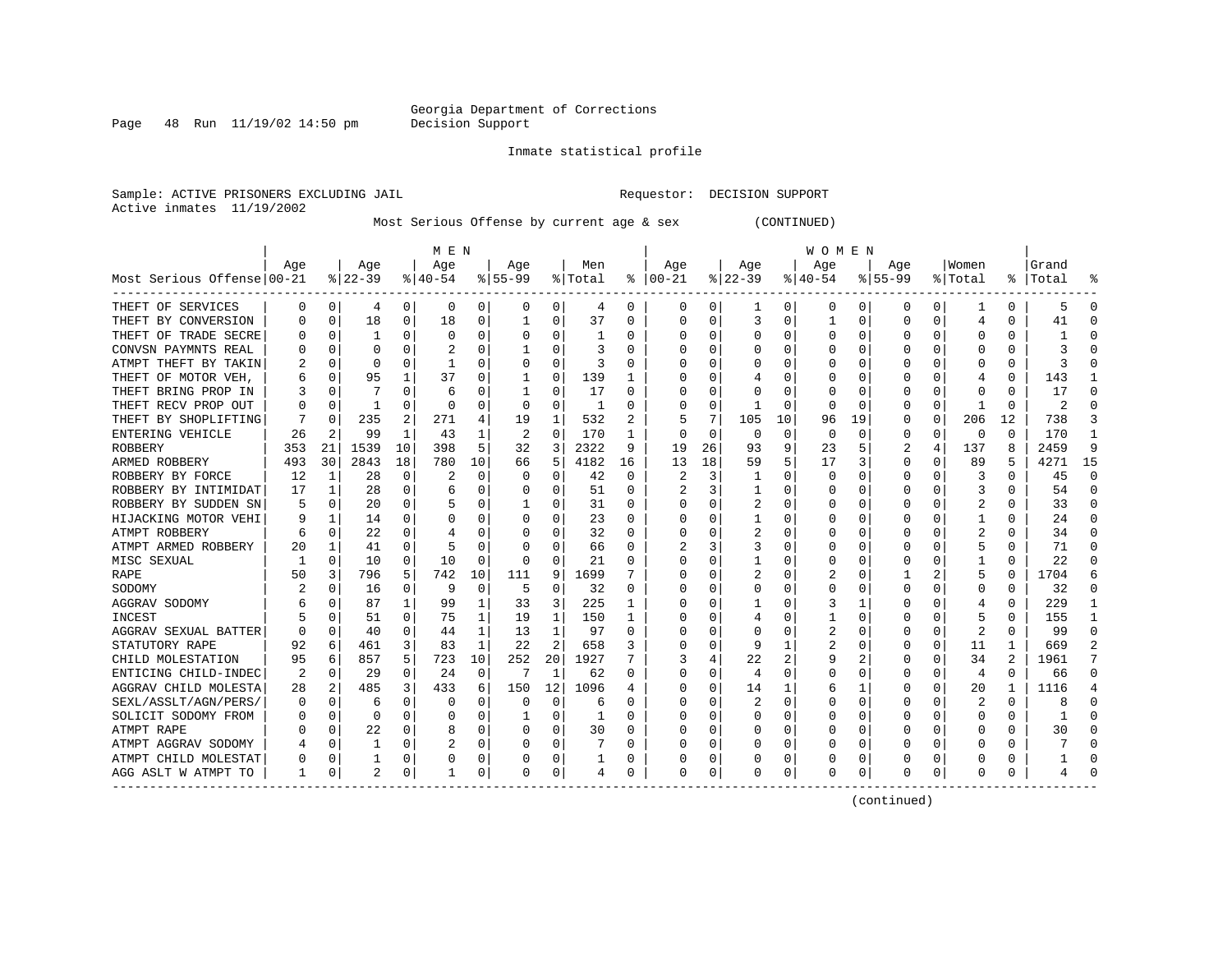Page 49 Run 11/19/02 14:50 pm

### Inmate statistical profile

Sample: ACTIVE PRISONERS EXCLUDING JAIL Requestor: DECISION SUPPORT Active inmates 11/19/2002

Most Serious Offense by current age & sex (CONTINUED)

|                            | M E N    |             |                |             |           |          |          |             |              |              |               | W O M E N    |              |   |           |          |             |          |              |          |           |        |  |
|----------------------------|----------|-------------|----------------|-------------|-----------|----------|----------|-------------|--------------|--------------|---------------|--------------|--------------|---|-----------|----------|-------------|----------|--------------|----------|-----------|--------|--|
|                            | Age      |             | Age            |             | Age       |          | Age      |             | Men          |              | Age           |              | Age          |   | Age       |          | Age         |          | Women        |          | Grand     |        |  |
| Most Serious Offense 00-21 |          |             | $ 22-39 $      |             | $8 40-54$ |          | $ 55-99$ |             | % Total      |              | $8   00 - 21$ |              | $ 22-39$     |   | $ 40-54 $ |          | $8155 - 99$ |          | % Total      |          | %   Total | °      |  |
| EXHIB SEX SHOWS TO M       | 0        | 0           | 0              | $\Omega$    | 1         | 0        | $\Omega$ | 0           | 1            | 0            | $\Omega$      | $\mathbf{0}$ | 0            | 0 | 0         | 0        | 0           | 0        | 0            | 0        |           | n      |  |
| FALSE SWEARNG WRITTN       | U        | 0           | 1              | 0           | 1         | 0        | 0        | 0           | 2            | 0            | <sup>0</sup>  | 0            | $\Omega$     | 0 | $\Omega$  | 0        | $\Omega$    | 0        | 0            | N        |           |        |  |
| BRIBERY GOVT OFFICER       |          | $\mathbf 0$ | 3              | U           | 3         | 0        |          | $\Omega$    | 6            | 0            |               | U            | 0            | 0 |           | 0        | 0           | 0        |              | 0        |           |        |  |
| DEFRAUDING STATE           |          | 0           | O              | U           |           | 0        |          | 0           |              | O            |               | U            | $\Omega$     | 0 |           | 1        | U           | O        |              | O        |           |        |  |
| INFLUENCING WITNESS        |          | $\Omega$    | 3              | U           | $\Omega$  | 0        | O        | $\Omega$    | 4            | O            |               | U            | $\Omega$     | 0 | $\Omega$  | $\Omega$ | O           | U        | $\Omega$     | 0        |           |        |  |
| OBSTR OF LAW ENF OFF       | 48       | 3           | 415            | 3           | 135       | 2        |          | 0           | 603          | 2            |               | 3            | 31           | 3 | 10        | 2        | U           | 0        | 43           | 3        | 646       |        |  |
| MISC JUDICIAL PROCEE       |          | 0           | 1              | U           | $\Omega$  | 0        |          | 0           |              | O            | ∩             | 0            | ∩            | O | O         | $\Omega$ | U           | U        | $\Omega$     | 0        |           |        |  |
| PERJURY                    |          | $\Omega$    |                | U           |           | O        |          | $\Omega$    | 4            | O            |               | 0            | $\Omega$     | 0 |           | $\Omega$ | U           | 0        | $\Omega$     | 0        |           |        |  |
| FALSE SWEARING             |          | $\Omega$    |                | 0           | O         | O        | O        | $\Omega$    | 1            | O            |               | 0            | O            | 0 |           | $\Omega$ | O           | 0        | <sup>0</sup> | 0        |           |        |  |
| IMPERSONATING OFFICE       |          | 0           | $\overline{2}$ | U           | $\Omega$  | 0        |          | $\Omega$    | 3            | 0            |               | $\Omega$     | 0            | 0 |           | 0        | 0           | 0        | 0            | O        |           |        |  |
| FALSE STATEMENTS GOV       |          | 0           | 12             | 0           | 2         | 0        |          | 0           | 14           | 0            |               | 0            | 2            | 0 |           | 0        | 0           | $\Omega$ | 3            | $\Omega$ | 17        |        |  |
| IMPRSNTNG ANTHR RBAL       |          | 0           | $\mathbf{1}$   | U           | -1        | O        |          | 0           | 2            | $\Omega$     |               | 0            |              | U |           | 0        | U           | O        |              | 0        |           | ∩      |  |
| <b>ESCAPE</b>              |          | $\Omega$    | 72             | 0           | 20        | $\Omega$ |          | $\Omega$    | 98           | $\Omega$     |               | 0            | 6            | 1 |           | $\Omega$ | 0           | 0        | 6            | $\Omega$ | 104       | ∩      |  |
| AIDING ESCAPE              |          | $\mathbf 0$ | -1             | U           | 0         | 0        | U        | 0           | 1            | 0            | ∩             | 0            | $\Omega$     | 0 |           | 0        | 0           | 0        | O            | 0        |           | ∩      |  |
| HINDERING APPREH OR        |          | 0           | 4              | 0           | 1         | 0        | O        | 0           | 6            | 0            | <sup>0</sup>  | 0            |              | U | C         | 0        |             |          | 3            | 0        |           |        |  |
| MUTINY IN PENAL INST       |          | 0           |                | U           | $\Omega$  | 0        | O        | 0           | 1            | 0            | <sup>0</sup>  | 0            | $\Omega$     | U | O         | 0        | 0           | 0        | <sup>0</sup> | 0        |           | ∩      |  |
| BAIL JUMPING               |          | 0           | 5              | 0           | 5         | 0        | O        | $\Omega$    | 10           | 0            |               | U            | 0            | 0 |           | 0        | 0           | O        |              | 0        | 11        |        |  |
| ATMPT ESCAPE               |          | $\Omega$    |                | U           | C         | 0        |          | $\Omega$    | 2            | O            |               | U            | 0            | 0 |           | 0        | 0           | O        | O            | 0        |           |        |  |
| FALSE PUBLIC ALARM         |          | 0           | 1              | U           | C         | 0        | O        | O           |              | U            |               | U            | $\Omega$     | 0 |           | 0        | U           |          | C            | U        |           |        |  |
| CRMNL INTERFERE GOVT       |          | 0           | 23             | U           | 8         | O        | O        | O           | 33           | <sup>0</sup> |               | 0            | 4            | U |           | 0        | O           | U        | 4            | 0        | 37        |        |  |
| COMMERICAL GAMBLING        |          | $\Omega$    | -1             | U           | O         | 0        |          | O           | 1            | O            |               | 0            | $\Omega$     | 0 |           | 0        | O           | U        | O            | 0        |           |        |  |
| DOGFIGHTING                |          | $\Omega$    | O              | U           |           | 0        |          | O           | -1           | 0            |               | 0            | O            | 0 |           | 0        | O           | U        | O            | 0        |           |        |  |
| LOTTERY VIOLATION          |          | $\Omega$    | O              | 0           |           | $\Omega$ |          | $\Omega$    | 1            | 0            |               | 0            | $\Omega$     | O |           | $\Omega$ | U           | $\Omega$ | <sup>0</sup> | 0        |           |        |  |
| <b>BUS HIJACKING</b>       |          | $\Omega$    |                | U           | $\Omega$  | O        |          | $\Omega$    | 1            | O            |               | 0            | $\Omega$     | O |           | 0        |             | $\Omega$ | $\Omega$     | O        |           |        |  |
| REMOVAL BAGGAGE, CARG      |          | $\mathbf 0$ | $\mathbf{1}$   | 0           | $\Omega$  | 0        |          | $\mathbf 0$ | $\mathbf{1}$ | 0            |               | $\Omega$     | $\Omega$     | 0 |           | 0        | 0           | $\Omega$ | $\Omega$     | $\Omega$ |           |        |  |
| CRUELTY TO CHILDREN        |          | $\mathbf 0$ | 201            | 1           | 42        |          |          | 0           | 253          |              |               | 6            | 69           | 6 | 12        | 2        | 0           | 0        | 85           | 5        | 338       |        |  |
| ATMPT CRUELTY TO CHI       |          | 0           | $\Omega$       | U           | 1         | 0        |          | 0           | 1            | $\Omega$     | <sup>0</sup>  | 0            | $\Omega$     | 0 | $\Omega$  | 0        | O           | 0        | 0            | $\Omega$ |           | $\cap$ |  |
| SEX EXPLOITATION CHI       |          | 0           |                | U           | 4         | 0        |          | $\Omega$    | 12           | $\Omega$     |               | 0            | 1            | U | $\Omega$  | 0        | U           | 0        | -1           | $\Omega$ | 13        | $\cap$ |  |
| ABANDONMENT OF CHILD       | U        | $\Omega$    | O              | O           |           | 0        |          | $\Omega$    | 2            | 0            | n             | 0            | 1            | 0 | 0         | 0        | 0           | 0        | -1           | 0        |           | n      |  |
| MISC WEAPON/EXPLOSIV       |          | $\mathbf 0$ | 8              | 0           | 0         | 0        | O        | 0           | 9            | 0            | ∩             | 0            | 0            | 0 | 0         | 0        | 0           | 0        | <sup>0</sup> | 0        |           |        |  |
| CARRY CONCEALED WEAP       | $\Omega$ | 0           | $\overline{4}$ | $\Omega$    | 0         | 0        | O        | 0           | 4            | 0            |               | 0            | <sup>0</sup> | 0 | $\Omega$  | 0        | 0           | 0        | O            | O        |           |        |  |
| POSS OF FIREARM DUR        | 3        | 0           | 139            | $\mathbf 1$ | 42        | 1        |          | 1           | 191          | 1            |               | 0            | 5            | 0 |           | 0        |             | 2        |              | 0        | 198       |        |  |
| POSS OF CERTAIN WEAP       |          | 0           | 20             | 0           |           | 0        | 2        | 0           | 30           | 0            |               | 0            |              | 0 | 0         | 0        |             | 0        | 0            | 0        | 30        |        |  |
| POSS FIREARM CONVCT        | 23       | 1           | 415            | 3           | 179       | 2        | 40       | 3           | 657          | 3            | $\Omega$      | 0            | 9            | 1 | 15        | 3        |             | 4        | 26           | 2        | 683       |        |  |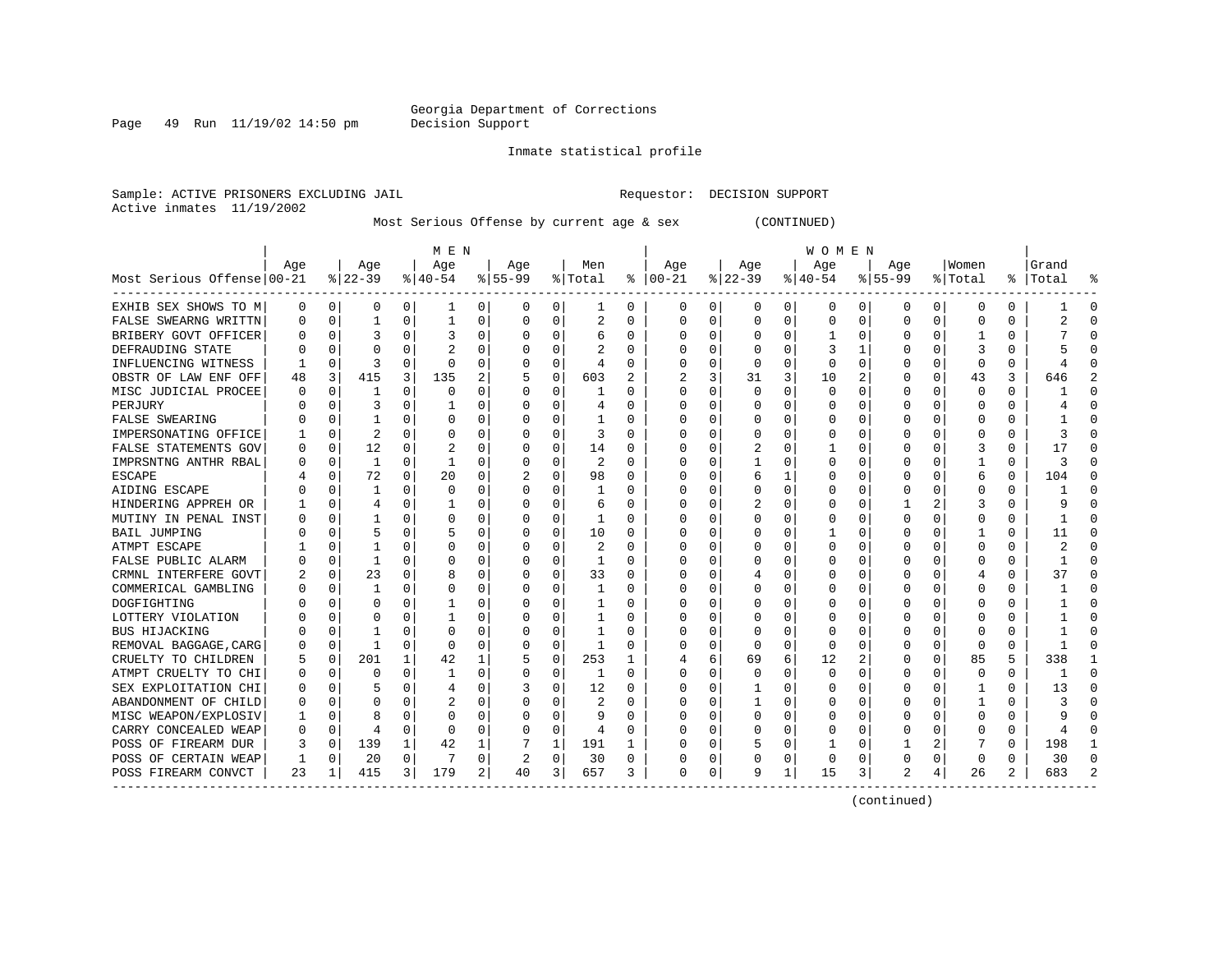Page 50 Run  $11/19/02$  14:50 pm

### Inmate statistical profile

Sample: ACTIVE PRISONERS EXCLUDING JAIL Requestor: DECISION SUPPORT Active inmates 11/19/2002

Most Serious Offense by current age & sex (CONTINUED)

|                            | M E N |             |              |          |             |          |          |             |         |          |              | W O M E N    |          |    |           |          |             |          |          |          |           |        |  |
|----------------------------|-------|-------------|--------------|----------|-------------|----------|----------|-------------|---------|----------|--------------|--------------|----------|----|-----------|----------|-------------|----------|----------|----------|-----------|--------|--|
|                            | Age   |             | Age          |          | Age         |          | Age      |             | Men     |          | Age          |              | Age      |    | Age       |          | Age         |          | Women    |          | Grand     |        |  |
| Most Serious Offense 00-21 |       |             | $ 22-39 $    |          | $8 40-54$   |          | $ 55-99$ |             | % Total | ႜ        | $ 00-21$     |              | $ 22-39$ |    | $ 40-54 $ |          | $8155 - 99$ |          | % Total  |          | %   Total |        |  |
| CARRY WEAPON AT SCHO       | 2     | 0           | 6            | $\Omega$ | 0           | 0        | $\Omega$ | 0           | 8       | 0        | 1            | 1            | 0        | 0  | 0         | 0        | 0           | $\Omega$ | -1       | 0        |           |        |  |
| POSS WEAPON BY PRISO       | U     | 0           | $\Omega$     | 0        | 1           | $\Omega$ | 0        | 0           |         | 0        | $\Omega$     | 0            | $\Omega$ | 0  | O         | 0        | $\Omega$    | 0        | $\Omega$ | N        |           |        |  |
| CRUELTY TO ANIMALS         |       | 0           |              | U        | 0           | 0        |          | 0           | 2       | 0        | <sup>0</sup> | 0            | $\Omega$ | 0  |           | 0        | 0           | O        | O        | 0        |           |        |  |
| AGGRAV CRUELTY TO AN       |       | $\Omega$    | 1            | U        |             | $\Omega$ |          | $\Omega$    | 4       | 0        |              | 0            | $\Omega$ | 0  |           | $\Omega$ | U           |          | n        | U        |           |        |  |
| PEEPING TOM                |       | $\Omega$    | 12           | U        |             | $\Omega$ |          | O           | 18      | $\Omega$ |              | 0            | $\Omega$ | O  |           | 0        | O           | U        | n        | 0        | 18        |        |  |
| RACKETEERING               |       | $\Omega$    | 17           | $\Omega$ | 17          | $\Omega$ |          | $\Omega$    | 38      | $\Omega$ |              | $\Omega$     |          | U  |           | 1        |             | 0        | 8        | 0        | 46        |        |  |
| S/D NARCOTICS, OPIAT       | 2     | 0           | 63           | 0        | 56          | 1        | 5        | $\mathbf 0$ | 126     | 0        |              | $\Omega$     |          | 1  |           | 1        | O           | $\Omega$ | 13       | 1        | 139       |        |  |
| S/D DEP, STIM, CNTRF D     | 11    | 1           | 67           | 0        | 28          | 0        |          | 0           | 107     | 0        |              | $\mathbf{1}$ | 12       | 1  |           | 1        | O           | $\Omega$ | 20       |          | 127       |        |  |
| S/D OF LSD                 | 0     | 0           | -1           | 0        | $\Omega$    | 0        |          | 0           | 1       | 0        |              | $\Omega$     | $\Omega$ | 0  |           | 0        | 0           | 0        | $\Omega$ | $\Omega$ | -1        |        |  |
| S/D OF MARIJUANA           | 23    | 1           | 164          | 1        | 68          | 1        |          | 0           | 260     |          | $\Omega$     | $\Omega$     | 10       | 1  | 6         | 1        | 0           | $\Omega$ | 16       | 1        | 276       |        |  |
| POSS NARCOTICS, OPIA       | 17    | 1           | 205          | 1        | 107         | 1        |          | 0           | 334     | 1        |              | 3            | 39       | 4  | 25        | 5        | 1           | 2        | 67       | 4        | 401       | -1     |  |
| POSS DEP, STIM, CNTRF      | 7     | 0           | 107          | 1        | 33          | 0        |          | 0           | 152     | 1        |              | б.           | 20       | 2  | 3         | 1        | 0           | 0        | 27       | 2        | 179       | -1     |  |
| POSS OF LSD                |       | 0           | 2            | $\Omega$ | $\Omega$    | $\Omega$ | O        | 0           | 3       | $\Omega$ | <sup>0</sup> | 0            | $\Omega$ | U  |           | 0        | 0           | 0        | $\Omega$ | $\Omega$ | 3         | ∩      |  |
| POSS OF MARIJUANA          | 40    | 2           | 248          |          | 40          | 1        |          | 0           | 332     | 1        |              |              | 12       | 1  | 3         | 1        |             |          | 17       | 1        | 349       |        |  |
| ILLEGAL ATTM TO OBT        |       | 0           | 3            | U        | 5           | O        | O        | 0           | 8       | O        | <sup>0</sup> | U            | 5        | 0  | 4         | 1        | U           | O        | q        |          | 17        |        |  |
| VIOL GA CNTRL SBST A       |       | 0           | 35           | 0        | 16          | 0        |          | 0           | 54      | $\Omega$ | 0            |              |          | 0  |           | 0        | 0           |          | 4        | 0        | 58        |        |  |
| VIOL DNGROUS DRGS AC       |       | 0           | $\mathbf{1}$ | U        | $\Omega$    | $\Omega$ | O        | O           |         | $\Omega$ | ∩            | 0            |          | U  |           | 0        | U           |          |          | 0        |           |        |  |
| UNLWFL MFG/DEL/DIST        |       | $\Omega$    | 23           | U        | 8           | O        | O        | O           | 34      | O        |              | 0            | $\Omega$ | U  |           | $\Omega$ | O           | U        | $\Omega$ | 0        | 34        |        |  |
| POSS DRUG RELATED MA       |       | $\Omega$    | 0            | 0        | 2           | 0        |          | $\Omega$    | 2       | U        |              | $\Omega$     | 0        | O  |           | 0        | O           | 0        | O        | 0        | 2         |        |  |
| S/D CONT SUB PUBLIC        | 8     | $\Omega$    | 72           | 0        | 17          | $\Omega$ | 3        | 0           | 100     | O        |              | 0            | 5        | U  |           | 0        | U           | $\Omega$ | 6        | $\Omega$ | 106       |        |  |
| S/D CONT SUB SCHOOL        | 5     | $\mathbf 0$ | 31           | 0        | 5           | 0        | 2        | $\mathbf 0$ | 43      | 0        |              | 0            | 2        | 0  | O         | 0        | 0           | 0        | 2        | O        | 45        |        |  |
| S/D COCAINE                | 107   | 7           | 1215         | 8        | 505         | 7        | 35       | 3           | 1862    |          |              | 4            | 80       | 7  | 38        | 7        | 4           | 8        | 125      |          | 1987      |        |  |
| POSS OF COCAINE            | 193   | 12          | 1441         | 9        | 571         | 8        | 65       | 5           | 2270    | 9        | 5            | 7            | 153      | 14 | 83        | 16       |             | 14       | 248      | 14       | 2518      |        |  |
| ATMPT VIOL SUBSTANCE       | 1     | 0           | 37           | $\Omega$ | 12          | 0        | 2        | $\mathbf 0$ | 52      | $\Omega$ | ∩            | 0            | 2        | 0  | 1         | 0        | 0           | 0        | 3        | $\Omega$ | 55        | $\cap$ |  |
| MISC DRUGS TRAFFICKI       | 12    | 1           | 276          | 2        | 70          | 1        | 13       | 1           | 371     | 1        | <sup>0</sup> | 0            | 16       | 1  | 11        | 2        |             | 2        | 28       | 2        | 399       |        |  |
| TRAF COCAINE LESS 20       | 8     | 0           | 289          | 2        | 76          | 1        | 11       | 1           | 384     | 1        | O            | 0            | 11       | 1  | 7         | 1        | 0           | 0        | 18       | 1        | 402       |        |  |
| TRAF COCAINE 201-400       | 3     | 0           | 58           | 0        | 10          | 0        | 1        | 0           | 72      | O        |              | U            | 5        | 0  | 2         | 0        | U           | 0        |          | $\Omega$ | 79        |        |  |
| TRAF COCAINE 401+ GM       | 2     | 0           | 92           | 1        | 28          | $\Omega$ |          | $\Omega$    | 125     | O        |              |              |          | 1  |           | 0        | 2           |          | 10       |          | 135       |        |  |
| TRAF NARCOTIC LESS 1       |       | $\mathbf 0$ |              | U        |             | 0        | O        | 0           | 2       | O        | <sup>0</sup> | $\Omega$     | $\Omega$ | 0  |           | 0        | $\Omega$    | O        | 0        | $\Omega$ |           |        |  |
| TRAF NARCOTIC 15-28        |       | 0           | $\Omega$     | U        |             | $\Omega$ | O        | $\Omega$    | 2       | $\Omega$ | <sup>0</sup> | 0            | $\Omega$ | U  |           | $\Omega$ | U           | U        | $\Omega$ | $\Omega$ |           |        |  |
| TRAF NARCOTIC 29+ GM       |       | 0           | 12           | 0        |             | 0        | 0        | 0           | 15      | 0        |              | 0            |          | 0  |           | 0        | 0           | 0        |          | 0        | 17        |        |  |
| TRAF MARIJNA 101-200       |       | $\Omega$    | 8            | $\Omega$ | 4           | 0        |          | 0           | 14      | $\Omega$ |              | 0            |          | 0  |           | 0        | U           | $\Omega$ |          | 0        | 15        |        |  |
| TRAF AMPHTMINE 28-19       | 3     | $\Omega$    |              | 0        | 6           | 0        | O        | 0           | 16      | O        |              | 0            | $\Omega$ | 0  |           | 0        | U           | 0        |          | 0        | 17        |        |  |
| TRAF AMPHTMINE 200-3       | 0     | 0           | 3            | 0        | $\mathbf 0$ | 0        | 0        | 0           | 3       | 0        | $\Omega$     | 0            | $\Omega$ | 0  | $\Omega$  | 0        | 0           | 0        | 0        | U        | 3         |        |  |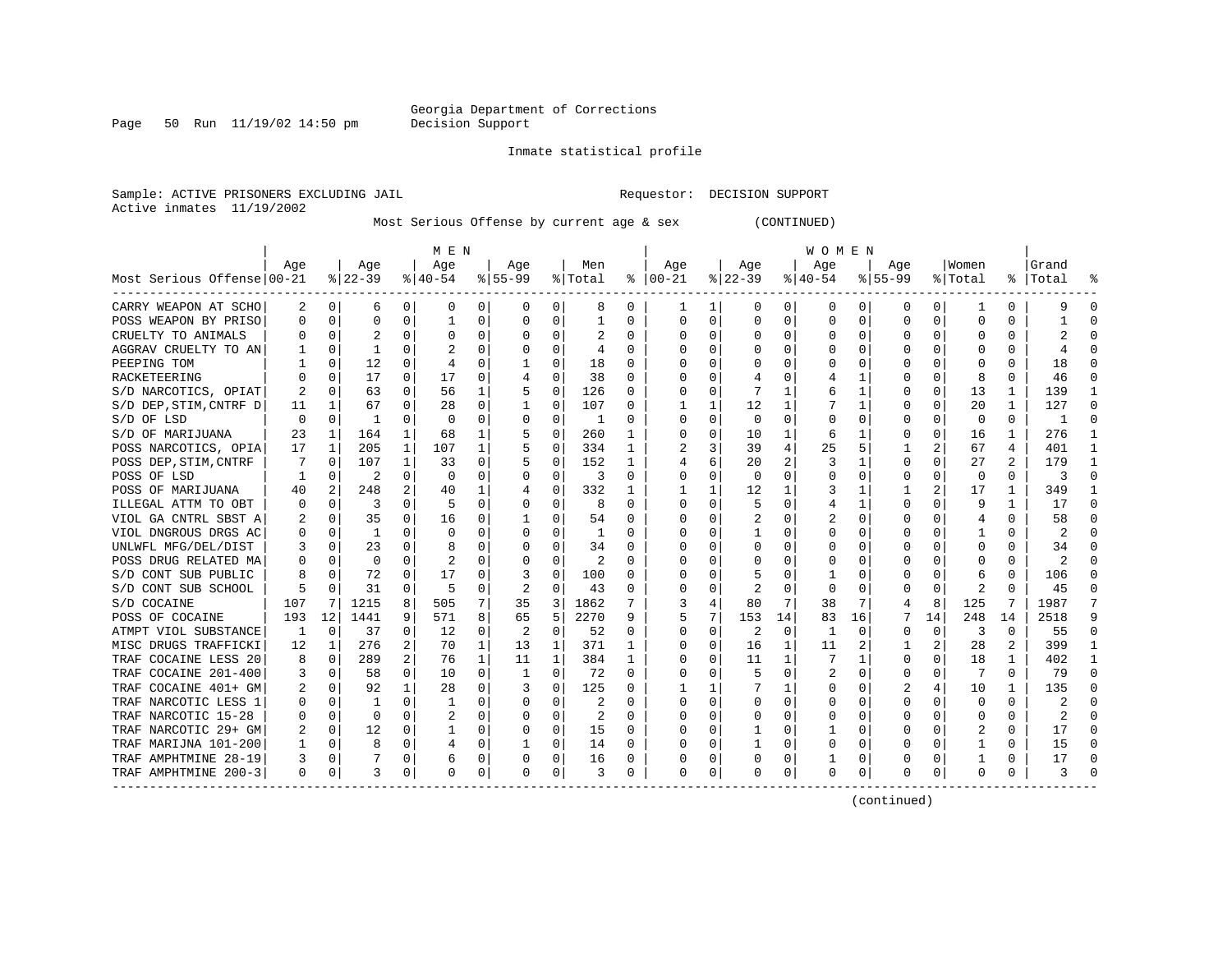Page 51 Run  $11/19/02$  14:50 pm

Inmate statistical profile

Sample: ACTIVE PRISONERS EXCLUDING JAIL Requestor: DECISION SUPPORT Active inmates 11/19/2002

Most Serious Offense by current age & sex (CONTINUED)

|                            |                                                     |          |          | M E N        |             |      |          |          |          | <b>WOMEN</b> |          |          |           |      |           |          |             |          |              |          |           |        |
|----------------------------|-----------------------------------------------------|----------|----------|--------------|-------------|------|----------|----------|----------|--------------|----------|----------|-----------|------|-----------|----------|-------------|----------|--------------|----------|-----------|--------|
|                            | Age                                                 |          | Age      |              | Age         |      | Age      |          | Men      |              | Age      |          | Age       |      | Age       |          | Aqe         |          | Women        |          | Grand     |        |
| Most Serious Offense 00-21 |                                                     |          | $ 22-39$ |              | $8140 - 54$ |      | $ 55-99$ |          | % Total  | ៖            | $ 00-21$ |          | $ 22-39 $ |      | $ 40-54 $ |          | $8155 - 99$ |          | % Total      |          | %   Total | ႜ      |
| TRAF AMPHTMINE 400+        | $\Omega$                                            | $\Omega$ | 5        | $\Omega$     |             | 0    | O        | 0        |          | 0            | O        | 0        |           | 0    | 0         | $\Omega$ | 0           | 0        |              | 0        |           |        |
| TRANSACTIONS DRUG OB       | 0                                                   | $\Omega$ |          | $\Omega$     | $\Omega$    | 0    | 0        | 0        |          | 0            |          | $\Omega$ | $\Omega$  | 0    | $\Omega$  | $\Omega$ | 0           | $\Omega$ | 0            | 0        |           |        |
| USE COMM FACLTY VIO        |                                                     | $\Omega$ | $\Omega$ |              |             |      |          | O        | 2        | $\Omega$     |          | C.       | ∩         | U    | $\Omega$  | $\Omega$ | O           | 0        |              | 0        |           |        |
| ATT/CONSPRCY COMMT C       |                                                     | $\Omega$ | 11       | U            |             | O    |          | O        | 16       | 0            |          |          |           | U    |           | $\Omega$ | U           | $\Omega$ |              | U        | 19        |        |
| UNAUTH DIST CONTRLLD       | 0                                                   | $\Omega$ | 0        | U            | $\Omega$    | O    |          | O        | $\Omega$ | 0            |          | $\Omega$ | $\Omega$  | U    |           | 0        |             | $\Omega$ |              | 0        |           | n      |
| VIOL MOTOR VEHICLE L       | 6                                                   | $\Omega$ | 53       | $\cap$       | 26          | 0    |          | $\Omega$ | 90       | U            |          | U        |           | U    | 6         |          |             |          | 12           | 1        | 102       |        |
| DRVNG HABTL VIOLATOR       |                                                     | $\Omega$ | 120      | $\mathbf{1}$ | 145         | 2    | 21       | 2        | 287      |              |          | U        |           | O    |           |          | $\Omega$    | $\Omega$ | 8            | $\Omega$ | 295       |        |
| HABIT TRAF VOIL/IMPA       | 0                                                   | $\Omega$ | 6        | 0            | 9           | U    |          | 0        | 16       | $\Omega$     |          |          |           | U    |           | $\Omega$ |             |          |              | 0        | 17        |        |
| HABIT TRAF VIOL/OTHE       | $\Omega$                                            | ∩        | O        |              |             |      |          | U        |          | U            |          |          | ∩         | U    |           | $\Omega$ | O           |          | ∩            | 0        |           |        |
| MISC MRALS/PBLIC H/S       |                                                     | $\Omega$ |          |              |             | O    |          | O        | 3        |              |          |          |           | U    |           | $\Omega$ | U           | 0        | C            | U        |           |        |
| MISC CORRECTIONL INS       |                                                     | $\Omega$ |          |              |             | O    |          | O        |          | O            |          | 0        |           | U    |           | $\Omega$ |             | 0        | <sup>0</sup> | 0        |           |        |
| VIOLATN OTHR STATES        |                                                     | $\Omega$ |          | U            | ∩           | N    | 0        | $\Omega$ |          | U            |          | U        |           | U    |           | $\Omega$ | U           | 0        |              | 0        |           |        |
| CONSPIRACY                 | 15                                                  |          | 62       | U            |             |      |          | O        | 87       | O            |          |          | 11        |      |           | $\Omega$ |             |          | 17           | 1        | 104       |        |
| CRMNL ATMPT                | 12                                                  |          | 30       | $\Omega$     | 17          | 0    |          | $\Omega$ | 64       | 0            |          |          |           | O    |           | $\Omega$ | O           |          |              | 0        | 71        |        |
| AIRCRAFT HIJACKING         | O                                                   |          |          | $\Omega$     | $\Omega$    | N    |          | $\Omega$ |          | U            |          |          |           | U    |           | $\Omega$ | O           |          | <sup>0</sup> | 0        |           |        |
| UNAUTH DIST RECRD DE       |                                                     |          |          | U            |             |      |          | $\Omega$ |          | 0            |          | U        |           | U    |           | $\Omega$ | O           | 0        |              | 0        |           |        |
| CRMNL SOLICITATION         |                                                     | 0        | 6        | $\Omega$     |             | 0    |          | 0        | 11       | $\Omega$     |          | 0        | 0         | 0    | $\Omega$  | 0        | 0           | $\Omega$ | <sup>0</sup> | 0        | 11        | $\cap$ |
| PARTY TO A CRIME           |                                                     | $\Omega$ |          | U            |             | O    | O        | $\Omega$ |          | O            |          | 0        |           | U    | U         | $\Omega$ | O           | 0        |              | 0        |           |        |
| CRMNL TRESPASSING          |                                                     | 0        | O        | 0            |             | 0    | O        | 0        | 2        |              | $\Omega$ | 0        | $\Omega$  | 0    | $\Omega$  | 0        | O           | 0        | <sup>0</sup> |          |           |        |
| Total reported             | 3342 100 26852 100 12135 100   1932 100   44261 100 |          |          |              |             |      |          |          |          |              |          | 156 100  | 1942 100  |      | 933 100   |          |             | 80 100   | 3111 100     |          | 47372 100 |        |
| Percent reported           | 49.0                                                |          |          | 58.1         |             | 61.7 |          | 66.0     |          | 58.7         |          | 45.6     |           | 55.1 |           | 54.7     |             | 62.5     |              | 54.7     |           | 58.5   |
| Not reported               | 1708                                                |          | 11261    |              | 4651        |      | 657      |          | 18277    |              | 86       |          | 877       |      | 424       |          | 30          |          | 1417         |          | 19694     |        |
| Total                      | 3350                                                |          | 26879    |              | 12145       |      | 1932     |          | 44306    |              | 158      |          | 1955      |      | 935       |          | 80          |          | 3128         |          | 47434     |        |